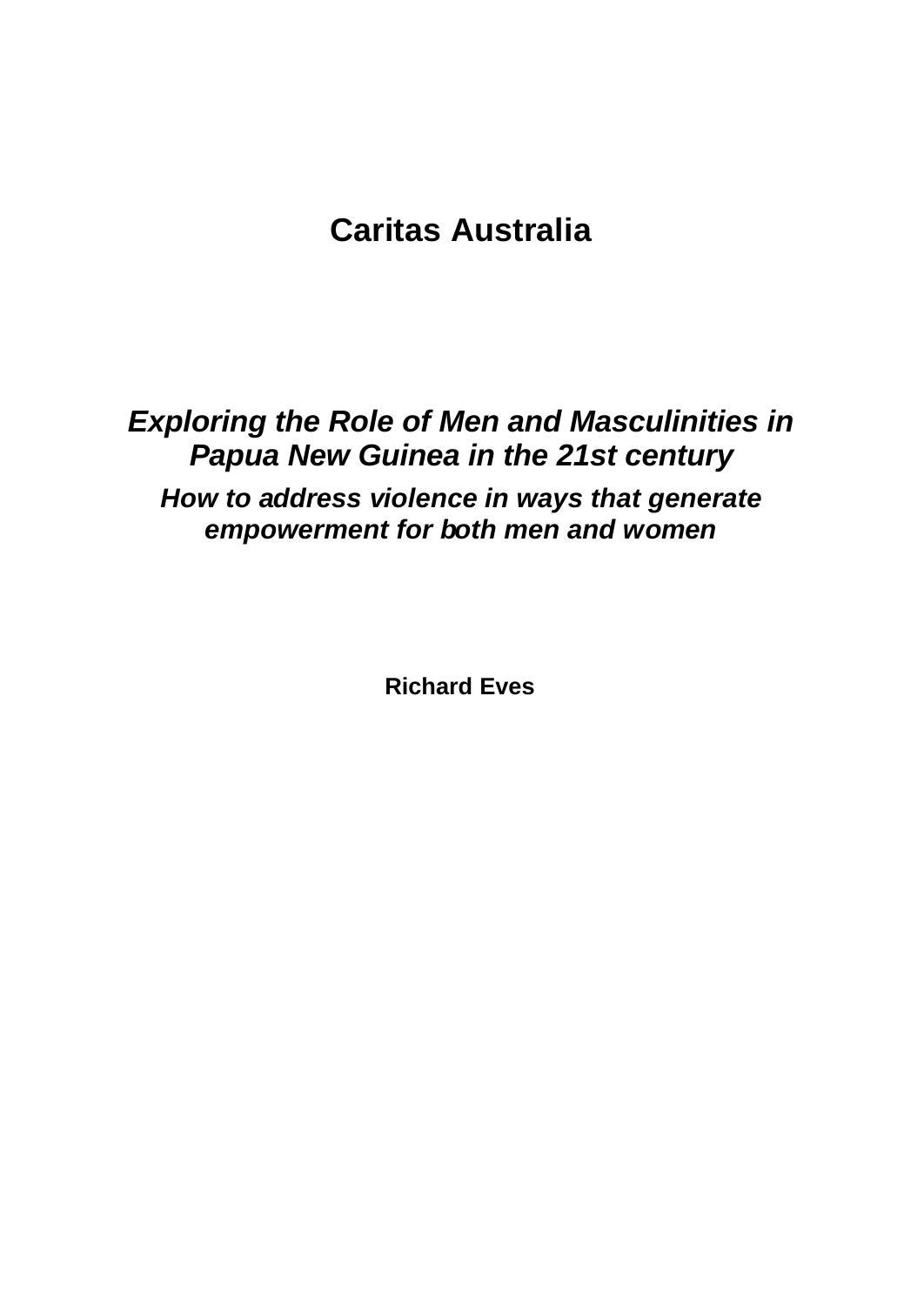**Why do all the men in Papua New Guinea want to become iron men?**

**Man in Kiunga**

**The worst thing you can be in Papua New Guinea is black and female. Really. I suppose that nearly every woman expects that she's going to get abuse at some time in her life.**

**Father John Ryan**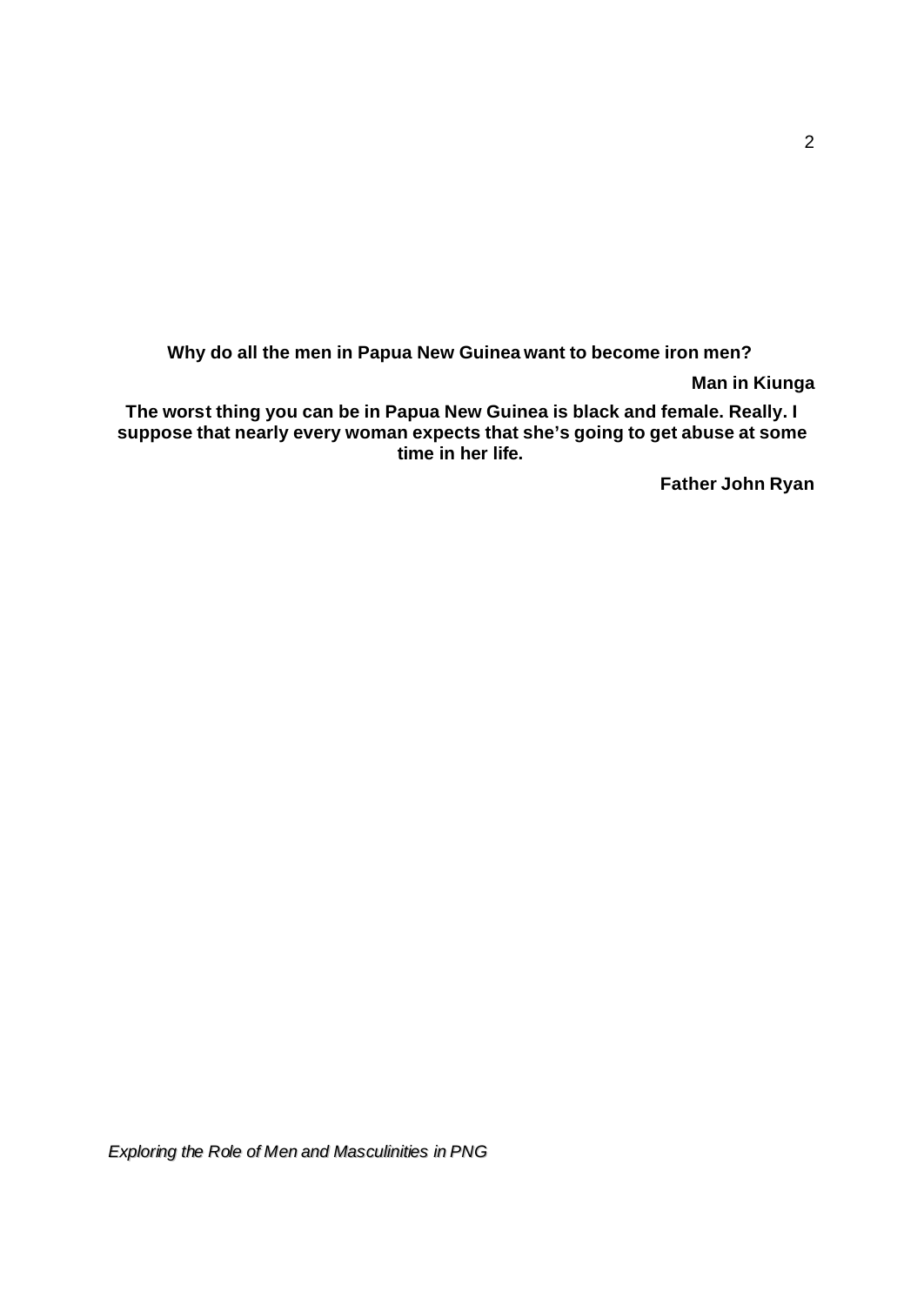## **Table of Contents**

| <b>List of Abbreviations</b>                                        | $\overline{7}$    |
|---------------------------------------------------------------------|-------------------|
| <b>List of Tables</b>                                               | $\overline{7}$    |
| <b>List of Photographs</b>                                          | $\overline{7}$    |
| <b>Acknowledgements</b>                                             | $8-9$             |
| <b>About the Author</b>                                             | 9                 |
| <b>Part One - Introduction and Background</b>                       | $10 - 20$         |
| 1.0. Introduction                                                   | $10 - 12$         |
| 1.1. Assessing the Problem in Papua New Guinea                      | $12 - 13$         |
| 1.1.1. Violence Normalised                                          | $12 \overline{ }$ |
| 1.1.2. Lack of Data                                                 | 13                |
| 1.2. Problems in Defining Violence                                  | $13 - 15$         |
| 1.2.1. Defining Gender-Based Violence                               | $13 - 14$         |
| 1.2.2. Masculinity and Violence                                     | $14 - 15$         |
| 1.3. Extent of the Problem in Papua New Guinea                      | 15                |
| 1.4. Violent Crime                                                  | $15 - 16$         |
| 1.5. Violence in the Household                                      | $16 - 17$         |
| 1.5.1. Sexual Violence                                              | $16 - 17$         |
| 1.6. Methods and Scope of this Study                                | $17 - 20$         |
| 1.6.1. Aims and Goals of Research                                   | 17                |
| 1.6.2. Research Methodology                                         | $17 - 19$         |
| 1.6.3. Field-Sites                                                  | 19                |
| 1.6.4. Limitations and Constraints                                  | $19 - 20$         |
| <b>Part Two - Extent, Causes and the Social Context of Violence</b> | $21 - 36$         |
| 2.0. Extent of Violence                                             | $21 - 23$         |
| 2.1. Causes of Domestic Violence                                    | $23 - 26$         |
| 2.1.1. General Acceptability of Violence                            | $23 - 24$         |
| 2.1.2. "Triggers" for Violence                                      | 24                |
| 2.1.3. Refusing Sex as a "Trigger" for Violence                     | 25                |
| 2.1.4. Maintaining Men's Authority                                  | $25 - 26$         |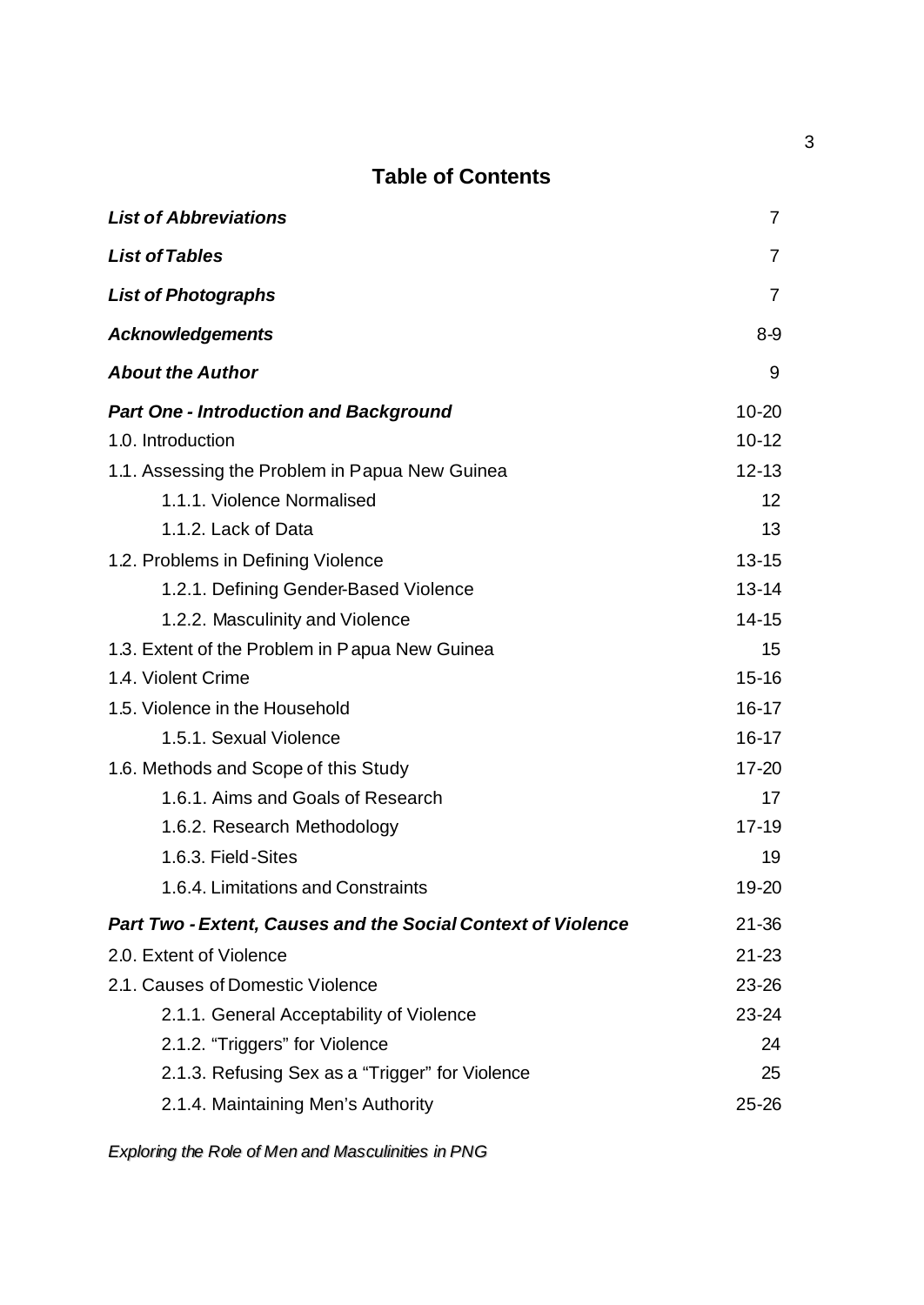| $26 - 28$ |
|-----------|
| $27 - 28$ |
| 28        |
| 28-29     |
| 28-29     |
| 29        |
| 29-32     |
| 32-36     |
| 32-33     |
| 33-34     |
| 34-35     |
| 35-36     |
| $37 - 52$ |
| 37        |
| 37-38     |
| 38-39     |
| 39-40     |
| 40-41     |
| 41        |
| 41-43     |
| 43-44     |
| 43-44     |
| 44        |
| 44        |
| 45-46     |
| 46-48     |
| 47        |
| 47-48     |
| 48-52     |
| 48-49     |
| 49        |
| 49-50     |
|           |

*Exploring the Role of Men and Masculinities in PNG*

4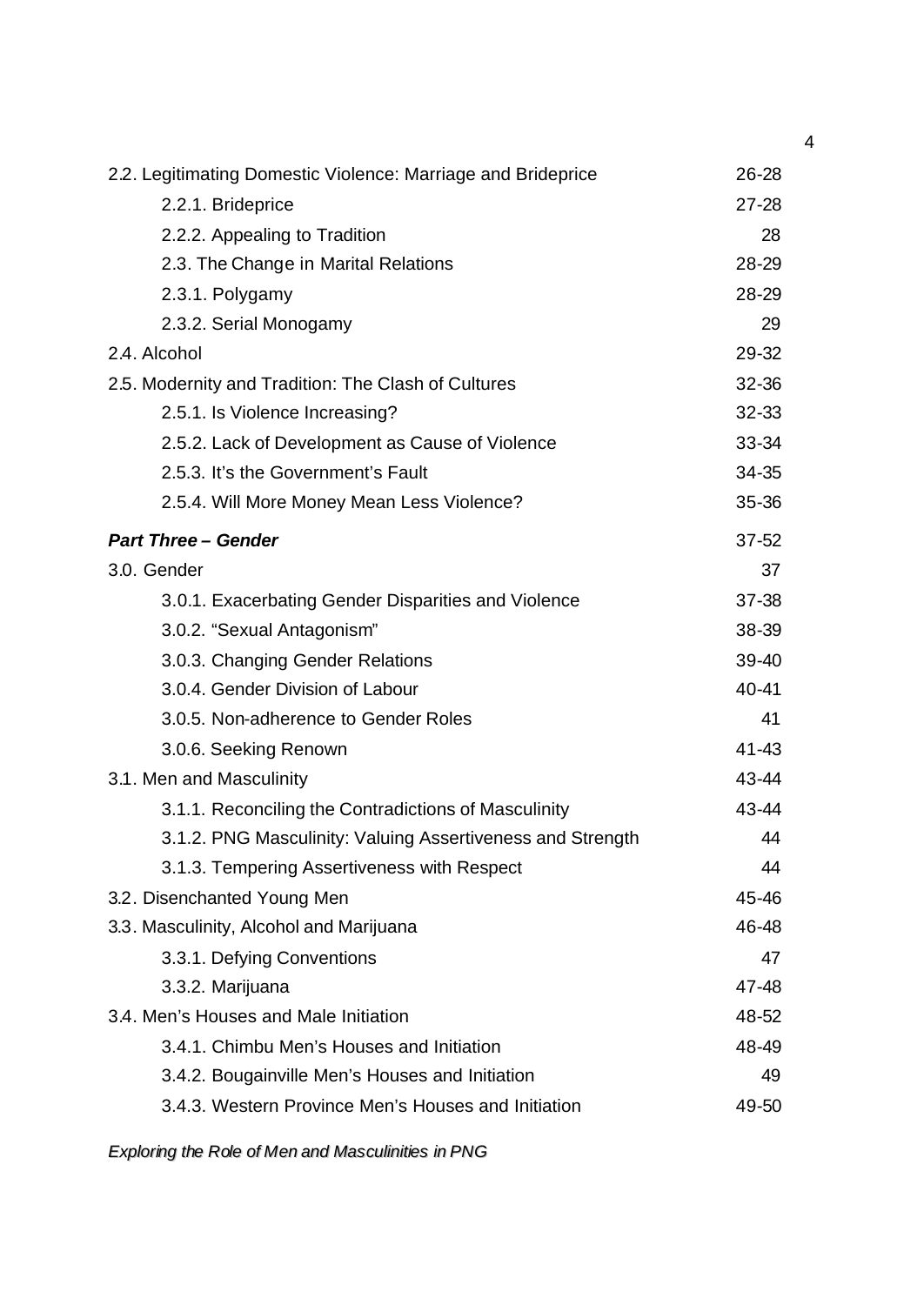| 3.5. Reviving Men's Houses                                                | 50-52 |  |  |  |
|---------------------------------------------------------------------------|-------|--|--|--|
| <b>Part Four-Interventions</b>                                            | 53-61 |  |  |  |
| 4.0. Interventions against Gender-Based Violence                          |       |  |  |  |
| 4.0.1. Challenging Dominant Forms of Masculinity                          | 53-54 |  |  |  |
| 4.0.2. Community Education Campaign Strategies                            | 54-55 |  |  |  |
| 4.0.3. Beyond Community Education Campaigns                               | 55    |  |  |  |
| 4.1. Working with Men to Reduce Gender-Based Violence                     | 56-58 |  |  |  |
| 4.1.1. Lessons Learnt from Working with Men Internationally               | 56-57 |  |  |  |
| 4.1.2. Men as Partners                                                    | 57-58 |  |  |  |
| 4.2. Involving Men in the Pacific                                         | 58-59 |  |  |  |
| 4.3. Involving Men in Papua New Guinea                                    | 59-60 |  |  |  |
| 4.4. Involving Men in the Catholic Church                                 | 60-61 |  |  |  |
| <b>Part Five - Conclusions, Suggestions and Recommendations</b>           | 62-67 |  |  |  |
| 5.0. Preamble                                                             | 62    |  |  |  |
| 5.1. Capacity Building                                                    | 62-63 |  |  |  |
| 5.2. Working with Men and Boys                                            | 63-65 |  |  |  |
| 5.2.1. Catholic Men's Groups                                              | 63-64 |  |  |  |
| 5.2.2. Men's Houses and the Initiation of Young Males                     | 64-65 |  |  |  |
| 5.3. Other Recommendations                                                | 65-67 |  |  |  |
| 5.3.1. Fight Fees                                                         | 65    |  |  |  |
| 5.3.2. Public Advocacy against Gender Based Violence                      | 65-66 |  |  |  |
| 5.3.3. Working with Women                                                 | 66-67 |  |  |  |
| 5.3.4. Spreading the Load                                                 | 67    |  |  |  |
| <b>Endnotes</b>                                                           | 68-77 |  |  |  |
| <b>Appendices</b>                                                         | 78-91 |  |  |  |
| Appendix 1: Men's Focus Group Guide                                       | 78-81 |  |  |  |
| Appendix 2: Men and Boys Behaviour Change                                 | 82    |  |  |  |
| Appendix 3: Men Against Violence Training                                 | 83    |  |  |  |
| Appendix 4: Men's Initiation in Chimbu – an account by Father John Nilles | 84-85 |  |  |  |
| Appendix 5. Men's Houses in Bougainville                                  |       |  |  |  |
| Appendix 6. Men's Initiations in Bougainville                             | 88    |  |  |  |

*Exploring the Role of Men and Masculinities in PNG*

5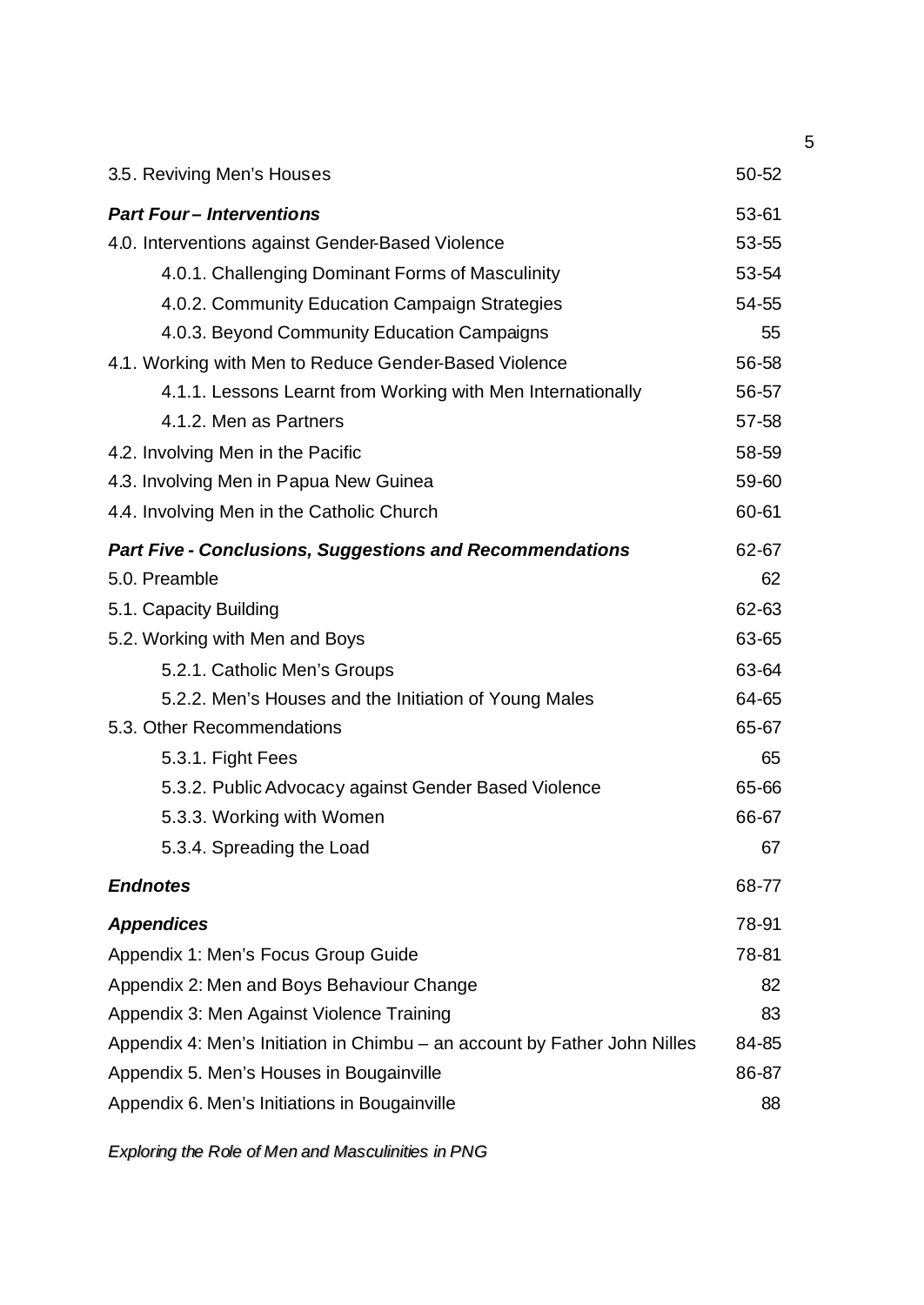| <b>References Cited</b>                                     | $92 - 102$ |
|-------------------------------------------------------------|------------|
| Appendix 9: Posters that have been used in Papua New Guinea | 91         |
| Appendix 8. Men's initiation in Western Province – Yonggom  | 90         |
| Appendix 7. Men's Initiation in North Bougainville          | 89         |
|                                                             |            |

6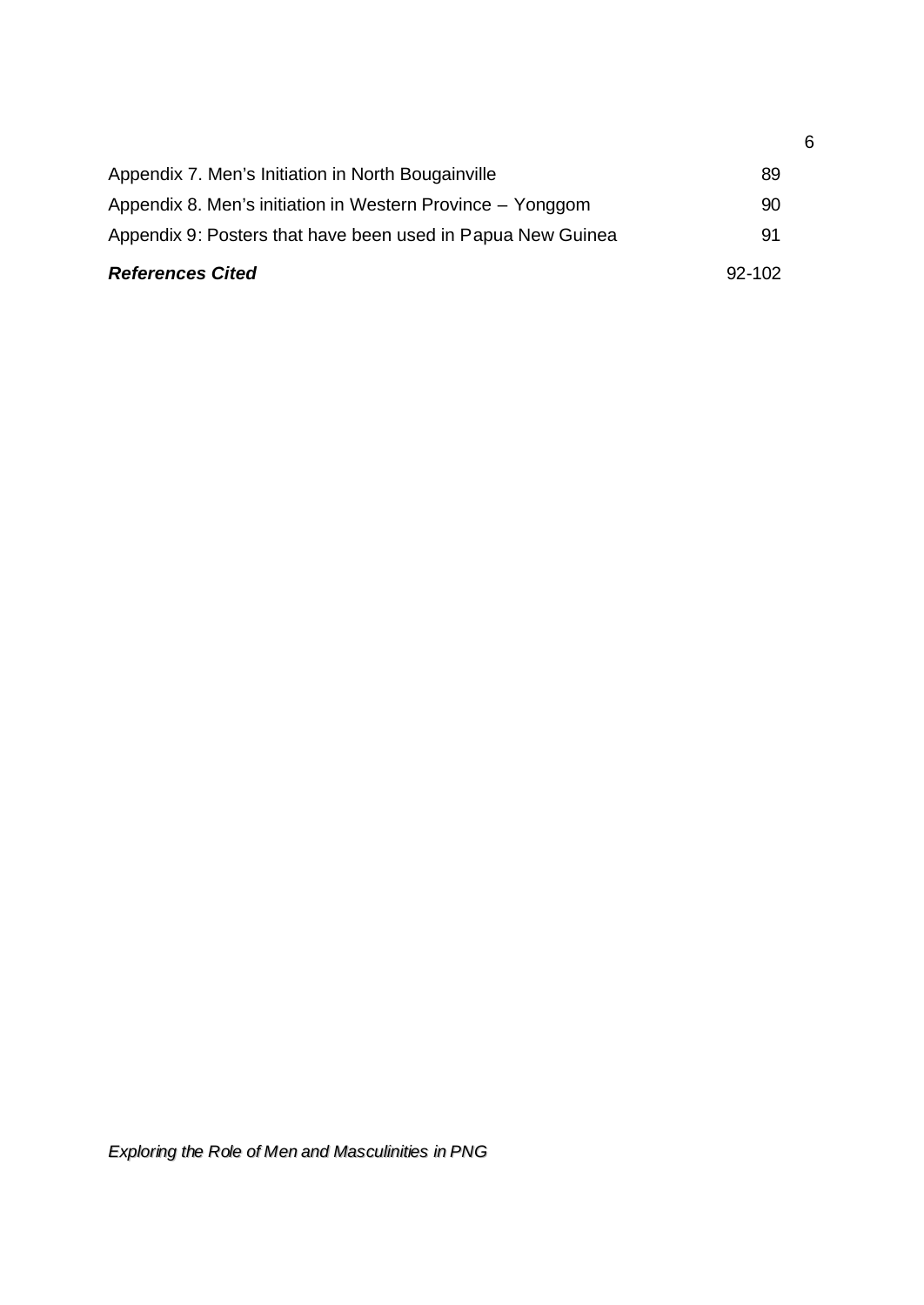### *List of Abbreviations*

- AIDS Acquired Immune-Deficiency Syndrome
- AI Amnesty International
- ANU Australian National University
- BRA Bougainville Revolutionary Army
- CEDAW Convention on the Elimination of All Forms of Discrimination against Women
- DEVAW Declaration on the Elimination of Violence against Women
- FSVAC Family and Sexual Violence Action Committee
- GBV Gender-Based Violence
- GRC Gender Relations Centre
- HIV Human Immuno-Deficiency Virus
- HRW Human Rights Watch
- LLG Local Level Government
- LRC Law Reform Commission
- NACS National AIDS Council Secretariat
- NCD National Capital District
- NHASP National HIV/AIDS Support Project
- NRI National Research Institute
- PNG Papua New Guinea
- SHP Southern Highlands Province
- SSGM State, Society and Governance in Melanesia Project
- UN United Nations
- UNFPA United Nations Population Fund
- UN DAW United Nations Division for the Advancement of Women
- UNDP United Nations Development Programme
- UNDSS United Nations Department of Safety and Security

### *List of Tables*

| Table 1. Group and Individual Interviews by Province                |     |  |
|---------------------------------------------------------------------|-----|--|
| <b>List of Photographs</b>                                          |     |  |
| Photo 1. Denglagu Sub-Health fees                                   | 22. |  |
| Photo 2. Chief's Gabriel Rokou & Albert Thomas in front of a Tuhana | 87  |  |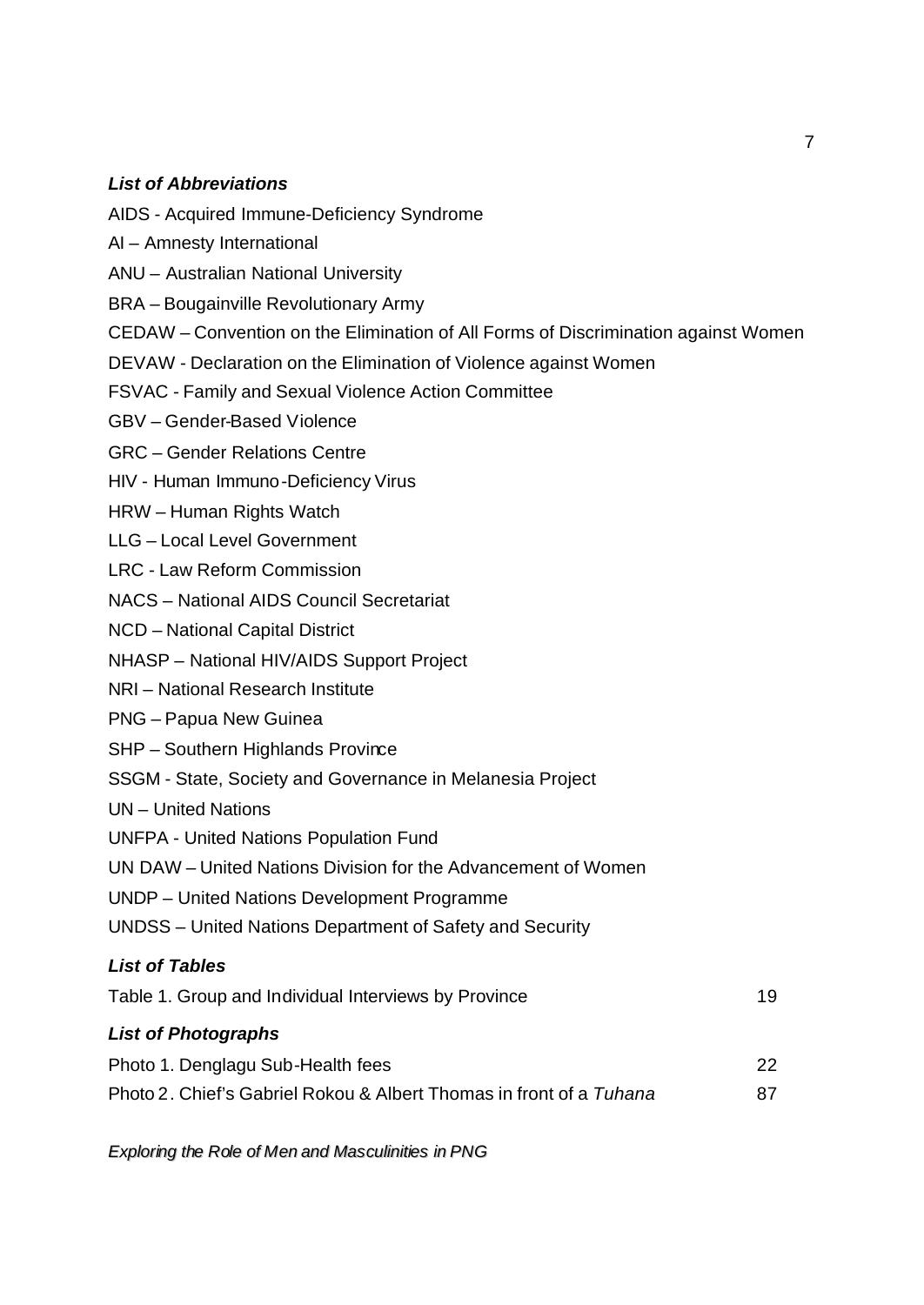#### *Acknowledgements*

The author of the report and principal researcher (Richard Eves) wishes to thank a number of people for their help, support and participation during this project. In addition to those service providers, researchers and community members listed below, I wish to thank Kylie van Gisbergen of Caritas, Australia in Port Moresby for all her organisational support prior to the fieldwork and her patience while the report was being written and Nickson Jokema of the Foundation for People and Community Development for his assistance during the field research. Dr. Roe Sybylla is thanked for acting as a sounding board for many of the ideas presented in this report and for her careful editing of it.

The following people are to be especially thanked for looking after us during the field research. John Kulda at Ulga; Daniel Angai; Jakob and Father Steven Kaupa at Toramabuno in Denglagu Parish, upper Chimbu; Father Edi at Matkomnai in St John Parish, Western Province; and Maurice and Christine Hotsia, at Hanahan on Buka Island, Autonomous Region of Bougainville.

The following people were consulted in the writing of the report and are thanked for their contributions:

**Port Moresby:** *Jane Kesno,* Gender Adviser, Law & Justice Sector Program; *Fiona Hukula,* National Research Institute; *Lady Carol Kidu,* Minister for Community Development; *Wallis Yakam,* Project Officer, FSVAC; *Alois Gaglu,* Research Officer, FSVAC; *Reuben Kavoi,* Executive Director, PEACE Foundation Melanesia; *Felix Meraudje*, Manager, City Mission PNG; *Duah Owusu-Sarfo,* UNFPA Representative; *Paul Lokei,* Acting Deputy Director, Caritas PNG; *Virginia Molok,* National Secretary Women's Desk, Catholic Bishop's Conference; *Maria Kumo,* National President Catholic Women's Federation; *Lawrence Stephens,* General Secretary, Catholic Bishop's Conference; *Sharon Walker,* NHASP; *Bessie Maruia,* NACS; *Ted Rogers* – Law and Justice Sector; *Steve Sims* - Law and Justice Sector Program. **Goroka:** *Hona Javati,*  Family Voice; *Naomi Yupae,* Family Voice; *Father John Ryan*; *Sister Gaye Lennon.* **Mount Hagen:** *John Kulda,* Ulga; *Leo Amba,* Tapuna; *Joseph Nang,* Angil; *Piapus Koin,*  Ulga; *Thomas Lune,* Ulga; **Chimbu Province:** *Clement Api,* Mingendi; *Daniel Angai*; *Father Steven Kaupa*; *Isaac Bonma*; *Jakob*; *Sister Domenica,* Toramabuno; *Pastor Job Biki,* Mt Wilhelm Christian Outreach Centre; *Pastor Mary Patma,* Mt Wilhelm Christian Outreach Centre; *Martin Tine* and *Rita Korai,* Hiruk, Kwakeningle; *Sister Julie* and *Sister Celia,* Denglagu Sub-Health Centre; *Giddings,* Kekesuko; *David Takai*; *Joe Sina*; *Guane Magin,* Engremambono; *Philip Kimagl*; *Umba Undogl,* Bomkane; *Michael Kianoga,*  Mondia Bris; *Arnold Andekumo,* F.O.D.E Coordinator (Flexible Open Distance Education) Engremambono; *Staff and students ,* Maina Vocational School; *Staff,* St Theresa, Denglagu Primary School; *Gertrude*; *Cecilia Dini*; *Joseph Bagau*. **Western Province:** *Dr. Emily Densley*, Australian Doctors International, Kiunga; *Father Mathius,*  Kiunga; *Ferry Francis,* Kiunga; *Sister Kathryn,* Kiunga; *Martinus Victor,* Kiunga; *Sister Julianne,* Good Samaritan Care Centre, Kiunga; *Father Edi*; *Sister Denise Hamman*; *Sister Denise Renaud,* Matkomnai; *Nicholas Nimbe* and *Moses Beng,* Matkomnai Sub-Health Centre; *Noel Joseph*; *David Sendok*; *Miriam David,* Kasrenai; *Bernard Onde,*  Yatra; *Jeff Onde,* Councillor and President of Nigerum LLG, Kasrenai; *Marie-Louise Andrew*; *Belinda Vole*; *Lawrence Katiwa ,* Gerehosore; *Terry Gereman*; *Ferry Kwawe*;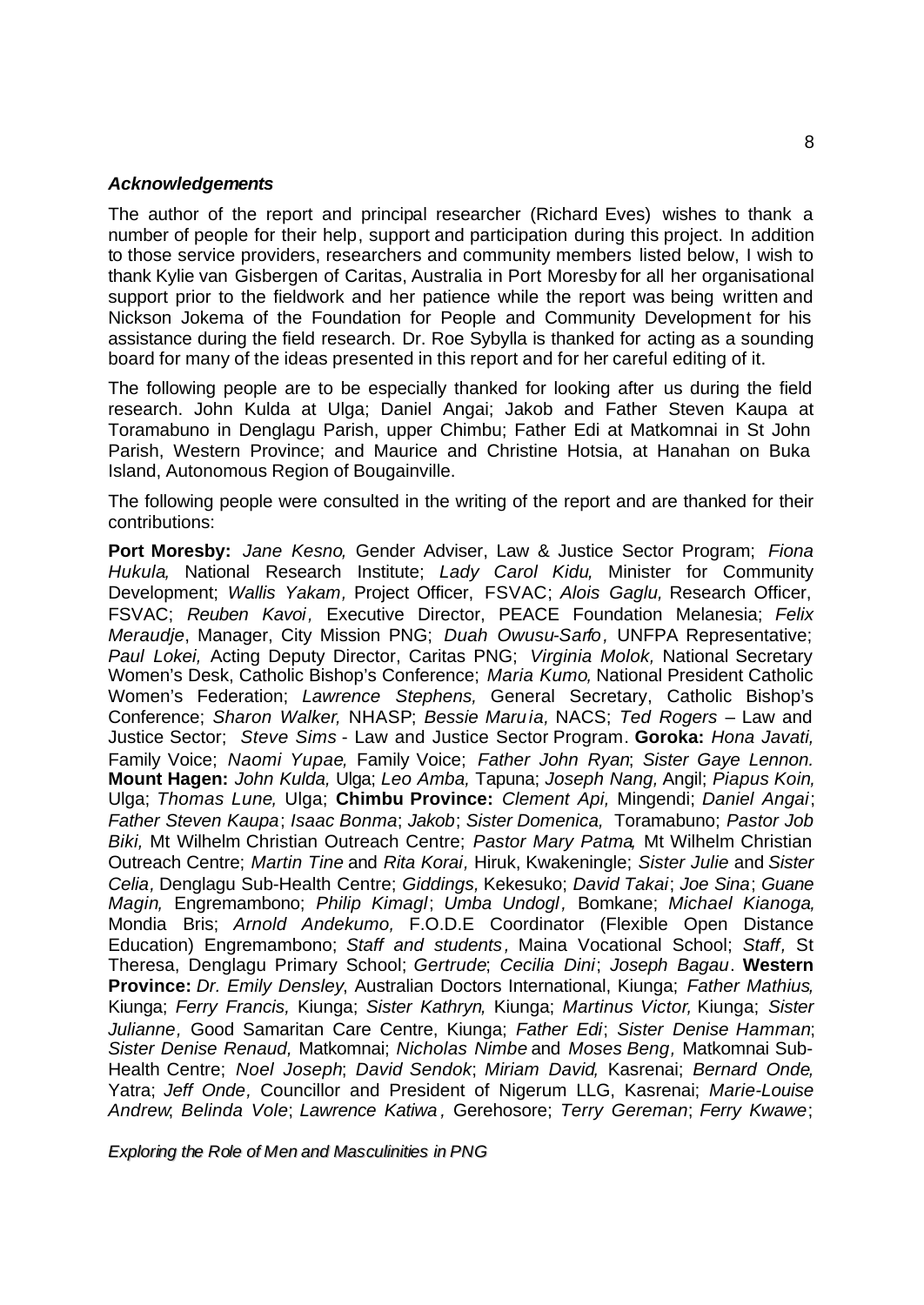*Bernadette Onde,* Yengkenai. **Autonomous Region of Bougainville:** *Dorothy Pais* and *James Kowie,* Caritas (Australia); *Pat Palmer*; *Father Saris*; *Helen Hakena,* Netana Leihan, Buka Town; *Maurice Hotsia* and *Christine Hotsia*; *Steven Tagu*; *Greg Getsi,*  Hanahan; *Sister Joanne Rotsial* and *Clatus Latu,* Hanahan Sub Health Centre; *John Kiha*; *Chief Sammy Andrew,* Kotopeli; *Lucy Lahis*; *Komas Maseits*; *Stanley Maiah,* Ketstkets; *Robert Tabuta,* Kiopan; *Maryanne Namosi,* Makoma; *Alan Magara,* Yelilina; *Linus Manhi*; *Thaddeus Manhi,* Hahalis; David Malius; *Chanel Maloli* and *Peter Tukana* ,Bosena; *Josephine Kauona Sirivi,* Arawa; *Charlie Donatus,* Arawa; *Marcelline Tunim,*  Arawa; *Ursula Rakova,* Director, Osi Tanata, Arawa; *Wilson Monori*, Research and Advocacy Officer, Osi Tanata, Arawa; *Charles Kopana,* Nekana Matara, Arawa; *Justin Borgia,* Program Coordinator, UNDP, Arawa. *Albert Thomas*; *Gabriel Rokou*. **Other:** *Dr. Christine Bradley*; *Dr. Nicole Haley,* SSGM, ANU; *Dr. Abby McLeod*, SSGM, ANU; *Dr. Martha MacIntyre,* Centre for Health and Society, University of Melbourn; *Dr. Anna-Karina Hermkens,* Radboud University Nijmegen, Netherlands; *Kathy Lepani*, GRC, ANU; *Elizabeth Reid*, GRC, ANU.

#### *About the Author*

Richard Eves is an Australian Research Council Queen Elizabeth II Research Fellow, based in the Gender Relations Centre, Research School of Pacific and Asian Studies at the Australian National University. An anthropologist, his present work, in the ARC funded *Oceanic Encounters* project, is concerned with the rapid transformations of masculinity occurring in Papua New Guinea under the impact of modernity. He has considerable experience in consulting on health issues in PNG, having been an advisor on research for the Health Services Support Project and a Social Science Research Advisor for the National HIV/AIDS Support Project. He has published several papers on the effects of modernity and globalisation in PNG, the most recent, "AIDS and Apocalypticism: Interpretations of the Epidemic in Papua New Guinea," in *Culture, Health and Sexuality,* examining Christian ideas about HIV/AIDS there.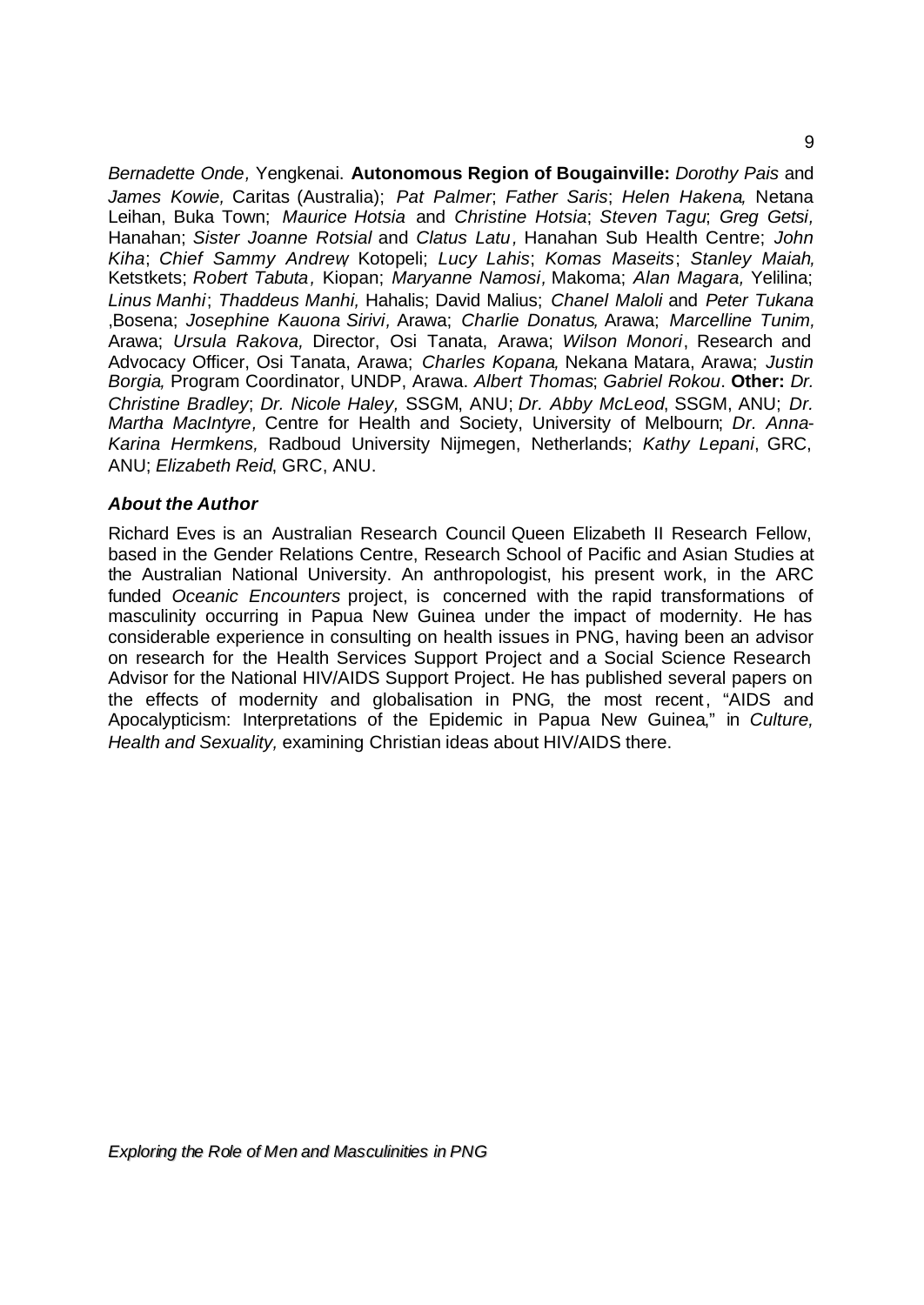## **Part One Introduction and Background**

#### *1.0. Introduction*

A recent United Nations Secretary-General's report affirms that "Violence against women persists in every country in the world as a pervasive violation of human rights and a major impediment to achieving gender equality" (UN 2006: 9). "As long as violence against women continues," the report adds, "we cannot claim to be making real progress towards equality, development and peace" (UN 2006: 9). The issue of violence against women has thus become a major item of concern in the field of human rights and development, partly under the influence of the women's movement, but also because gender equity has come to be seen as an essential basis for sustainable development.

Not only women but men also have a lot to gain from a more equitable and constructive relationship with women. Caught in a cycle of violence and reaction, men suffer violence from other men, expose themselves and their families to health risks, endure family conflict, and waste their own resources as they try to live up to and maintain particular masculine ideals. To be added to the significant economic and social costs of inequity and violence is the loss of the potential contribution of the women whose capacities are thwarted.

However, to deal successfully with the issue is very far from easy. Pointing to the many difficulties involved, the UN report suggests that "Eliminating violence against women remains one of the most serious challenges of our time" (2006: 9). As women's advocates have pointed out, violence against women does not result from "random, individual acts of misconduct." Rather, it is "deeply rooted in structural relationships of inequality between women and men" (UN 2006: 13). The Secretary-General's report locates three sites of violence against women: the family, the community and that perpetrated or condoned by the State.

The issue of violence against women has now become a regular part of the agenda of international forums so that international legal and policy frameworks for addressing it have been developed. Landmark achievements to this end include the UN Declaration on the Elimination of Violence Against Women (1993), the Dakar Platform for Action (1994), the Beijing Platform for Action (1995) and UN Resolution 1325 on Women Peace and Security (2000).<sup>1</sup> Violence against women was identified as one of the twelve critical areas of action in the Beijing Platform for Action, and at the eleventh session of the Convention on the Elimination of All Forms of Discrimination against Women (CEDAW) (1992), General Recommendation No. 19 was formulated specially to address the issue. This Recommendation describes gender-based violence as "a form of discrimination that seriously inhibits women's ability to enjoy rights and freedoms on a basis of equality with men" (CEDAW General Recommendation 19, point 1). These rights and freedoms, it states, include:

(a) The right to life;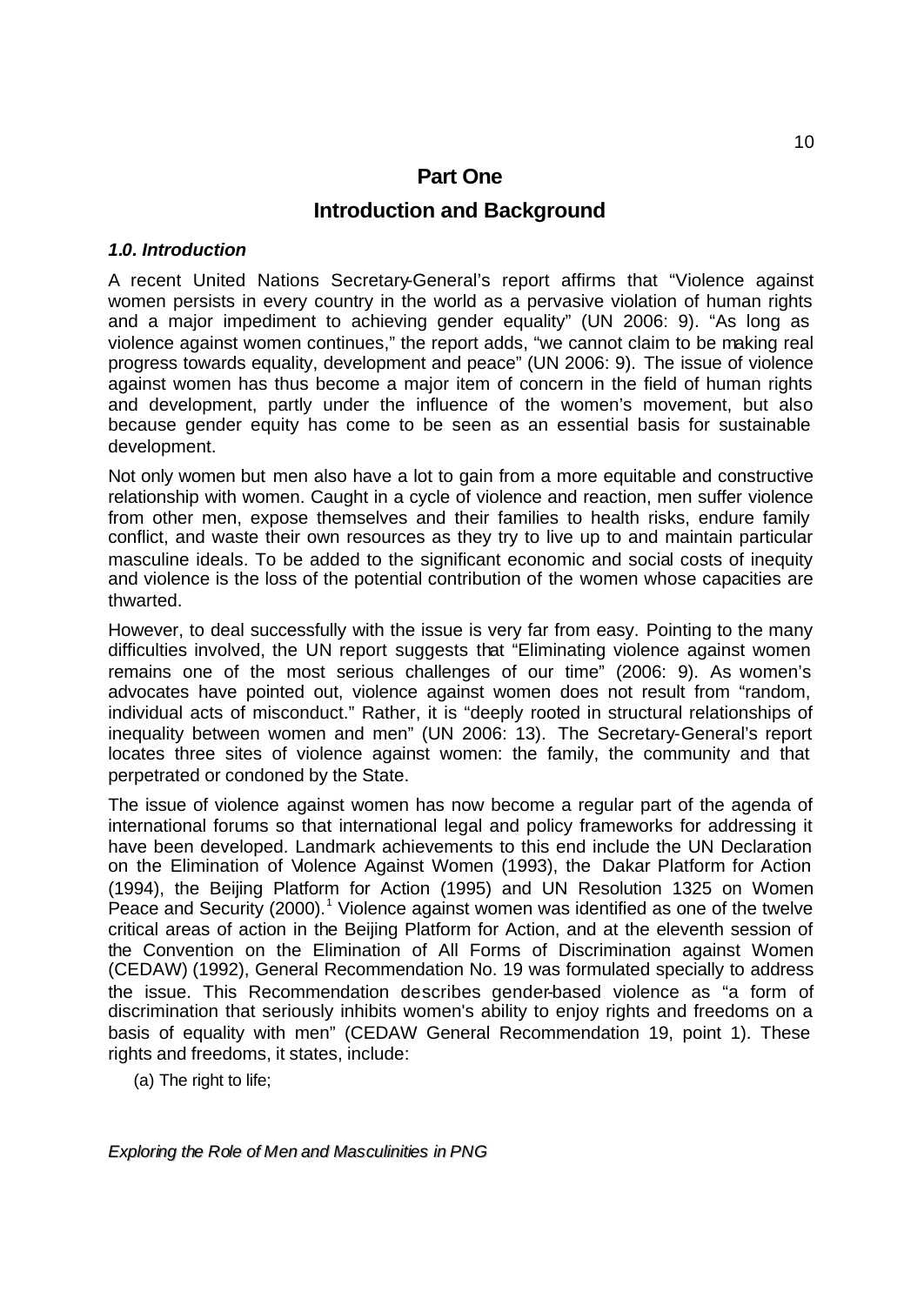(b) The right not to be subject to torture or to cruel, inhuman or degrading treatment or punishment;

(c) The right to equal protection according to humanitarian norms in time of international or internal armed conflict;

- (d) The right to liberty and security of person;
- (e) The right to equal protection under the law;
- (f) The right to equality in the family;
- (g) The right to the highest standard attainable of physical and mental health;
- (h) The right to just and favourable conditions of work.

The Declaration on the Elimination of Violence against Women (DEVAW) states that violence against women is a "manifestation of historically unequal power relations between men and women, which have led to domination over and discrimination against women by men and to the prevention of the full advancement of women" (UN General Assembly Resolution 48/1084). The Declaration is sensitive to the fact that particular groups of women are especially prone to be targeted for violence, including minority, indigenous and refugee women, destitute women, women in institutions or in detention, girls, women with disabilities, older women and women in situations of armed conflict. The Declaration sets out a series of measures to be taken by States to prevent and eliminate such violence. It requires States to condemn violence against women and not to invoke custom, tradition or religion to avoid their obligations to eliminate such violence (UN 2006: 15).

These forms of progress at the international level have not generally been matched by progress at the national level, which remains insufficient and inconsistent in all parts of the world (UN 2006: 9). This has been particularly so in Papua New Guinea, where the good work of the Law Reform Commission (LRC) in the 1980s and 1990s. This formulated recommendations for legislative reforms and for the broader action required to address violence against women, but these were largely ignored by politicians.<sup>2</sup> This failure, and many others since, has led Amnesty International to conclude recently that the Papua New Guinea state "is doing very little to promote and fulfil the realisation of women's rights or to protect women from human rights abuses. In fact, State agents themselves are often directly implicated in perpetrating violence against women" (AI 2006: 3; see also HRW 2005 & 2006).<sup>3</sup>

The PNG Constitution has a stated commitment to equal human rights and PNG is a signatory to CEDAW.<sup>4</sup> PNG is also a signatory to other relevant international and regional platforms for action committing the government to promoting the advancement of women by eliminating family and sexual violence.<sup>5</sup> However, as Abby McLeod comments, women in PNG enjoy neither freedom of movement nor equal protection by the law (2005: 115). Many women live under the threat of violence, which affects that their ability to move freely in the community, to use public transport, to access health and education services, and to travel to market or to the workplace (AI 2006: 1).6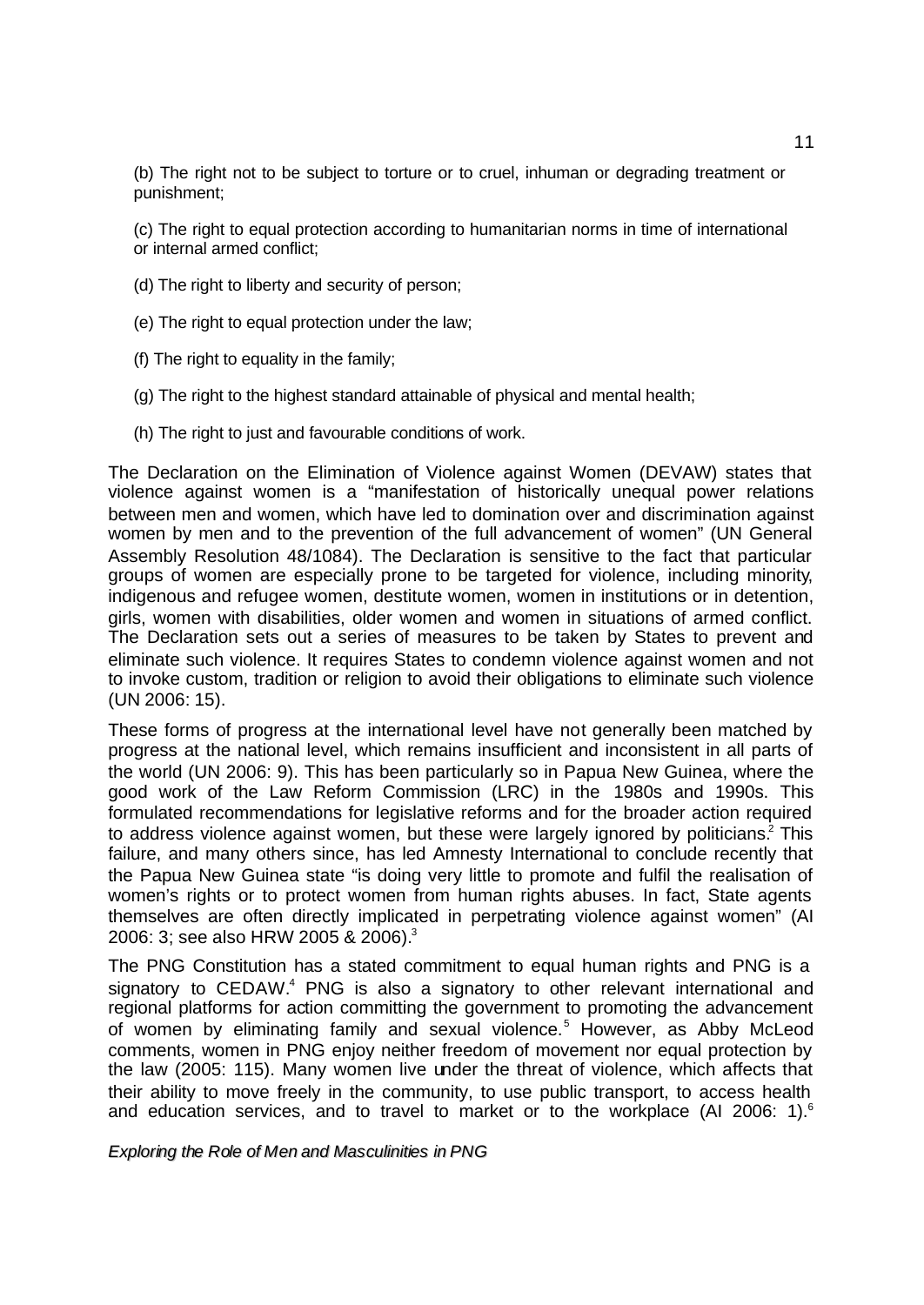Moreover, the threat of violence from intimate partners and husbands means women often are unable to earn an income, or if they do, to control its use, rendering them financially dependent. Neither do women have control over their bodies and their sexual and reproductive health, very often being unable to determine whether, when and with whom they have sex and whether or not they become pregnant.

The lack of political will of the PNG government to translate international commitments into action is revealed by the inadequate resources devoted to addressing violence against women and the failure to promote a climate where violence against women is not tolerated. Women are ill-served at all levels of the male dominated law and justice sector, ranging from the village court system to the police, where cultural assumptions about male superiority are readily embraced and issues that affect women, such as sexual and domestic violence, are either ignored totally or not seriously pursued. Police fail to pursue complaints, and village courts demonstrate "excess traditionalism" when dealing with cases (McLeod 2005: 115; see also Garap 2000).<sup>7</sup>

### *1.1. Assessing the Problem in Papua New Guinea*

Assessing the extent of the problem in PNG is difficult. Factors which impede our attempts to quantify the extent of gender-based violence, both in the PNG context and more generally, include under- and non-reporting, the lack of data collection on certain types of violence and methodological questions concerning what actually constitutes violence.<sup>8</sup>

### *1.1.1. Violence Normalised*

In PNG, much gender-based violence against women is socially and culturally sanctioned, occurring in the private context of family or household, and perpetrated by intimate partners or close relatives. Violence within the confines of a household is commonly considered private and is ignored by others, such as neighbours or kin, or it is considered such a mundane part of everyday life that it goes unnoticed. This is often the case with "wife beating," which is given legitimacy through bride-wealth transactions and a prevailing ideology which holds that violence is an appropriate corrective for wives (and children) who fail in their prescribed obligations and duties (something we return to later). Indeed, the research by the Law Reform Commission found high levels of acceptability of wife-beating, though there was some difference of opinion between men and women and between rural and urban populations (LRC 1987: 14; 1992: 19-20).<sup>9</sup> This ranged from 17% of men in New Ireland to 95% of men in the Eastern Highlands agreeing that it was acceptable to hit one's wife in certain circumstances. However, only 7% of New Ireland women viewed wife-beating as acceptable, whereas 98% of the Eastern Highlands women thought that it was acceptable. Overall 65% of rural husbands thought it acceptable to use violence against their wives in some circumstances and 55% of rural wives concurred with this (Toft & Bonnell 1985: 14). In urban areas, the majority of opinion was against wife-beating, though whether this ideal translated into reality is another question, since there is often a disjuncture between what people say and what they do.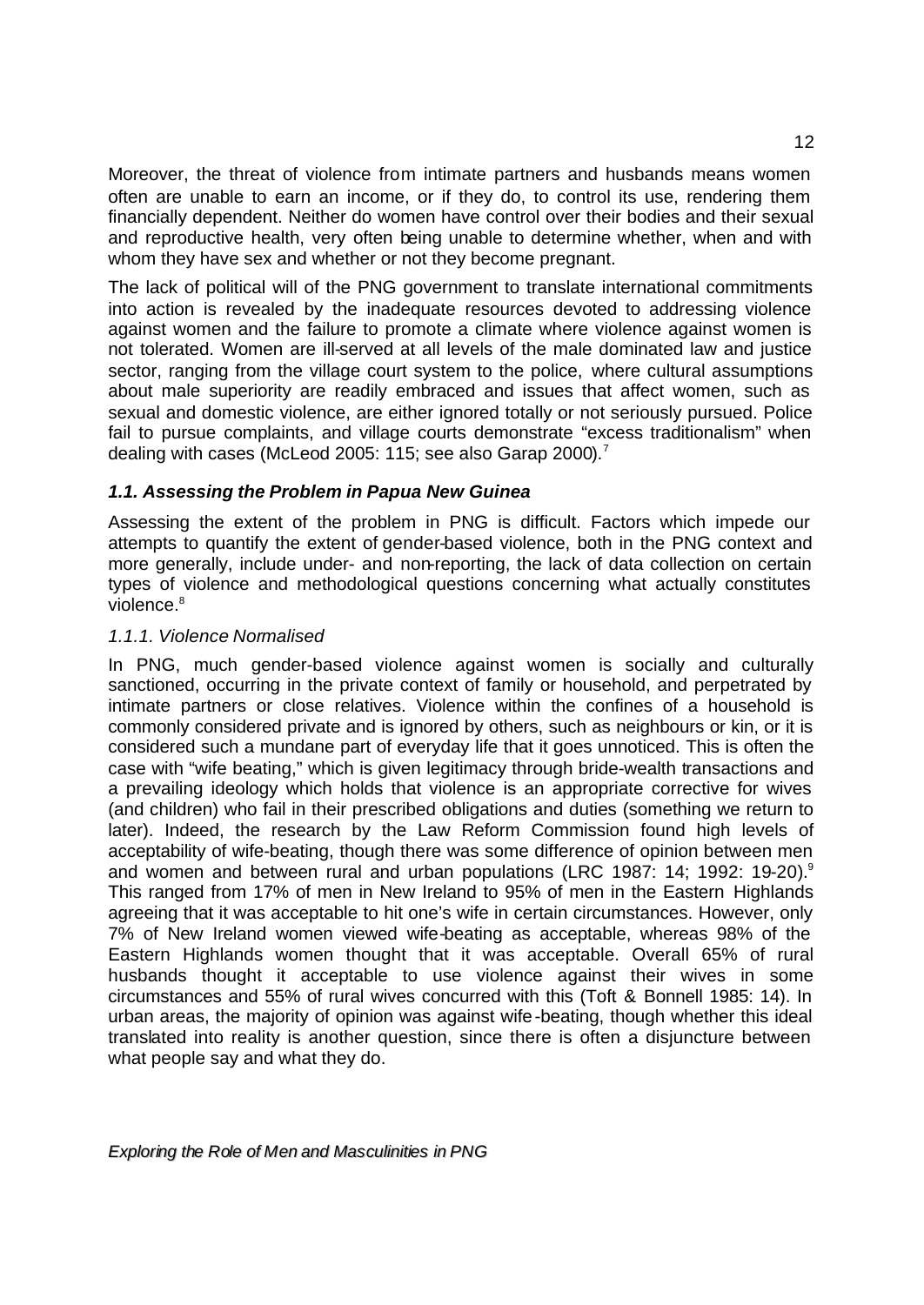### *1.1.2. Lack of Data*

Since the vast majority of victims of this kind of violence do not seek redress through the judicial system (aside from possibly the village court system), their experiences go largely unreported. Thus, police crime statistics do not cover much family and sexual violence, such as domestic violence, sexual harassment, or most child abuse (Bradley 2001a: 7; Macintyre 2000).

A further issue impeding attempts to ascertain the scale of the problem in PNG is the lack of \*effort desire on the part of the authorities to collect relevant data. As Christine Bradley notes, apart from police crime reports, which are limited, there are no national statistics for cases of family and sexual violence compiled from the agencies that provide medical, legal and social services to the victims (2001a: 7). This is most marked in the health-system, where despite large numbers of injuries being reated, the causes of those injuries are rarely adequately documented. This is especially the case with outpatient records where there is often no break-down beyond the broad category of "accidents and injuries." Although the in-patient records of hospitals and health centres are slightly better and distinguish the types of "accidents and injuries" (soft tissue injury, axe wound, knife wound, laceration, deep laceration, trauma), they rarely shed light on the primary cause or whether they result from the actions of another person. Thus, an axe wound could equally be the result of an accident while chopping firewood or of an attack by another person. Of course, as Christine Bradley notes, cases that do appear in official records represent only the more extreme examples (1985: 40). Obviously, many instances of violence require no medical treatment, or do not receive it in any case.

### *1.2. Problems in Defining Violence*

There is also considerable variation in what is included in the definition of violence, not only by researchers, but also by respondents to research questions. Local understandings of what constitutes violence do not necessarily mirror the definitions that have been developed by international bodies such as the UN. While physical injuries, such as a broken arm or a knife wound, fall fairly clearly into the area of violence, other things, such as threats, coercion and verbal abuse, are not always included, even though they may be used to terrorise a person. This narrow focus on the physical echoes a criminal justice perspective which defines violence in terms of a subset of crimes and excludes acts that may well be injurious, such as psychological or emotional abuse, deprivation and neglect (Tjaden 2005: 3; Walby 2005). The respondents during our field research tended overwhelmingly to define violence in this narrow physical way.

The definition of violence has important implications for data collection and significant ramifications for what interventions should be developed. Narrow definitions of violence can lead to omissions. For example, if a researcher asks only about being hit or beaten, the respondent may not mention that they been raped, kicked or burned (Ellsberg & Heise 2005: 91).<sup>10</sup>

### *1.2.1. Defining Gender-Based Violence*

Gender-based violence simply refers to violence that is driven by gendered power relations (Spees 2004 cited Edbrooke & Peters 2005: 6). While gender-based violence is often aimed at females, it can target other men and boys. Adult males for example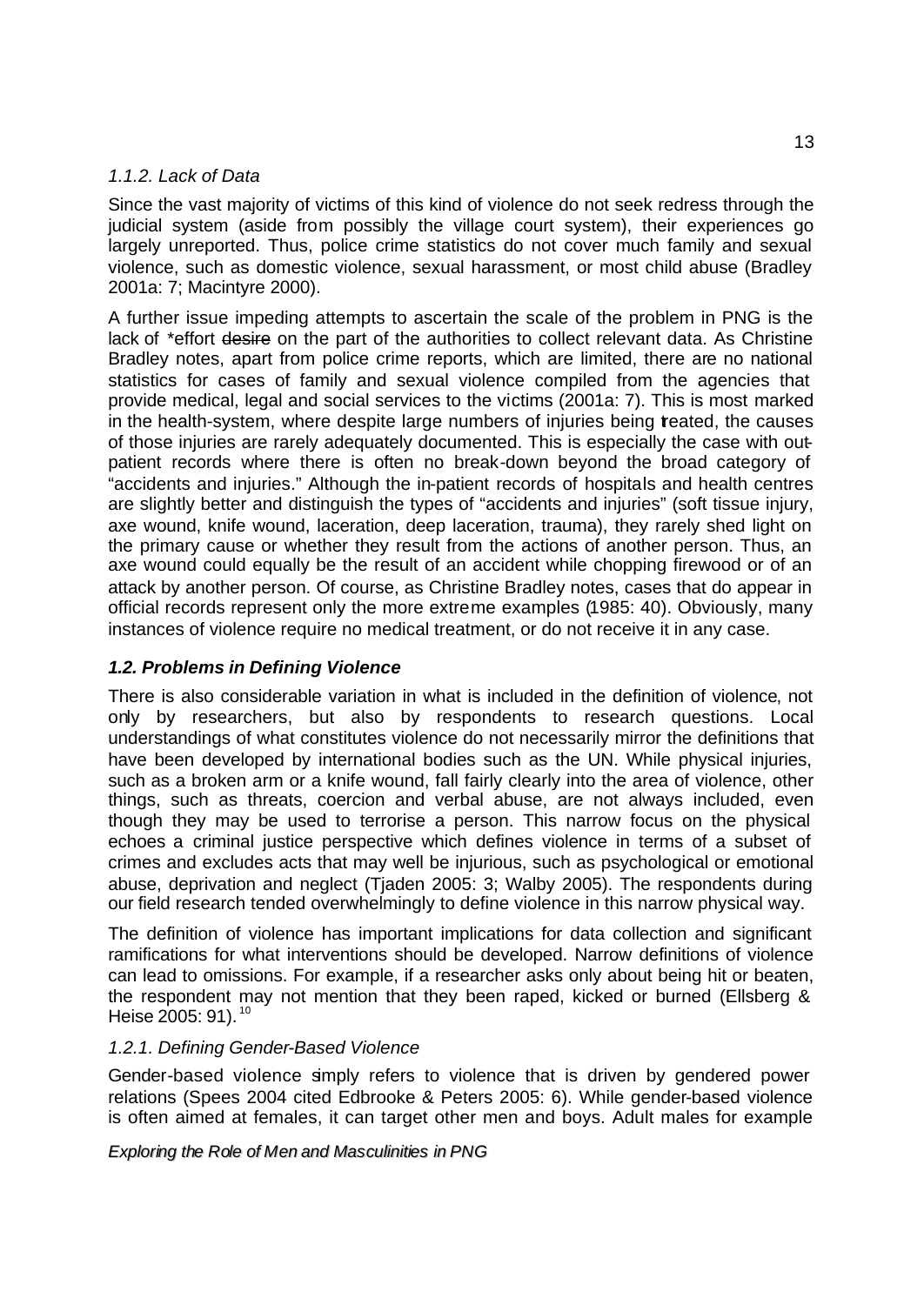can use their position of power as heads of families or households to abuse women, younger men, and children of either sex. Thus, the ways in which men realise their gender identity can mean that men, as well as women, suffer from gendered violence (Edbrooke & Peters 2005: 6; see also UN DAW 2005: 31).<sup>11</sup> Even though the main purpose of this study has been to examine men's violence towards women, the question of male (and female) socialisation is important and needs to be taken into account as far as possible while pragmatically keeping in mind the need to produce achievable recommendations.

The Declaration on the Elimination of Violence against Women (DEVAW) adopted by the United Nations General Assembly on December 20 1993 defines violence against women as: "any act of gender-based violence that results in, or is likely to result in, physical, sexual or psychological harm or suffering to women, including threats of such acts, coercion or arbitrary deprivations of liberty, whether occurring in public or in private life" (UN General Assembly Resolution 48/104; see also Edbrooke & Peters 2005: 9; Heise et al 1994: 1165). Importantly, the Declaration states that such acts violate a woman's fundamental human rights and freedoms and that the international community has an obligation to protect and promote those rights. The forms of violence mentioned in the document include battery, dowry related violence, sexual abuse of children, marital rape, rape, female genital mutilation, sexual harassment, trafficking and forced prostitution. Despite some criticisms, the UN definition is significant in that it recognises that violence against women is a generalised "terror tactic that controls all women, violating their human rights to liberty and freedom from fear" (Manderson 2001: 7).<sup>12</sup>

In prevention work, the term "gender-based violence" precisely relates violence to gender and points to the need to examine gender socialization and gender roles to understand how these may be conducive to violence (UN DAW 2005: 31). From this perspective, gender-based violence is a tool for defining and maintaining strict gender roles and unequal relationships. In other words, gender based violence is a policing mechanism to "keep women (or different types of men) in their place," to assert "who makes the decisions" in a relationship or "who holds the power" (UN DAW 2005: 31).

### *1.2.2. Masculinity and Violence*

Violence, of course, exists on a continuum, from that experienced in the home to violence as a weapon of war. But, in any case, the perpetration of violence is strongly gendered in that men are far more likely to be the perpetrators of violence, regardless of the sex of the victim. Masculinity, thus, has a role in promoting and legitimising the use of violence; in many prevailing models of masculinity, violence is seen as a normal and entirely justified way of resolving conflict or expressing anger. While there is considerable cultural variation, generally speaking men are socialised from when they are young to interact assertively and actively with others. Moreover, risk and aggressivity are not something to be avoided, but are relished in everyday life (Medrado 2003: 2; see Section 3.1.2).

Since the problem of violence, and particularly violence by men towards women, is clearly a category of gender, then male socialization and what it means to be a man becomes a central aspect of any solution. It appears that many men see their manhood as dependent on their control over women and they use violence to achieve this. Since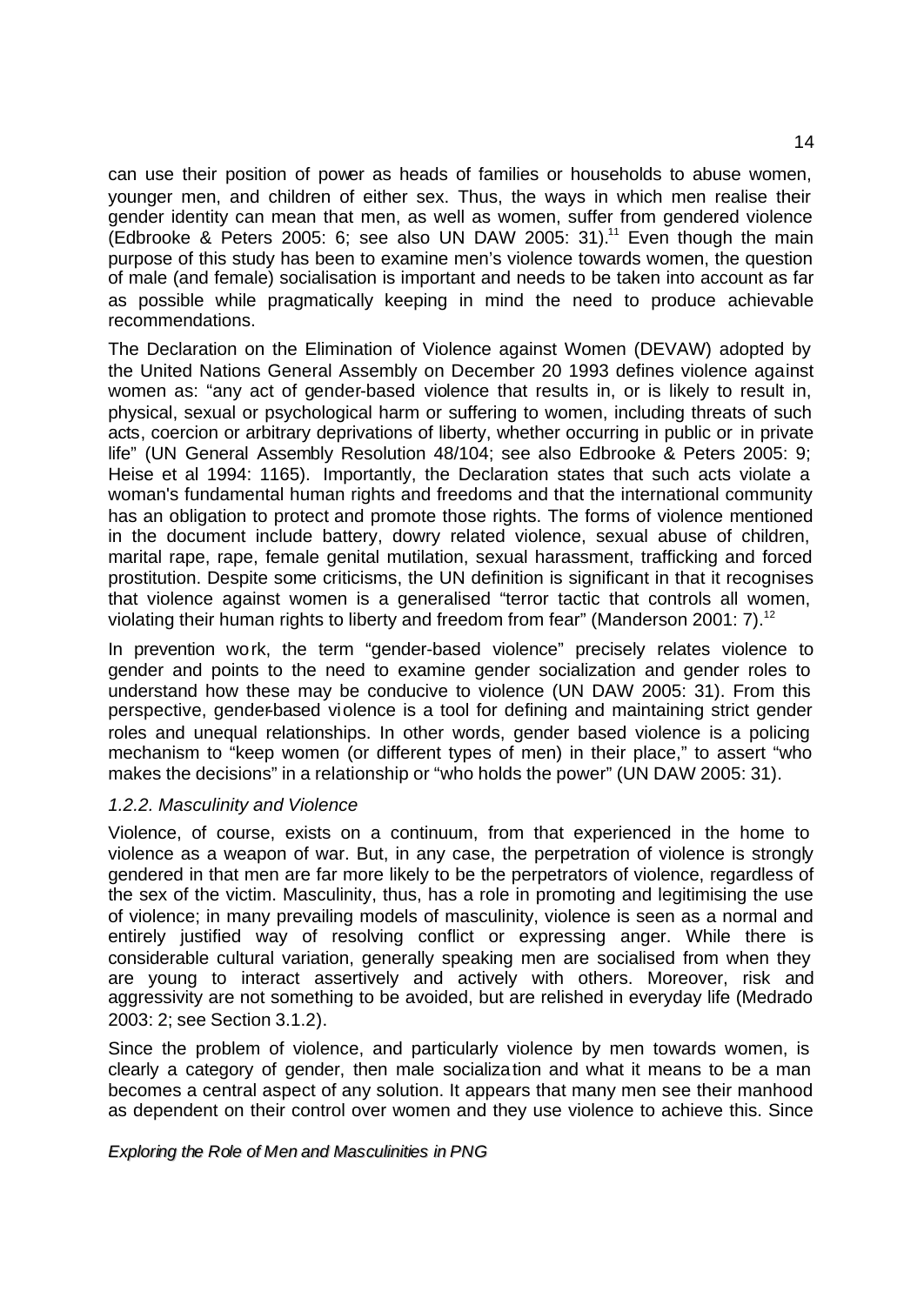not all successful and manly men are aggressive, and many positively reject and condemn violence, it cannot be argued that violence is an essential aspect of the male identity (Medrado 2003: 4). The rejection of violence by some men clearly suggests that alternative models of masculinity exist and, indeed, in some traditions for a man to strike a woman is considered most unmanly. Among the Bena Bena of the Eastern Highlands there is an expression meaning that if a man beats his wife her blood will cover him up, he will not be able to see and will behave like an animal. $13$ 

### *1.3. Extent of the Problem in Papua New Guinea*

The full extent of the problem of gender-based violence in PNG today is difficult to gauge, since there has been no nation-wide generalisable research undertaken since the Law Reform Commission's pioneering research on domestic violence in the 1980s.<sup>14</sup> This found widespread violence against women in the form of wife-beating and reported that 67% of wives in PNG had been beaten by their husbands (Bradley 2001b: 33). When broken down into rural and urban figures, 67% of women in rural areas and 56% of women in urban areas had been abused by their husbands (Bradley 2001a: 7). There was considerable regional variation, ranging from a maximum of 100% in the Western Highlands Province to a minimum of 49% in Oro Province. For urban-dwellers, the surveys showed that 56% of wives of low income earners and 62% of elite wives had been physically assaulted by their husbands (LRC 1987: 2).

Despite the lack of recent comprehensive data, the available evidence suggests that gender-based violence, and especially violence against women, is still widespread and of epidemic proportions. The available statistics from the police, reports in the media and anecdotal evidence tend to confirm this. Week after week, horrific reports appear in the national media, of women being killed by intimate partners or cases of violent rape. Other violent crime also appears to be at epidemic proportions and this may indicate the emergence of a masculine ethos which sees violence as a legitimate means to an end.

### *1.4. Violent Crime*

Over 40% of recorded crime involves violence. National data compiled from available crime statistics by the UNDSS indicates that in the 15 months to March 2005 a total of 11,766 crimes were reported — 9456 in 2004 and 2310 in the first quarter of 2005 (UNDSS 2005). However, such national data does not represent a true picture of crime, since the levels of reporting are very low, and this includes not only petty but also violent crime.<sup>15</sup> Much rape is not reported or disclosed publicly. The UNDSS data does, however, provide a sense of the extent of violence in PNG, since 43% of the reported crimes were serious violent crimes which included murder, serious sexual offence, grievous bodily harm, and armed robbery (UNDSS 2005).

Recent victimisation surveys also indicate very high levels of crime and high levels of violence. A household survey in the National Capital District, undertaken in 2004, reported that two thirds of households had been victims of crime at least once in the past year and 57% indicated that they had been victims of multiple crimes (two or more crimes of any sort) (NRI 2004: 1, 2). <sup>16</sup> While stealing was the most common form of victimisation, affecting 28% of households, 9% of households were affected by the use of firearms (NRI 2004: 3).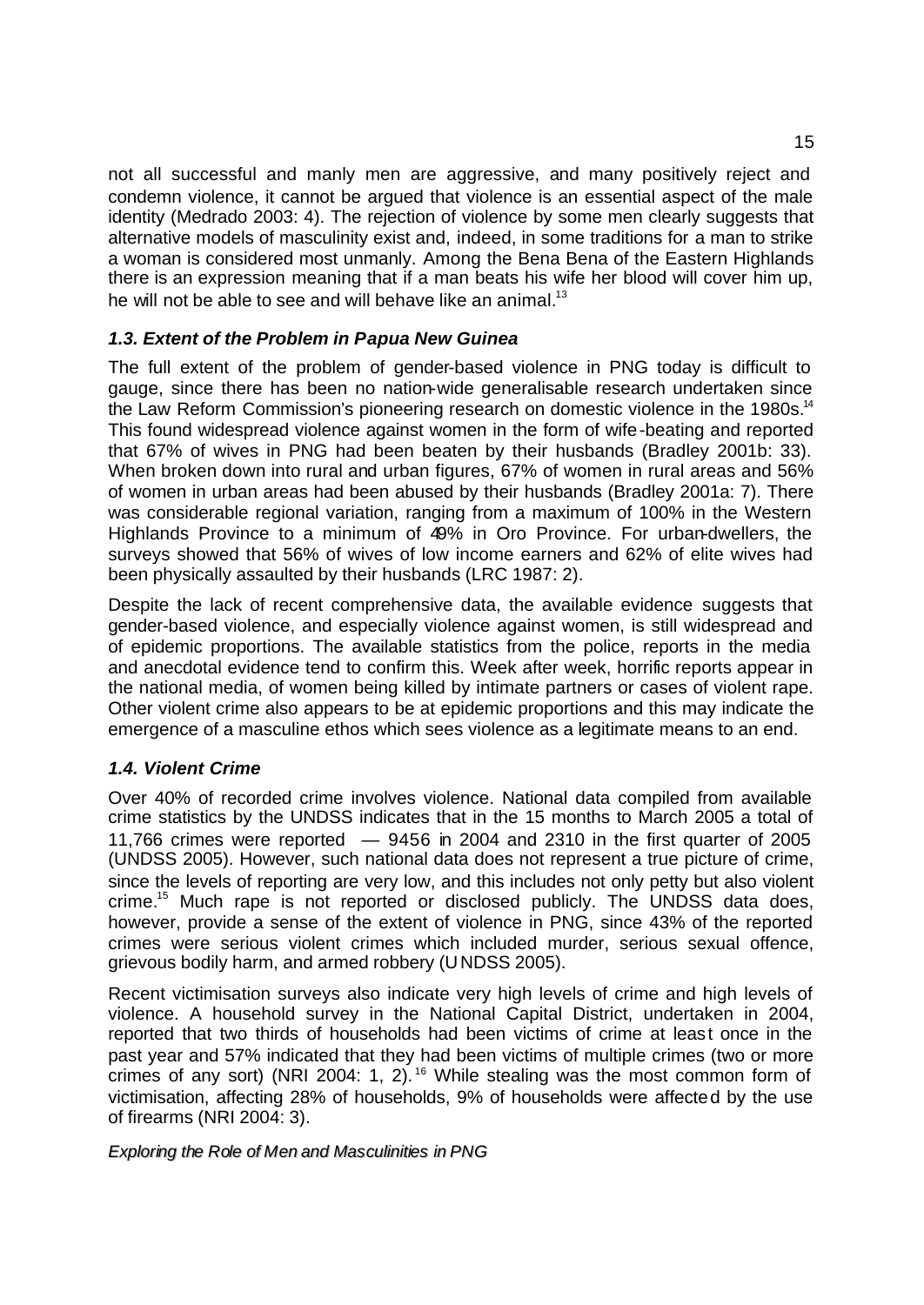More recently research, as part of the *PNG Armed Violence Assessment,* reports that 50% of households surveyed in the NCD were the victims of violent crime in the six months to May 2005 (Haley 2005: 28; Haley & Muggah 2006: 170). Of those, slightly more than a quarter had been victimised more than once (Haley 2005: 28; Haley & Muggah 2006: 170). High levels of crime characterise not only urban centres like Port Moresby, but are also common in rural PNG, this research reporting victimisation rates for the households surveyed in SHP at 51%; with 28% reporting have been victimised more than once (Haley 2005: 28; Haley & Muggah 2006: 170). The survey revealed that 80% of instances of victimization involved the use of a weapon. While a higher proportion of these involved an axe or bush knife, firearm use was also considerable (Haley & Muggah 2006: 170, 165).

Data from offenders also confirms high levels of violent crime. In a study commissioned by UN HABITAT and UNDP that undertook research in many of Port Moresby's settlement communities, nearly half of those who admitted committing crimes said they had involved violence (UN HABITAT & UNDP 2004: 52).<sup>17</sup> Close to a quarter of the respondents had committed serious crimes, such as murder, rape and car jacking (UN HABITAT & UNDP 2004: 21). A large proportion (42%) of first offences also involved the use of violence, and the threat of violence accompanied many crimes, since 61% of offenders used a weapon (UN HABITAT & UNDP 2004: 52).

### *1.5. Violence in the Household*

Recent research also confirms that a significant proportion of the violence that occurs in communities in PNG occurs in households among intimates and kin. Evidence from household surveys conducted in the NCD and the SHP, as part of the *PNG Armed Violence Assessment*, suggests that serious domestic violence is rising and that it is a primary contributor to insecurity, though other factors such as social conflict and armed criminality are also considered important (Haley 2005: 30; Haley & Muggah 2006: 166). The researchers found that in the six months prior to the survey, domestic and family violence affected 18% of surveyed households in the NCD and 26% in the SHP. Moreover, they argue that there is considerable under-reporting, since the respondents made clear to them that they only reported the more serious cases, such as those that resulted in injury or trauma of some kind (Haley 2005: 30; Haley & Muggah 2006: 170, 171). Significantly, they also found that domestic violence was not evenly represented in all areas of the NCD, with a greater number of cases occurring in the settlements. They also found a correlation between the provincial origins of NCD households and the preponderance of domestic violence. For example, domestic violence marked 24% of the householders originally from the Highlands or Gulf Provinces and 23% of those from Central Province. This contrasts with those households with origins in the Momase and Islands regions, who reported no domestic violence (Hale y & Muggah 2006: 172).

### *1.5.1. Sexual Violence*

Sexual violence is also a major problem in PNG and has been for many years (NSRRT & Jenkins 1994; UN HABITAT & UNDP 2004; Bradley 2001: 13). Like domestic violence, accurate and up-to-date figures on the extent of sexual violence in PNG are hard to come by. The *PNG Armed Violence Assessment* confirms that it is still a major concern in PNG. In the six months prior to the survey, over 8% of the respondents in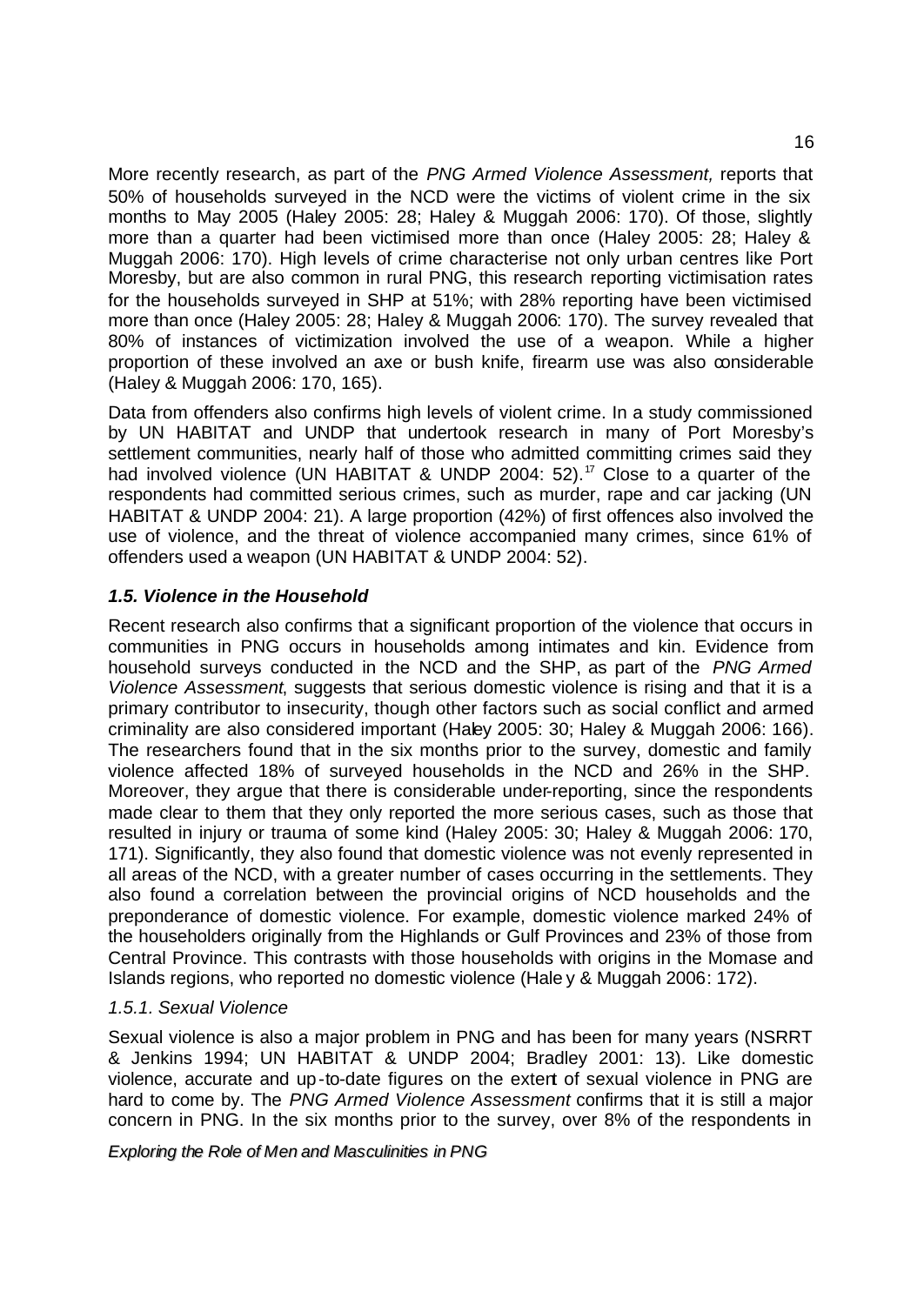SHP and 3% of respondents in NCD reported that someone in their household had been the victim of sexual assault or rape, which often involved the use of a weapons, such as firearms and bush knives (Haley 2005: 35; Haley & Muggah 2006: 170, 174). The majority of the incidents (89%) in the SHP occurred in the Hela region, while the majority of those that took place in the NCD occurred in the settlements (60%) (Haley 2005: 35). In rural PNG, the majority occurred in the village, often in the home, and the perpetrators were generally known to the victim (Haley & Muggah 2006: 174).

### *1.6. Methods and Scope of this Study*

This section outlines the aims and objectives of our study, conducted during June 2006, and describes the research methodology employed, the research sites, some of the limitations of the study and problems encountered.

### *1.6.1. Aims and Goals of Research*

The research was commissioned by Caritas, Australia, as an attempt to explore the role of men and masculinities as a possible cause of gender-based violence, and therefore as the key to a solution. The intended outcomes:

- An overview of men's roles and masculinities in PNG society in the  $21_{st}$  century (how and why this has changed).
- What both men and women view as possible strategies in addressing the link between *masculinities and violence*. Can these strategies realistically be employed?
- **If Identification of who (what agencies or CBOs both within and outside the Church** network) would be ideally placed to facilitate/implement possible strategies/initiatives towards reducing violent behaviour by working with men.

Additional work to be undertaken by the Team to include collection of:

- ß Data from men and women about the incidence of GBV in communities and what forms it takes
- Data about why people think GBV exists
- Data about how GBV impacts upon the lives of the family and community unit.

Following a literature review and discussions with several experts (mentioned in the Acknowledgements), the consultant developed a research design that could meet the intended research outcomes. The use of standard quantitative data collection methods was rejected at the outset as unsuitable for achieving the research outcomes. While these are suited to measuring the extent of violence, they do not provide insights into the contextual and cultural factors giving rise to viole nce. To achieve this more sensitive and probing understanding, qualitative research methodologies were employed.

### *1.6.2. Research Methodology*

A series of research questions for interviews and discussions was prepared but these were intended to be used flexibly so that more interactive and responsive conversations could develop between the researchers and the respondents (See Appendix 1 for an example of a topic guide used). This more participatory process meant that the issues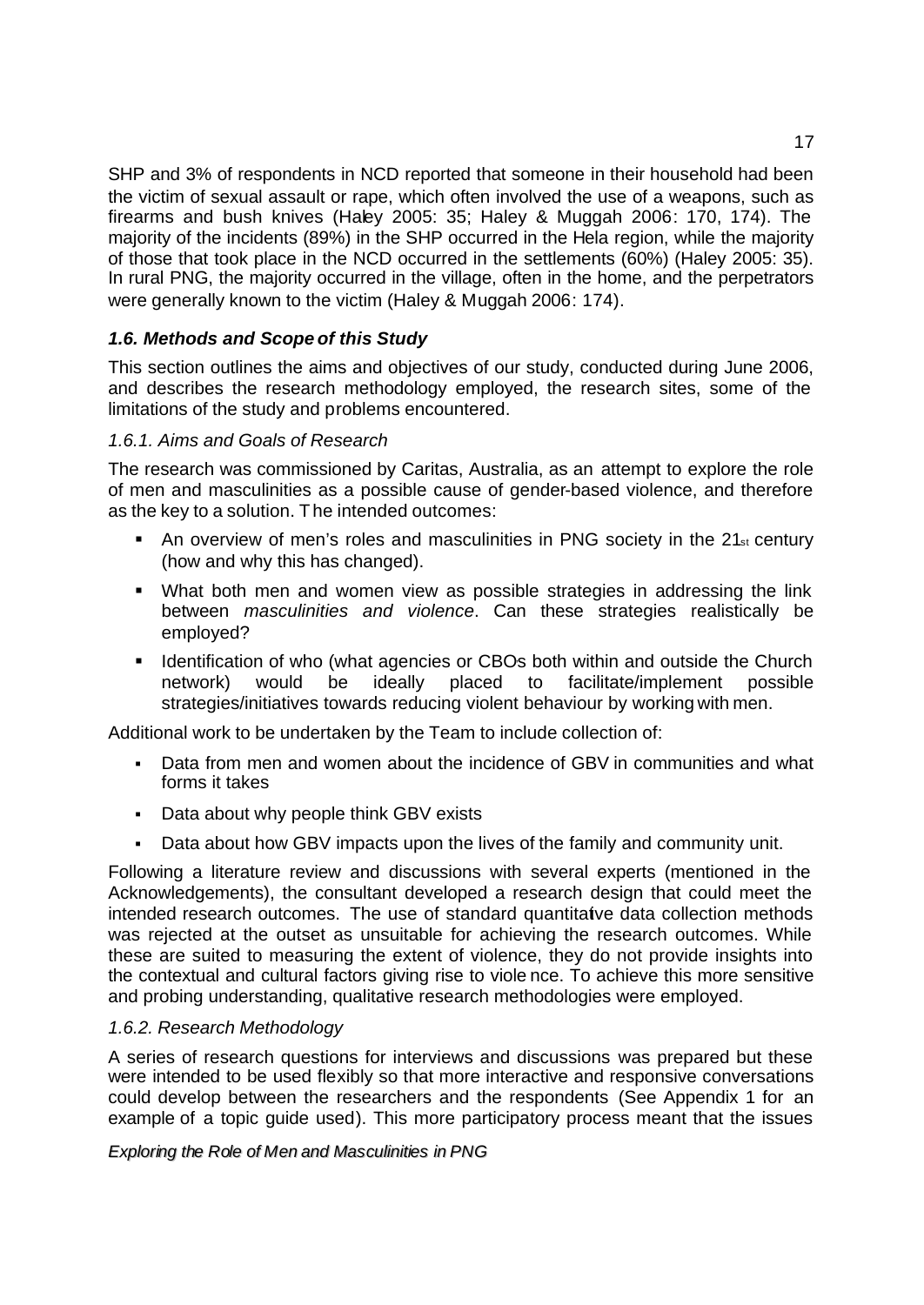and concerns of the community could be given voice and not excluded in the research process.

With this emphasis on participation, the research utilised established qualitative research methods, in particular the techniques associated with rapid assessment research, including focus group discussions, in depth interviews and observations (Morgan 1997; Manderson & Aaby 1992). These modes of research have been widely used in primary health care programs, for example, to provide information vital to the design of successful intervention programs (Scrimshaw & Hurtado 1987; Annett & Rifkin 1988). The aim of qualitative research is to see the social and cultural world from the point of view of the participants and is a means of uncovering cultural meanings and social issues which may explain why people adopt particular behaviours or attitudes (Rice & Ezzy 1999).

The local culture and context is being recognised widely as the essential starting point for interventions aiming to promote development and improved health in the developing world. It is also recognised that in seeking to build appropriate interventions to reduce and eliminate violence, these should be grounded in analyses of local understandings of what constitutes violence and what are seen as the causes (see also Bradley 1985). Not only should the specifics of the culture be considered, but also the context in which violence occurs (Banks 2000: 85).

During our field research, information was collected from male and female adults and teenagers in each location. The group meetings usually began with an introductory exercise or icebreaker, in which participants were asked to list the problems they saw confronting the community, before the question of violence was raised. This showed whether violence was considered a problem and how it was rated against other problems. It also served to indicate the types of issue that communities in PNG are confronting, and thus the broader context in which violence is situated. This was important, since violence rarely occurs in a vacuum free of other contributory factors.

While we planned to segregate focus groups according to gender and age, this ideal was not always achieved. Local communities were not always adequately informed of our requirements, so that on a number of occasions we had to conduct mixed group interviews. In such contexts the more outspoken men invariably tended to dominate to the exclusion of women and youth. As the research was often conducted in public spaces, it was also sometimes hard to maintain an adequate level of privacy, and this affected respondent's willingness to speak freely and openly. This was particularly noticeable for women and youth, who tended to remain silent when men were around.

In addition to focus group discussions, in depth interviews and observations, key informant and community profile interviews were conducted with important service providers and stakeholders in the community, such as local councillors, church workers and health care providers. These were often used to obtain economic and demographic information about the communities. To gain an appreciation of the health problems occurring in communities, and the extent of violence with injuries requiring treatment, health centre records were consulted (though these were not always adequate). Overall, a total of 28 group discussions and 27 individual interviews were conducted (Table 1.)

Table 1. Group and Individual Interviews by Province.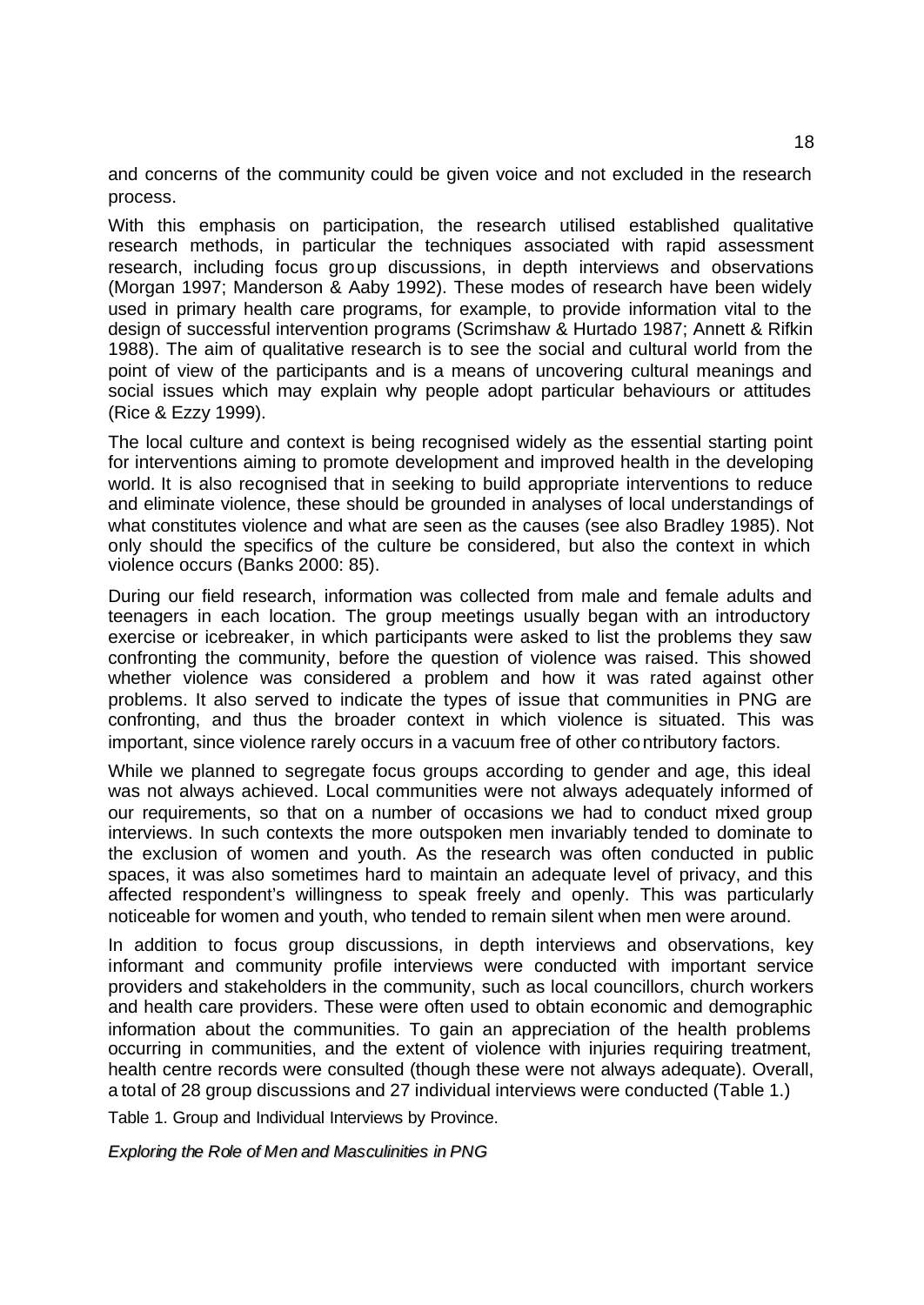| Location     | AM Grp | TM Grp | AF/TF Grp | AM/TM Grp | Mixed Grp | AM Ind. | AF Ind. |
|--------------|--------|--------|-----------|-----------|-----------|---------|---------|
| Chimbu       |        |        |           |           | 10        |         |         |
| Western      |        |        |           |           |           |         |         |
| Bougainville |        |        | د         |           |           |         |         |

AM – Adult Male; TM – Teenage Male; AF – Adult Female; TF – Teenage Female; Ind. – Individual; Grp – Group.

#### *1.6.3. Field-Sites*

The field research was conducted in three provinces — Chimbu, Western and the Autonomous Region of Bougainville. In Chimbu Province, it was undertaken in the Denglagu Parish, in the Diocese of Kundiawa. Denglagu Parish is located in Mitnande LLG, Gembogl District. Discussions were held with people in the following villages and hamlets: Mondia Bris, Hiruk, Kekesuko, Engremambono, Bomkane, Kengri and Toramabuno.

In Western Province, field research was undertaken in St. John Parish and St. Gerard's Parish in the Diocese of Kiunga, in North Fly District. In St. John Parish, in the Nigerum LLG, discussions were held with people in the following villages and hamlets: Matkomnai, Kasrenai, Gerehosore and Yengkenai. In St. Gerard's Parish, in Kiunga Urban LLG, discussions were held at the settlements of Misin Kona, Michael Kona and Salemmat Kona.

In the Autonomous Region of Bougainville field research was undertaken in Hanahan Parish, in the Diocese of Buka. Hanahan Parish is located on Buka Island in the Halia constituency. Discussions were held with people in the following villages and hamlets: Talinga, Kiopan, Ketstkets, Yelilina, Hahalis, Kotopeli, Makoma and Bosena.<sup>18</sup>

The field research was complemented by interviews with stakeholders and service providers in Port Moresby, Goroka, Kiunga, Buka Town and Arawa. A further two days were spent in Mt Hagen consulting men involved in men's groups there.

#### *1.6.4. Limitations and Constraints*

Several factors imposed constraints on the quantity and quality of the information collected during the field research. Given the rapid nature of the fieldwork, approximately a week in each province, the research has some limitations, both practical and methodological. On the practical side, some of the field sites visited were not perhaps the most ideal, since they were chosen for pragmatic reasons rather than for how much light they were likely to shed on the issue of gender based violence. For example, the fieldsite in Chimbu, Denglagu was chosen by the Diocesan HIV/AIDS Coordinator who comes from there. While no community in PNG seems to escape violence, the extent of violence varies considerably, and a number of the field sites visited were comparatively peaceful compared to other places where the problem was far more pronounced. Thus, for example, when I mentioned to the Bishop of Kundiawa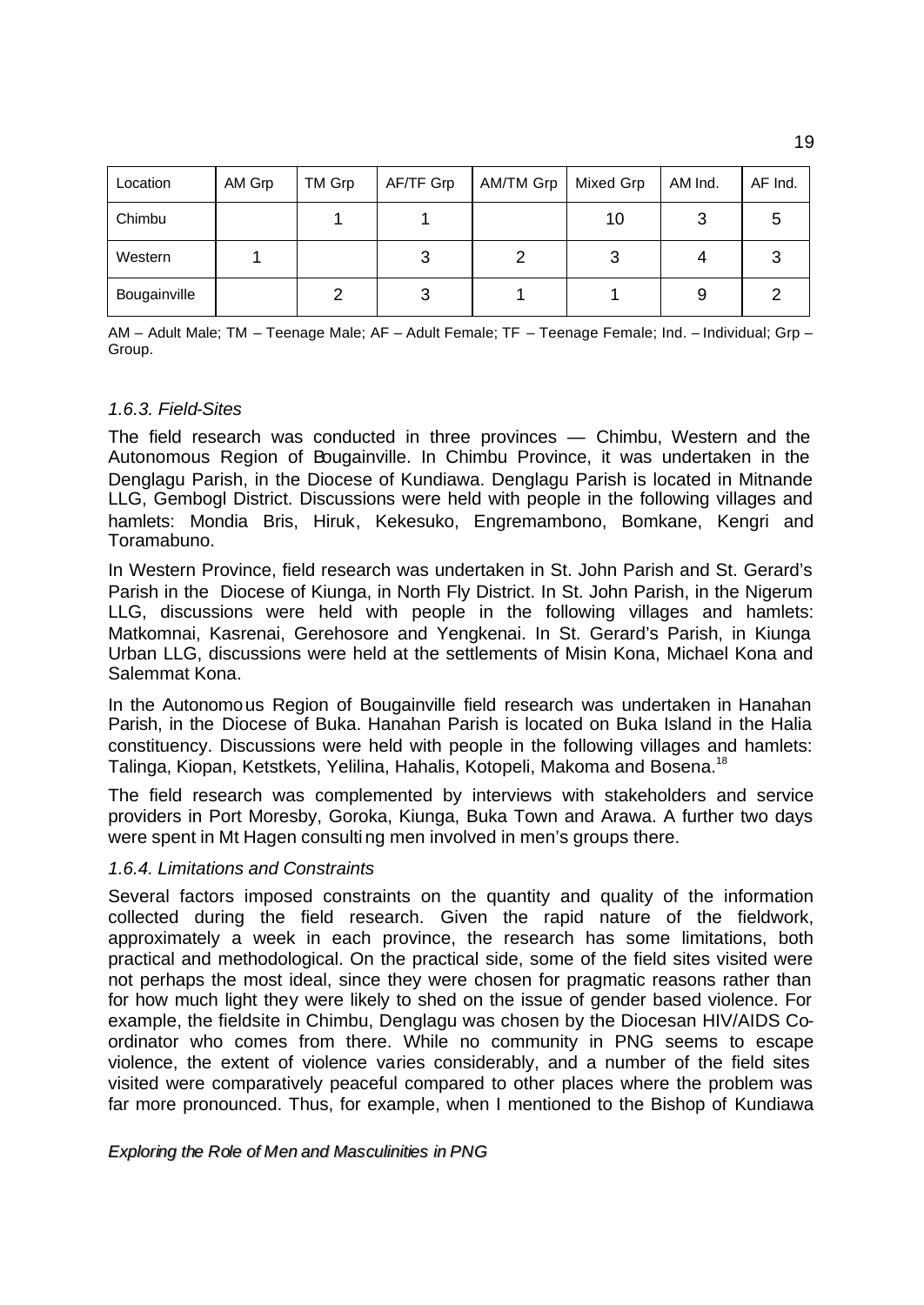that we were researching men and violence in Denglagu Parish, he wondered why we had chosen this parish since in his view this was a very peaceful one.

People also had a tendency to represent their village in rather idealised terms as problem-free.<sup>19</sup> This meant that respondents sometimes even denied the existence of violence within their own community, despite evidence to the contrary. One outspoken man in a village in Denglagu Parish, for example, claimed there was no violence in his village, seemingly forgetting, for example, that in the previous week a woman accused of adultery had her arm broken by a disgruntled husband and that a woman received a severe laceration the previous year for similar reasons (see endnote 22).

The success of the research basically depended on how pro-active the designated local contacts were in facilitating the fieldwork by organising meetings. The research in Chimbu turned out to be the most successful, despite the field site being chosen at the last minute, since a local councillor worked very hard to organise meetings for us in several nearby villages and hamlets. In a number of places, the designated local contacts did very little of this kind of organisation, with the result that the short time available was not always put to best use.

Methodologically, rapid research of this nature makes it difficult to verify and cross check information. Although there were some opportunities for observation during the fieldwork, these were extremely limited compared to those available in long term fieldwork where "participant observation" is the preferred research method. This meant the researchers were reliant on people's verbal accounts of gender relations and gender roles. Ideally, such accounts are best verified by witnessing them first hand, but given the limited nature of the fieldwork this was not possible. People often present rather idealised accounts of their behaviour and beliefs, sometimes very different from their actual practice. So, while we were able to collect descriptions of the gender roles of men and women, in relation to something like gardening, say, we were unable to observe how accurately these descriptions represented reality.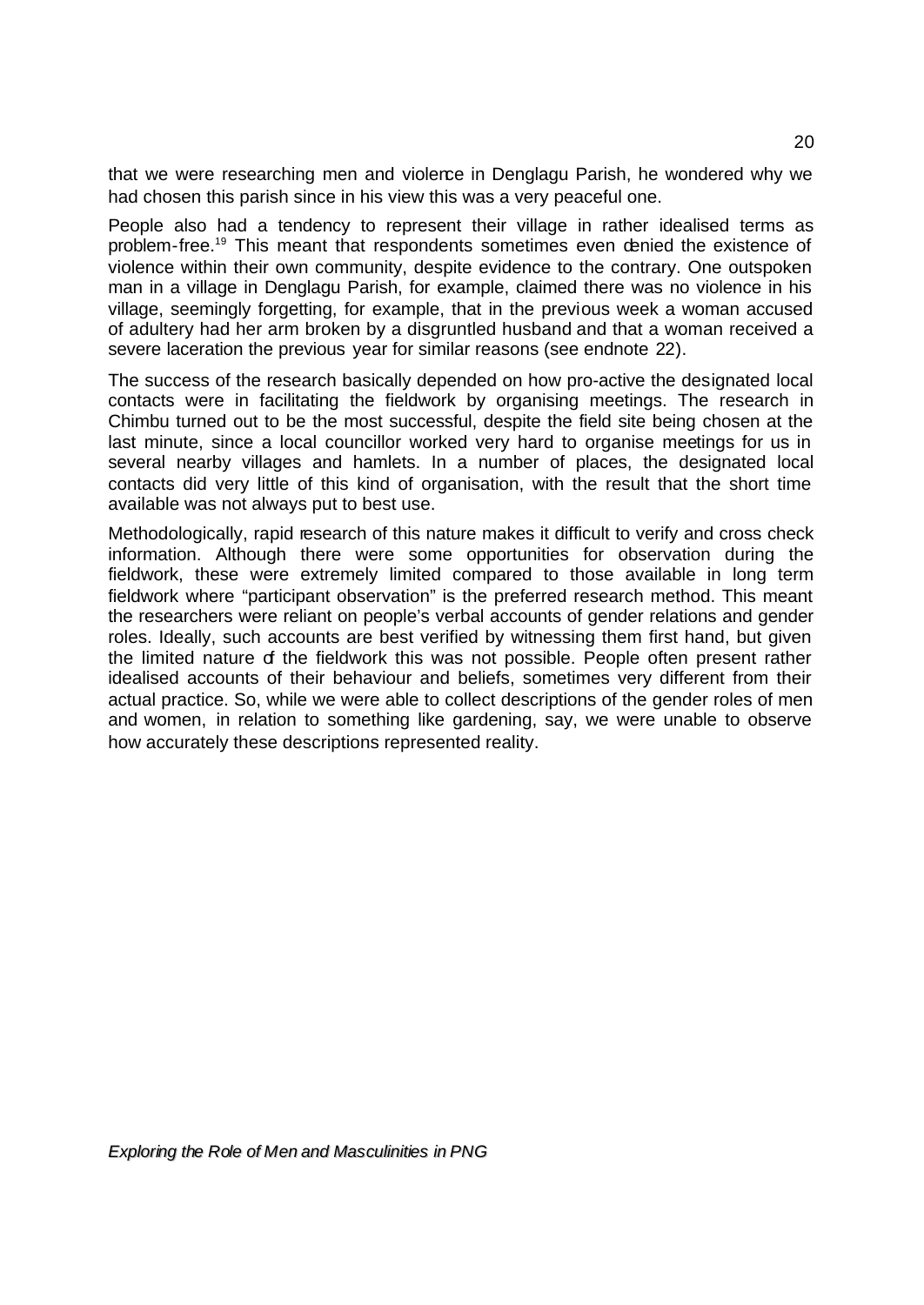### **Part Two**

### **Extent, Causes and the Social Context of Violence**

### *2.0. Extent of Violence*

As we have noted, without properly designed quantitative surveys, we could not determine the full extent of gender-based violence in the communities we visited. Talking to people there, we did gain a general sense of the extent of the problem, and we concluded that the problem is greater in Chimbu than in Western or Bougainville.

Although, as mentioned, one community in Chimbu denied that violence ever happened in their village, other Chimbu communities were largely in agreement that it was a big problem. A mixed group meeting at St Theresa Denglagu Primary School considered domestic violence (*marit pait*) to be the predominant form of violence in the community, followed by fights over land and fights due to theft. Domestic violence and marital conflicts appeared to dominate the time of the Village Court, for, as one man said, "There are a lot of court cases, there isn't any other kind, there are only court cases over marriage. … These kinds of problems are big." Chairman of the Gembogl Village Court agreed, saying that conflicts between married couples were a very common problem that came regularly to the attention of the court. Indeed, with some exasperation, he said this was problem they saw every day:

Every day men do wrong to their wives. Every day. Every day when we hear these problems at the court, from Monday, Tuesday until Friday, eight hours a day we listen to these kinds of cases. Every day, Saturday, Sunday, as well. Only marriage problems. Marriage problems we hear and we give orders and demand compensation. In the village court we hear marriage problems a lot of the time. Every day we hear it in the court. Lots of times men do wrong to their wives. The women are okay, they think about their children, the children they have given birth to.

Even so, the actual degree of marital violence is probably even greater, since many are reluctant to take such matters before the court for various reasons. The widespread acceptance of marital violence is sustained by what Abby McLeod refers to as "excess traditionalism," or *kastam* (2005: 115). Perhaps the most significant customary tradition is the system of brideprice which is discussed below (Section 2.2.1.). Other reasons include fear that male partners will bribe the court officers and the shame people feel of admitting their marital problems.

Some who experience domestic violence require medical attention for the injuries they have sustained, and in one recent case, a women died.<sup>20</sup> The quality of the data collection Denglagu Sub-Health Centre is insufficiently detailed to give a true picture of just how many of the considerable number of accidents and injuries are due to domestic violence or gender-based violence. A nurse there said she had seen seven cases in the five months she had been working there. $21$  Many people were believed to lie to the staff about the cause of injuries, since there is a "fight fee" of 20 Kina, levied on anyone involved in a fight regardless of whether they are the victim or not (see Photo 1). The common excuse being, as someone remarked, "mi brukim firewood na mi pundaun" – I was cutting firewood and fell over.<sup>22</sup>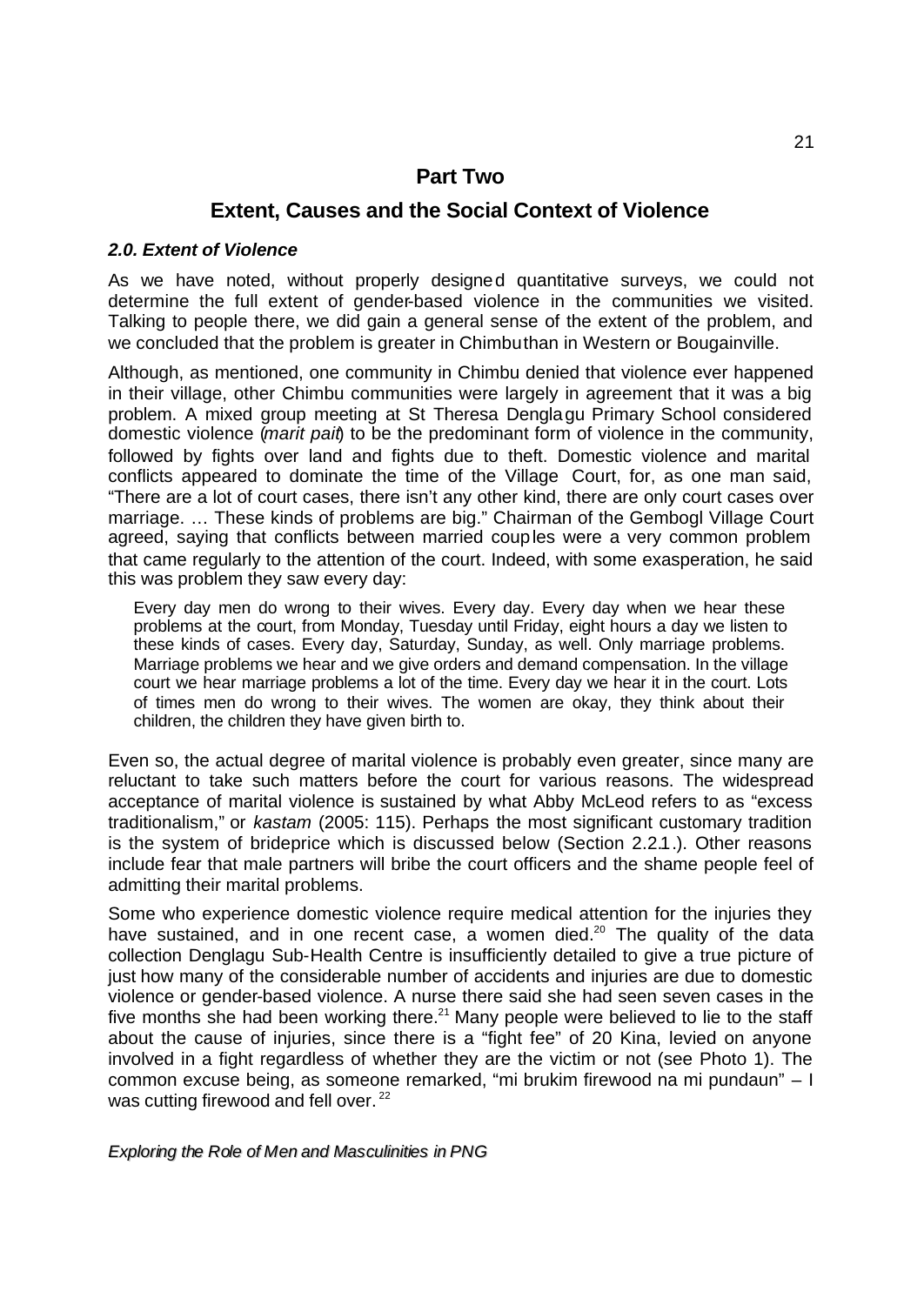

Photo 1: Denglagu Sub-Health Centre fees. Note: *pait fi* (fight fee).

Compared to some other communities in Chimbu Province, where "tribal" warfare appears to be a common problem, those in upper Chimbu appeared to be relatively free from this kind of violence.<sup>23</sup> Indeed, one of the local councillors said that he had never heard a gun shot or seen a house burnt down as a consequence of a conflict during his life time (he was in his late forties).<sup>24</sup> Village leaders are very keen and quick to resolve conflicts which could result in wider conflicts.

In Bougainville, reports varied about the extent of violence against women, opinions ranging from epidemic to rare. One man at Hanahan said that no family escaped this kind of problem, whereas a teenage girl, also from Hanahan, said it was not very common. A nurse at the Hanahan Sub-Health Centre said that from one to three cases per week were women injured through domestic violence. Unlike the Catholic Health Centres, this government-run clinic does not charge a "fight fee." Since not all women injured through domestic violence will attend the clinic, these figures suggest a quite high rate of violence. This nurse also said that ruptured spleens were a fairly common injury women received from severe beatings by their husbands, and she estimated there had been two to three a year over the last few years.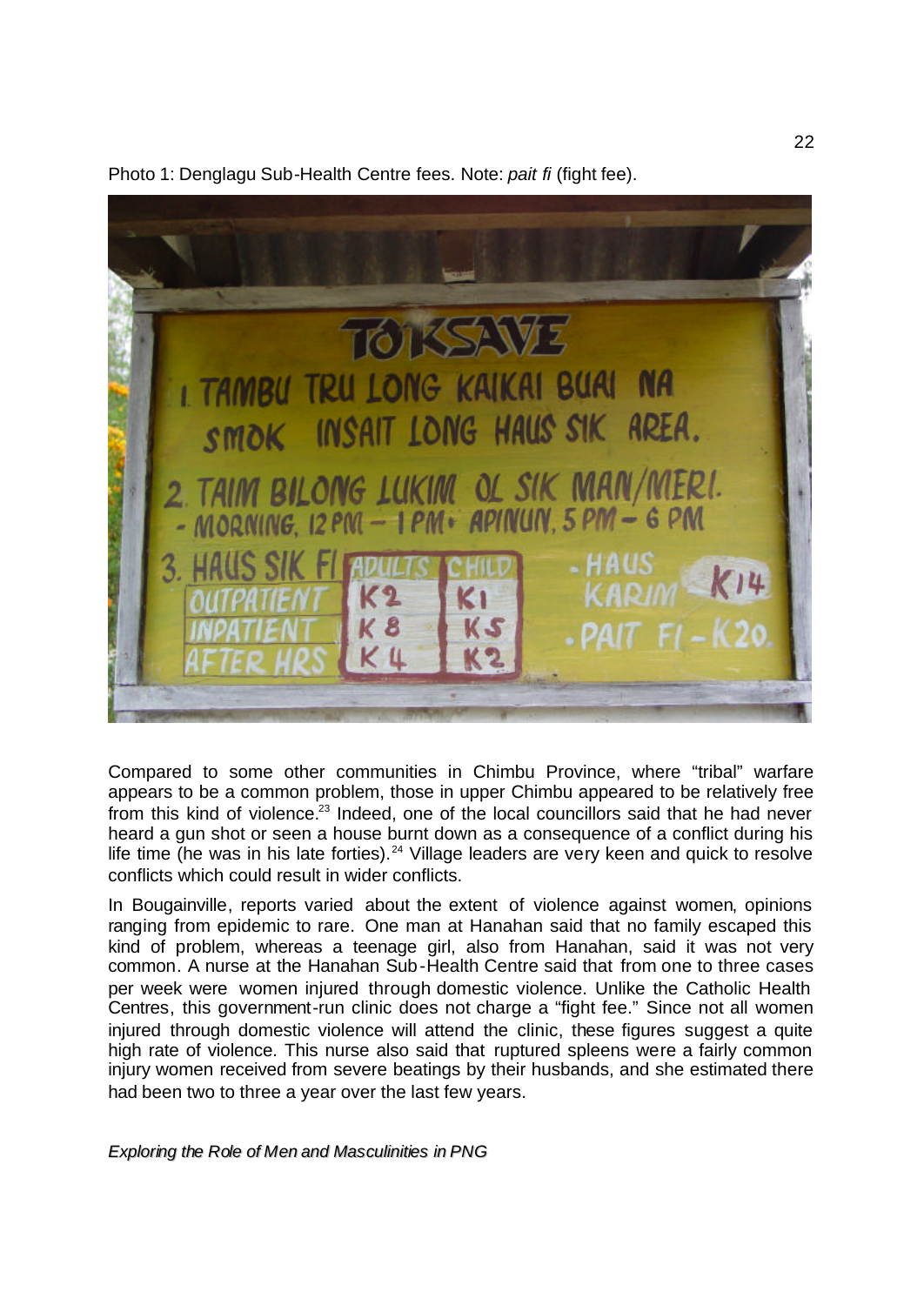During the Bougainville Crisis on Buka a number of cases of rape occurred, including five women being taken hostage and raped by BRA fighters. In 2004, two rapes occurred in the Halia constituency of Buka, including the rape and murder of a seven year old elementary school studert.<sup>25</sup>

There was general agreement that men's violence towards other men was also common, much of this being attributed to fights when drunk on "home brew." During 2006, a man killed another with a crow-bar in a conflict over access to timber and, in another case, a man killed his mother, though neither of these involved alcohol.

In Western Province the picture of violence is similar to Bougainville, with varying opinions about the extent of violence, but evaluations from service providers that it is a regular occurrence.<sup>26</sup> Nursing sisters in both St Kiunga and Matkomnai said that it was a big problem.<sup>27</sup> Importantly, it seems that violence is less acceptable now and there has been some success in reducing it, according to those working in the diocese. $^{28}$ Previously, when a man was hitting a woman others would stand around and cheer, but this appears to be a diminishing.<sup>29</sup> A useful initiative that appears to be having a positive effect on the relations between men and women was the promotion of particular values, such as respect and equality in the diocese. For example, during 2006 the value of equality, with the subvalues of being fair and sharing, was being promoted and was causing people to reassess their behaviour.

The settlement of Salemmat Kona, in Kiunga, was one place that was relatively free from violence and the other social problems that give rise to it, though a girl from there had been raped in recent years by men from elsewhere in the town. The trouble-free nature of Salemmat Kona was a result of the circumstances in which the people there lived. Being refugees from West Papua who were resident on Catholic Church land, they were fearful of being evicted if any social problems, including "home brew," arose there.

### *2.1. Causes of Domestic Violence*

As Christine Bradley points out, several difficulties confront researchers seeking to ascertain why domestic violence occurs. As she writes:

One is the problem of distinguishing between the triggering cause and the underlying cause, for many violent incidents are sparked off by a trivial event … although the situation may have been building up for a long time previously. Moreover, husband and wife often disagree on what caused particular instances of violence. Perhaps the thorniest problem is the level of causality (Bradley 1985: 59).

In describing the causes of violence this section, our over-riding aim is unravel these levels of causality — that is, to distinguish between the particular of triggering causes and the generality of underlying causes (see also LRC 1992: 125).

### *2.1.1. General Acceptability of Violence*

As noted above, the Law Reform Commission found a high acceptance in PNG of the use of violence by husbands against their wives (1987 & 1992). This has been confirmed as continuing right up to the present day by many commentators on domestic violence, including those we cite below (see also Counts 1999: 76). In rural communities in 1987, 65% of husbands and 55% of wives thought it legitimate for a man to hit his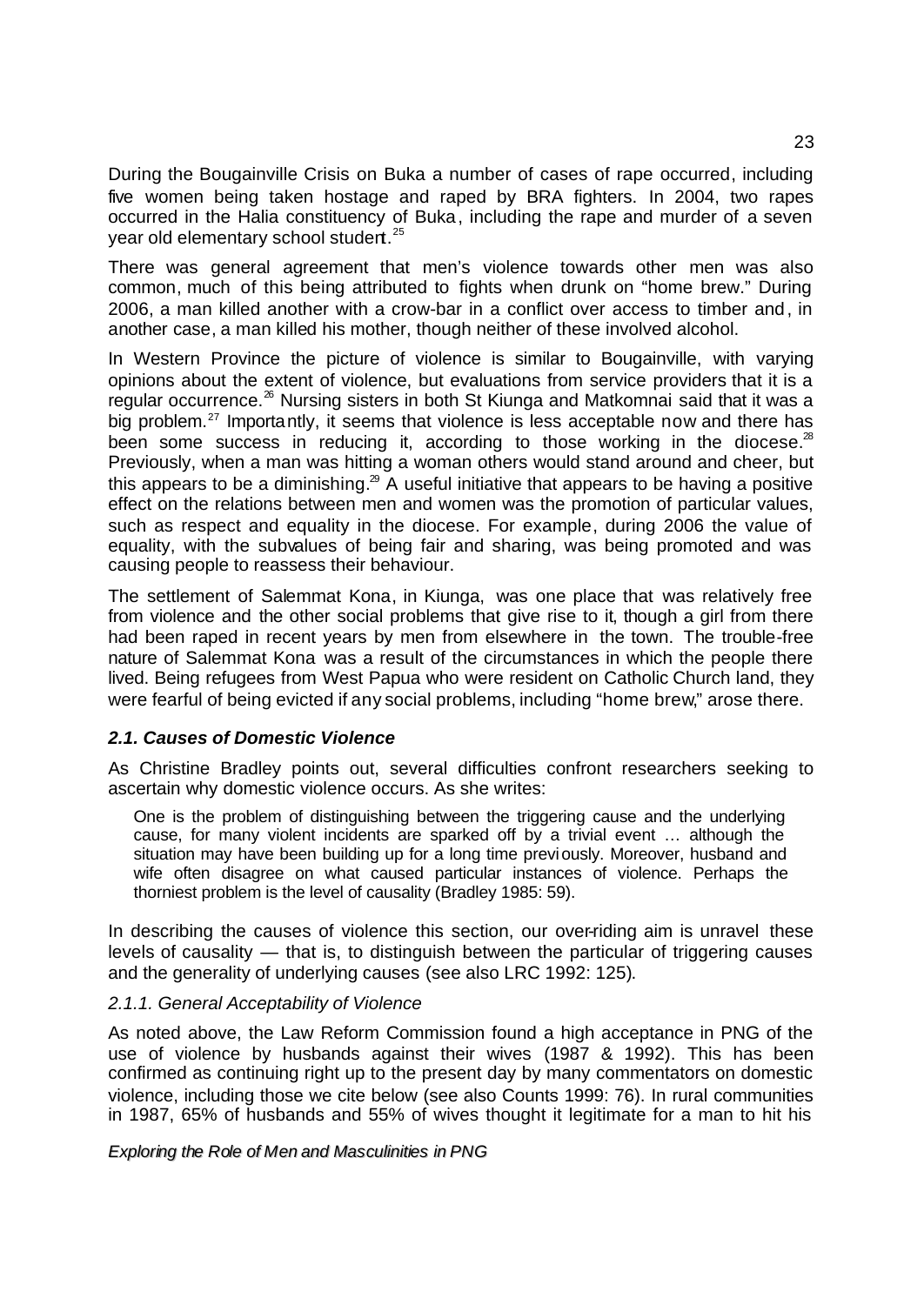wife and the evidence is that these figures remain little changed. However, this does not signify an unlimited approval, for such violence is seen as legitimate only if the woman is perceived to have failed to behave in the manner proper to a wife. Accordingly, when we asked our respondents why men hit their wives, the commonplace response was that men do not hit their wives for no reason. As one man remarked, "We don't fight for nothing, there must be a reason" (*mipela no pait nating nating, i mas got as*). Women were also generally in agreement with this view; as one woman said, "Husbands don't hit there wives for no reason" (*man i no paitim meri nating*). Thus it seems that though violence is condoned, unprovoked violence is not.

### *2.1.2. "Triggers" for Violence*

The research by the Law Reform Commission found that the wife's failure to carry out her duties was stated by 63.2% of men as leading to problems in marriage (this was followed by sexual jealousy at 62.1%) (Toft & Bonnell 1985: 20, 45, 46).<sup>30</sup> According to the literature, this reasoning remains widespread in PNG. For example, it underlies Tolai domestic violence: "The general rationalisation for coercive violence against wives is that it is 'corrective', 'educational', 'informative', or 'for teaching a lesson'" (Bradley 1985: 50).<sup>31</sup> It exists also among the Abelam of East Sepik Province, where the men believe that "occasional beatings are sometimes 'necessary' in order to socialize women properly" (Scaglion 1990: 189). Among the Bun, also in East Sepik Province, the reason men gave for hitting their wives was that the wife did not prepare food or did not carry out her work (McDowell 1990: 180). Similarly, the Kewa of the Southern Highlands say that a husband hits his wife when she disobeys him or fails to do his bidding (Josephides 1985: 94).

The WHO and PATH sponsored book on *Researching Violence Against Women* refers to the kinds of "triggers" that give rise to men's violence against women more generally as including, "not obeying the husband, talking back, not having food ready on time, failing to care adequately for the children or home, questioning him about money or girlfriends, going somewhere without his permission, refusing him sex, or expressing suspicions of infidelity" (Ellsberg & Heise 2005: 25). Other examples we have heard include not looking after the pigs, playing cards, gossiping, embarrassing the husband in public, not paying due respect to his relatives or paying too much to her own, or even speaking English.<sup>32</sup>

One woman referred to the kinds of event that could give rise to beatings as "mistakes." She gave the specific example of answering back and not following her husband's instructions closely enough. Playing cards instead of working was mentioned a number of times as a common mistake. As one respondent said:

… The husband will be angry and beat her, if she doesn't look after the pigs and doesn't behave like a village wife, hanging around near the road playing cards. The husband is the head of the family and he wants to have renown in the village and the community. If his wife is arrogant and plays cards instead of looking after the pigs he will be angry, beating her to discipline her and change her ways.

Such "offences" seem extremely trivial. However, the real misdemeanor to be inferred is that the wife was off doing something that she wished to do rather than what her husband thought she should be doing.<sup>33</sup>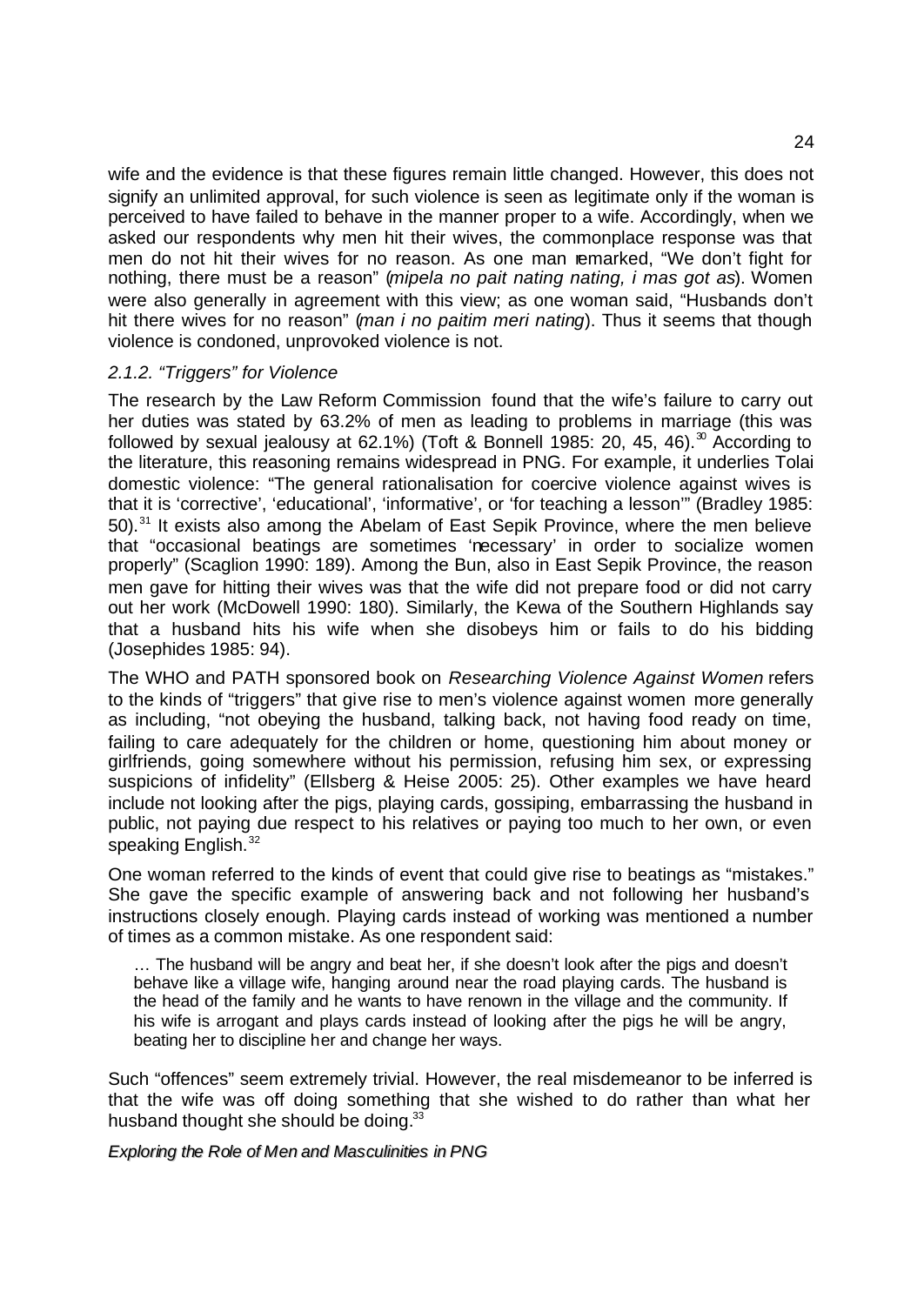#### *2.1.3. Refusing Sex as a "Trigger" for Violence*

By far the commonest "mistake" in Chimbu is for a wife to refuse her husband sex. $34$  One woman, involved with an interdenominational women's group in Denglagu Parish, who often counsels women who have experienced domestic violence, suggested that regardless of what men may say in public about the causes of violence, the main one from her experience was women refusing their husbands sex. She went so far as to say that there wasn't a night that went by when such violence did not occur.

Some men at a mixed group meeting in Denglagu Parish disputed this, but others agreed that this was the case, one man stating categorically that:

If there is a married couple and the husband asks his wife and she responds by saying she is tired or simply saying no, this is when the man will smash her face, beat her badly or cut her with a knife. This is the reason, the only reason, there are no others. When you hear talk about attacking a wife with a knife, this is the reason.

However, another man, who disputed that most domestic violence could be attributed to women refusing their husband's demands for sex, got closer to a more fundamental cause when he explained the violence in the following way:

In PNG we have a culture in which we buy our wives and in which the women work. The man comes first and the pigs second and all problems come down to this. If a woman doesn't submit to her husband by working in the garden, looking after the pigs or other kinds of work around the village that increase his renown, he will be angry and beat his wife. It isn't just about the body. There are lots of reasons behind it.

#### *2.1.4. Maintaining Men's Authority*

There is no doubt that the prevailing gender ideology embraces the view that violence is an entirely appropriate corrective to any failure of wives to fulfil their perceived marital duties. The reasons given for this violence are often of the most trivial kind. If we were to take such reasons at face value, we would have to conclude that the men of PNG are extremely delicately balanced, easily upset and unable to follow a path of reason. We suggest, rather, that domestic violence is driven at a deeper level by men's desire to maintain their power over women, a point that many commentators have made previously. More generally, as we argue below, the men are concerned to maintain their power in the world.

Far from being simply impetuous and irrational, the violence that men inflict on women is an execution of power which has the effect of keeping women in their place, subservient to men. As the recent UN Secretary General's report notes: "Violence against women serves as a mechanism for maintaining male authority. When a woman is subjected to violence for transgressing social norms governing female sexuality and family roles, for example, the violence is not only individual but, through its punitive and controlling functions, also reinforces prevailing gender norms" (2006: 29). Several scholars who have written on the subject of domestic violence in PNG concur with this analysis, situating domestic violence in the context of the relations of power and the control that men seek to assert over women. For example, Cyndi Banks suggests that violence by men against women seems to arise mostly when men perceive that they have lost control over women, when women are believed to have breached expectations of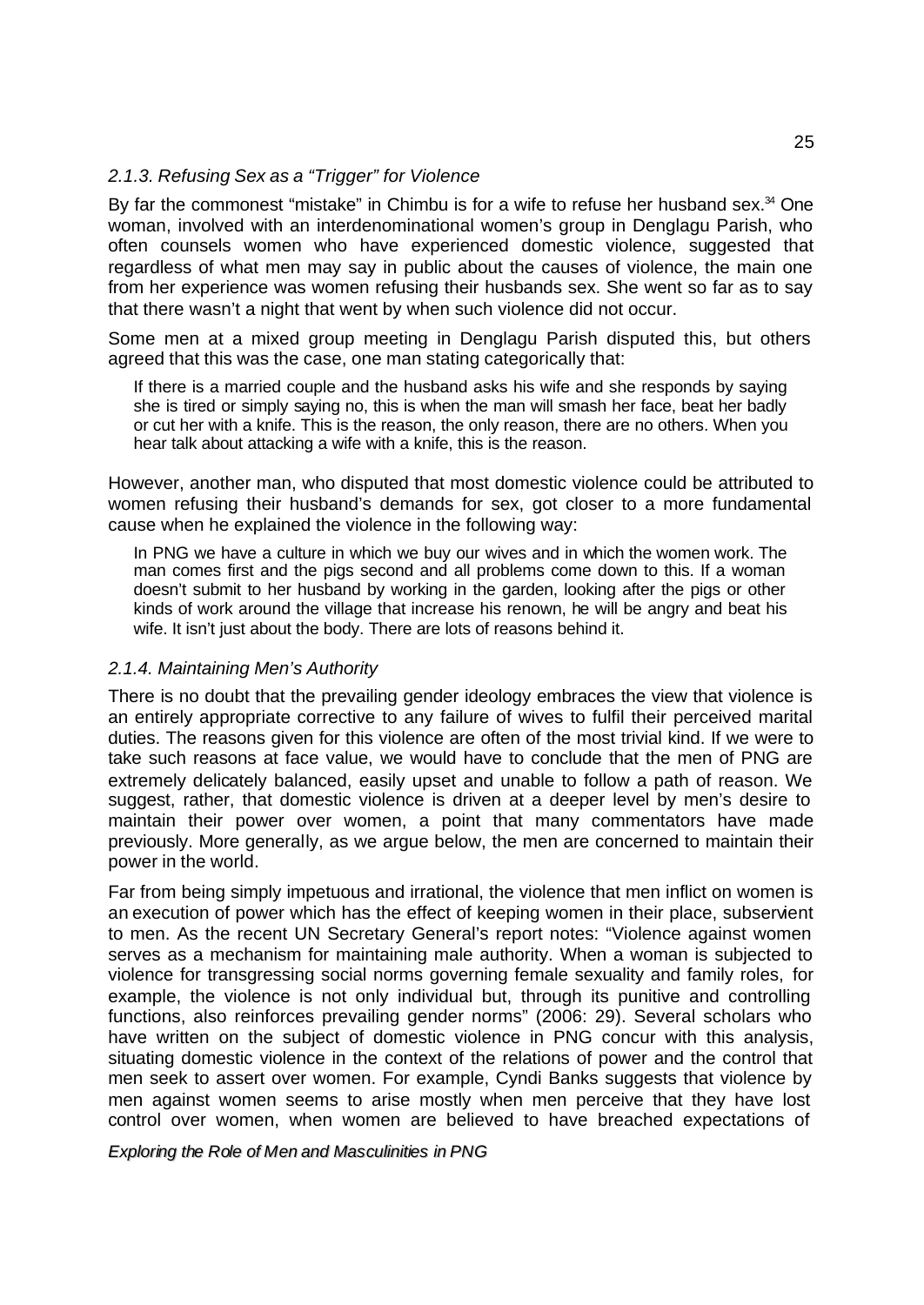conduct and when there are believed to be unresolved problems or wounds within the family that haven't been dealt with (2000: 95; 1997).

Some commentators have put the view that male angst and confusion in the face of rapid change and acculturation has led to violence against women. Lisette Josephides, speaking of the Kewa of the Southern Highlands, refines this view, saying that these changes are giving rise to a comparative lessening of male power in relation to women which sees women slipping from men's grasp (1994: 187). The changes, such as the Constitutional recognition of rights of equality, the availability of education and new career opportunities, that have brought a new independence to women, disturb the traditional gender roles. Much violence against women is motivated by fear because of the resultant weakening of men's ability to control them (Josephides 1994: 190). Writing about the Tolai in East New Britain, Christine Bradley also highlights the control aspect of domestic violence, arguing that men's violence is coercive, a question of men exercising control, while women's is defensive (1985: 50, 67). Susan Toft, who carried out research in urban Port Moresby, found that even though the wives in the marriages she studied were educated and capable of earning a large proportion of the household income, the husbands did not treat them as equals, but as subordinates from whom they wanted complete submission (1985: 30). Wives in these marriages were viewed as possessions over which the husband wanted absolute control. Regardless of whether the violence was provoked by the wife's failure to live up to expectations in a specific situation, or by the husband's jealousy or by her opposition to him, the issue was profoundly one of male dominance and control. Violence, as Susan Toft comments, occurred when this was threatened (1985: 30).

Although the observations above are drawn from fieldwork done in the 1980s and 1990s, their relevance continues today. It is clear from our fieldwork that men's violence is triggered whenever their desires, wishes and demands are not met by their wives. "What seems to be a very strong theme is that men are the bosses, if you don't do what the man wants you pay the price."<sup>35</sup> In other words, the underlying and general objection is to any exercise of agency on the part of a woman. What is at issue, then, is the traditional relations of power and the continuation of the control that men have traditionally held over women.

### *2.2. Legitimating Domestic Violence: Marriage and Brideprice*

Violence against women is by no means confined to wedlock; rather, it is simply that many of the issues to do with power and control over women are given added weight by marriage.<sup>36</sup> To understand marital violence, "it is essential to see it in the context of relations between men and women in general, and between husbands and wives in particular" (Bradley 1985: 33).

According to the LRC, the major obstacle to providing protection for women is a set of cultural attitudes, "prejudices and misconceptions," about the role of women in marriage. These attitudes, shared by women and men alike and including the officials who have the responsibility of offering support and assistance to abused women, are as follows:

- (i) that bride-price gives a man the right to bash his wife;
- (ii) that men are superior to women, and women must therefore obey them;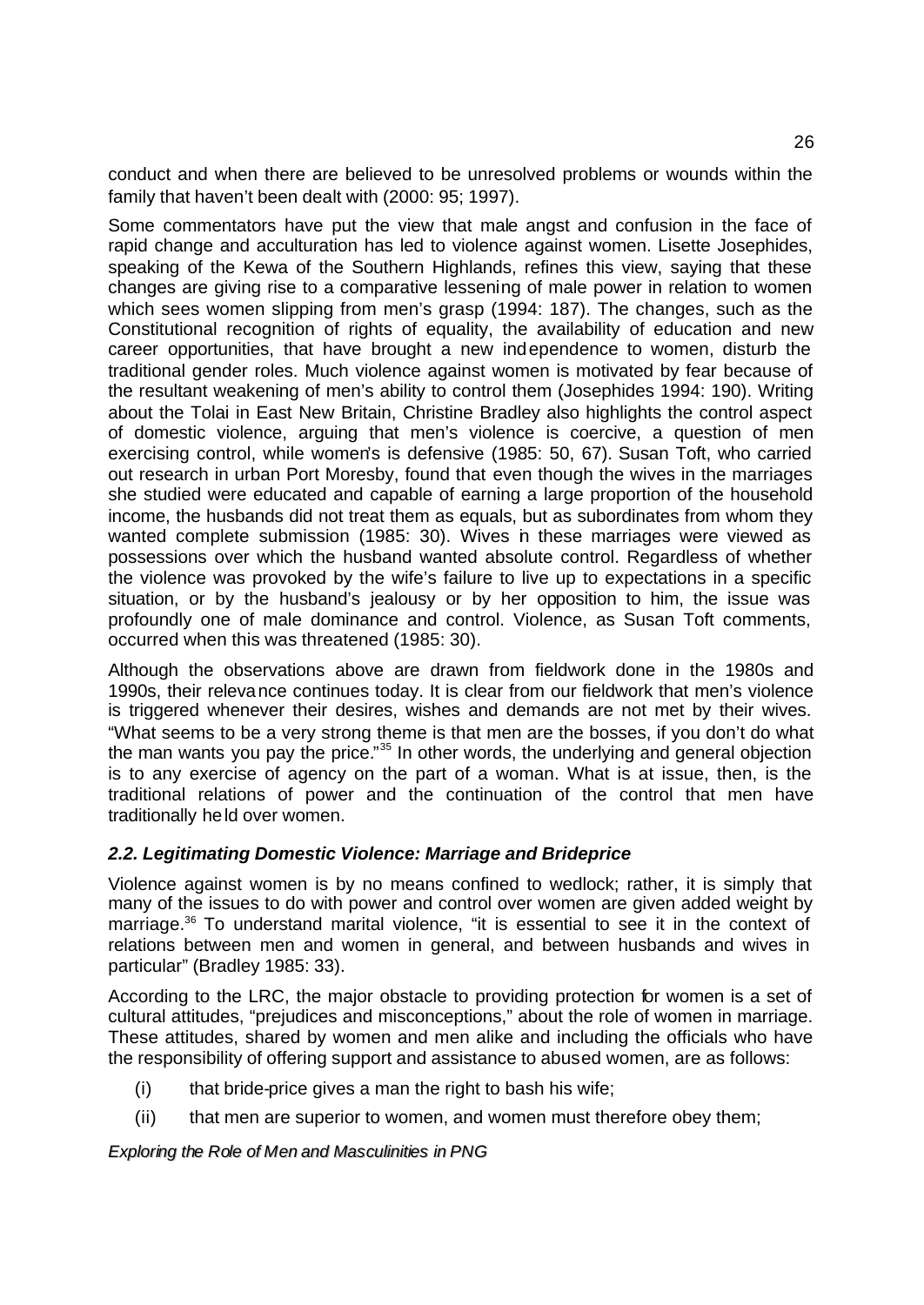- (iii) that no-one can interfere between husband and wife;
- (iv) that wife-beating is customary in many parts of Papua New Guinea, and therefore it must be legal;
- $(v)$  that a man can do whatever he likes inside his own home;
- (vi) that if a woman is bashed, she must have done something to deserve it;
- (vii) that if a woman really minded about being bashed, she would leave the man or prosecute him (LRC 1987: 13-14).

#### *2.2.1. Brideprice*

Women's subordination is most clearly marked in the marriage relationship, since a woman is bound to obey her husband by virtue of the bride-price that has been transferred to her relatives from her husband's relatives (Bradley 1985: 34). The payment of brideprice is used to justify the husband's authority over his wife. It entitles the man to the woman's labour, her sexual services, and her full obedience. In PNG, the payment of brideprice is seen as having the logical consequence of legitimating violence, since having authority means exercising authority and, ultimately, using punitive means to enforce this.

Tok Pisin expressions, such as "baim meri," probably do not do justice to the complexity of the excha nge relationship and have the effect of reinforcing the belief that the woman now becomes the property of the man. It appears that under various modern influences, perhaps especially the commodification of exchange, the traditional meaning and practice of brideprice has been eroded and largely forgotten, a simplified version taking its place.<sup>37</sup> Rather than being seen as an exchange creating a relationship between two social groupings, the brideprice exchange is now understood quite literally by many as a simple property transaction, in which a woman becomes the property of the man. This is expressed by women, for example as: "em baimim pinis, em ownim mi, mi properti bilong en."38

Having "purchased" a woman, a man believes he owns her, as though she is little more than an object. As Laura Zimmer-Tamakoshi remarks, men have variously portrayed women as men's "hands," "tradestores," "tractors" and "capital assets" (1997: 541). Such de-humanising designations point to women's roles as labourers and assets for the creation of wealth. One woman in Chimbu explains this: "When a man has exchanged brideprice (*baim em*), he is the boss now. So he claims her as his property, or something like that, and the woman will be his labourer until he dies." Speaking of men in the Highlands, Hona Javati, of Family Voice, noted that men who have paid brideprice "think that they have the right to do what ever they want to their female counterparts. They have this attitude of ownership."<sup>39</sup>

Some, however, see some advantages in the brideprice system, even some who have been subject to physical abuse by their husbands. One woman in Chimbu who had been beaten by her husband and separated from him, saw brideprice as strengthening the marriage. She thought women would more readily seek new partners and dissolve the marriage if brideprice was not exchanged. This is true enough, as Naomi Yupae of Family Voice explains: "when she's in an abusive relationship, one of the things that she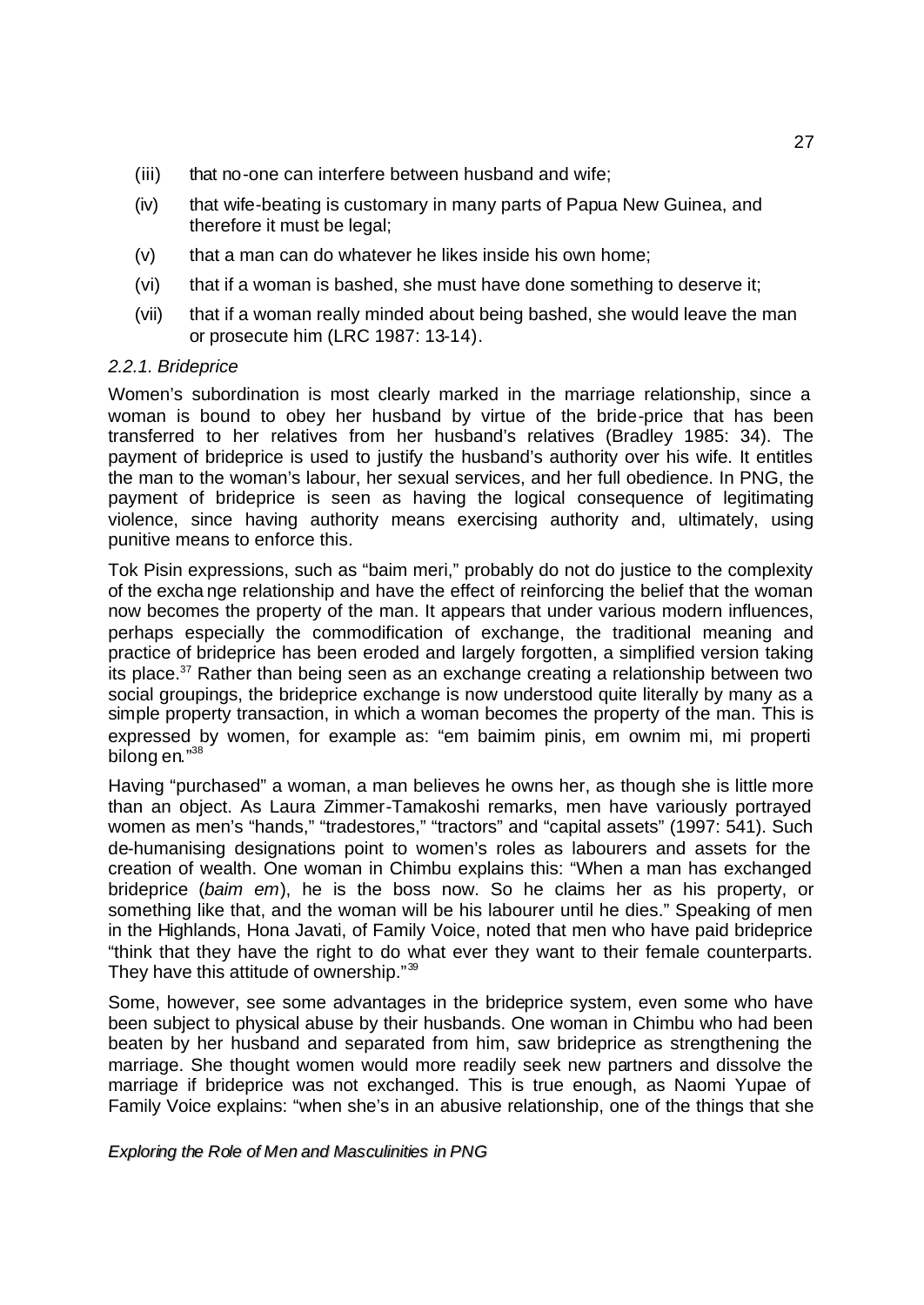would consider before she breaks that relationships is that she was paid brideprice, so he has a right to hit me. That is very common. So how do you unlearn that for a woman?" So, what this 'strengthening of the marriage' means is that women have to endure abuse, which it is not satisfactory for them or for the children of these abusive relationships. Moreover, the positive advantages the Chimbu woman alludes to are rather one-sided because brideprice does not stop men from seeking other partners or taking other wives.

According to Sharon Walker and Bessie Maruia, who were involved in some recent research sponsored by the National HIV/AIDS Support Project, many of the women interviewed wanted the practice of brideprice ended, and they were surprised at how strongly women felt on the matter.<sup>40</sup> The women respondents felt that brideprice made them powerless and made it difficult to have domestic violence seriously addressed by the authorities. They described instances of women going to the police only to be sent home with their husband when he arrives and claims he has paid brideprice.

Even so, there is no doubt that many cases of physical abuse occur in relationships where brideprice has not been exchanged (see Toft 1985). This indicates that while brideprice is used to legitimate violence, there are also other reasons for the violence. Violence against women is legitimated not only by the exchange of brideprice but also by men's general domination over women (Strathern 1985: 4). Take brideprice away and that general power over women remains and so does the violence.

### *2.2.2. Appealing to Tradition*

Although men appeal to tradition to justify violence against women, PNG is far from a place of pure tradition. As elsewhere, traditional gender roles are constantly challenged and undermined in the context of modernity as new ideas and practices are adopted. Over the course of the colonial and the post-independence periods a great deal of change has occurred in gender roles, the marriage relationship, family structure and property holding. In terms of their beliefs and practices, the people of PNG are not the same people as they once were (nor are people almost anywhere in the world). Although we believe that, in general, tradition is to be respected, so much of the tradition surrounding gender relations has been eroded, that the claim that justifies violence against women can only be considered an empty claim — *toktok nating*.

### *2.3. The Change in Marital Relations*

One woman thought that the way men behaved had changed, that they don't have the patience they had in the past and are less likely to listen to their wives nowadays. Some husbands lack interest in the family and fail to take any responsibility for their children's welfare. Some say this even extends to not building houses or doing garden work. This is usually attributed to young men, especially those who have attended high school and who lack the skills, knowledge and attitudes needed in the village, where they are likely to remain if their education does not bring employment.

### *2.3.1. Polygamy*

Similarly, the responsibilities which came with male polygamous marriage in the past are not being embraced by the current generation.<sup>41</sup> Previously, polygamy was not common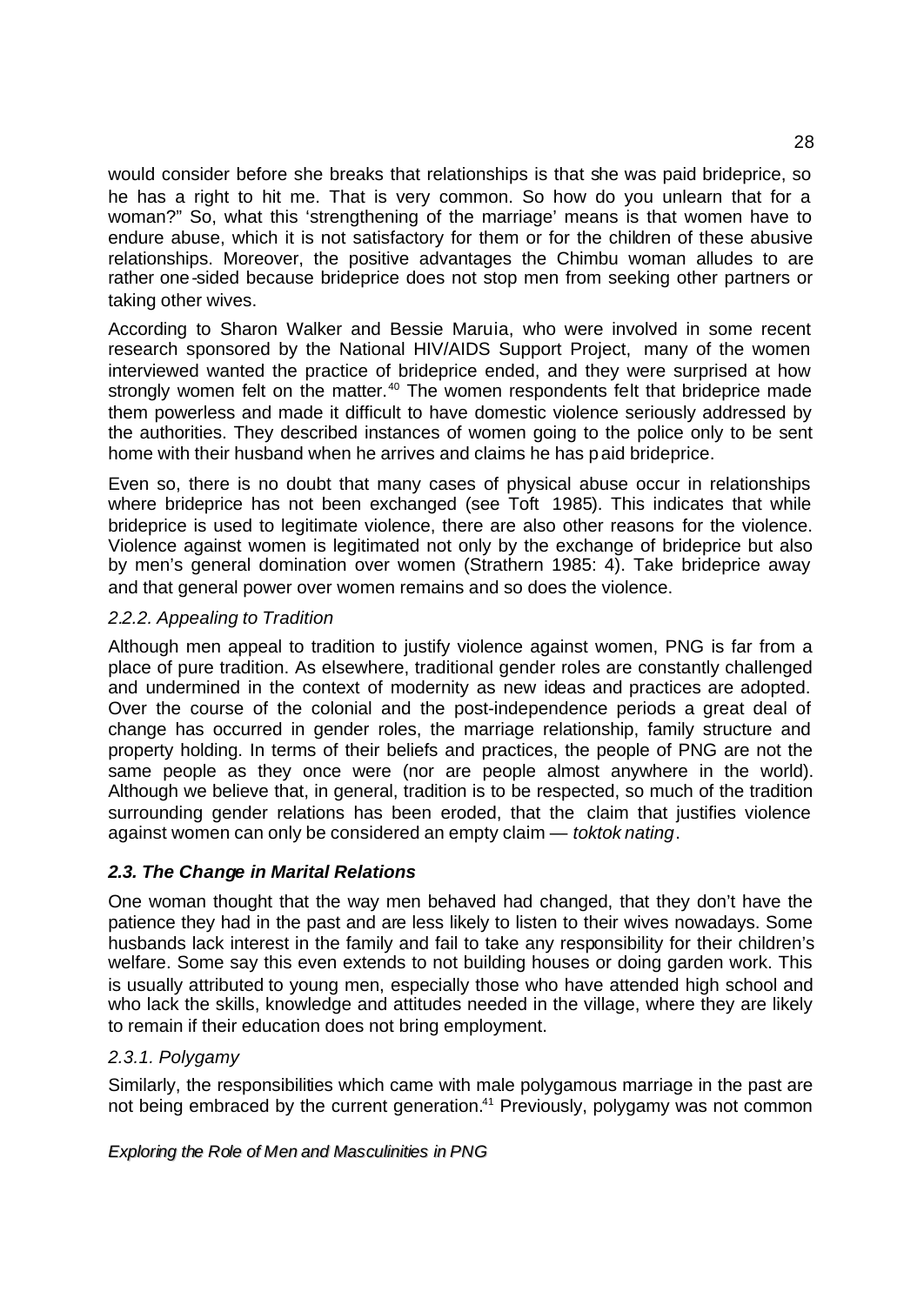to all areas of PNG.<sup>42</sup> Now it has spread to regions where it did not exist previously. Moreover, in the past it was restricted only to wealthy and powerful men whereas now it is practiced by any man who wishes it, rich or poor, including young men.

As one service provider noted, in the past:

men who had several wives were generally wealthy, they were the powerful men, they were leaders in their own right and people would listen to them. But now that is not the case anymore. … People are just getting married for the sake of it and they think, they don't seem to worry, they don't seem to care, even after they are married they don't provide for them.<sup>43</sup>

This was expressed by another in the following way:

the polygamy thing is very big here. But what's happened is, in times past before the white fellas came, they had the chiefs, it was almost like a social welfare thing as well. It was a way of saying that they are wealthy and could afford this. But they say everyone now – the bank teller, everyone wants a second wife. But what they do is they bring them into the same house, which wasn't done before. They give the first wife's things to the second wife. They ignore the first wife's children. Now, if they can't afford it, they either pick on the younger sister of the wife or her eldest daughter instead. They say what's happening to children is just a whole thing you don't want to know about.<sup>44</sup>

Polygamy brings women into conflict, as co-wives fight with each other. Sometimes the husband uses violence against whichever wife he considers to be at fault. This problem is not new, as ethnographic descriptions from early anthropologists and missionaries make clear that wives were not happy with polygamy and the advent of other wives led to quarrels in the family.<sup>45</sup> However, in the past men sought to mitigate some of the dissension by making sure that they built a separate house and prepared a garden plot for each wife, something that does not happen consistently today, as the quotation above indicates. In the past in some places, such as the Western and the Southern Highlands, a house was built in a different village (Ryan 1972: 703).

### *2.3.2. Serial Monogamy*

Today, what is labelled polygamy is closer to serial marriage, since the husband abandons one wife for another, sometimes without the knowledge of the first wife. This occurs particularly when husbands move to another place for work, but do not take their wife with them. There, they take another wife, have children and abandon one or the other depending on circumstances and their desires. Women are increasingly seen as disposable. It is easy to see why a woman might refer to herself as "like waste paper," as one woman who had been abandoned by her husband remarked to us. Service providers such as Family Voice in Goroka are increasingly finding that a large proportion of their cases concern neglect and desertion of women and children by men.<sup>46</sup>

### *2.4. Alcohol*

In PNG, violence, and especially household violence against women, is often attributed to the consumption of alcohol (Dernbach & Marshall 2001: 30). $47$  In its urban survey, the Law Reform Commission found that although 71% of women respondents believed that alcohol was a major cause of problems in marriage, only 26% of those who had been hit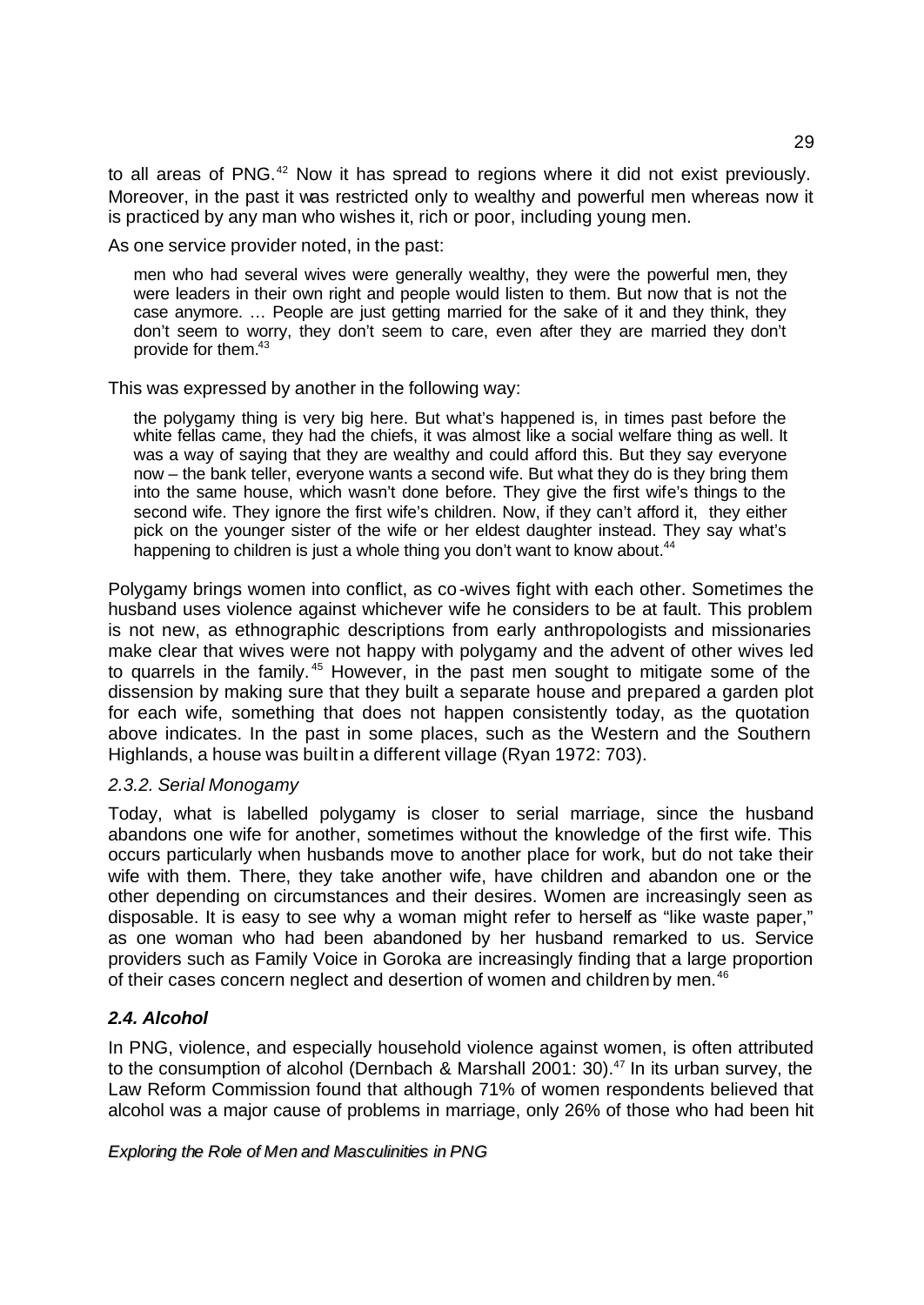said that the violence was due to alcohol (Toft 1985: 27; LRC 1992: 21). In the rural survey, a much lower percentage of men (16.7%) and women (16.8%) thought that alcohol caused problems in marriage, though figures for those who had been hit are not given (Toft & Bonnell 1985: 47).

Among the Tolai, Christine Bradley reports that alcohol was seen as the single most common cause of problems in marriage by students and adult informants (1985: 52). Alcohol was seen both as a direct cause of wife-beating, when men in drunken states hit their wives for no obvious reason, and as a indirect cause, when drunken behaviour led to other problems, such as damage to property, shortage of money, infidelity and other conflicts (1985: 60). The Tolai case appeared to differ from other parts of rural PNG, where alcohol was not seen as such an important cause of domestic violence (Toft & Bonnell 1985: 47). However, the Tolai could afford to buy alcohol, being more affluent than many other groups, with a high proportion earning regular incomes from jobs or small businesses and with a more even spread of income from cash-cropping. In many other places, seasonal variation means that income is available only periodically (Bradley 1985: 61).

Today, with the widespread availability of "home brew," a form of distilled alcohol, alcohol is more readily available, even to those with very little money.<sup>48</sup> While those who can afford it prefer store-bought alcohol, such as beer, it is not difficult to obtain enough money to buy "home brew" (generally about K5). Sometimes people express this difference in the cost of alcohol when they refer to beer as "bikpela moni, liklik spak" (large amount of money, small amount of drunkenness) and to homebrew as "liklik moni, bikpela spak" (small amount of money, large amount of drunkenness).

The popular understanding that alcohol is a causal factor in domestic violence also appears in recent research. For example, Nicole Haley reports in the *PNG Armed Violence Assessment* that drug and alcohol abuse are highly rated as a causal factor among both men and women informants. Women, she says, "attributed domestic violence to polygamy and/or promiscuity and to drug and alcohol abuse, while men considered jealousy, gambling, alcohol, marijuana and adultery as causal factors" (Haley 2005: 44).

Despite the popular assumption that alcohol consumption is the cause of domestic violence, there is a complex relationship between the two. Although there is a strong correlation between drinking and violence, this correlation should not be confused with causality (Iamo & Ketan 1992: 13).<sup>49</sup> As Christine Bradley explains:

Take for example the common case where a man comes home drunk and hits his wife. One's first assumption would be that the violence was caused by the alcohol. Then we find out that the beating commenced when the wife began complaining about her husband's behaviour, from which we might infer that the beating was brought on by the wife's complaining. We then discover that the wife's complaints concerned the fact that as well as drinking away the family's food money, the husband was going around with another woman while out drinking. This might lead us to conclude that the causes were the husband's adultery, and money problems. Going deeper still, we might discover that the couple had had several children close together, that they had very different educational backgrounds, were married very young due to parental pressure and had never been happy together. What then are the 'real' causes of violence in this case?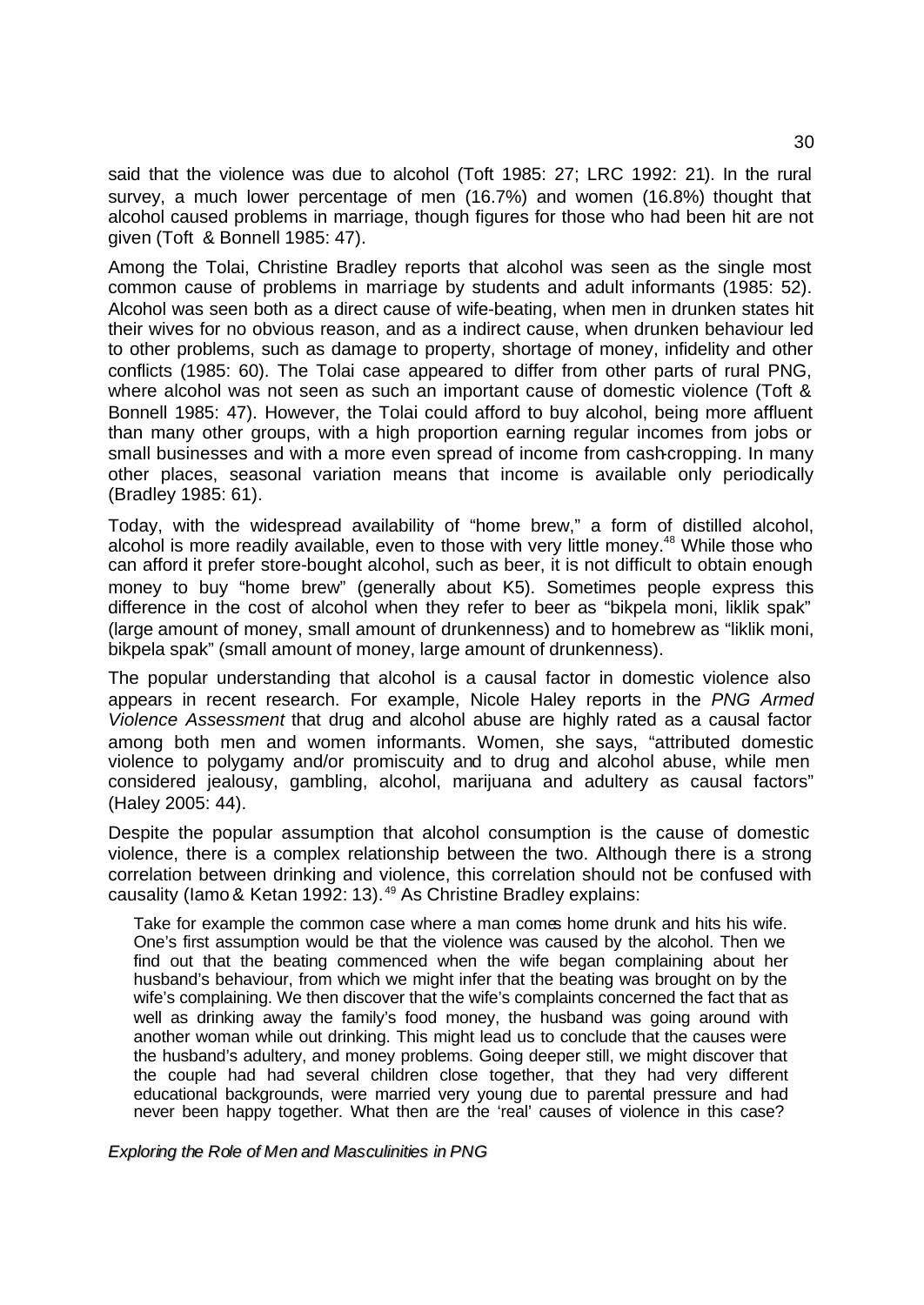Clearly each of these factors is relevant at some level, and several of them are interconnected, but without a thorough exploration of each couple's background it would be impossible to come to any meaningful conclusion about the 'real' causes of violence in a particular marriage (Bradley 1985: 59-60).

Thus, although many women among the Tolai reported being hit by their husbands only when they were drunk, it does not mean that if these men were prevented from getting drunk they would never hit their wives (Bradley 1985: 60). "Not all drunken men hit, and not all men who hit are drunk. Drink may well be a catalyst for wife-beating, but it is unlikely to be the sole cause" (Bradley 1985: 60). Violence against women of this nature existed prior to the advent of colonialism and access to alcohol.

This agreed with information we collected from women during our fieldwork. For example, two of the women we interviewed in depth in Chimbu, both of whom had been subject to domestic violence, said that their husbands were only occasional drinkers and their violence was simply because they were prone to anger. One woman, when asked whether husbands hit their wives after drinking, remarked: "It is not very many. Some men when they drink beer they don't talk much and don't get enraged, they simply go to sleep. There is the occasional man who drinks beer or 'home brew' and all the things in the house will start to fly (be thrown about)."

Some suggest that alcohol causing domestic violence is a myth which provides a convenient excuse for men to escape responsibility. As Naomi Yupe, of Family Voice, explained:

I think men are capitalising on [the causal relationship between alcohol and violence], it's a sort of a myth. … people say "I was under the influence and I belted my wife up." But whenever this thing comes up, I say "ok, if we have two men and you sit them down and they have one carton of beer each and you have one man going home, there's not a noise, he goes home, he has his dinner and he goes to sleep. The other one goes home and belts up his wife and chases the kids out of the house. So you see alcohol doesn't do this, the man does this (*alcohol i no mekim, man em i mekim rod*).<sup>50</sup>

Women who have experienced violence also sometimes concur with the excuse offered by alcohol, some saying in "he's a good man but he drinks."<sup>51</sup> Often the consumption of alcohol is opposed by wives and marital conflicts ensue. This is especially the case with store-bought alcohol which many wives see as a frivolous waste of valuable household resources, when they find it difficult to find money for school and hospital fees. This conflict is a result of women being economically dependent on their husbands and having little say in household expenditure.

The assumption that alcohol is the direct cause of domestic violence often gives rise to rather simplistic solutions, such as the suggestion that alcohol should be banned. $52$ Prohibitionary approaches are notoriously difficult to police, especially in PNG, where the reach of the state into the lives of many people is severely limited. In addition, knowledge about how to produce "home brew" is widespread and it's production is a source of income for many in difficult economic times.<sup>53</sup> Moreover, such solutions do not really address the root of the problem which in our case is gender constructions and gender relations.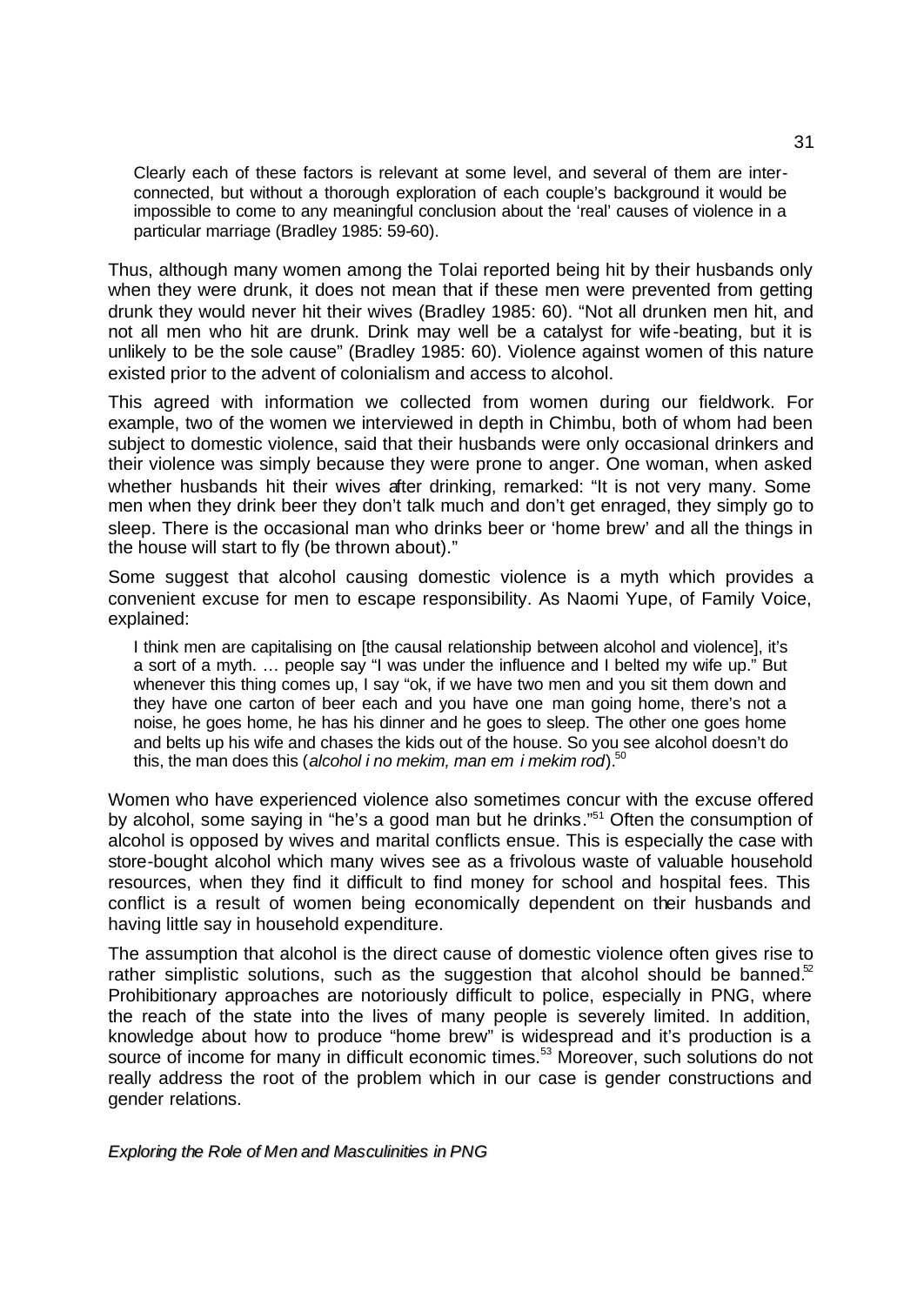However, despite the relationship between alcohol and violence being far more complicated than many people realise, alcohol and marijuana consumption are indeed major problems affecting many communities in PNG. They are generally seen as problems because of disorderly behaviour in public and petty crime, rather than because of violence, even though drunken fights among young men are not uncommon.

Excessive alcohol and marijuana consumption was a recurring theme in many of the communities we visited during our fieldwork. How much of a problem these were seen as causing varied, with regional variation in availability have an impact. For example, due to the ideal growing conditions provided by the mountainous terrain, marijuana was readily available to adolescent males in Chimbu Province. By contrast, marijuana was not so frequently used on Buka Island, since it had to be imported from Rabaul and the mainland, and the police were effective at cutting off the flow at the ports Kimbe and Lae. Some, however, was grown at Tinputz in the mountains on the main island of Bougainville, where the climate is more temperate.

### *2.5. Modernity and Tradition: The Clash of Cultures*

In her 1985 contribution to the Law Reform Commission volume *Domestic violence in Papua New Guinea*, Susan Toft speculated that violence would increase both in extent and degree in the context of modernity as women's understandings of their role changed and they objected to be being hit by their husbands (1985: 31; see also Lateef 1990: 53- 54).

It is not easy to know whether Susan Toft's speculation has proved correct, since as we have noted, nation-wide data on domestic violence over a long period of time is simply not available. Some commentators say that domestic violence is increasing, whereas others say it is not. The intuitive opinion of Richard Scaglion, based on research in 1975 and 1987 is that the frequency of spousal violence had increased in the more recent years (1990: 2002). He reports that this often involves the woman not only defending herself, but going on the offensive against her husband, something that was unheard previously. Others have found no evidence that the violence towards women has increased in the wake of other changes that have accompanied modernity (Josephides 1985: 92).

### *2.5.1. Is Violence Increasing?*

The service providers with whom we spoke in the course of the research tended to say that violence against women was increasing and that it was becoming more severe. $54$ One Catholic priest, Father John Ryan, who has been in PNG for thirty-one years, including sixteen years in Mt Hagen, responded to our questions about the current situation: "I've seen men killing their wives. I remember the first time I saw a man cutting his wife's head off. He then jumped into the river and tried to commit suicide. It was before Christmas, 1979. She had fed him during her period. That was the reason. And he cut her head off ... We've had many more murders. It's getting vicious now."<sup>55</sup> He thought the situation was "absolutely" getting worse, a somewhat telling comment given what he had been witness to in the past.<sup>56</sup>

Although many people in the communities we visited believed the situation today is much worse than pre-colonially, it is hard to confirm the accuracy of such statements,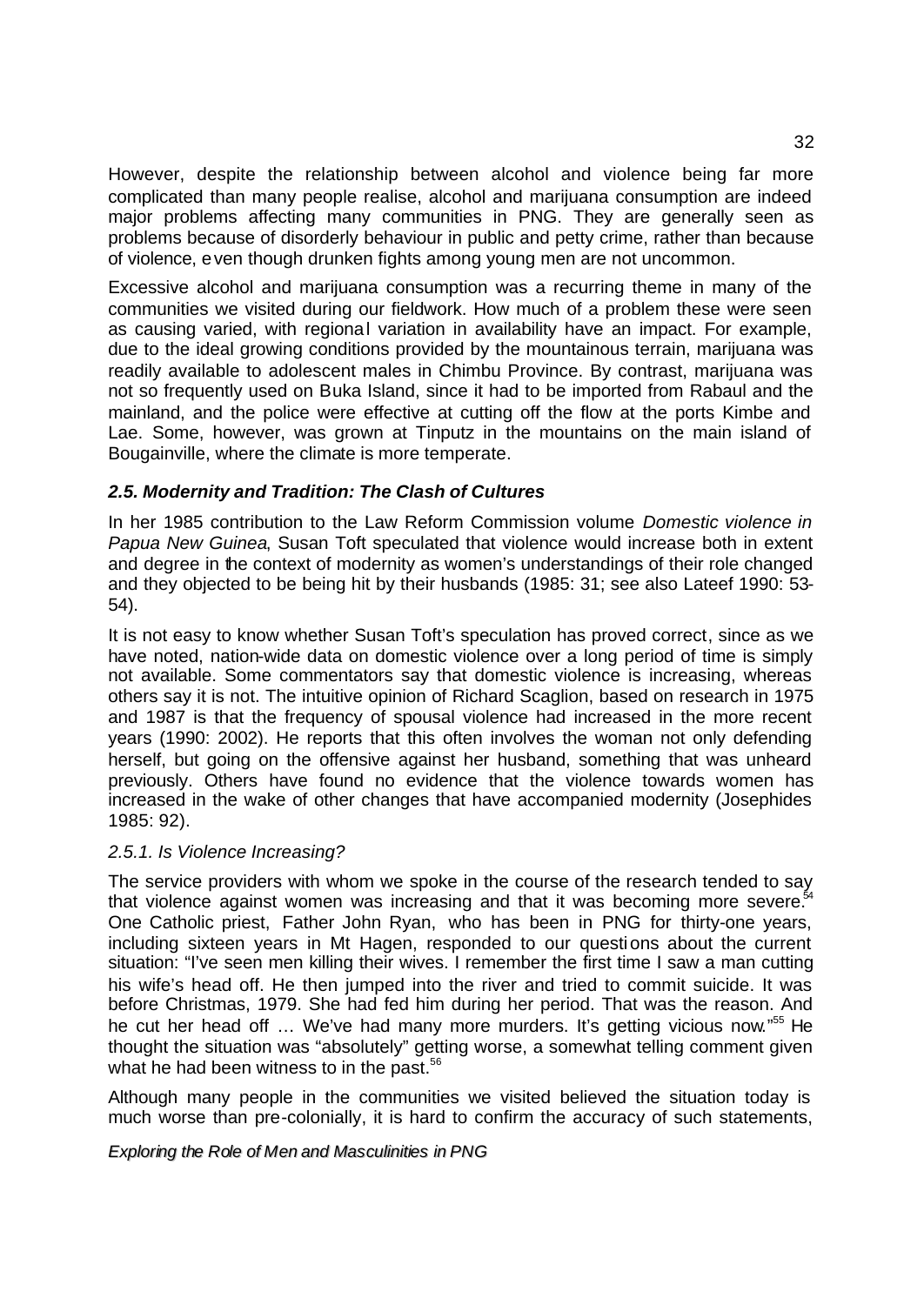particularly when they often revealed a tendency to idealise the past as a time of complete happiness and no problems. Many people commented that violence was an everyday occurrence today. Surprisingly, when asked about cases of sexual violence, such as rape, people said they were rare — generally one or two cases over the last few years. However, this ignores cases of marital rape, which is likely to be considerable, particularly since women's rejection of their husband's sexual advances was given as a major reason for marital conflicts (see Section 2.1.3.). Such community speculation about the extent of sexual violence also disregards the many instances of sexual assault on young girls, which invariably go unreported by the victim, since there is a general shame associated with sexuality and disclosure of such things in public forums.

#### *2.5.2. Lack of Development as Cause of Violence*

Many people we interviewed saw domestic violence as attributable to modernity. This was not so much in Susan Toft's sense, of women's understandings of their role changing, but much more a question of the failure of development and the dire economic circumstances that many in PNG find themselves. However, the two issues are connected aspects of modernity; women today may be more forthright in challenging their husbands use of household funds than they were in the past. Women do complain vociferously about money being wasted on alcohol when there are other more pressing demands on the family finances (see Iamo & Ketan 1992: 45).

In all the areas where we conducted field research, it was common for people to attribute domestic violence to poverty and the lack of money or "cash flow," as someone in Chimbu referred to it. Each of the places we visited in the three provinces had local conditions which made it difficult for people to achieve prosperity. Often there was inadequate infrastructure, such as roads, limited access to land, or poor advice in the type of cash crops that being planted. Too often, even when people had good land or had cash crops, the means of getting it to market was lacking.

While domestic violence cannot be reduced to poverty, it does put a heavy burden on people as they try to cope with the financial demands and pressures of modern life. Particularly noteworthy in this is the issue of school fees, which is repeatedly singled out as the source of considerable hardship in communities.<sup>57</sup> The inability to provide adequately for their families creates considerable anger and frustration for men who are shamed by being unable to fulfil their designated roles as breadwinners and heads of households. This shame often results in self-destructive behaviour in the form of excessive consumption of alcohol and drugs, and in conflict within households.

One service provider, recounting her discussions with men in settlements in Goroka, saw school fees as a "huge issue" and expressed it in the following way: "the men that I've spoken about so far, it's that they don't have work and they come home and she gripes about food and the kids school fees and his drinking. He will either whack her then or goes out and drinks and comes back and whacks her."<sup>58</sup>

Similarly, a woman in Denglagu Parish, who had been subjected to considerable domestic violence by her husband, saw a lot of the conflict in her marriage as arising from the need to pay school fees. This woman was a widow, with two children from her previous marriage, when she married this man and even though he was employed, he refused to contribute to looking after them. As another woman remarked during a group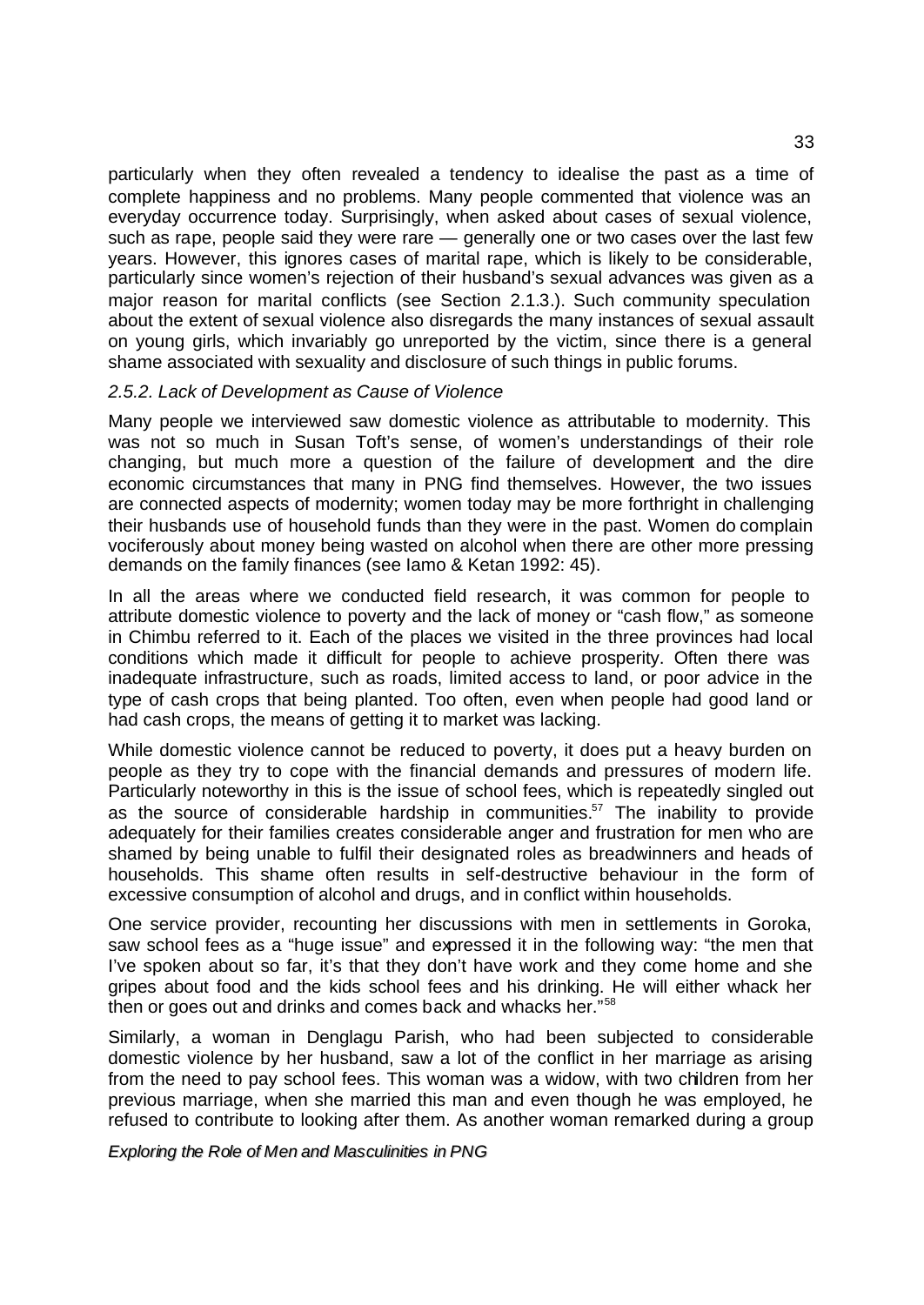meeting about school fees increases: "We mothers have got huge worries for our children. How will we live? These thoughts preoccupy us. Now the road is ruined, how will we get by?"

This situation has created a sense of despondency and people who in the past were producing vegetables for sale have given up, since the costs of getting them to market have increased so much as to make it uneconomic. As the local councillor explained: "The road is a problem now, it isn't any good. The PMV fares have gone up and we're tired of it. We farmers and villagers we're tired of it."

We're tired of marketing and we don't plant food for sale anymore. We are ruined now. Who is going to support us? Our member doesn't support us, we live just like villagers now. From Kundiawa you come ontop to here, the road is ruined and the bridges are no good as well.

#### *2.5.3. It's the Government's Fault*

Many believe that the source of the problem of violence is the government. "Everybody thinks the same on this problem, the blame lies with the government for all violence."

There is a reason why there is violence. During the time of our ancestors there wasn't much violence. Western influence came and now there is plenty of violence. Why is this? – because of money. … It is Western influence. During the time of our ancestors there wasn't any violence, life was good and people were happy. They had local foods to eat and they lived a happy life. There were tribal fights, but there wasn't the problem of men beating their wives. Before there wasn't a reason for men to hit their wives. Now money has arrived and this kind of violence is a big problem in Papua New Guinea. That is the cause. It is like a crisis. There is a crisis and the value of the money in Papua New Guinea has gone down very low. One result of this is that husbands leave their wives and wives leave their husbands. … It is the result of the money problem. The cause of violence is money.

This account is tinged with a nostalgic reconstruction of the past, for it is an exaggeration to suggest that there was no violence in the past, something the speaker modifies as he speaks, mentioning tribal fights. According to early anthropological reports, there was a great deal of tribal fighting. Indeed, according to Father Nilles, before the administration gained control, people in upper Chimbu were engaged in tribal fights almost without interruption (1943/44: 117). The causes of these were innumerable in Father Nilles' view, but the chief amongst them were wives, pigs, ownership of land, thefts, or old tribal disputes (1943/44: 117).<sup>59</sup> When he refers to the value of the Kina being very low, the speaker above is alluding to the economic restructuring that has taken place in recent years. The structural adjustment programs instituted in the 1990s saw the devaluation of the Kina, and had profound effects on many communities in PNG since the prices of goods in stores sky-rocketed, while the prices for their own produce remained low. Coupled with the imposition of a user-payers philosophy that saw the introduction of fees for schools and hospitals, this meant great increases of poverty.

One man suggested that if the "living standards" in upper Chimbu were improved and people had better, more permanent houses, they would be disinclined to get involved in conflicts, since they would be concerned about protecting their assets. He saw the improvement of the road by the government as vital to this, as it would enable people to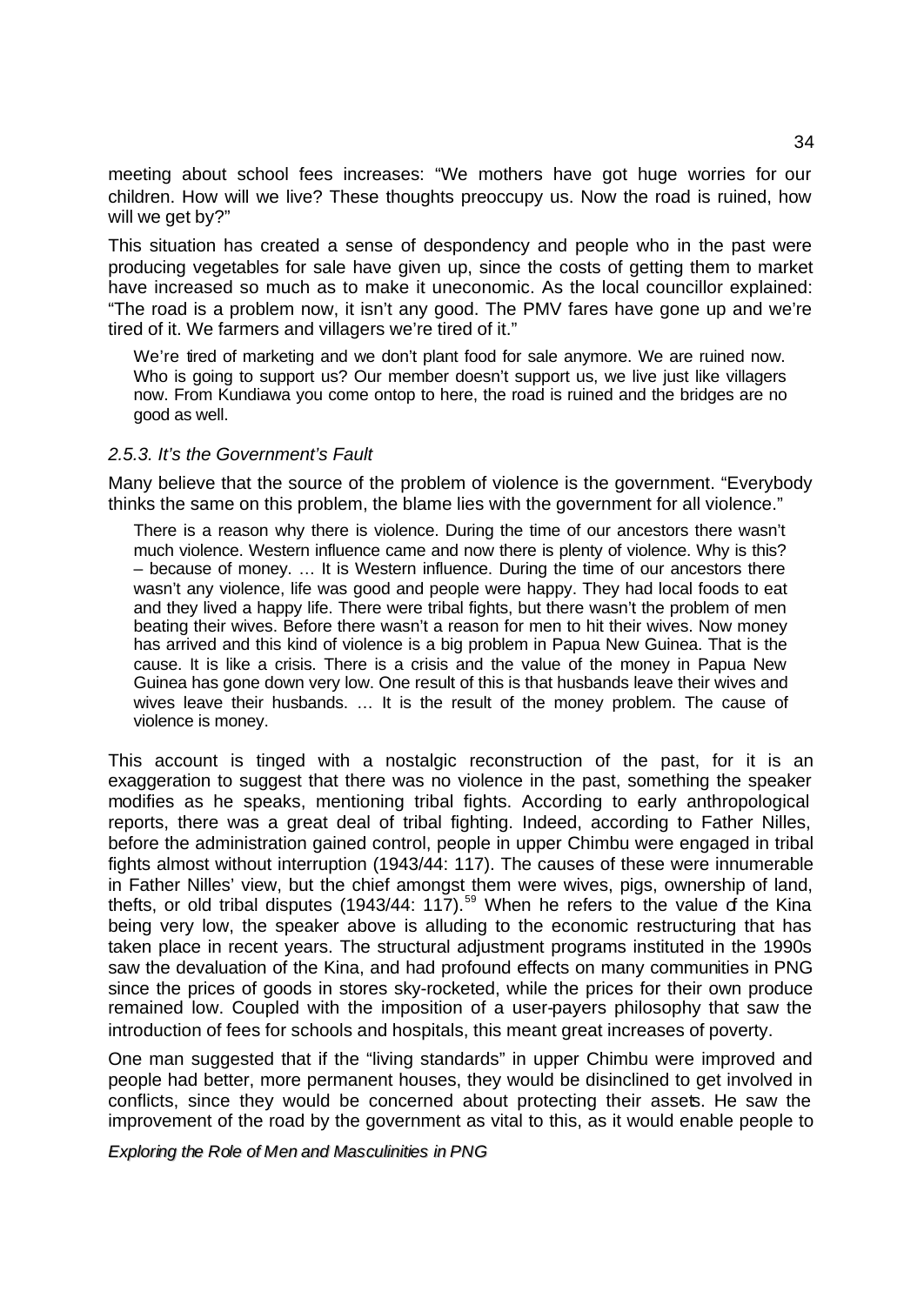get their vegetable produce to market. Under such circumstances they would be too busy to worry about "smoking marijuana" and going to dances, since this would be seen as "wasting time."

In our research, the concern with the failure of development was not restricted to the more isolated rural communities, such as in upper Chimbu, but was felt also in villages adjacent to relatively good roads with easy access to towns, such as the communities we visited in St John Parish in Western Province, where a road, built by OK Tedi Mining Limited, connects Kiunga with Tabubil. This is a good road compared to the one connecting upper Chimbu with Kundiawa, but had not brought much development to the people living nearby.

Other reasons for poverty exist besides school fees and poor roads. For example, many of the people we spoke to in the villages of Matkomnai, Yangkenai, Gerehosore and Kasrenai are settlers from the hinterland far from the road, where their means of income was limited. They are now near the road, but live on the land of others and are forbidden to plant cash-crops, or to develop small businesses, such as tradestores, which could bring them an income. This is not uncommon, for residence rights are usually conditional in this way. These settlers have often been advised to plant rubber on their own land, but as this is located many hours walk from the Kiunga-Tabubil road and rubber is exceedingly heavy to transport, they are reluctant to pursue this source of income as the returns are very minimal compared to the effort expended. $60$ 

Some of the beliefs in the communities we visited concerning how easily access to money can solve the problem of violence are often unrealistic.<sup>61</sup> This was especially the case in Chimbu, where there was a belief that the government should be held responsible for all the problems in the community. Indeed, in Chimbu there was such a profound disenchantment with the PNG government that many longed for a return of the Australian colonial administration.

### *2.5.4. Will More Money Mean Less Violence?*

While a better "cash flow" will obviously remove some of the stress and hardship people are enduring, this will not automatically see an end to violence, since the causes of violence are complex. Some of the service providers we spoke to were sceptical whether domestic violence could be reduced to poverty, since there are many poor countries where the level of violence is not as high as in PNG. This argument was put by Sharon Walker of the National HIV/AIDS Support Project, who also suggested that a lack of control over one's life was probably an issue for those in settlements, but that overall the level of domestic violence is a consequence of gender relations. For her, men have grown up thinking they have the right to beat their wives and this has largely gone unchallenged: "I think it's what men think they can do. I just think that they think it's their right. They grow up with it, their role models do it. They see their dads and their uncles do it.  $\ldots$  And they think that it is their right." $62$ 

Writings on the disposal of money earned from coffee sales in the Highlands confirm that violence against women is present in a context where there is money available. As Marie Reay noted, "there are frequent squabbles, which the husband usually wins, over the disposal of money earned from the sale of coffee" (1982: 171; see also Dernbach & Marshall 2001: 27).<sup>63</sup> In the communities we visited, domestic violence was just as likely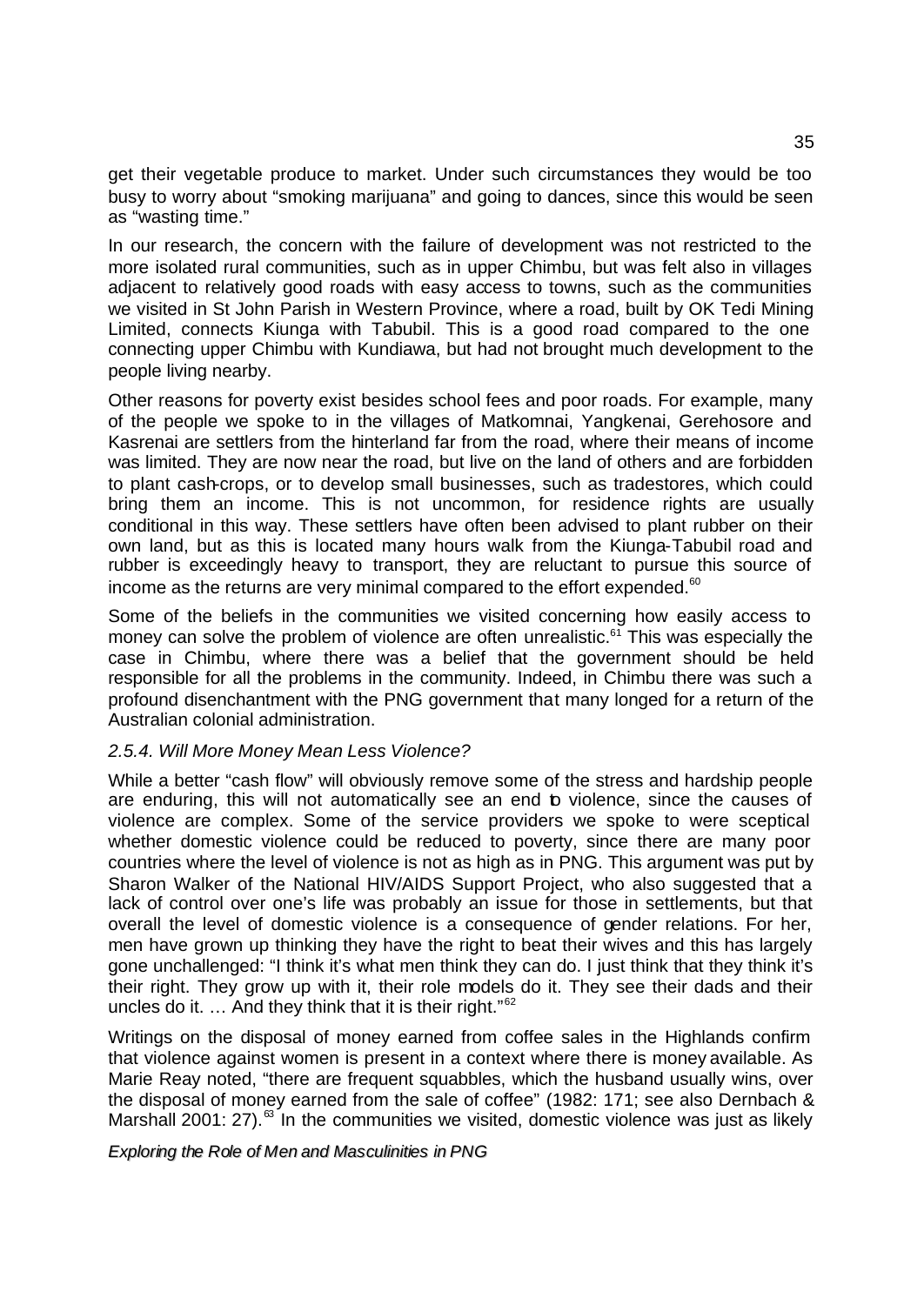to occur in families with money as those without. This appeared to be particularly so when the husband was employed. For example, a woman we interviewed in Western Province was physically abused by her husband who worked for Ok Tedi Mining. Such cases are not unique, and seem to arise when men who are working fail to give their wives access to any of their wages. Increasingly, men having access to money translates into men seeking other wives or sexual partners, which in turn becomes a source of discord and conflict, leading to violence. These examples indicate that when money is available, a major issue is the control of its disposal. This points, yet again, to the broader issue of unequal gender relations within marriage, and the issue of gender more generally.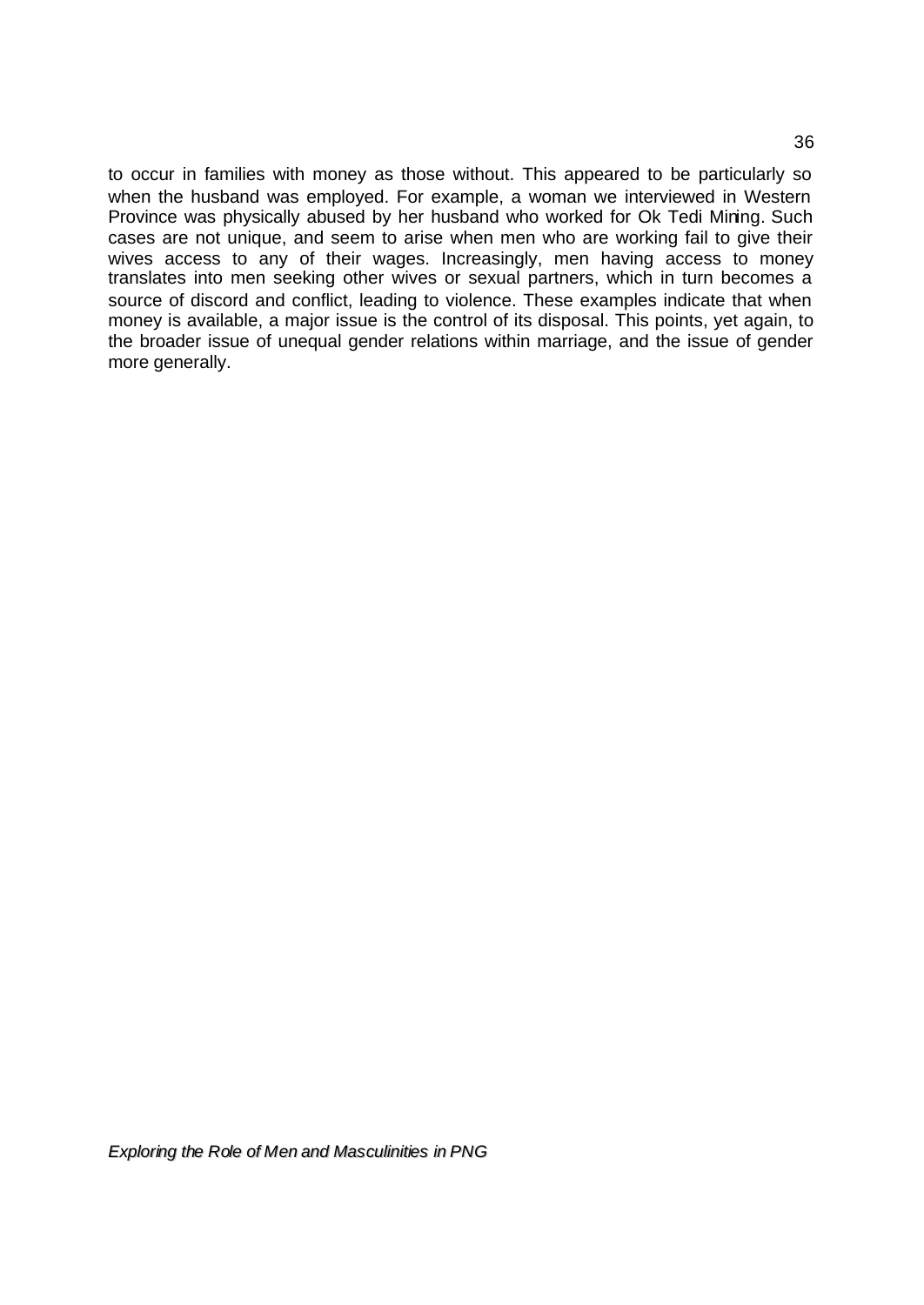# **Part Three Gender**

# *3.0. Gender*

In the methodology section (Section 1.6.2.), we explained that we usually began group discussions during fieldwork with a free listing exercise to find out what social problems and issues people thought were most significant in their community. This allowed the issue of violence to be situated in a wider context and helped determine to what extent violence itself was considered a social problem. There was some regional variation in the types of problem people mentioned during this exercise, though lack of development and the resulting lack of money was a common element. Significant gender differences were also apparent. Men were more likely to emphasise issues concerning access to money, while women more often drew attention to such issues as family violence and alcohol, the latter often being seen as a causative factor in violence (see Section 2.4.).  $64$ 

To some extent, these gender differences mirror a conventional divide between issues considered political and the domain of men, and those considered domestic and the domain of women. This effectively renders the second category as "'small troubles', as trivial and insignificant and is one way that they are managed" (Strathern 1985: 2). However, as Marilyn Strathern suggests, such a classification should not be taken at face value and is usually offered by men, with women finding their affairs trivialized in this way (1985: 2). Thus, in their free listing women are seeking to overturn this trivializing and to assert that violence is an issue that is just as important as development and should not be relegated to the private realm.

# *3.0.1. Exacerbating Gender Disparities and Violence*

We have noted that people often think that domestic violence is a result of a lack of development (Section 2.5.2). In that section, we argued that, although poor economic conditions may exacerbate the situation, domestic violence also occurs frequently under better economic conditions. We argued that the cause must be sought at a deeper level. In the discussion of "triggers" above (Section 2.1.2.), we pointed out that domestic violence is generally concerned with keeping women in their place and reinforcing the prevailing gender norms, and that domestic violence is to be situated, therefore, in the broader context of gender relations and questions of power. More recently, the UN Secretary General's report also cautions about attributing violence against women to factors like poverty. As it states:

Acts of violence against women cannot be attributed solely to individual psychological factors or socio-economic conditions such as unemployment. Explanations for violence that focus primarily on individual behaviours and personal histories, such as alcohol abuse or a history of exposure to violence, overlook the broader impact of systemic gender inequality and women's subordination. Efforts to uncover the factors that are associated with violence against women should therefore be situated within this larger social context of power relations (UN 2006: 29).

The Secretary General's report nevertheless recognises that other larger issues also play a role in exacerbating violence against women. It especially singles out the "large-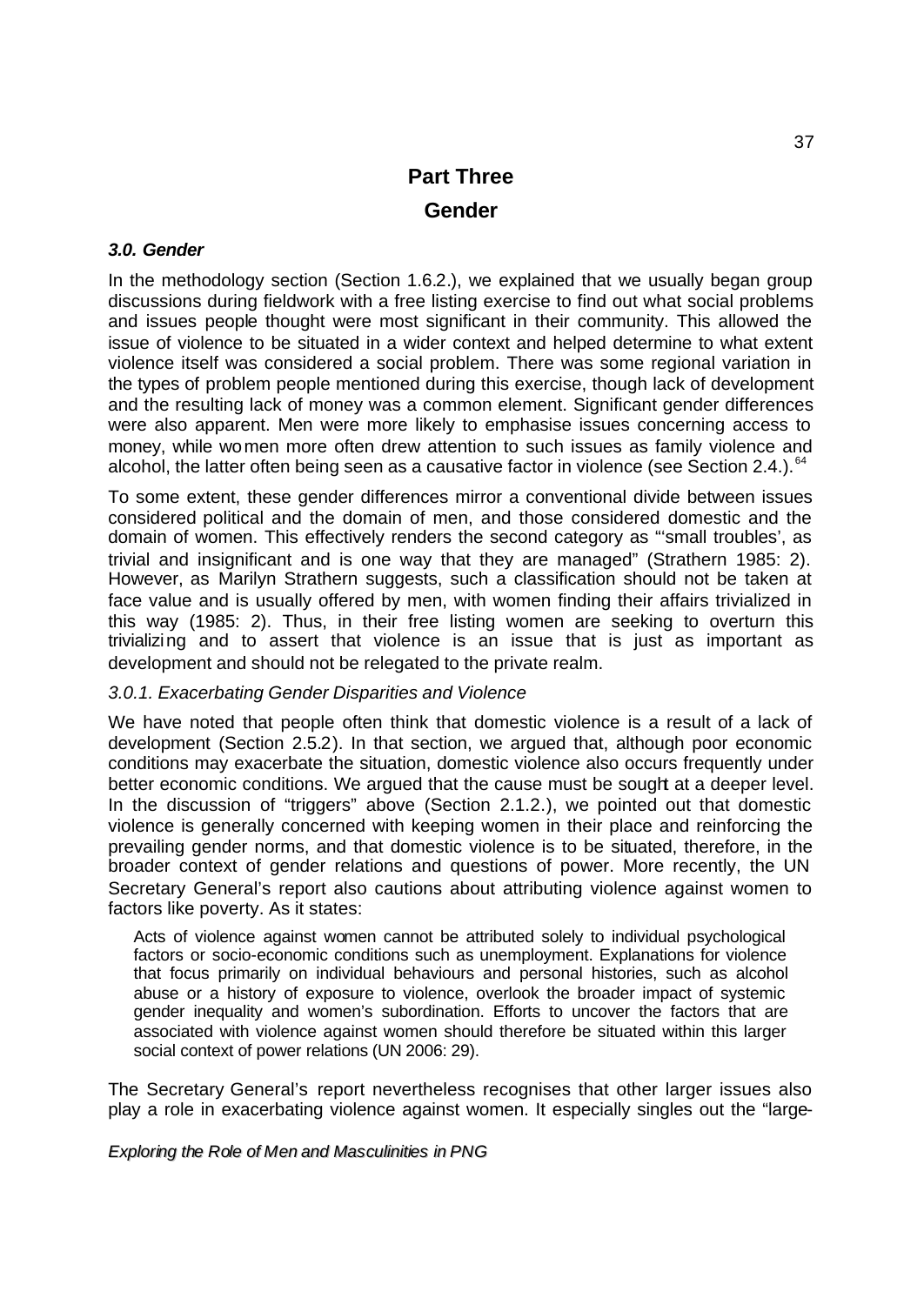scale inequities and upheavals associated with globalization," suggesting that many of the policies associated with this, such as structural adjustment, deregulation of economies and privatization of the public sector, have tended to reinforce women's economic and social inequality, especially within marginalized communities (UN 2006: 32). In these circumstances, women are economically dependent and conflicts arise over the use of the limited resources available.

# *3.0.2. "Sexual Antagonism"*

Gender in PNG is a very complex issue, as elsewhere, and there is a large anthropological literature which addresses its many dimensions. $\delta$  Some of this literature is based on accounts attained long ago, which are not always entirely appropriate for today, given many of the changes that have occurred. These include Christianisation, Western education, development, the cash economy and rural-urban migration. More recent accounts of gender in PNG taking these changes into account are much harder to come by.

In the past, relations between men and women were often characterised as marked by "sexual antagonism," that is, a fundamental opposition between male and female. This perspective obscured the complexity of gender and to gloss over the considerable regional variation in PNG (see Herdt & Poole 1982; Brown 1988: 123). Though a little more accurate in the case of Highlands societies, it still tended to gloss over the diversity there and to ignore change. As Paula Brown remarks of the highlands; "Male domination, sexual polarity and gender asymmetry take different forms" (Brown 1988: 124).

Early accounts of gender in the Highlands often highlighted a rigid role dichotomy, residential segregation, strict division of labour, and distinct spheres of inter-personal life, experience and ritual activity (Read 1952; Herdt & Poole 1982: 150). Early accounts from lowland and coastal cultures describe similar kinds of dichotomous relations between men and women, though they also found some features of complementarity, which was not detected in the Highlands. However, as some feminist-inspired anthropological studies of the Highlands have shown, elements of complementarity between women and men, especially in the area of subsistence production, did exist (see Brown & Buchbinder 1976: 4; Lederman 1986; Strathern 1981;).

The ethnographic literature for Bougainville, and especially Buka, is not as detailed as that for Chimbu. For the Halia area on Buka Island, where we worked, accounts like Father Nilles' or Paula Brown's writings on the Chimbu do not exist.<sup>66</sup> The most detailed writings on gender are by Jill Nash on the Nagovisi in the south of Bougainville where there is much more gender equality than in Chimbu, for example (1987). She suggests that masculine and feminine, like other cultural pairs, are conceived as neither logically nor otherwise opposed, but follow a model of sameness (Nash 1987: 150). Women among the Nagovisi have substantial and important rights, but these do not come at the expense of men's rights. Rather, Jill Nash suggests, there is "an equality between men and women" (1987: 151).<sup>67</sup> Max and Eleanor Rimoldi suggest that things are not so different on Buka, saying that the "male and female aspects of power on Buka are complex and mutual, as are the other relationships of power and leadership" (1992: 43).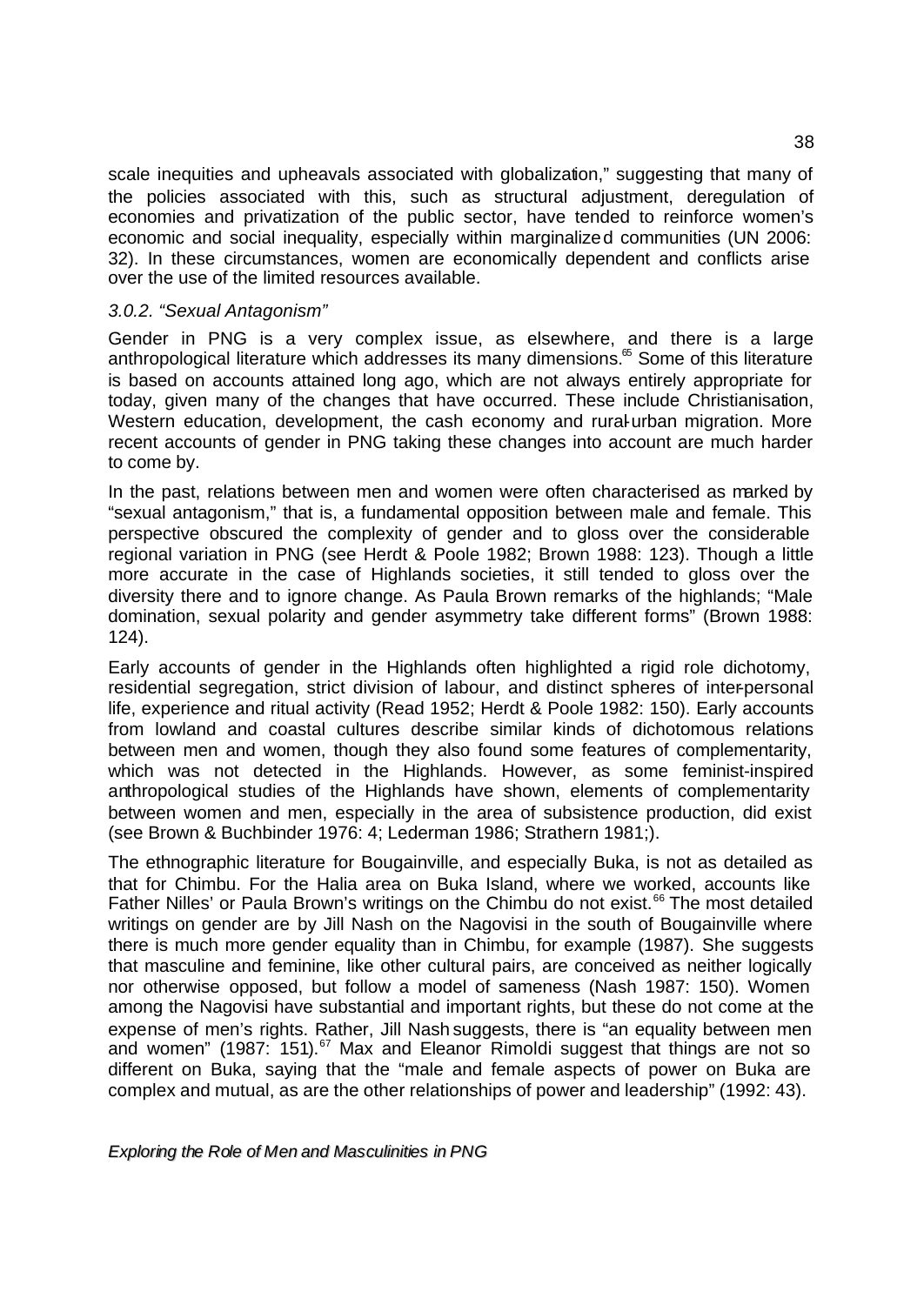Nash reports that physical violence among the Nagovisi between spouses is infrequent. During the two and half years that she lived amongst them she recorded only three cases in which a husband assaulted his wife in the village where she resided and one case from a nearby village (1990: 127).Arguments were more likely to descend into verbal abuse than physical abuse, and if serious insult results may lead to litigation (1990: 128). Sexual violence was also rare: "Rape is practically non-existent" and "group rape is unheard of" (Nash 1987: 164; 1990: 132).<sup>68</sup>

Nevertheless, it should not be assumed that the idyllic-sounding relations of equality that Nash reported in 1987 for south Bougainville are uniform across Bougainville today. Given the brutalising effects that the Bougainville crisis had on young men, it is doubtful whether gender relations have remained so equitable in the south. Certainly, historical records show that brutality and violence towards women existed there. For example, in 1934 Hilde Thurnwald reported that women in Buin were subordinate to men, being held in "poor esteem" and noted that the "superior position of males … often leads husbands to be overbearing and brutal. It is customary to beat women even for trivial reasons" (1934: 170). She goes on to say that "Even the good-nature husband is quick to seize his stick if the meal is not ready in the evening when he comes home, and if hungry and tired he is not disposed to curb his impulses. … The frequent quarrels between husband and wife almost always culminate in thrashing the wife" (H. Thurnwald 1934: 159).

### *3.0.3. Changing Gender Relations*

All of our field work showed that a great deal of the past rigid dichotomy of the sexes has disappeared. For example, virtually all men live together with their wives and children, a living arrangement unheard of prior to the colonial period.<sup>69</sup> In the past, men avoided women at certain times, such as before an important ceremony, or before hunting, because they were considered to have a dangerous power that was antithetical to male power. Western observers have usually misunderstood this male avoidance of female bodies as due to a belief that these were unclean. For example, Father Nilles writes:

The women's sex as such is considered by men as dangerous; and the woman as a person because of her sex is thought mentally inferior to men. Menstruation blood is regarded as highly infectious to man but not to woman. … Even the sight of this blood has a deadly effect. If a woman were seen by a man cleansing her body close to the water, she was liable to be killed or at least had to give a pig to the man in compensation. … Everything a woman steps over becomes defiled for a man, such as tools, building material and even firewood. A man should not sit on the same place a woman has occupied unless he cleans that spot before he sits down (Nilles 1950/51: 48).

Father Nilles uses terms that imply a Western-style fear of filth or contagion, but in fact female bodies and their secretions were, and in some places in PNG still are, avoided because of fear that a man's abilities  $-$  to fight, to hunt or to enact powerful magic  $$ will be impaired by the powerful emanations of the female body. While many of the rigid rules of avoidance of women are no longer followed today, and gender relations may be said to have improved in the sense that they are less dichotomous, it is likely that the antithetical power women have been reputed to possess continues to be dreaded today.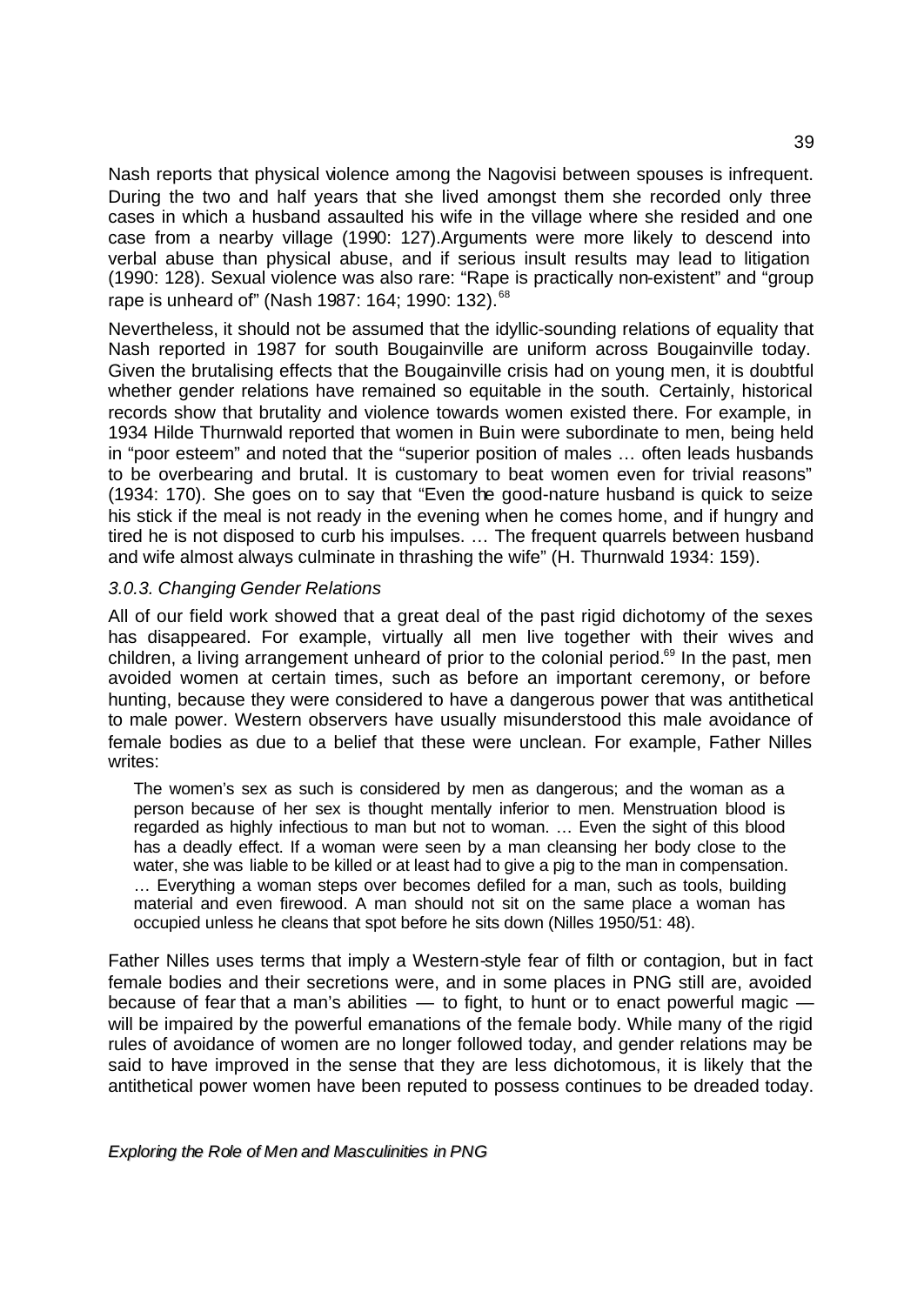It might reasonably be surmised that this contributes to the great antipathy men show to any sign of agency on the part of women.

The situation for Bougainville differed in that menstruation was not seen in the same terms as the Highlands. There were no huts where women were secluded when menstruating, as was common in many places in the Highlands. Menstrual blood, according to Douglas Oliver's account from Siuai, was not considered dangerous, though it was associated with shame and avoided for that reason (1955: 204). Despite the absence of the stark antagonism evident in the Highlands, women were excluded in many ways on Bougainville, including initiation ceremonies and certain kinds of men's houses.

### *3.0.4. Gender Division of Labour*

The widespread traditional gendered division of labour has generally endured, the accounts from Chimbu in the 1950s and from Bougainville in the 1920s below remaining reasonably accurate today:

Building houses, erecting fences and the killing and cutting of pigs however remain the work of men only. House and fence building are helped along by the women who carry and bring in the required material. The planting, tending and harvesting of certain kinds of vegetables is done by women; men take care of others. The planting and harvesting of the sweet potatoes, the staple food of the Kuman people, is entirely women's work. Sugar cane and bananas are taken care of by men. Taro and corn may be planted and harvested by either sex. Although the weeding of the garden is usually women's work, a man might join in without offending against the social code (Nilles 1950/51: 49).

The Bougainville account is similar, though it seems that men and women were not associated with particular crops as they were in Chimbu and other parts of the Highlands. Here, Beatrice Blackwood describes Bougainville gardening in the late 1920s:

The staple is taro … its cultivation involves the constant clearing of fresh patches of bush. This is done by the men, in the olden days with stone implements, nowadays with trade knives and hatchets, which they call tomahawks. The men also erect the wooden palisade which is necessary to keep out the pigs. A new patch of any size will be cleared by communal effort, though it is then divided into plots which belong to different individuals. … On a appointed day, when the greater part of the space has been cleared, the whole village will assemble for the planting. … Both men and women make the holes for putting in the stalks, using sharpened poles which they thrust into the ground with all their strength. The actual planting is done by women only, and theirs is the subsequent task of keeping the plots reasonably clear of weeds, and of taking up the grown roots as they are required for consumption (1931/32: 203-4).  $\frac{70}{2}$ 

Today in Chimbu, heavy work, such as building houses and fences and cutting and moving trees when clearing gardens, is generally done by men, while women are responsible for clearing up the smaller garden debris. This persists in Bougainville and Western also. In Chimbu, the division in what is planted continues with slight variations, women planting and caring for sweet potato, while men now plant the taller crops, such as sugarcane, banana and taro. Women are said by men to be unable to climb trees when necessary, nor to maintain crops like sugarcane. As one man put it, "The women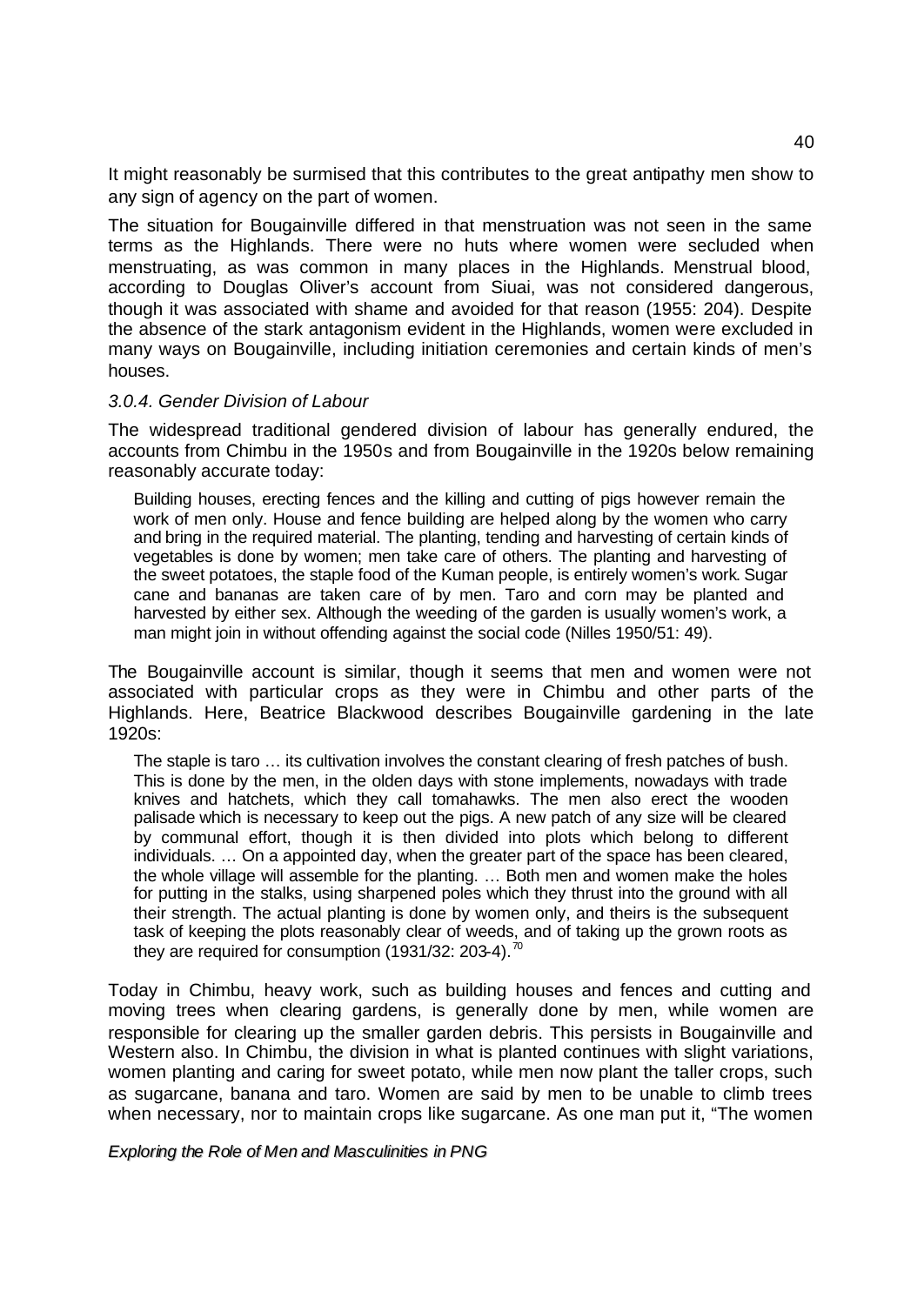aren't fit to climb up and wrap up the banana." In Bougainville, planting largely follows Blackwood's early description.

Absent from the accounts cited above is the raising and care of children and pigs, a responsibility which falls solely on women, and for which they are valued. This is especially so for pigs, which have a high cultural value in many parts of PNG. Indeed, in attempting to get people to reflect on gender roles, we asked what constituted a "good woman." The Chimbu answer invariably included looking after pigs and working in the garden. As one woman said:

A woman is a good woman if she looks after the pigs, as well as working in the garden. Husbands are happy with this and will say to their wives you are increasing my renown. If this is the case then the man won't have reason to talk to his wife (chastise her). A man will respect his wife if she does this and remains under his control and listens to him.

This continuing acceptance of traditional thinking suggests that despite some of the more extreme antagonistic elements of gender stereotyping fading away, a great deal of work remains to be done to get people to appreciate the meaning of equality.

Traditionally, hunting was everywhere a prerogative of men and remains so today, though the literature offers few explanations for this. We heard one rationalisation during our fieldwork in Chimbu where men said women are incapable of hunting because they are too scared and, in any case, they must be protected from the threat of rape by *raskols* or attack by *masalai* (bush spirits). Hunting continues today at all of our fieldwork sites, though probably not to the same extent as in the past. Hunting is quite time consuming, often with small returns for the amount of energy expended and many of the skills are not being passed on to the young.

# *3.0.5. Non-adherence to Gender Roles*

In each place we visited, we found some instances of men not adhering rigidly to their gender roles and helping their wives in tasks properly defined as women's. However, such examples were atypical. Whether a man helped his wife in non-traditional ways depended on the example he had learnt from his family and also on the extent to which the women complained, as occurs in Western, where a husband may properly help his wife with firewood if she complains. Less women appear to be taking on traditional male gender roles, though this does occur by default.<sup>71</sup> Indeed, much as Father Nilles noted for the Chimbu of sixty years ago, there are cases where the entire food production is left to women (1950/51: 49). This continues to occur today, not, however, as a challenge to the gendered division of labour, but because women have been deserted by their husbands, or their husbands are neglectful and spend their time doing other things.

#### *3.0.6. Seeking Renown*

While the simple dichotomy which assigns the public arena to men and relegates women to the domestic arena is in reality far more complex.<sup>72</sup> Nevertheless, it is true that the public arena is an important forum for the display of male identity and accomplishment. Men must prove themselves, economically, socially and politically, which usually requires assertive public performance, whether in the form of oratory, conspicuous displays of wealth, politicking or other visible achievements. The "big man,"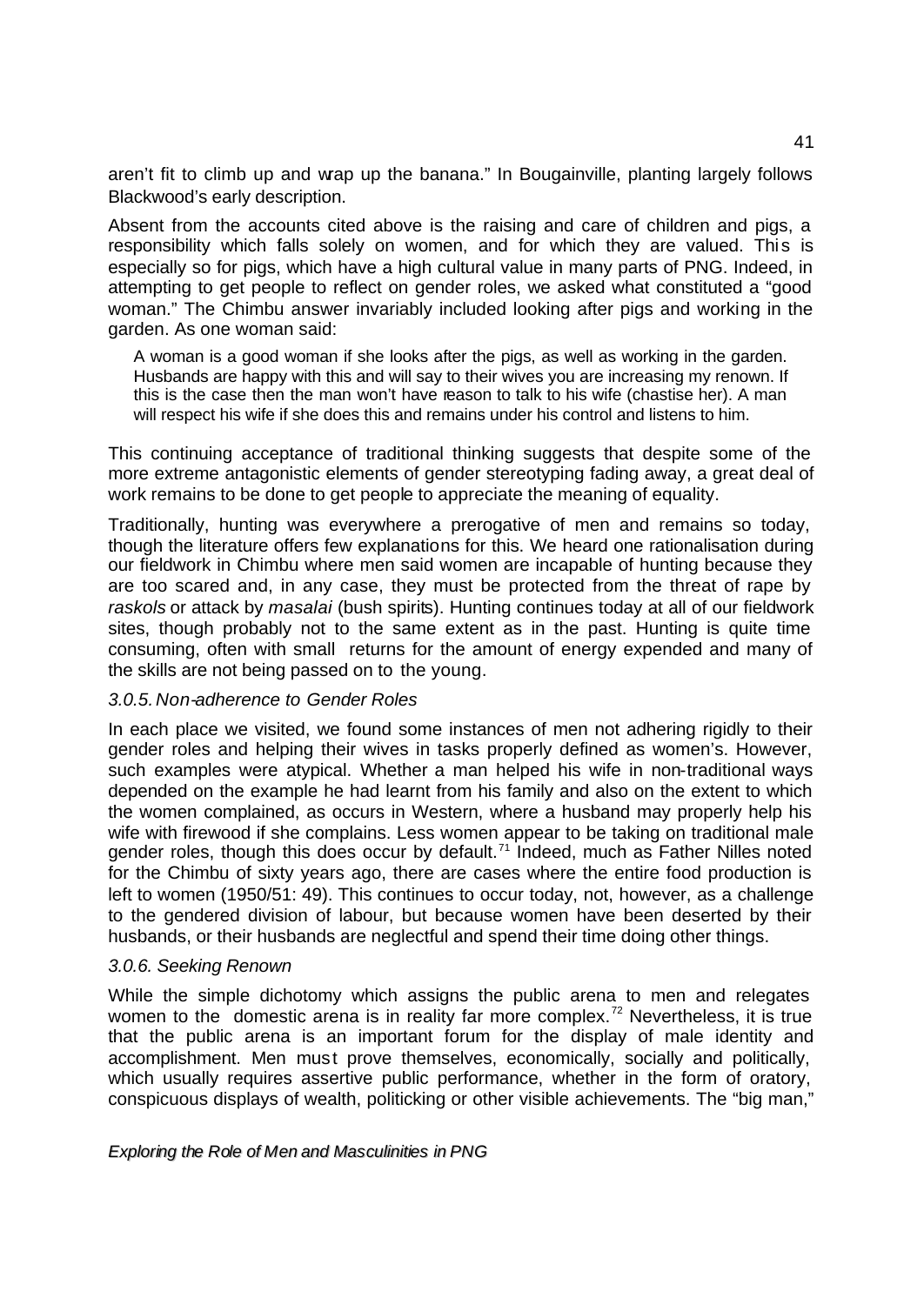who has achieved renown, is respected, while the man who has not, is contemptuously labelled *rabis man* (rubbish man).

People are valued in PNG for their achievements. This applies to both men and women, but the woman's role is designed to assist the man to achieve renown. Women are valued for their role of raising children and of producing the kinds of wealth (like pigs and garden produce) that are exchanged during ceremonies and presentations, where men to gain political power and prestige. $73$  In Chimbu, as Paula Brown says, women raise pigs and men decide how they should be dispersed (1988: 126). Women have an important role in maintaining social relations between groups, since the exchanges on which men build their prestige depend on kinship relationships gained through the marriage (Brown 1988: 125). Paula Brown characterised women in Chimbu as selfsufficient, "while appearing to comply with men's assertion of dominance and group allegiance" (1988: 137). She thought that over time there had been less "subordination of women and more assertion of individuality among younger women" (Brown 1988: 137). However, despite such opportunities for women to exercise agency, women still tend to be passive and obedient and those that are not are often negatively labelled, as well as punished.

On Bougainville, while physical strength has been a highly valued masculine characteristic, women also had valued characteristics. In contrast to men, women were considered to be "strong in the mouth," with an inclination to talk and make things happen through talk. This meant that women played an essential role in group discussions and decisions about the distribution of pigs, land use and compensation (Nash 1987: 158). More recently, women played important roles in conflict resolution, starting peace groups and peace initiatives that helped bring an end to the Bougainville crisis (something they have also been involved in the Highlands) (see Hakena 2000; Tonissen 2000; Garap 2004a).

While modernity has relaxed gender roles and opened some new opportunities for women, it has also given new opportunities to men which often reinforce or reinscribe their power. While the opportunity to become educated, to gain paid employment, to travel and to participate in politics to is open to both men and women, in the main such opportunities have gone to men and have provided new outlets in which men can realise power, which often has negative consequence for gender relations. Paid work and travel have provided men with more sexual opportunities, which has not only seen a proliferation of polygamous marriages, but is also fuelling the HIV epidemic, which increasingly has a female face. $74$ 

Opportunities for leadership are available today to a much younger generation of men and these are not based on the political skills essential in the past. In the past, leadership was based on respect, which in turn was based on impressive achievement in the arenas of exchange, warfare and local politics. It required a life-time to develop the relationships which enabled a man to harness resources at strategic times, in the form of people for warfare or wealth for exchange, and so no young man could achieve this. While today's positions of leadership are sometimes based on educational achievement, they are increasingly based on corrupt or coercive politics. Those with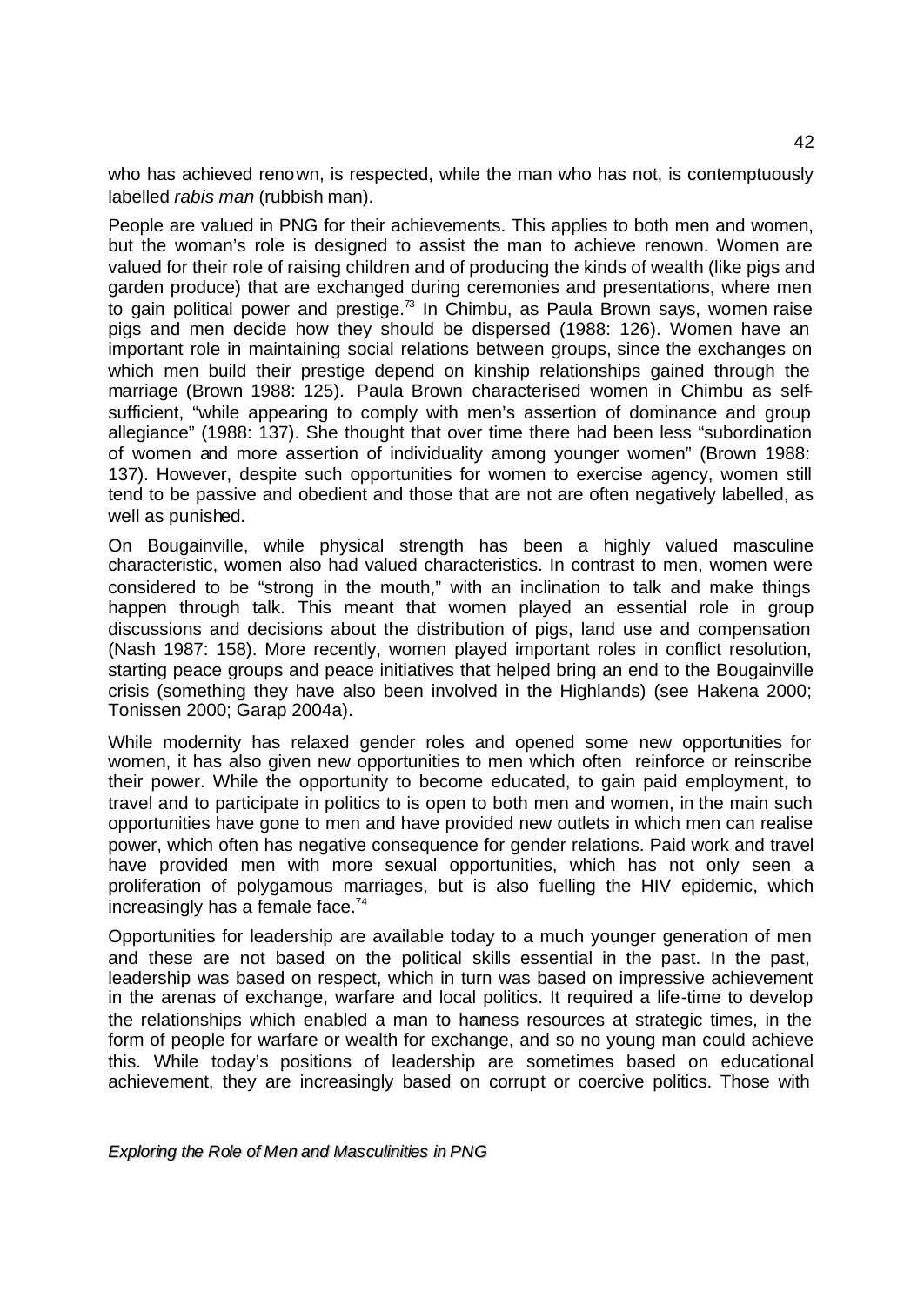money use bribery to achieve election as village court magistrates or ward councillors, while guns are used to intimidate people into giving their support (Garap 2004b: 5).

# *3.1. Men and Masculinity*

Any discussion of masculinity poses potential problems, not the least of which is to rely on taken-for-granted and universal conceptions of "men" across cultures, regardless of histories and contexts. The rapidly increasing literature on masculinity has moved beyond such narrow conceptions to show that the nature of masculinity is fluid, depending on its setting, which of course is everywhere constantly reshaped by new influences. In PNG, the rituals associated with transition from childhood to adulthood have been a major focus for anthropological studies of masculinity (see Section 3.1.).<sup>75</sup> These rituals confirm the point that gender, in this case masculinity, should not be taken as given, but is cultivated through ritual and other means.

While this particular type of masculine behaviour has been studied in PNG, insufficient effort has been made to understand the broad significance of masculinity, including its changing nature and the factors contributing to these changes (but see Brison 1995; Clark 1997; Knauft 1997; Wilde 2003). Little attention has been paid, either, to the role of masculinity in gender violence.

Much recent writing on masculinity suggests that within any society there are ways of being a man that are dominant and considered exemplary, while others are seen as less than ideal. The former are usually referred to as "hegemonic masculinities," and the latter as "subordinate variants" (Cornwall & Lindisfarne 1994: 3; Connell 1995). These concepts are intended to point to and differentiate the various forms of masculinity. Since particular forms of masculinity are culturally elevated above others at various times and places, there is obviously considerable variation (Cleaver 2002: 7). However, the more interesting and useful conclusion we draw is that subordinate masculinities emerge when dominant masculinities become incompatible with socioeconomic conditions.

# *3.1.1. Reconciling the Contradictions of Masculinity*

When the dominant models of masculinity are incongruent with social and economic conditions, the question arises of how a man is to negotiate his gender identity. For instance, how does a man reconcile the modern democratic conception of respect for others with the hard-line masculine conception that the husband must be the absolute head of the household? How can he reconcile the Christian notion of kindness, or turning the other cheek, with maintaining his position as head of the household? More pertinent still, how does a man maintain his masculinity when he is out of work and his wife is the breadwinner? Such questions point to some of the contradictions of being a man in today's PNG, where conditions make it impossible, or at least very difficult, to realise traditional and hegemonic masculine ideals. Some young men expressed this in terms of being in between western culture and tradition: "mipela ol yangpela stap namel nau."

The common response to reconciling these contradictions seems, unfortunately, to be negative: anger, frustration and violence. However, the positive possibility is to change one or both of the incompatible elements. For example, in the pertinent case of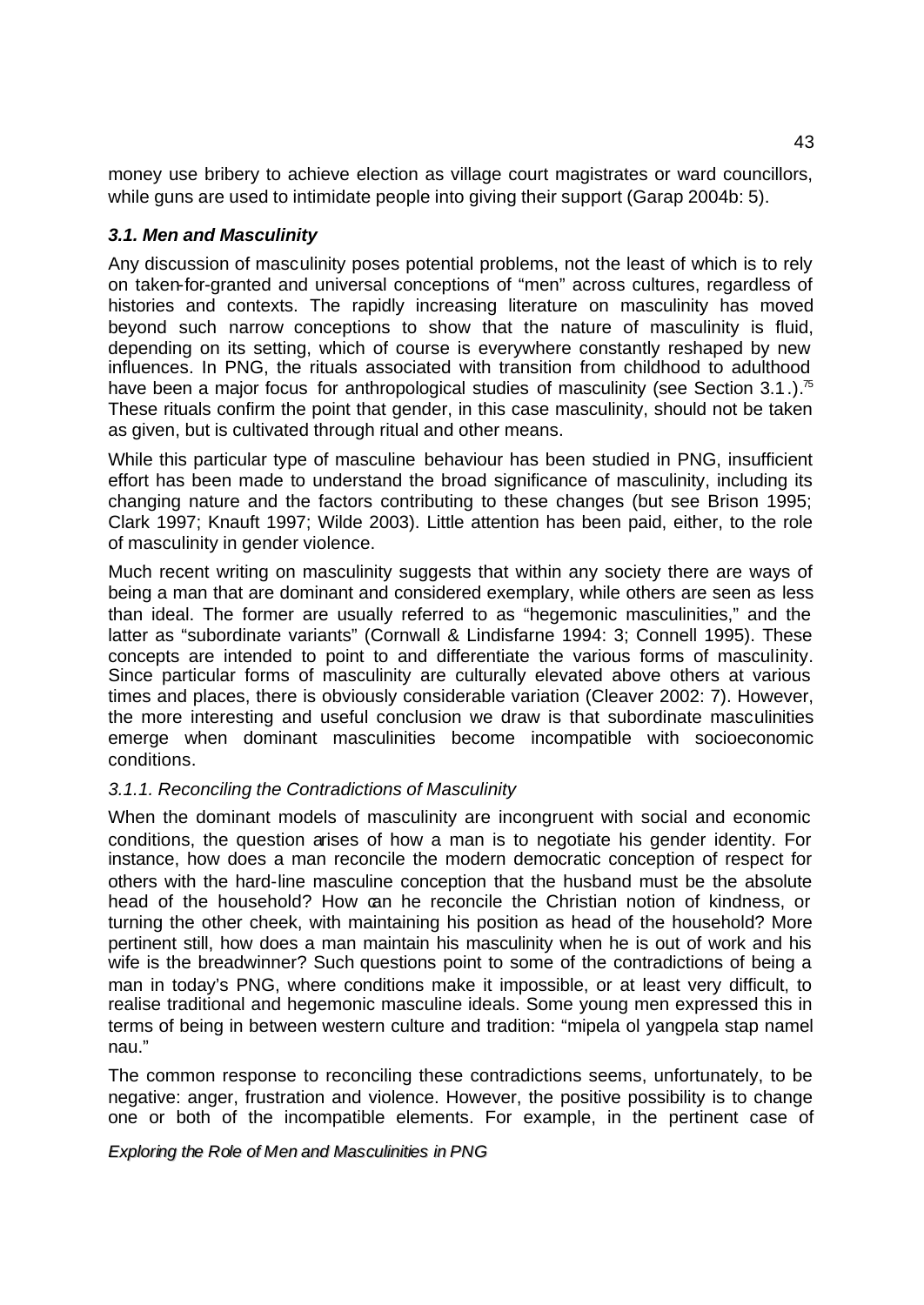unemployed husbands, either the dominant model of masculinity or the economic conditions need to be changed, or perhaps some of both. As we have just mentioned, subordinate masculinities emerge when dominant masculinities become incompatible with social and economic conditions. This can be observed in other parts of the world; for example, in the emergence of progressive men's movements in western nations when women's movements demanded change, women became more independent, and women's paid employment became widespread. The result was a masculinity which was comfortable with being more sensitive and more proactive towards women's and children's emotional and practical needs.

# *3.1.2. PNG Masculinity: Valuing Assertiveness and Strength*

At the forefront of the characteristics that make up the dominant, exemplary form of masculinity in PNG, are assertiveness and strength. Traditionally, the male ideal, as Paula Brown has suggested, is "a strong warrior and orator, a 'big man' directing and leading a group of men in warfare and ceremony" (Brown 1988: 128). Even though men are no longer socialised to become warriors, they are still socialised to be extremely assertive, to the point of aggressiveness (McDowell 1990: 174). Consequently, anger and violent redress are considered natural and appropriate responses to insult or challenge. There is a general inclination to avenge insults or attacks, whether perceived or real, through violence, since they are considered to be injuries to one's person that need to be reciprocated.<sup>76</sup> Anger, then, is valued in certain circumstances, since it enables things to be done that could not normally be done.

Such attitudes remain general both in the Highlands and in the lowland coastal areas, such as Bougainville and Western. The Nagovisi of Bougainville regard anger as a motivating and energizing force, which have made possible men's great acts of warfare (Nash 1990: 138). In the past, these could be facilitated by the ingestion of a magical powder, which included human bones and had the effect of turning the man into an angry killer, a *pikonara*, with great strength. Any boy child who showed unusual belligerence was regarded as likely to grow up to be a *pikonara* (Nash 1990: 135). That this positive evaluation of male anger and violence remains common was borne out by one of the men we interviewed during the fieldwork in Buka, when he said that forms of magic like this were used during the Bougainville conflict.<sup>77</sup>

# *3.1.3. Tempering Assertiveness with Respect*

In the context of people's own community, and with their own kin, assertiveness is tempered by notions of respect. Thus, although people perceive anger and violence as natural and normal, they expect it to be controlled within their community (McDowell 1990: 173). This does not apply, though, within the household, where challenges to a man's authority are often met with violence, as we have noted above in relation to women not following their husband's instructions (Section 2.1.2.).

In the past, respect in the community was maintained by recourse to various customary measures and sanctions. Though the village courts today endeavour to enforce many of the these customary measures, they are not always successful in dealing with some of the consequences of the frustration and anger among youth.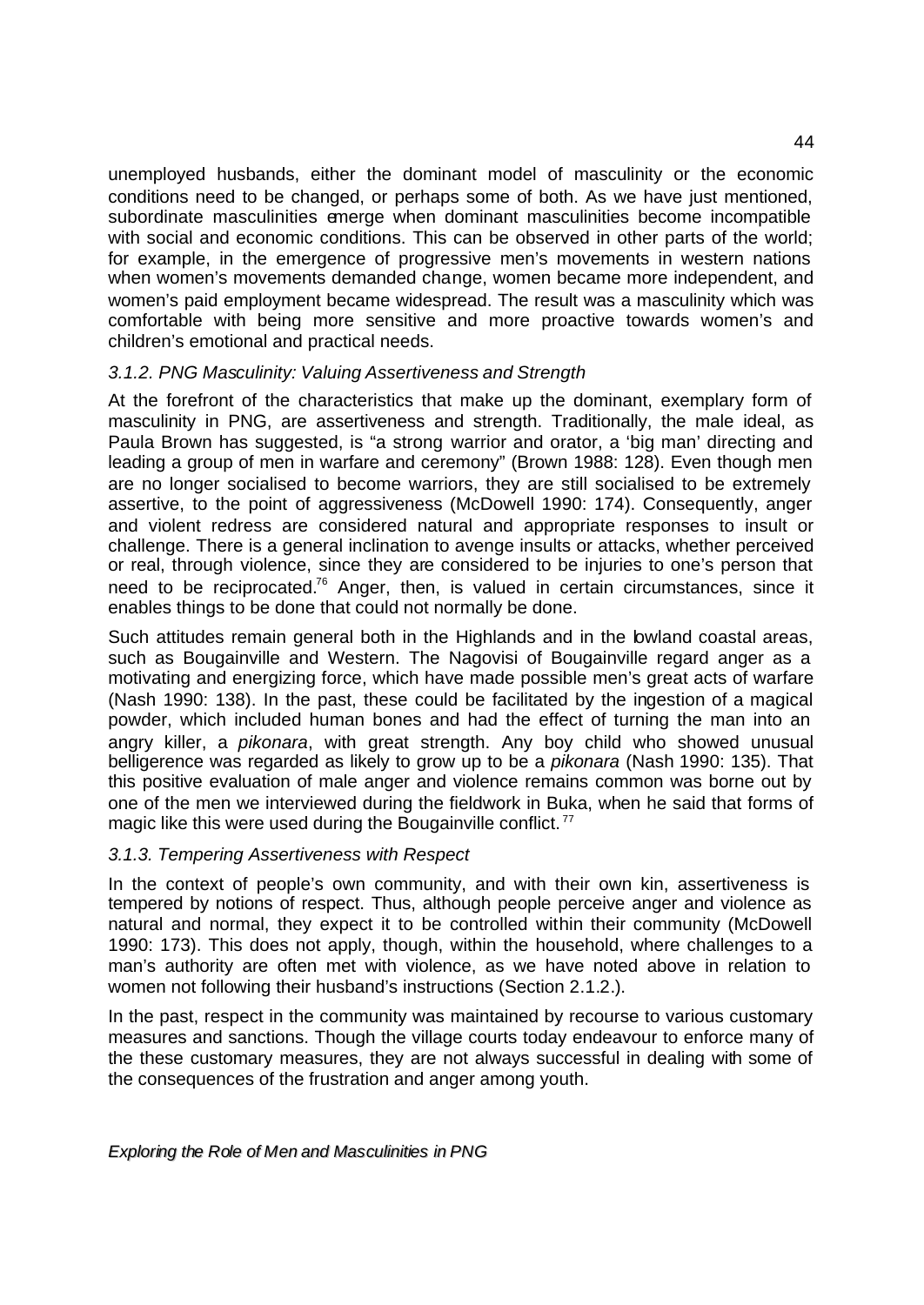# *3.2. Disenchanted Young Men*

Given that a man's status is based on forms of achievement and that the contemporary context is not providing opportunities to attain these ideals, it is easy to see why so much anger and frustration is being expressed in various negative or destructive ways by young men. The theme of frustration was raised repeatedly in the field-sites.

As Kenneth Read noted (writing of the Gahuku of the Eastern Highlands): "in the final analysis, the idea which men hold of the themselves is based on what men do rather than what they have at birth" (1982: 70). Increasingly, however, many of the arenas where men have proved themselves in the past are no longer available to young men (such as warfare, rituals and ceremonies). While some new possibilities for leadership have opened up, as we noted above these are not necessarily beneficial (Section 3.0.6.). One consequence of this is that many young men are becoming disenchanted and as a consequence disruptive in their communities.

PNG has a growing youth population, which currently comprises nearly 20% of the population.<sup>78</sup> This young age profile of the population will ensure that the thwarted expectations and aspirations of young people will have a big impact on the country for the foreseeable future (see Mitchell 2004: 363). Given that a large proportion of the youth wishing to find paid employment will be unable to do so, there is a growing potential to breed the kind of anger and frustration that fuels crime and other anti-social behaviour. It is estimated that of the nearly 4 million available workers by 2015, only six percent will find employment in the formal sector (NZ Herald July 2006). Indeed, one respondent in Chimbu likened the unfolding of the youth crisis to the Bougainville crisis, a tragedy which will end in violence and social upheaval.

Although, young people are not an homogeneous group, they often bear a heavy burden of negative criticism for their perceived idleness, especially those without a source of income. This is particularly so in urban centres where many believe that those who live in cities must work to be there legitimately. This is despite the fact that many are there not necessarily of their own choice, but were born there or were brought there when young by their parents. There are few opportunities to earn money in the urban centres, in the formal or informal sectors, but this also the situation in rural communities. In addition to a lack of suitable expertise for conceptualising, planning and running a small business, the young find it difficult to access the money needed to start such a venture. Such enterprises are also hamstrung by poor transport infrastructure that makes accessing markets very difficult (see Section 2.5.2.).

Despite the PNG government and parents being keen for youth to be educated, this often holds out false hopes. Even when students do manage to complete their schooling, the prospects of this leading to paid employment are bleak, in both rural and urban contexts. Even when jobs are available, the "wantok" system often prevents the most qualified applicant from being employed in favour of people from the same group. Failure to complete schooling, or to find employment having done so, means the young often carry a heavy burden of guilt, since their parents have expended much time and effort in acquiring money for school fees. Parents resent having had to work so hard for something that has not seen any benefit flow back to themselves. "Useless" was a word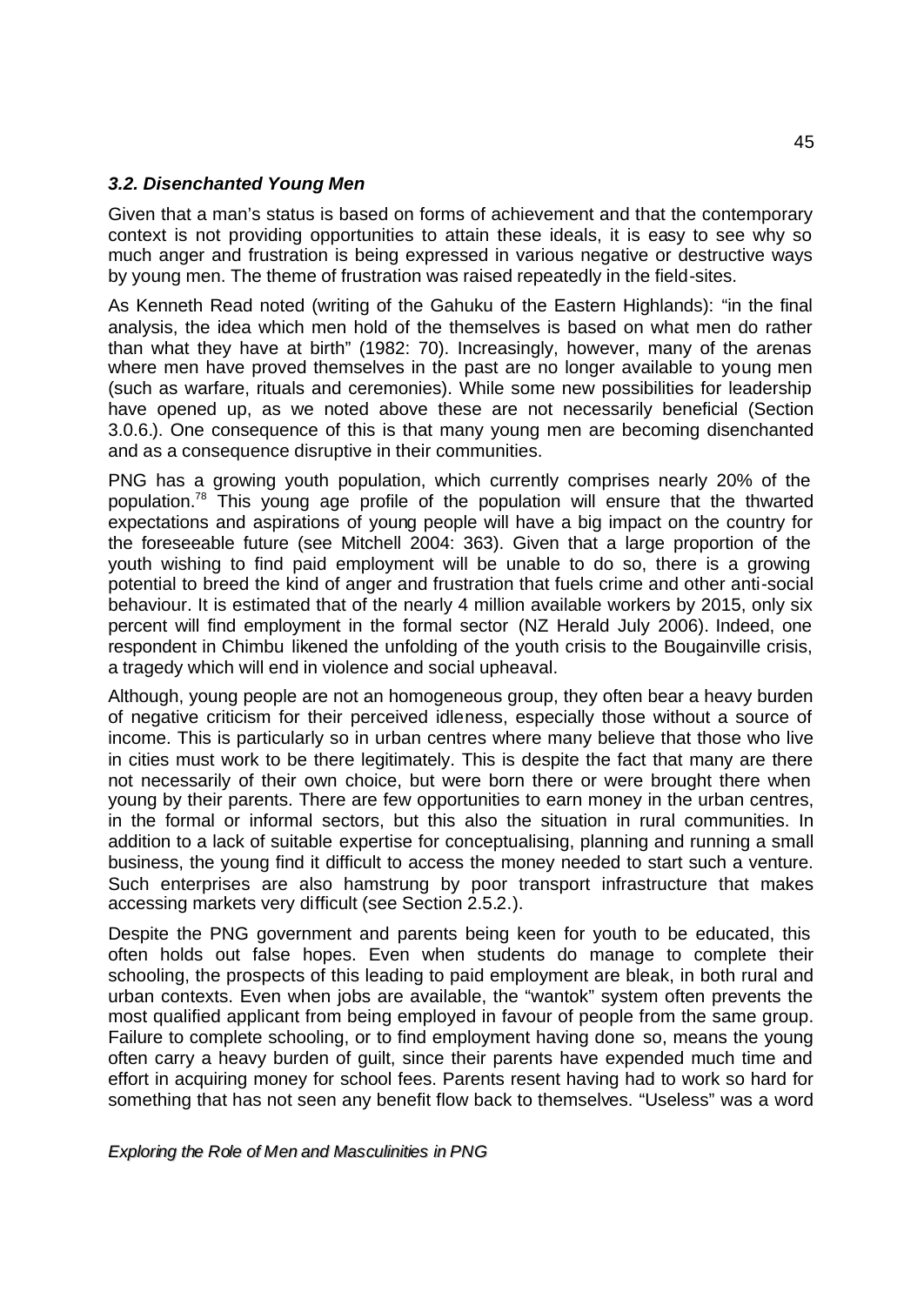that came up often in our discussions. Parents apply this designation to youth, who also apply it to themselves.

Understandably, many young people question the point of being educated if nothing comes at the end of it. Naturally, this results in very high levels of anger and frustration. Anger with a capital A, was how it was described by Sister Gaye Lennon.<sup>79</sup> As Hona Javati commented, it is "causing them to do what negative things they are doing in the community now."<sup>80</sup>

We put them through school and they fail. Some of the parents don't pay their school fees and they can't attend school. They return to the village and live, but it is very hard for them, since school has been their life. If school is their life, how do they now live in the village? They need money and they think about doing other things like drinking 'home brew'. They either want to die or they want forget everything by getting drunk.

While the situation regarding youth was a concern in all the field-sites we visited, this seemed particularly acute in Bougainville. One by-product of the "krisis," as the Bougainville conflict is called, is a whole generation of young men who have little or no education. This applies particularly to those born during the conflict. These young men lack the skills needed to survive in the modern world and they have not acquired the values and morality needed to co-exist in a village community.

One man commented that this generation has no fear and are in a state of constant anger. He thought the situation was getting worse and that total disregard for others (*pasin bikhed*) is becoming common. The origin, he believed, was the Bougainville conflict:

The crisis gave rise to all kinds of thoughts among the youth. Their arrogance towards others has its basis in the crisis. Before, it wasn't like this. When the crisis came this kind of way also arrived. The crisis also gave birth to home brew. The knowledge on how to make home brew came up during the crisis. The crisis gave rise to all this kind of thinking among men. The arrogance of the youth is because they've held guns and they like to be rough. They've learnt how to kill and are prepared to kill. They won't listen to the village chiefs.

When drunk on "home brew," said this man, such men often make threats to get their guns and kill when involved in arguments. While some such threats are obviously posturing, since many do not have guns, it is certain that some were not handed in to authorities after the peace process. Much like the respondent in Chimbu cited above and the one quoted below, this man believed another crisis was approaching.

# *3.3. Masculinity, Alcohol and Marijuana*

One consequence of the anger and frustration felt by men, and especially young men, is recourse to the consumption of alcohol and marijuana, as this quotation from Chimbu illustrates:

Now there is a crisis in the country and it is running down and at this time there is a lot of violence in PNG. The youth roam around the streets, because there isn't any money for school fees. They steal, some are angry and smoke marijuana, they drink beer and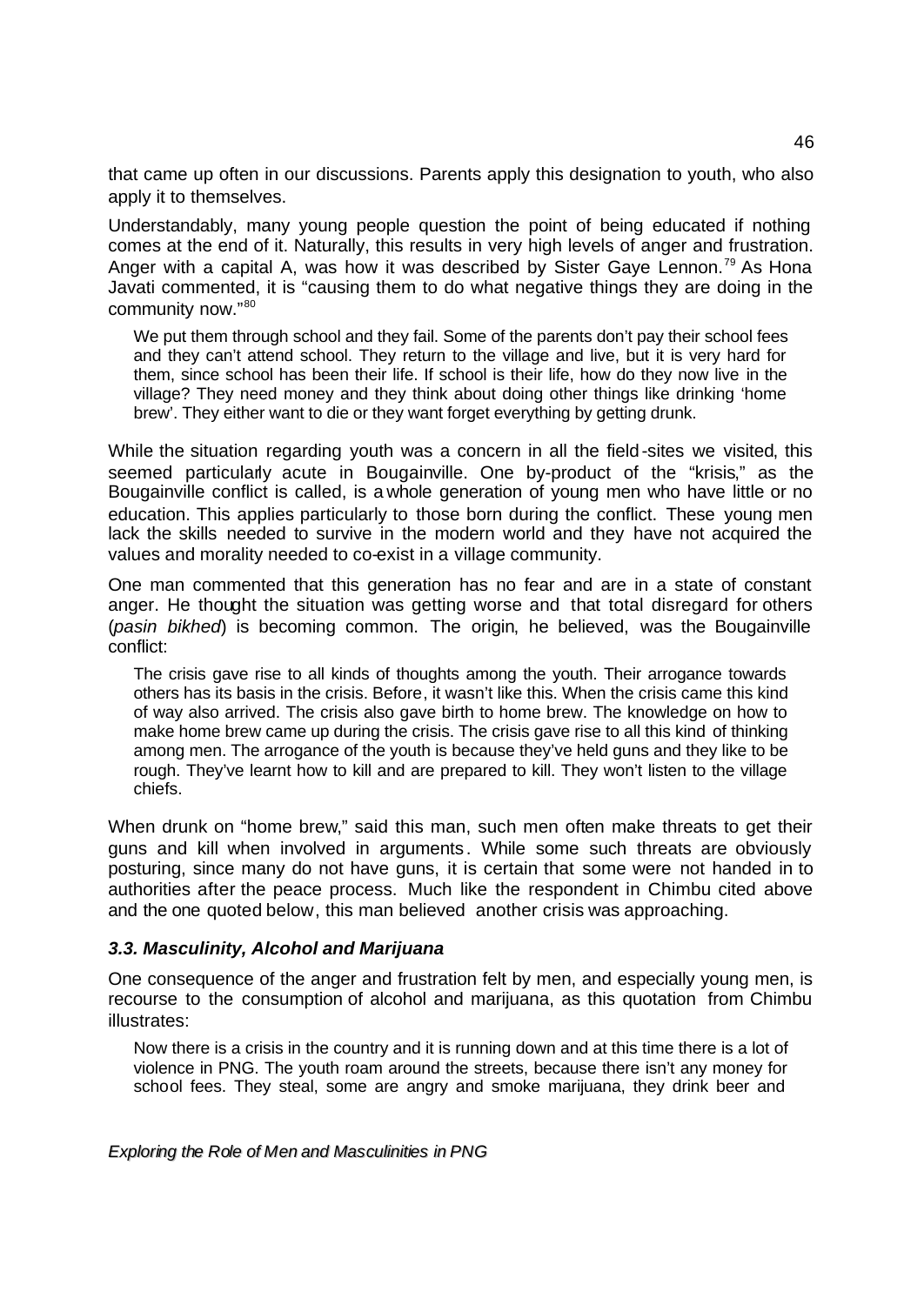"home brew" and create all kinds of trouble. They are angry with the government, but who in the government will find money for them? $81$ 

We discussed the role of alcohol in domestic violence earlier (Section 2.4.), but return to it now in relation to masculinity, since it one way that young men are asserting their masculine identity. Although some women drink in PNG, it is generally seen as a quintessentially masculine pursuit.<sup>82</sup> Indeed, we were told in Bougainville that "when men are drunk they like to show they are real men (*trupela man*)."

### *3.3.1. Defying Conventions*

As others have noted, alcohol has a disinhibitory effect which means that people say things that they normally would not or should not. $83$  Thus, alcohol has the effect of allowing things that normally would, and probably should, be left unsaid to be spoken, bringing them out into the open. Such public revelations have social consequences and can give rise to conflicts, that readily descend into violence.

Similarly, alcohol weakens the constraints of social conventions so that under its influence people disregard the shame and respect that normally govern behaviour. This encourages the expression of aggression, physical or verbal, and unsuitable attempts to redress resentments and perceived injuries. Consumption of alcohol as, Mac Marshall says in another Pacific context, "allows for an altered state of conscience in which one can get away with behaviours not normally permitted" (1979: 53). In the Micronesian context he describes, drunkenness inevitably leads to fighting in which young men try to prove their martial prowess, drawing on a traditional repertoire of techniques, supplemented by kung fu learned from watching movies.

Drinking among men in PNG is often accompanied by masculine bravado, especially when excessive amounts are consumed, which is the norm rather than the exception. In such contexts men show off or "*kusai*" as it is sometimes called. This showing that he is a "real man" can involve parading with tape-recorder at full blast or dancing on the road, or other the kinds of public performance which involve creating considerable noise and aggressive behaviour, enraging others in the community. On Buka Island, people considered that home brew alcohol was "out of hand" and the consumers were considered to be a "show off group" who need to "make a lot of noise so people will notice them." A comment by one woman was typical of all the places we visited: "Lots of the youth drink 'home brew.' They drink this and fight amongst themselves. This brings lots of problems into the community." According to people on Buka "home brew" is the choice of those who are more impulsive and who drink whenever they can raise a little money. Beer drinkers were considered less impulsive and more rational, since they planned to drink on a particular day and cut copra or cocoa to raise money for the occasion.

# *3.3.2. Marijuana*

Marijuana is also a problem in the communities we visited, more so in Chimbu than elsewhere, as we noted above (Section 2.4.). The effects of marijuana are less dramatic than alcohol, since it tends to make it's consumers lethargic. In Chimbu its consumption was associated with some petty crime, such as stealing chickens, dogs and garden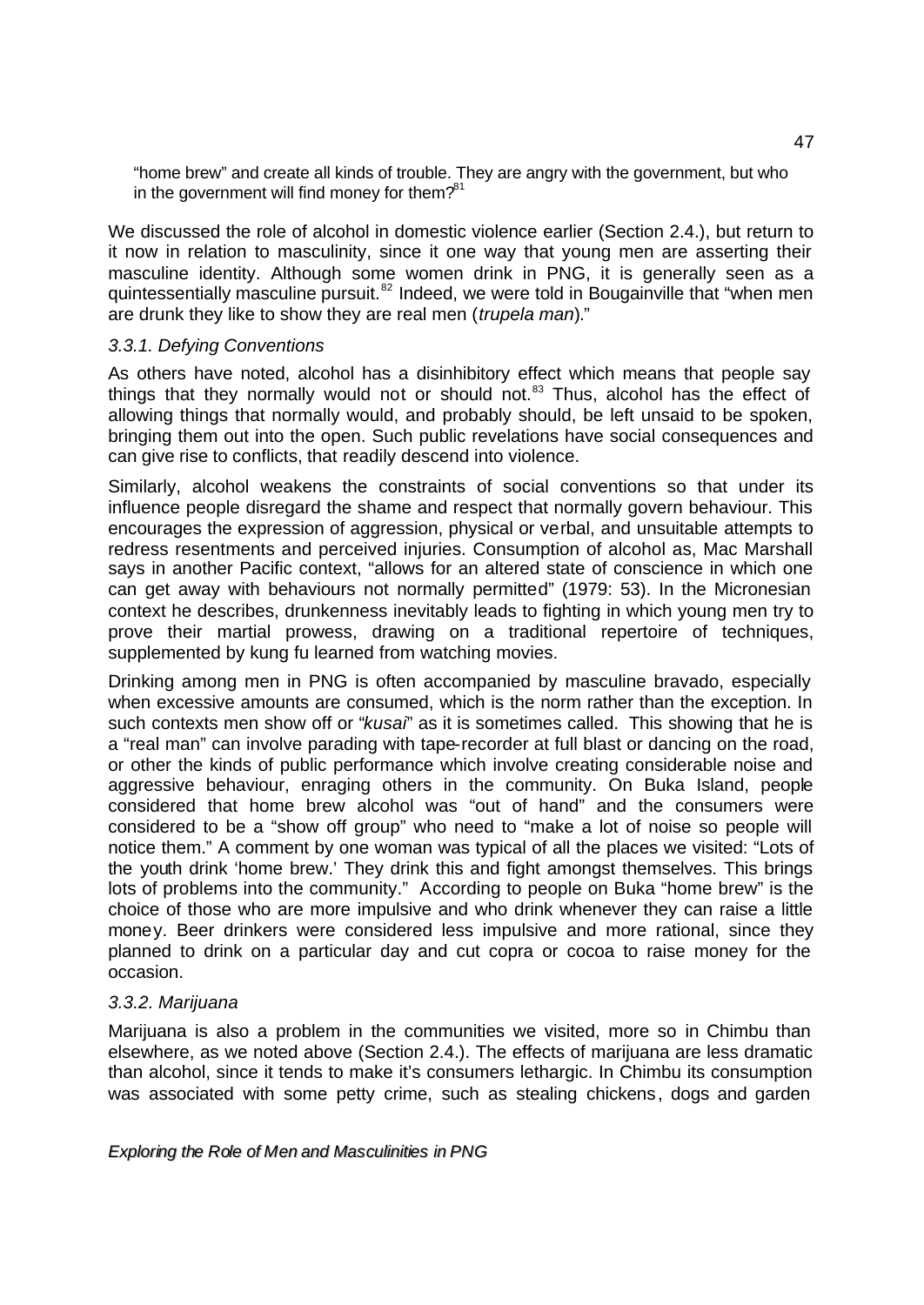produce. This was mainly because heavy users were not able to provide food for themselves and became reliant on theft to survive. $84$ 

Much as with the stimulant betel nut, many people see the production and sale of "home brew" and marijuana as opportunities to earn some money in contexts where few other options are available (see also Halvaksz 2006). Efforts by village leaders in some of the communities we visited to arrest the production of "home brew" by handing the stills over to police have been largely unsuccessful, for as one still is closed another starts up elsewhere. This is likely to continue until other more attractive forms of cash crop are available.

# *3.4. Men's Houses and Male Initiation*

Throughout PNG, in the past, men's houses ranged from simply places where men and boys slept and might learn about tradition in an informal way, to those where highly elaborate rites of passage were carried out. $85$  In Western, Chimbu and Bougainville, various rituals of manhood or initiation were included, but the extent to which they still exist varies. Some men's houses remain in Chimbu and on Buka Island, but few if any in Western Province, at least where we visited. In the places where they do still exist, they are a rarity and seem largely shorn of the initiation ceremonies that had once been a major part of their purpose. They had been abandoned for a much longer time in Western Province, there being only a few men still alive who have knowledge of this tradition.

# *3.4.1. Chimbu Men's Houses and Initiation*

In Chimbu previously, a considerable amount of effort in men's houses went into teaching the young appropriate social values, such as respect and how to be a good member of the community by following the customary and traditional laws (see Appendix 4 for an early account). This kind of "school," or training acquired in the men's house was called *Kakadenai*. Sometimes this seems to have been little more than a form of chastisement, which warned the young to behave themselves or suffer the consequences. As one man in remarked, "if you cause trouble, the money and pigs you have accumulated will go outside," meaning they would be lost in compensation payments. In addition to learning how to behave, boys were taught various aspects of traditional culture, through songs and stories. An important element of the initiation rituals in Chimbu was a form of blood-letting, which involved having sticks rammed into the inner septum of the nose until it bled, the significance of which is explained below.

Traditionally, the ceremonies connected with initiation were everywhere kept secret from women.<sup>86</sup> Indeed, women who saw the process of bloodletting, above, would be killed (Nilles 1950/51: 49). Knowledge of the flutes or *koa*, which the initiates were shown and taught how to play, were also kept secret. Aside from being blown in the context of initiation, these flutes were particularly associated with other highly masculine pursuits. They were blown, for example, after a successful raid upon the enemy or after killing a big man in battle or through sorcery.<sup>87</sup>

Historically, it appears that men's houses changed over a short period of time, so that many of the practices that emphasised radical separateness from women were abandoned. This appeared to be the case in upper Chimbu where, according to the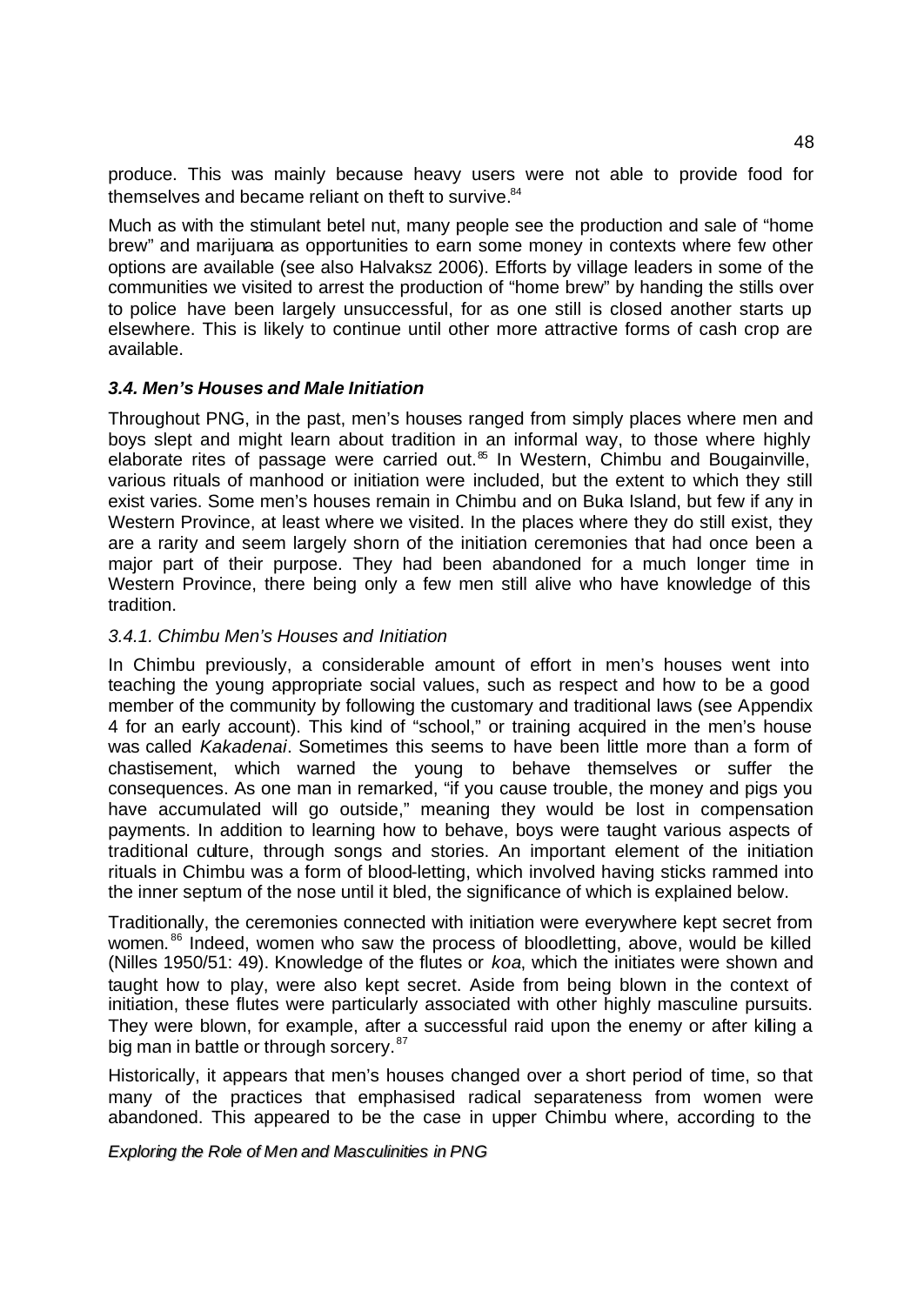accounts of Father Nilles, the aspects given up included the more physically demanding aspects of the initiation such as the nasal blood-letting and cleansing of the throat with nettles, and also the food taboos that had accompanied the initiation. The changes also reduced initiation to the smaller context of the family, when previously it was associated with large clan groups and large pig killing ceremonies. The secrecy surrounding the flutes also dissipated and women no longer feared them, as they had precolonially (Nilles 1953/54: 128). In Bougainville, the various practices disappeared fairly rapidly after World War Two, although some are still practised today in Wakunai.

# *3.4.2. Bougainville Men's Houses and Initiation*

In Bougainville, the tradition of men's houses and their initiation rituals varied. Initiation was less formal and less ritualised in the south than in the north, where it involved a strict segregation of young boys from women, right up to the time of marriage. Across the whole region some similarities to the highlands existed, in particular an emphasis on "sexual antagonism," with its segregation of women, and status differentiation amongst men. In the south, however, as we have noted, relations among men and women were less antagonistic.

In both areas, men's houses were associated with a formalised ranking system with chiefs striving to improve their position through competitive feasting, involving the ritual killing and distribution of large numbers of pigs, and other highly formalised ceremonies. Slit gongs were a very important aspect of the ceremonial and symbolic display though which renown was increased. During his lifetime, a man strove to increase the size and status of his men's house, building arger ones when he was able to provide the feast that was an indispensable part of the ceremony. The status of a house was determined by the number of its supporting posts, the maximum achievement being ten. Similarly, the maximum number of slit gongs to be achieved was laid down as nine. (For a more detailed description of past men's houses and initiations in Bougainville, see Appendices 5, 6 & 7 ).

# *3.4.3. Western Province Men's Houses and Initiation*

Of the three provinces we visited during the fieldwork, Western Province has the most cultural variation across its language groups, and consequently the most variation in the types of male initiation undertaken there. In the North Fly District where the fieldwork was undertaken, there are four main language groups — the Yonggom, the Awin (also called Aekyom), the Min (also called Mountain Ok) and the Bedamini.<sup>88</sup> It appears that in some remote parts these male practices are still being carried out, though it is difficult to judge to what extent from the available literature.<sup>89</sup>

Among the Yonggom, the male initiation ceremony is called *Yawat* (Kirsch 1991: 264-  $316$ ).<sup>90</sup> Much like the initiations carried out in north Bougainville and Buka Island, it involved the temporary seclusion of the initiates, the revelation of secret knowledge and imposition of restrictions on what the initiates could eat and do.

The initiates ranged in age from about ten to sixteen years old and the rituals were usually held in conjunction with a pig feast. (Kirsch 1991: 264). Like the initiations on north Bougainville and Buka Island, the Yonggom initiation involved the use of bullroarers, and like those in the Chimbu, the use of flutes. Key element in the Yonggom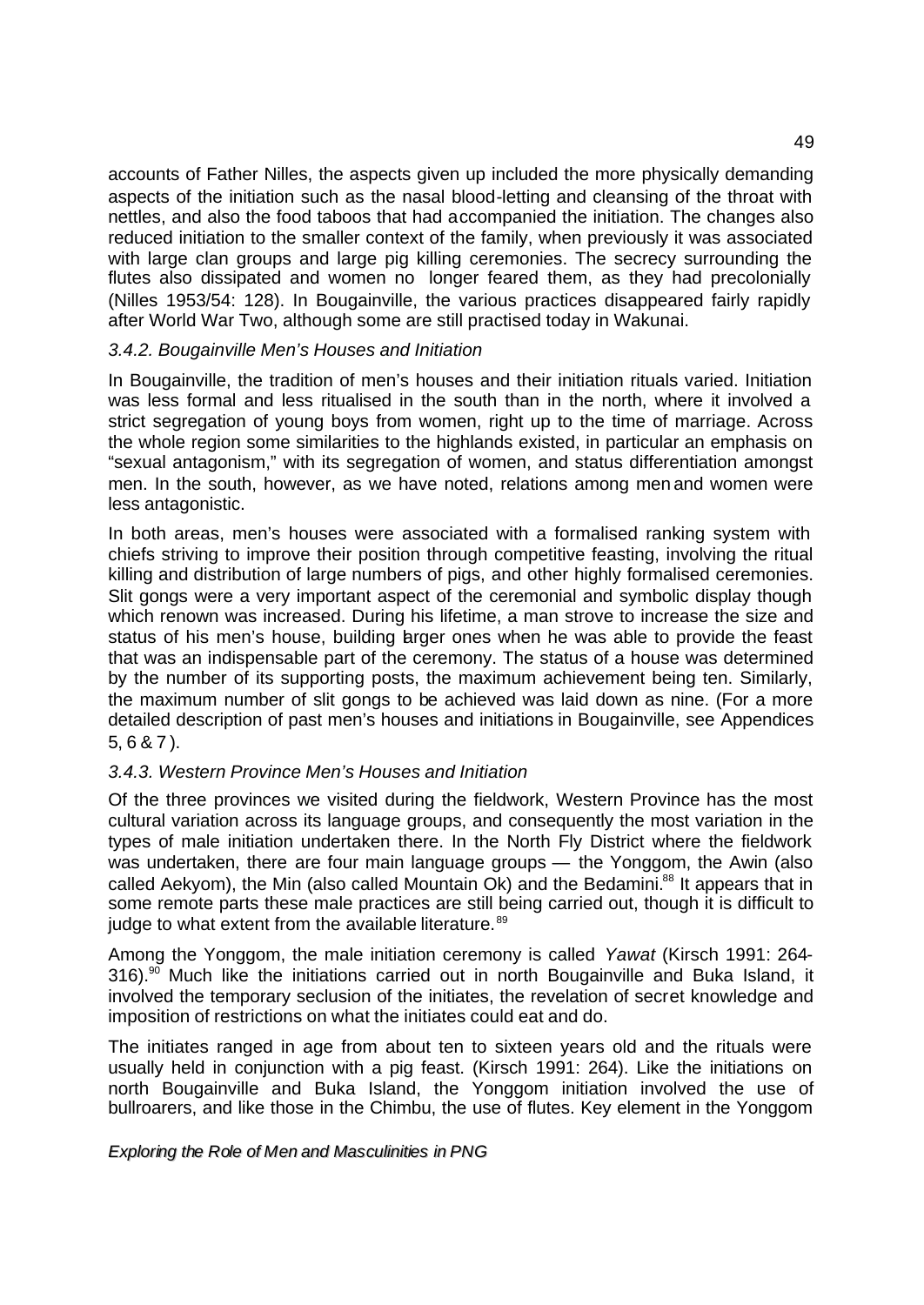ritual was the enactment of a myth and the revealing of the secret of the origins of the musical instruments. These were originally found or invented and owned by women from whom the men stole them. This story, with local variations, features widely in initiation rituals throughout PNG. (For more details about past Yonggom initiation rituals, see Appendix 8).

# *3.5. Reviving Men's Houses*

Though most people were positive about the idea of reviving the "haus man" tradition, some said it would not be easy, and not without many difficulties. For some this was because many other things were now happening in communities. A local councillor in Chimbu explained that the current "mixed" culture, where the young have been exposed to new forms of entertainment, would inevitably distract the youth: "there is video, there is television, there are dances and this home brew, they won't concentrate on the hausman." It was difficult to turn back the clock, he suggested, and predicted that if men's houses were built the young men would not necessarily visit them. This opinion was voiced by others in Chimbu, and also in the other provinces, where it was thought that as the youth have already acquired other interests, it is more feasible to start with those who have not, such as young boys who have not yet attended school. Indeed, this more akin to the traditional practice, since in the past boys were approximately seven years of age when they first entered the men's house.

There was a very clear recognition, however, that modern schooling is failing —not only are the young not being able to obtain employment when their education is finished, but they are not gaining the appropriate skills to live a village life either. As one man in Chimbu said somewhat despairingly, "Now we don't build men's houses anymore and we don't teach the children. They go to school. We send them to school and when they come back to the village, there isn't anything to help them settle down properly. As a result they fly about and about (travel around restlessly)."<sup>91</sup>

This man was more optimistic than some about reviving the men's house, since as he noted there was only a small minority of youth who are who the source of problems in the community:

Before during the time of kastam, it was good, very good. But now it has gone completely bad. Those of us who are still alive and who received schooling from our fathers in the men's house, listened to what we were taught and continue to use this kind of knowledge today. But our children are ruined. When they finished school they didn't get any work. Now they just roam around, drinking beer and going to and from town, and behaving like rascals (criminals). When they came back from school they didn't receive any schooling in the men's house, so they don't know how to build houses, work the ground, hold a shovel or a machete, or go hunting in the forest. They don't know. When they have to work, they get tired quickly, since they don't know how to do it. They aren't able to settle properly in the village. … Our children are wasting away, wasting away. Even if they wanted to settle down properly in the village they are unable. There isn't anything to help them do this. We must revive the men's house and bring all the children together inside and teach them, young boys and young girls together. If we revive the traditional ways it will be alright. The traditions of the past were very good.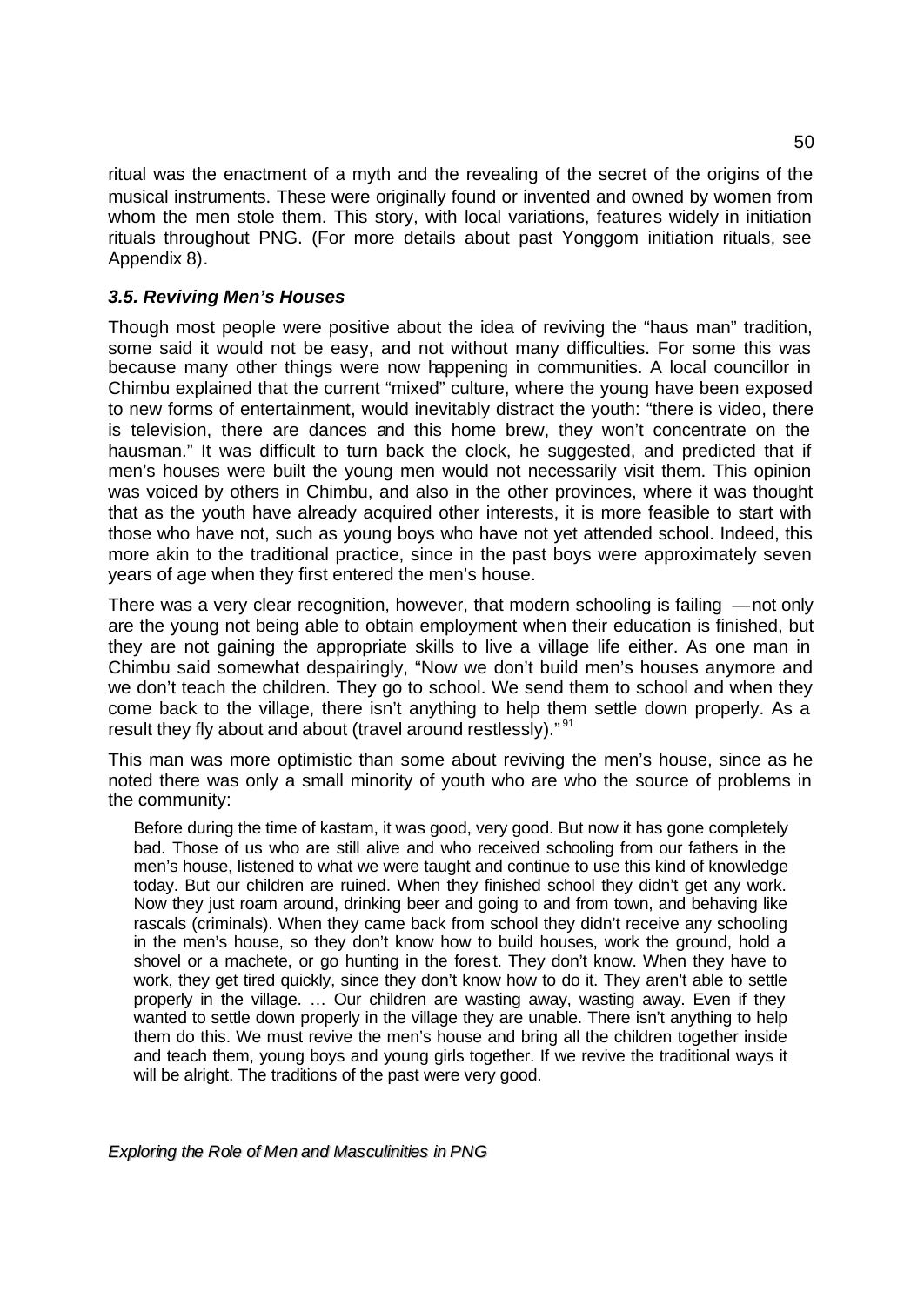The view of service providers on the issue of men's houses was mixed. Some saw positive aspects, but others wondered whether it would be workable in the contemporary context of competing needs and interests. Sister Gaye Lennon, who works in Goroka, noted that many men have said to her that they considered the men's house their pride and that as a young person going to it they felt proud that they had come to another stage in life. She is trying to develop something along the lines of the "hausman" that is culturally appropriate and also with good resources. She was envisaging piloting this initiative, though at the time of our fieldwork this had not commenced. $92$ 

Naomi Yupae of Family Voice commented that since a lot of the cultural values have been lost, but there are difficulties in going back to them:

For the young people you can not go back. … The concept is good, but how do you do what has to be done in a way that is really helping young people. At the moment there is really nothing for young people. But the concept of having a place where young people come to do learning, sharing of ideas, addressing issues that affect the community that is good. That's how the hausman was modelled, so if you can get concepts out of that and adapt it to the current situation that is good.<sup>93</sup>

The difficulty, she thought, was how to merge the concept of "hausman" with the idea of bringing in information which is empowering young people and teaching them how to treat each other in a decent way. Rather than having a "hausman" for the sake of it, she thought that it required thinking through the concept and possibly developing a model that merged traditional and modern concepts, since the social environment of today is less communal than it was in the past and a revived tradition will not necessary meet the needs of the community. Recently, the Governor of the Eastern Highlands Province initiated a program called "kirapim hauslain" which is encouraging communities to organise to build resource centres, which some people wish to call "hausman."<sup>94</sup> As we spent a very limited amount of time in Goroka, we were unable to know whether this initiative is meeting with success. But, as Naomi Yupae commented, such ideas must have community ownership if they are to be successful. "We want to bring in resources to the community, but we've got to let the community take ownerships of that and see the value of having those things rather than having somebody like the Governor coming from outside," she remarked.<sup>95</sup>

While another service provider saw a need for more discipline, which he believed parents were very keen for, since they had lost control of their children, he was not sure that women would welcome a return to the "hausman" system, as it meant men "had their wa y. $^{96}$  In many ways this speaker is right to question a system that was intended to consolidate men's privilege. Indeed, as men's houses in the past promoted the radical separation of men from women, encouraging what is sometimes referred to as "sexual antagonism," one of the difficulties in reviving them is how to avoid promoting an antiwoman philosophy. For example, the process of bloodletting that was undertaken in Chimbu, was conceptualised as removing the powerful and antithetical female blood that a man had acquired from his mother when in her womb. Moreover, a central aim of men's houses was to create male solidarity, in preparation for warfare, intergroup rivalry and conflict (Brown 1988: 124). $97$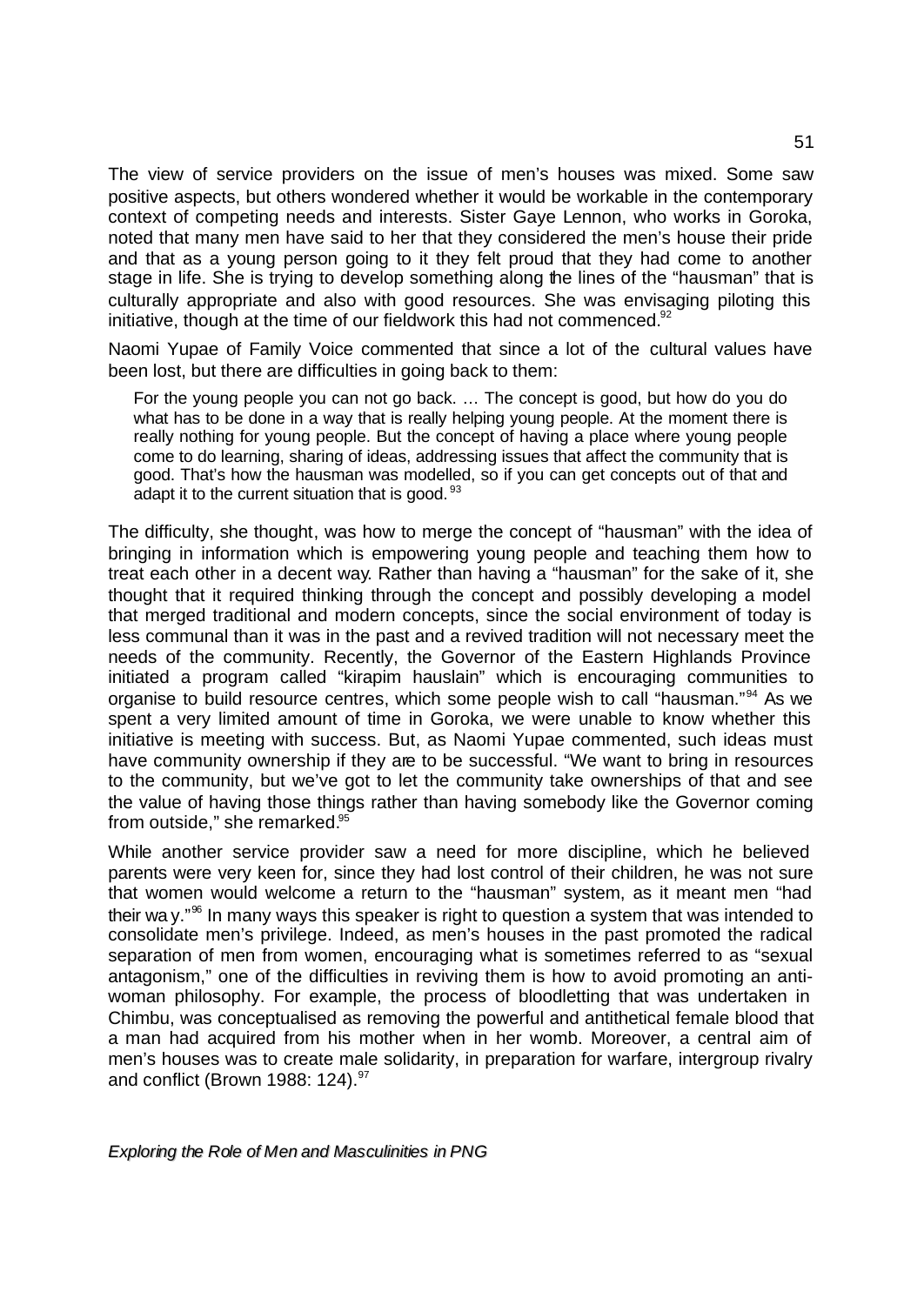Despite the difficulties we have cited, there have been successful revivals that are modelled on past cultural practices. One such is cited by Nicole Haley, referring to Lake Kopiago in the Southern Highlands where a project to revive the Palena Nane bachelor cult (which had not been practiced since the 1960s) was initiated in 2003 by a traditional leader (2005: 55). The project involved community leaders taking young boys and young men into the bush and teaching them about their cultural history  $-$  traditional dances, stories and songs. Importantly, he cult promoted restrained sexuality, proper sociality and respect for women and was considered to be a culturally appropriate way to combat local law and order problems. An essential part of its success was that it was designed and developed locally, valuing local knowledge and cultural resources. This meant that it had wide community support.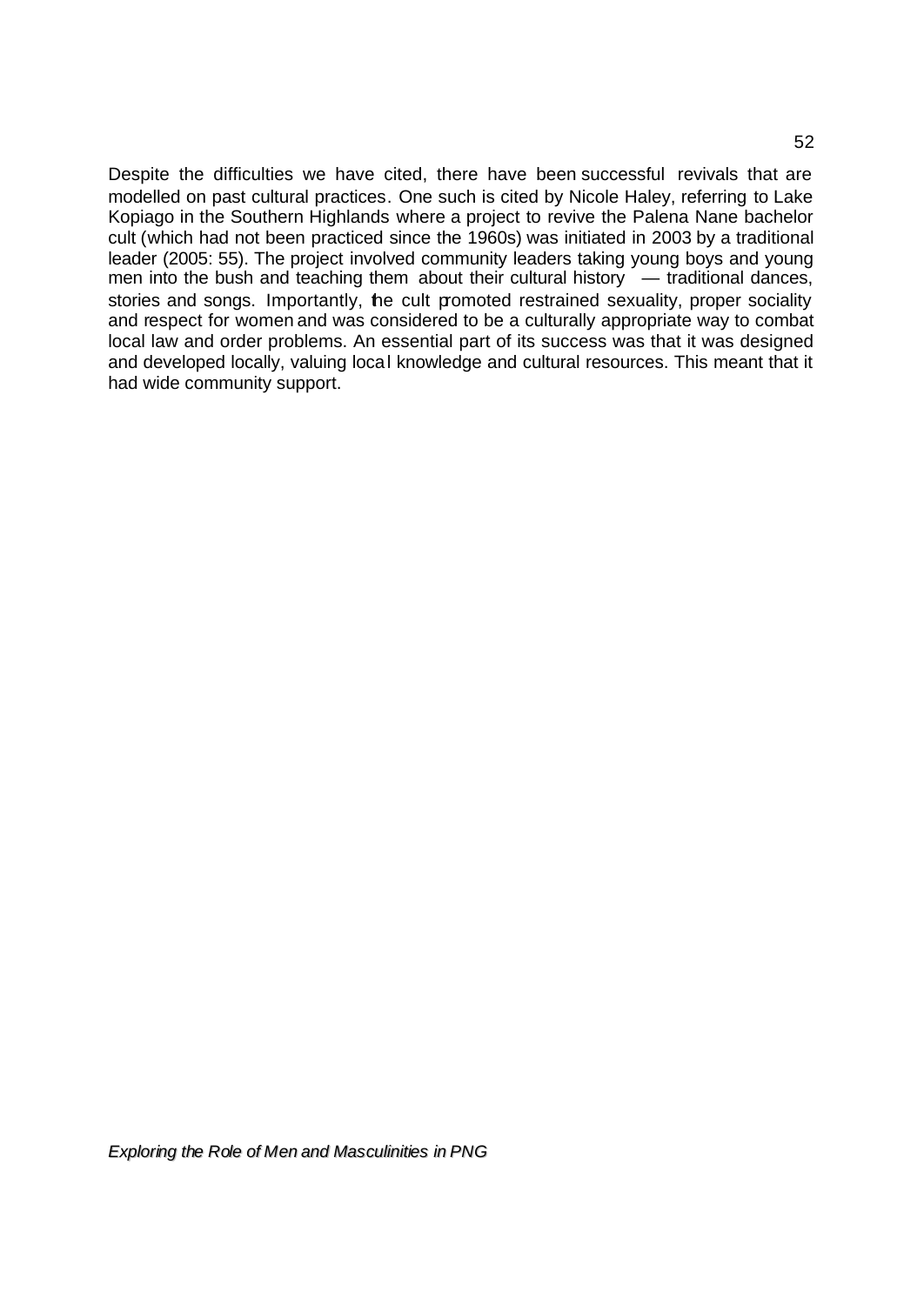# **Part Four**

# **Interventions**

# *4.0. Interventions against Gender-Based Violence*

The Declaration on the Elimination of all forms of Violence Against Women calls for states and civil society to: "develop in a comprehensive way, preventive approaches and all those measures of a legal, political, administrative and cultural nature that promote the protection of women against any form of violence" (DEVAW 1993). PNG has made little headway in many of these areas, as we have noted (see AI 2006; Section 1.0). In this, there is at least the advantage that mistakes made elsewhere can be recognised and bypassed.

There has, in the past, been a strong tendency to interpret the issue of gender equality narrowly as a women's issue — a matter of helping women to change their circumstances. Even the gender and development approach, adopted in the 1990s, tended to focus largely on women. As we argue below, we do not advocate the removal of the focus on woman, but rather the addition of a strong and constructive focus on men.

The woman-centred viewpoint has meant that programmes to eliminate gender-based violence have concentrated on women as victims or potential victims. Men, meanwhile, have generally been taken for granted as the problem, and excluded from any positive consideration. The problem posed by men was addressed mainly in negative terms, particularly the need for greater criminal justice interventions such as restraining orders and prosecution (UN DAW 2005: 30-31). In PNG, for example, most of the solutions recommended by the Law Reform Commission focussed on legal changes intended to extend the protection of the law to women (Counts 1990: 245; Bradley 2000: 34). Otherwise in PNG, men have been more positively addressed, but mainly as targets of public education campaigns seeking to increase knowledge, understanding and opposition to violence rather than as active participants (see Appendix 6).

While there is an obvious need for a much stronger law and justice sector approach, gender-based violence is a complex problem which cannot be solved by this alone (see also SPC 2003: 8; Flood 2002-2003: 25). This is not simply because much genderbased violence is not brought to the notice of the law and justice sector but because legal and judicial measures do not address the root causes of violence.

Similarly, in PNG at least, helping women to gain greater financial independence and to be more assertive of their rights seems to bring more rather than less domestic violence. This is not to say that legal measures and assistance to women to improve their economic situation and their self-confidence are not necessary, but to stress that deeper cultural changes are needed to end the violence. It is important that our call for more work with men does not mean that resources are simply removed from women's initiatives and given to men's.

# *4.0.1. Challenging Dominant Forms of Masculinity*

Internationally, there is now a recognition that if gender-based violence is to cease, fundamental changes are needed in men's attitudes and beliefs about women and their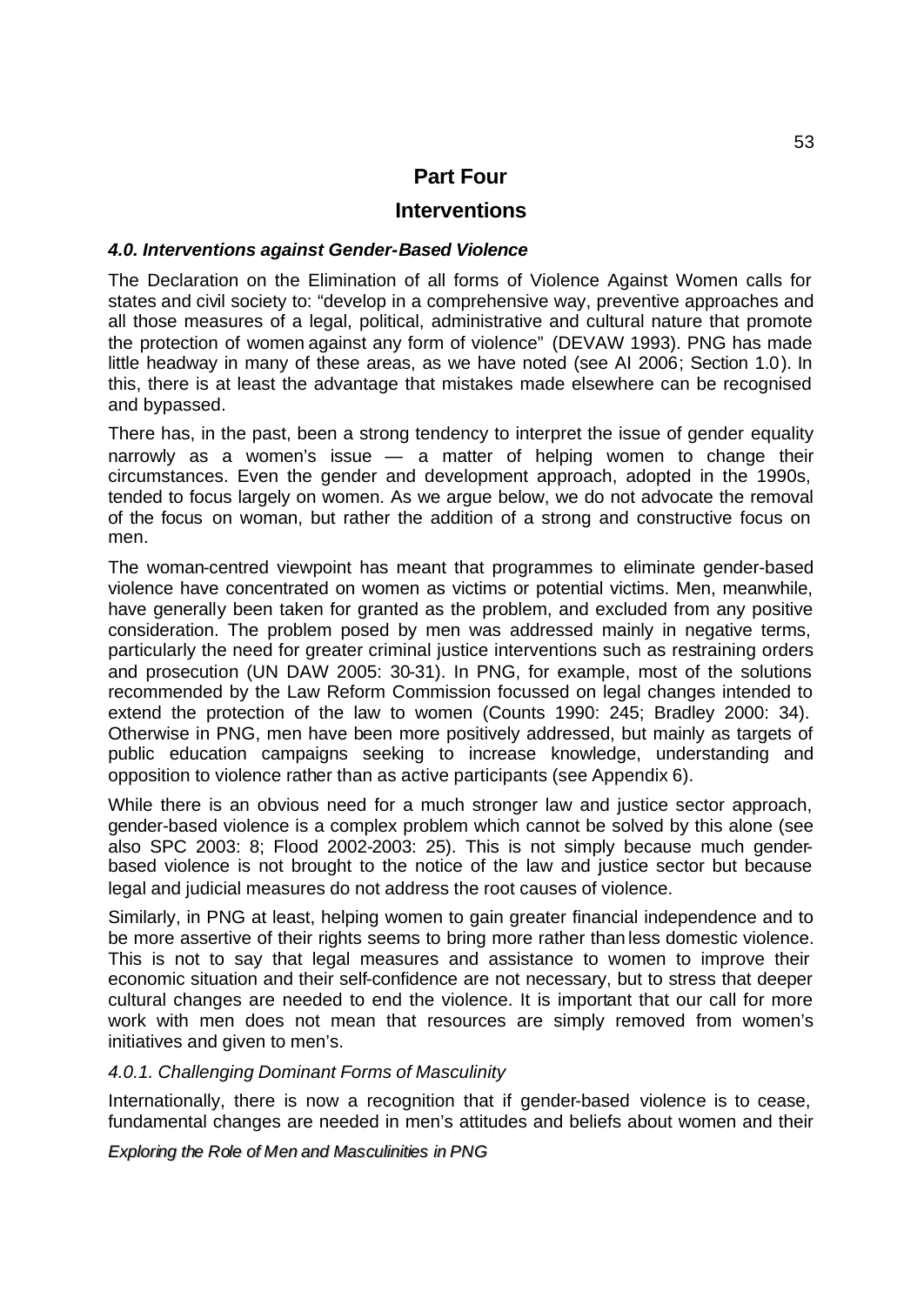roles in society (Michau 2005: 2). Indeed, Michael Flood, speaking generally, argues that efforts to prevent violence against women will fail unless they "undermine the cultural and collective supports for physical and sexual assault found among many men" (2002-2003: 25).

These and many other researchers are saying that an essential way to deal with unequal gender relations and violence against women is to challenge and change dominant models of masculinity (UN DAW 2005: 32). In other words, the relationships between violence, masculinity and gender must be understood and challenged. Furthermore, the role of men and boys in challenging and changing unequal power relations is essential to this (UN DAW 2005: 3; Barker 2001: 94). Michael Flood agrees, saying that if gender-based violence is to be seriously tackled and eliminated, men and boys *must* be included in the project, since they are not only part of the problem, they are part of the solution (2001: 42). In short, the aim must be to inspire men and boys to take responsibility for their actions and to adopt more constructive and cooperative behaviour.

Lori Michau calls for the implementation of a primary prevention approach that focuses on preventing violence *before* it occurs. This means not only creating a legal and policy environment supportive of women's rights, but fostering a culture which promotes nonviolence and relationships based on equity, and supporting individuals to take a public stand against abuse (2005: 3). This, says Lori Michau, requires moving beyond programs that focus on one sector (health, police, education, judiciary, etc) or one group (policy makers, battered women, youth, etc), since effective change requires a critical mass of institutions and people who aspire to these ideals and are prepared to put their beliefs into practice. An essential first step, she argues, is to develop a gender-based analysis of why domestic violence occurs and to recognise that women's low status, the imbalance of power, and rigid gender roles are root causes of domestic violence (Michau 2005: 3).

# *4.0.2. Community Education Campaign Strategies*

Internationally, according to Michael Flood, community education campaigns directed at men have adopted three broad strategies. The first of these was to promote alternative constructions of masculinity which displace the positive cultural association between violence and masculinity. This has meant appropriating the cultural expectations of manhood to give non-violence a masculine face. He refers to this as a "rescripting" of masculinity. An example of this effort to redefine violence as unmanly was the production of the slogan: "Real men don't bash or rape women."

The second strategy Michael Flood identifies draws on stereotypically masculine culture, particularly sport, to appeal to men. The New South Wales slogan, "Violence Against Women – It's against the rules," is an instance of this. The third strategy has been to show men speaking out, or standing together, against violence. Such campaigns have sometimes used men who have a public profile, such as celebrities or sporting figures, whose opposition to violence, it is hoped, will be emulated (Flood 2002-2003: 28). Other campaigns have sought to appeal to ordinary men by utilising unknown men who have no public profile, but with whom men are likely to identify because of their ordinariness.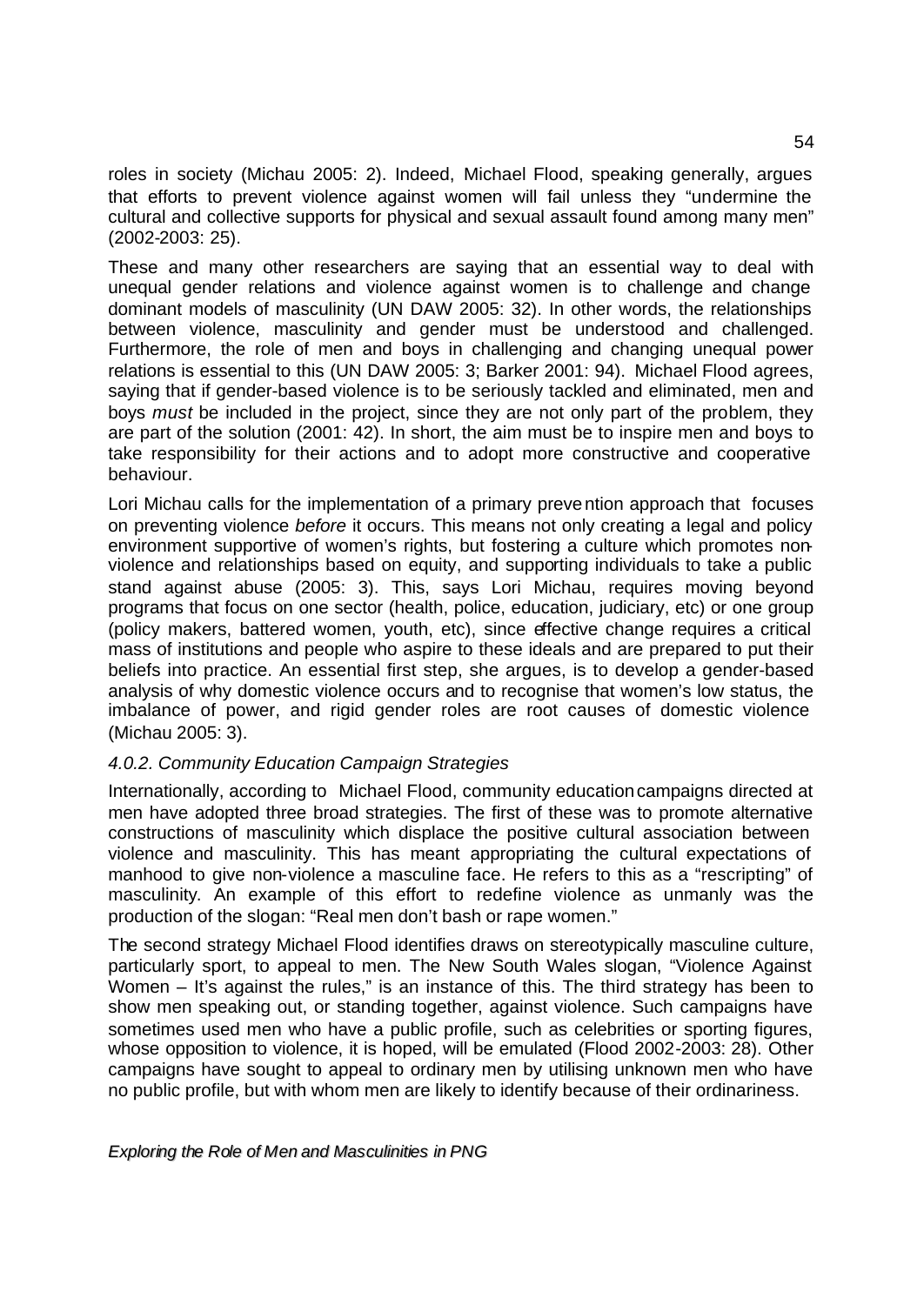As Michael Flood's analysis of the three strategies shows, in designing a campaign aimed at men, it is not easy to avoid encouraging the very aspects of masculinity that one is trying to displace. For example, he cautions against approaches that appeal to men's sense of "real" manhood or invite them to "prove themselves *as men,"* since they may in fact actually intensify men's investment in male identity. These are even more problematic if they represent certain qualities as uniquely male, thus assigning particular qualities such as strength and courage to men and effectively denying them to women (Flood 2002-2003: 27). Similarly, sport often promotes dominant masculine values, such as extreme competitiveness and aggression (Flood 2002-2003: 28).

From this discussion, we have derived an important general principle:

• All strategies aiming to reduce male violence should foster a view of men and women as equal human beings and allies, who respect, cooperate with and support each other. Strategies should not, therefore, point to, or reinforce, perceived differences between men and women.

So, neither the ideals of manhood nor the ideals of womanhood should be appealed to. Further, to maximise their chances of success, is extremely important that all proposed strategies and campaigns be examined for subtle, underlying messages, to ask what conclusions people are likely to draw from them. These are sometimes very far from the intended message.

# *4.0.3. Beyond Community Education Campaigns*

Although there is some merit in using posters and other media to raise initial awareness about the issue of gender-based violence, since many people in PNG simply do not know this is a crime, this should not be seen as a substitute for more comprehensive programmes aiming to reform gender conceptions and relations. While public education campaigns are important in lessening the social supports for violence in the community, it must be recognised that gender-based violence is based on deeply ingrained cultural attitudes that will not be changed by seeing a poster or hearing a message on the radio or television. Rather, it requires fundamental changes in men's lives, gendered power relations and the social construction of masculinity (Flood 2001: 42; Kaufman 2001: 10).

Public education campaigns in PNG are confronted by many problems, not the least being making messages culturally meaningful in a country characterised by great cultural and linguistic diversity. Further, campaigns that are successful in a country like Australia will not necessarily be successful in PNG. This is not a simple question of translation or literacy, but concerns the difficulty of translating concepts from one culture to another. How do you make culturally relevant and meaningful concepts that are foreign and have no comparable points of reference or resemblance within the culture? For example, the image of an upheld hand used in anti-violence T-shirts may well have relevance if people are familiar with traffic police, but this is not necessarily the case in PNG, where most people rarely see police, let alone traffic police. Other posters showing couples holding hands or with arms around each other are also unlikely to convey the intended message, since couples in PNG simply do not show these forms of affection in public. Unless people can identify with the images employed in posters, they will be dismissed as not relevant, or misinterpreted. (see Appendix 9 for a description of some of the posters that have been used in PNG).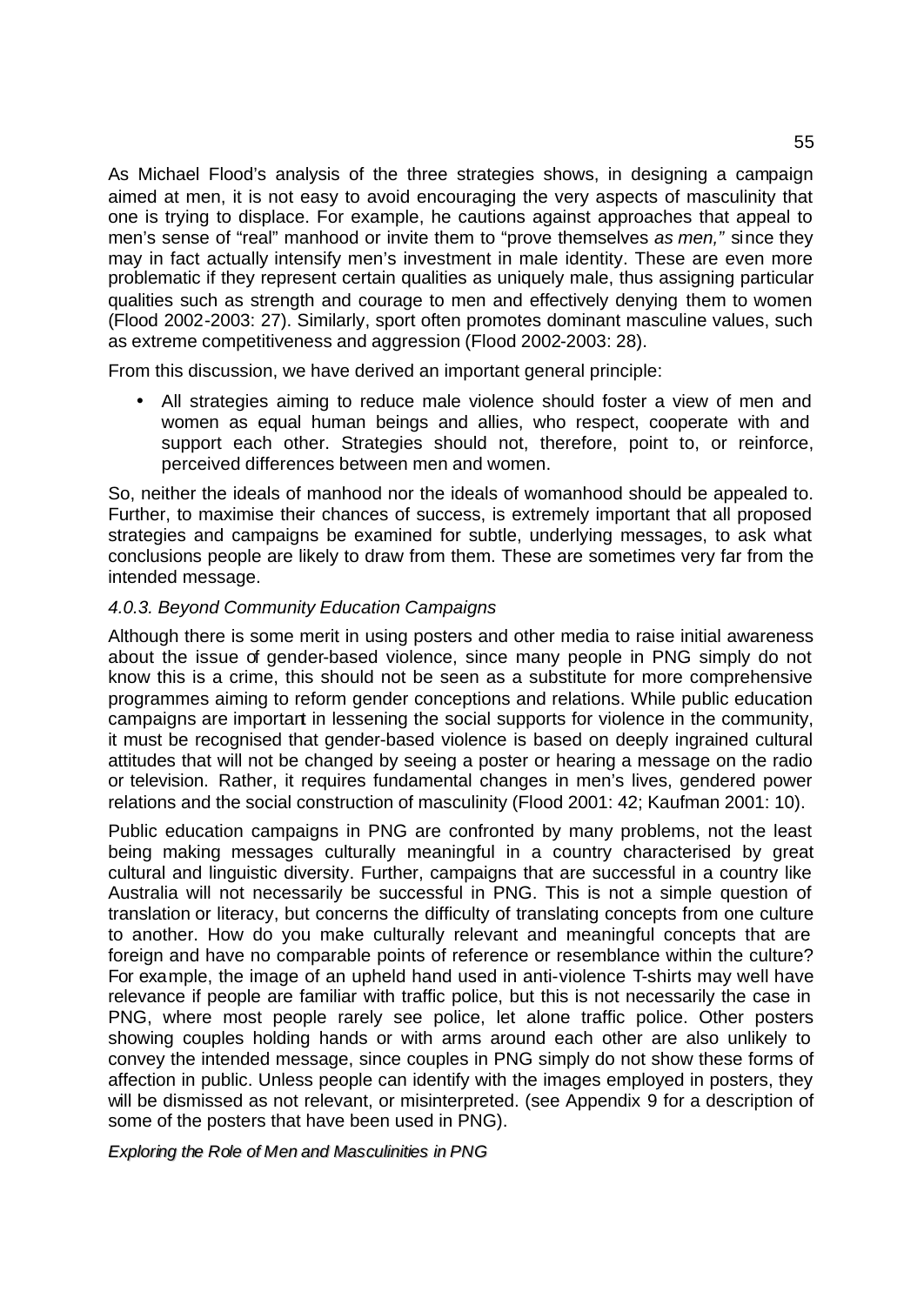# *4.1. Working with Men to Reduce Gender-Based Violence*

As we have argued, men and boys need to be actively involved in confronting the issue of violence against women (Kaufman 2001: 10; Chattopadhay 2004; Berkowitz 2004a & 2004b). Men and boys should be seen as allies and partners who will participate in redefining manhood (Kaufman 2001: 10). In this positive approach, men should not be seen as the problem or as criminals who should be punished but as participants in solving the problem (UN DAW 2005: 32).

In general, we do not endorse the negative, punitive approach adopted by some programs targeting men's violence, particularly in the United States. In these programs, which are mandatory for those charged and sentenced for violence against women, men are labelled as "perpetrators," "batterers" and "violent" (Hurst 2001: 100). Based as they are on a language of stigmatization and marginalization, such programmes do not encourage men to embrace positive change but merely to drop out or resist, creating further backlash against women. As Dale Hurst points out, the language used by domestic violence interventions with men has a major impact on engagement rates, which are critical to long term change (2001: 100). Positive messages are more successful because "men are more receptive to positive messages outlining what can be done than to negative messages that promote fear or blame" (Berkowitz 2004b: 2).

# *4.1.1. Lessons Learnt from Working with Men Internationally*

A number of lessons can be learned from overseas experiences in running workshops on men and violence. These include the need to present men as partners who wish to play a positive role in the health and well being of their partners, families and communities. Despite high levels of male violence against women, it is important to recognize that many men care deeply about the women in their lives, including their partners, family members, co-workers, neighbours and community members.

According to Alan Berkowitz, practitioners who work with men to prevent violence have concluded that effective violence prevention programs share some or all of the following assumptions:

"Men must assume responsibility for preventing men's violence against women.

Men need to be approached as partners in solving the problems rather than as perpetrators.

Workshops and other activities are more effective when conducted by peers in small, allmale groups because of the immense influence that men have on each other and because of the safety all-male groups provide.

Discussions should be interactive and encourage honest sharing of feelings, ideas, and beliefs.

Opportunities should be created to discuss and critique prevailing understandings of masculinity and men's discomfort with them, as well as men's misperceptions of other men's attitudes and behavior.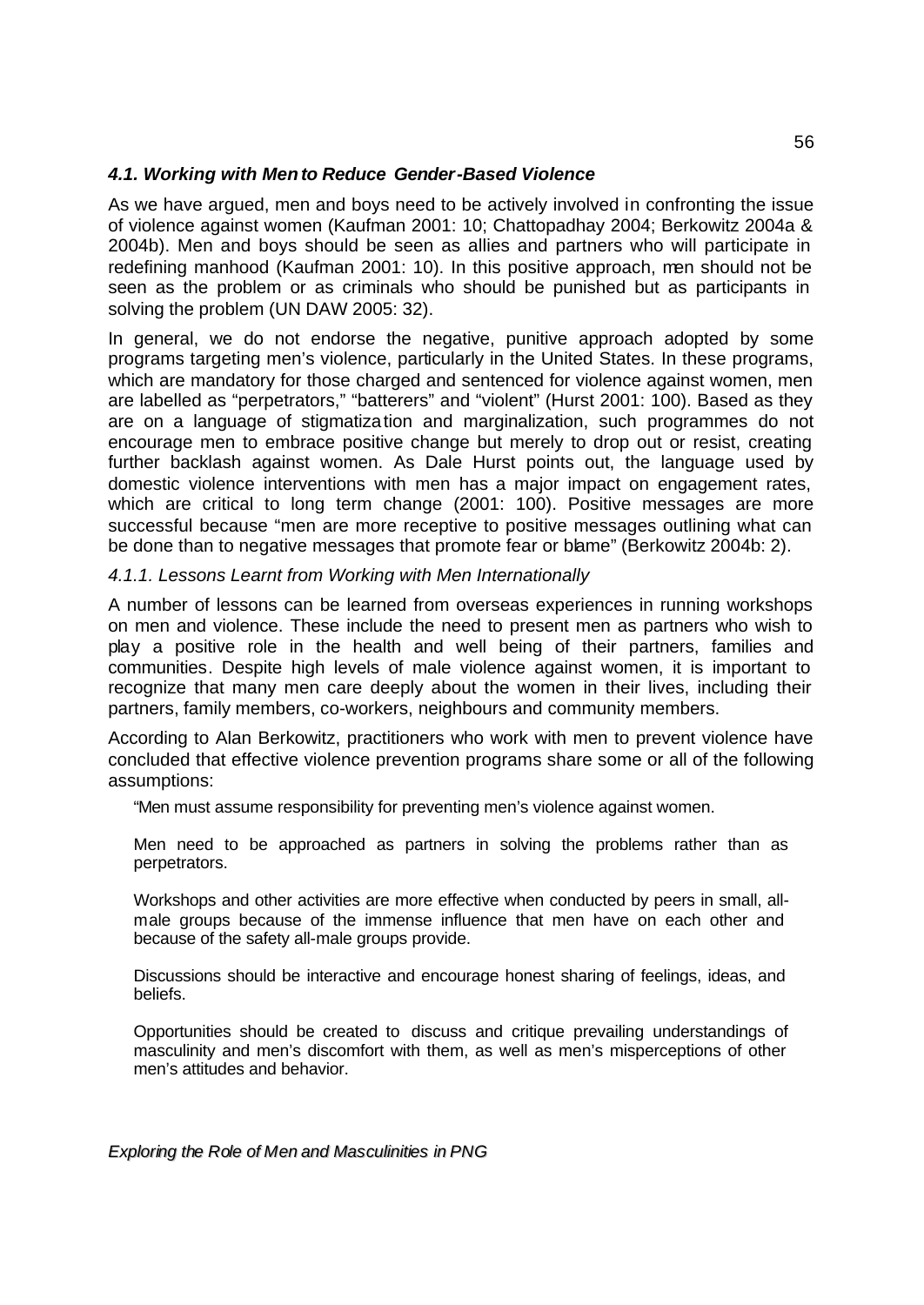Positive anti-violence values and healthy aspects of men's experience should be strengthened, including teaching men to intervene in other men's behavior.

Work with men must be in collaboration with and accountable to women working as advocates, educators, and prevention specialists" (2004a: 2-3).

In many parts of the world initiatives have been developed for involving men in analysing and challenging gender inequality, concepts of masculinity and gender-based violence. Mostly these have the aim of involving men in issues such as reproductive health, countering violence against women and HIV/AIDS. Many of the most recent initiatives have been in the area of HIV/AIDS. An important start in this process was the 2000- 2001 World AIDS Campaign, "Men can make a difference," which recognised the need to involve men and boys in stemming the pandemic. One consequence of the global HIV/AIDS pandemic has been a renewed interest in gender. Not only the feminisation of the pandemic  $-$  that women and young girls are increasingly being infected  $-$  has been noted, but also the way that many aspects of masculinity contribute to the spread of the virus and prevent people seeking testing. Gender-based violence, in particular, plays a leading role in the spread of HIV. $^{98}$ 

#### *4.1.2. Men as Partners*

One useful initiative is the South African Men as Partners (MAP) program (MAP n.d.a; n.d.b & 2002; Peacock n.d.; Peacock & Levack 2004).<sup>99</sup> This program grew out of the recognition that there was an urgent need to develop constructive male involvement in strategies to respond to the twin epidemics of HIV/AIDS and violence against women threatening the lives of millions of South Africans (MAP 2002: 1). The aim of MAP is to challenge the attitudes and behaviours of men that compromise their own health and safety as well as the health and safety of women and children, and to encourage men to become actively involved in countering gender based violence and the spread of HIV (MAP 2002: 2). The program is based on the following three fundamental premises:

1) that current gender roles often give men the ability to influence and/or determine the reproductive health choices made by women;

2) that current gender roles also compromise men's health by encouraging men to equate a range of risky behaviors with being manly, while encouraging them to view healthseeking behaviors as a sign of weakness; and

3) that men have a personal investment in challenging the current gender order for their own health as well as for women placed at risk of violence and ill-health by these gender roles (MAP 2002: 2).

MAP preferred to work with groups of men in a workshop setting, as opposed to a more broad-reaching public awareness campaign that relied on traditional media, such as posters and advertisements. Since men are socialized in groups, it was considered more effective to provide an alternative group socialization experience that challenged existing gender roles and relations (Peacock n.d.; see also UN DAW 2005: 17).

These workshops employed a process that was participatory and nondirective. Based on the principles of adult learning, this acknowledges and values the experiences of all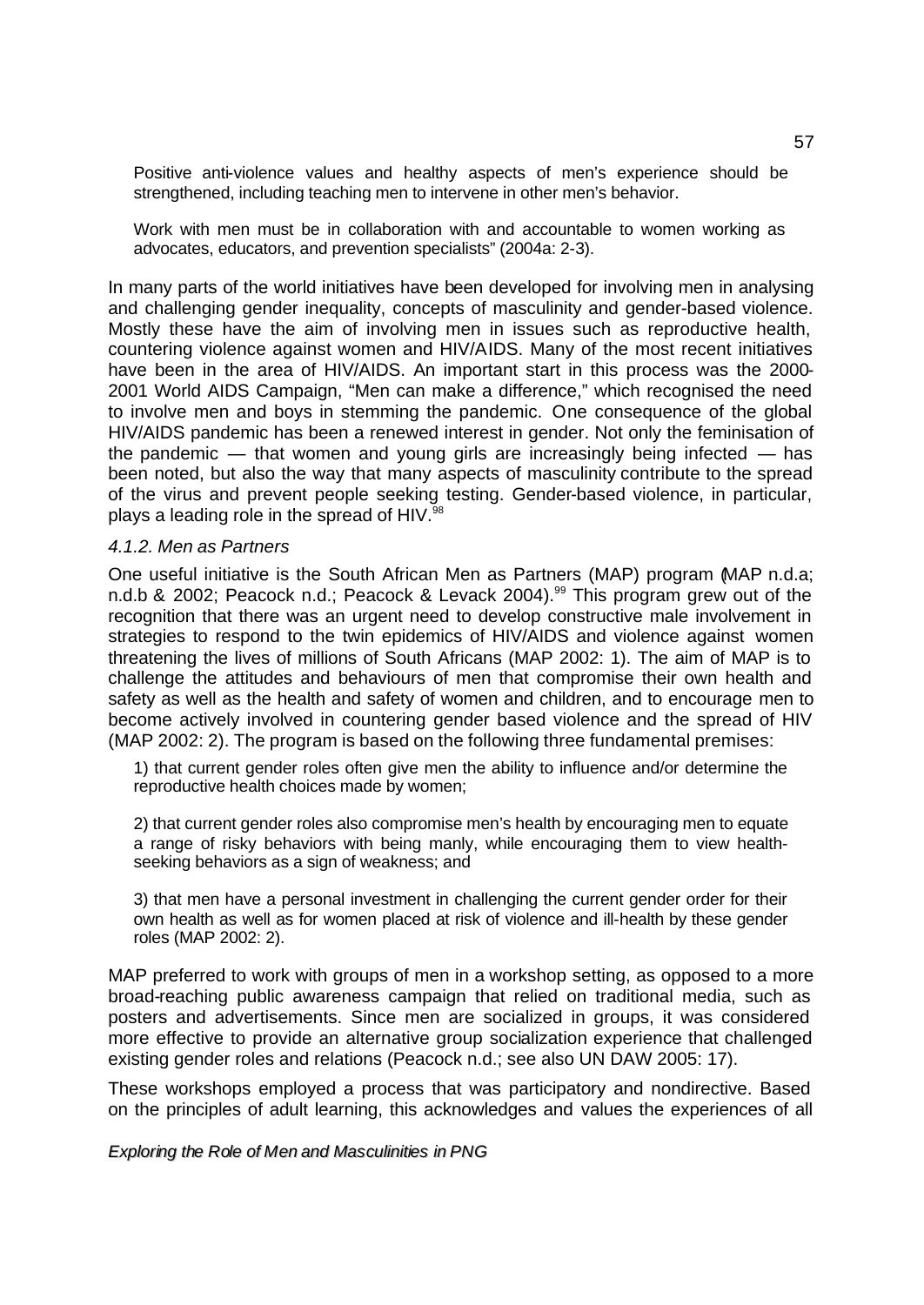the participants. A key component of all MAP workshops is a discussion of gender, including: "reflections on gender, examination of traditional gender roles, understanding gender power dynamics, assessing gender stereotypes, and sharing male and female perspectives on gender" (MAP 2002: 2; Peacock & Levack 2004: 7). All of the activities in MAP workshops strive to increase men's awareness of the inequities that exist between men and women.<sup>100</sup>

Information on HIV/AIDS prevention, healthy relationships, sexual rights, sexual violence and domestic violence follow the initial activities, and these refer back constantly to the subject of gender (Peacock & Levack 2004: 7). For example, an activity about HIV will explore the ways in which gender roles can increase the likelihood that men will not practise safe sex. Similarly, role plays are used to examine men's attitudes to health seeking behaviour and challenge the idea that a "real man" only uses health services when seriously ill. A question that workshop facilitators often put to participants is: how does any particular issue affect men and women differently (n.d.: 41).

However, great care was necessary when discussing issues of gender and violence with men, as sometimes men's responses, far from challenging negative gender attitudes, merely reinforced them. For example, after an hour-long session, one of the male participants thanked the facilitator and said: "It is very helpful to talk about rape. Some men here have raped women. By talking about it, men won't feel bad about what they have done" (MAP 2002: 3).<sup>101</sup>

The MAP program has expanded its activities over the past several years and now also works more broadly to promote gender equality. Their work now incorporates all of the following:

- continuing the workshops aimed at changing knowledge, attitudes and behaviour;
- mobilising men to take action in their own communities;
- working with media to promote changes in social norms;
- collaborating closely with other nongovernmental organisations and grassroots community-based organisations to strengthen their ability to implement MAP programs, and
- advocating for increased governmental commitment to promoting positive male involvement (Peacock & Levack 2004: 3).

In response to the fact that men often cite unemployment as a cause of violence against women, MAP is developing a set of activities intended to facilitate discussion among men about their experiences of unemployment. This will include exploring possible links between perceived loss of self worth and increased sexual risk taking (Peacock & Levack 2004: 8).

# *4.2. Involving Men in the Pacific*

Some initiatives along these lines have occurred in the Pacific, though they appear not to be developed to the same extent, nor documented as well as those in South Africa. The UNFPA developed a Men as Partners pilot project for Fiji in 2001, though this seemed to have less of a focus on HIV and violence than the South African case.<sup>102</sup> The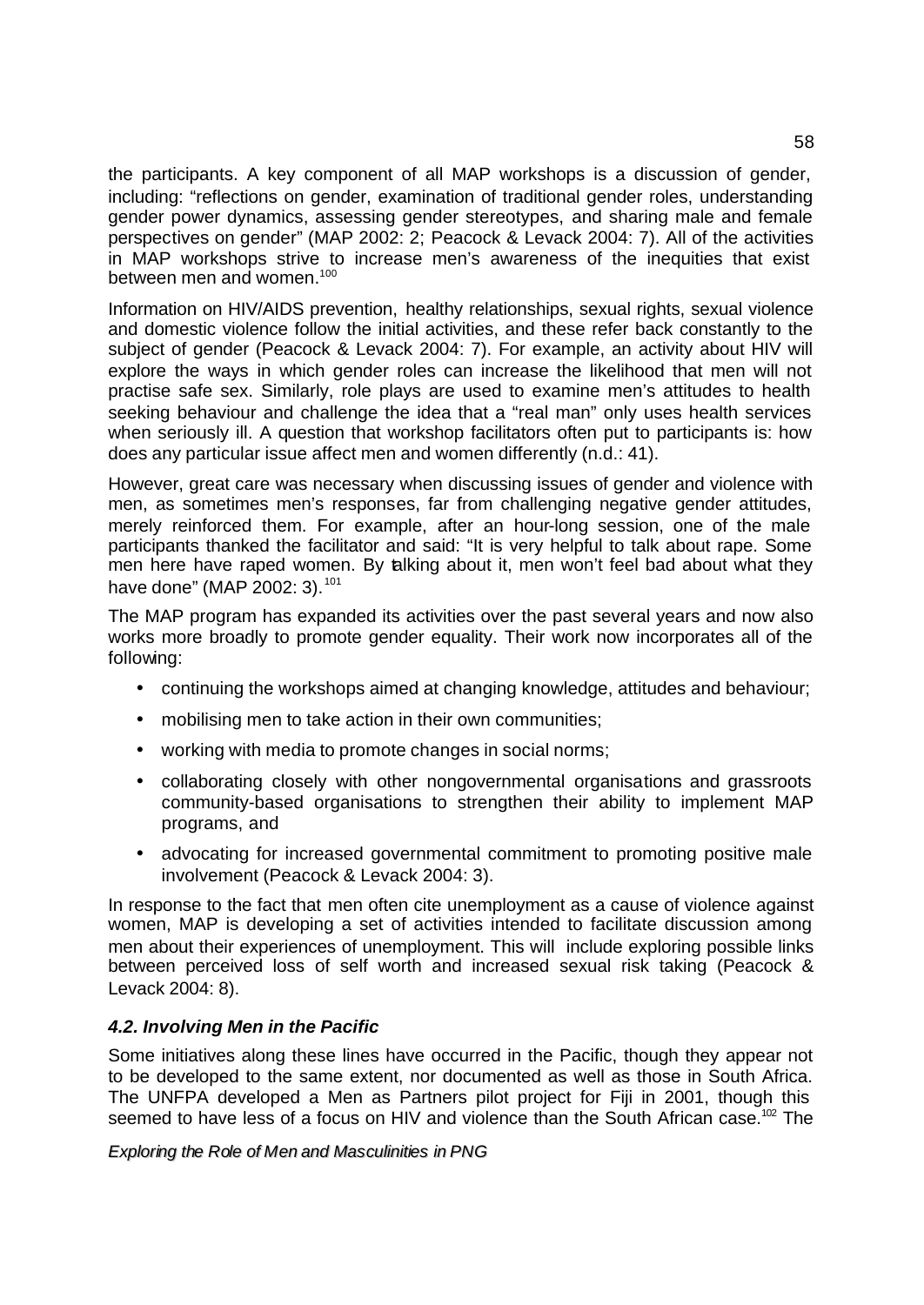focus was mainly on improving the reproductive health status of people in Fiji by enhancing the role of men in reproductive health, sexual health and family planning. This included improving men's knowledge of reproductive health issues but, importantly, the project's objectives also included increasing awareness of gender issues among men, enhancing non-restrictive gender roles and enhancing communication skills among couples.<sup>103</sup>

# *4.3. Involving Men in Papua New Guinea*

As Dame Carol Kidu has commented, men have not been addressed at the policy level in PNG.<sup>104</sup> However, a few specific practical initiatives have been developed, some of which address violence against women. Besides several public awareness initiatives, the Care and Counselling component of the National AIDS Council Secretariat (NACS) has been addressing men's violence against women in the context of the HIV epidemic. In each of the past four years, they have sent six different men to attend a month-long workshop on men and gender-based violence conducted by the Fiji Women's Crisis Centre. These are men who have already completed the NACS counselling course.

During June 2006, ten men were also sent to the East Sepik for a week-long men's workshop, *Men and Boys Behaviour Change*, organised by HELP Resources (see Appendix 2). It is hoped that these men will become male advocacy trainers for NACS. However, although the issue of gender is examined in some sections of this course, the predominant focus is on health and reproductive/sexual health issues, ranging from pregnancy to erectile dysfunction. The course appears to have been adapted from material intended for a wider Pacific audience and not thoroughly adapted for PNG. For example, some of the health issues canvassed (diabetes, heart disease) are more relevant to other parts of the Pacific where such life-style diseases predominate, as opposed to PNG where communicable diseases predominate. Despite the stated aim of the course (to educate males about the gendered aspect of HIV/AIDS), apart from a half-hour section on rape, no other aspect of gender-based violence appear to be covered.

According to Sharon Walker and Bessie Maruia, it is envisaged that the Care and Counselling component of NACS will develop a national curriculum on men and boys that is more relevant to PNG.<sup>105</sup> However, as the AusAID funded project NHASP (which funds Sharon Walker's position) is being replaced by a new support project, it is unclear whether such initiatives will receive the same attention in the future.

A number of Men against Violence (MAV) workshops organised by the former Youth Commissioner, Robert Titi, and sponsored by the Family and Sexual Violence Action Committee, were undertaken in 2005.<sup>106</sup> These focussed more directly on violence, as the convener, Robert Titi, noted in his report on the training:

The MAV training emphasizes only the PREVENTION OF VIOLENCE. The program is an EDUCATIONAL training program, targeting the CAUSE OF VIOLENCE; The PERPETRATOR is the Primary target population. The program is PREVENTIVE rather curative.

The program provided practical information and skills on preventing and defusing anger and violence. The program also provides information and skills in conflict resolution to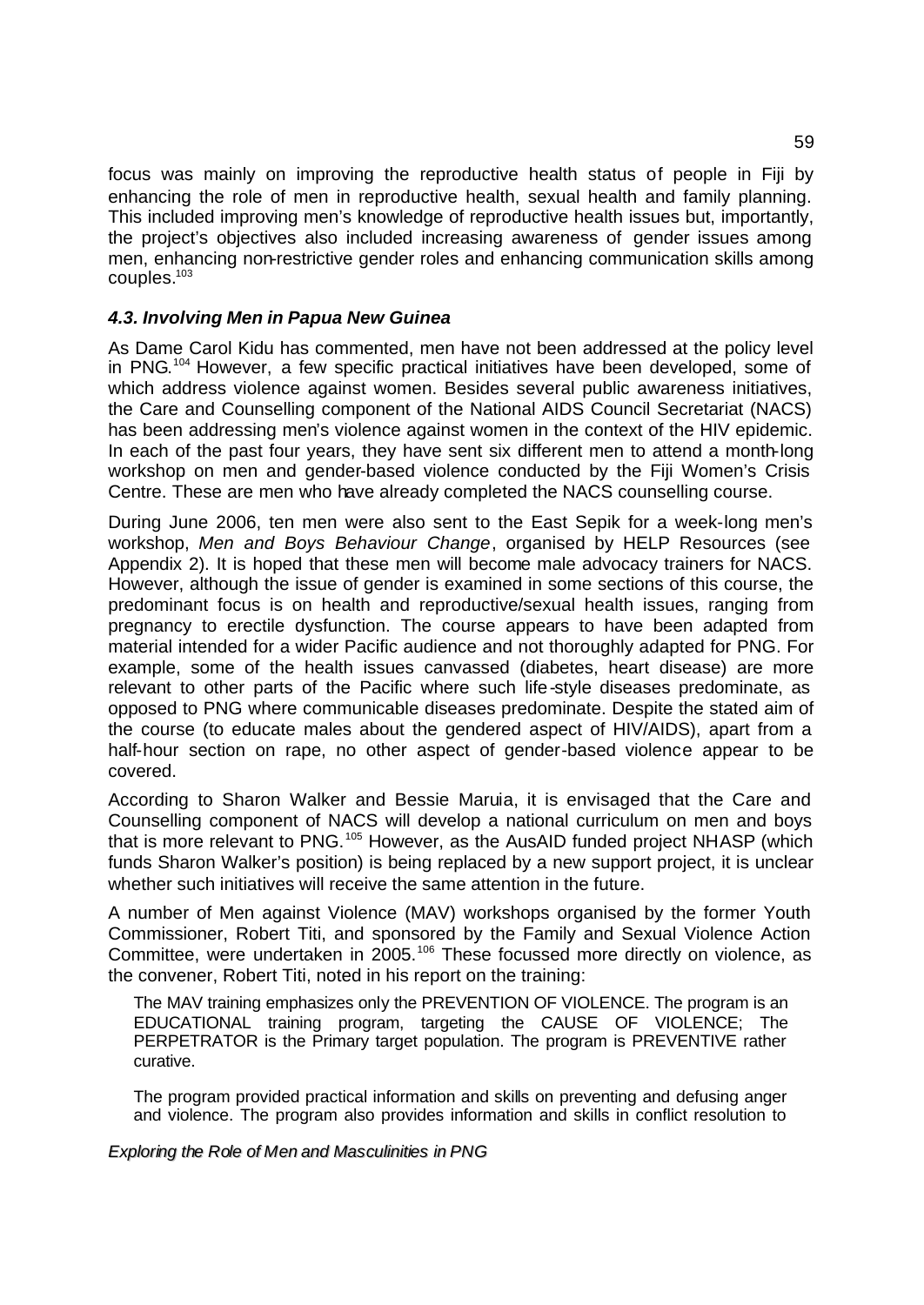enable the participants to be effective advocates of MAV programs (Titi 2005: 3 his emphasis).

Although focussed on the issue of men against violence, these workshops were not restricted to men, and included a number of women (25%). The rationale for including women was that "women also have the potential for anger and violence. … [and] because of the women's role in the family as the primary and the main trainer in the homes" (Titi 2005: 6). The general consensus in the literature on anti-violence interventions among men suggests that addressing men's violence against women is accomplished more effectively with male facilitators in all-male groups (Berkowitz 2004a: 4). Experience from overseas has found there is a general reluctance by men and women to broach issues of gender-based violence in mixed settings. This is especially the case with sexual violence, such as rape, which men are less likely to acknowledge as a serious issue in mixed workshops. This is also likely to apply in PNG, where a great deal of shame is associated with sex and there is great reluctance talk openly about issues that concern it. We do not, however, suggest that there is never a role for women in men's programs, since there is a need for men to be fully aware of the effects upon women of their violence.

Significantly, the list of topics covered in the MAV training course run by Robert Titi indicates that very little analysis of gender is included (see Appendix 3). Given the widespread taking for granted of dominant gender roles in many of the communities we visited, serious discussion of gender is an essential part of any workshop that addresses violence. To show what this might cover, we cite Benedito Medrado, who suggests that applying a gender perspective involves: "a) engaging men in discussion of gender inequalities; b) encouraging men to take on childcare responsibilities; c) assuming responsibility in issues of sexual and reproductive health; d) encouraging non-violent means of resolving conflict" (2003: 5).

We repeat: Given the extent to which cultural constructions of masculinity in PNG encourage forms of aggression and violence, any workshop that fails to address gender more generally and masculinity specifically, will not seriously address the problem of violence.

# *4.4. Involving Catholic Men*

The Catholic Church in PNG has attempted to create a male equivalent of the Catholic Women's Federation, in the form of the papa group, with the intention that these would examine what men can do together to address the issue of violence. Though there was some response in Mt Hagen, Kundiwa, Mendi and Bougainville, overall the proposal has not been embraced by men in the church and no national movement has emerged. The General Secretary of the Catholic Bishop's Conference, Lawrence Stephens, thought that the failure was partly because the suggestion came largely from within the church hierarchy.<sup>107</sup> In other words, the idea came from above and was not initiated by the church members. Some of the more successful examples seem to have been guided by Catholic Brothers, but when they were no longer involved the movement fell away. In such circumstances people have no investment in the organisation, since it does not reflect their wishes or thinking. Lawrence Stephens also thought that the project was not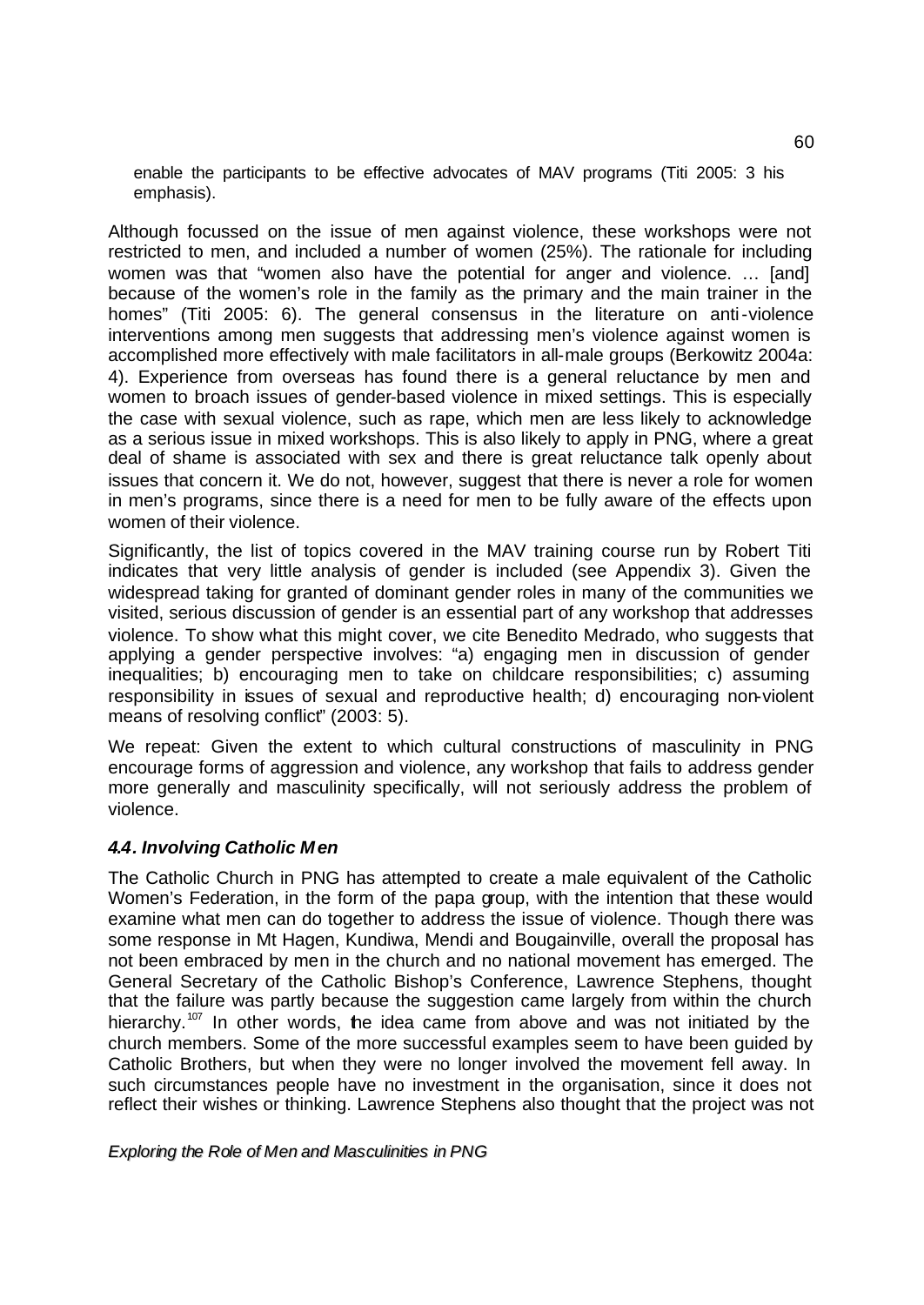embraced because there is less emphasis on the non-liturgical side by men in the church, an area that has traditionally seen women particularly active.

The lack of success of men's groups can also be attributed to the way they and other groups are conceptualised and structured within the Church. The Tok Pisin expression *papa* also means father, so the naming of the group presupposes that its members are fathers; it would, thus, have limited appeal to young unmarried men. Certainly from the field research it was evident that papa groups are entirely dominated by men in their 50s, 60s and older. Where young men are involved in church groups, it is usually in the youth group, which as a mixed group, does not necessarily address masculinity or issues to do with being a young man in contemporary PNG. Indeed, this could also be said of some of the papa groups, which rather than challenging traditional conceptions of manhood, seem to be reinforcing them. This was evident from discussions with a number of key figures organising men's groups on Bougainville. One chairman of a men's group, or men's association as he called it, conceptualised the need for men's groups through the model of the family, with the father as the disciplining head of the household. Seeing the church as a family, he said that since there were women's and youth groups, there was a corresponding need for men's groups, since the father is the head of the family. He remarked, "The father is the head of the family and the father has all the rights over things in the family. His family must behave themselves, all the children must behave themselves and follow Christian ways." Another key person in men's groups in Bougainville also conceived of men's groups in terms of men's leadership as heads of the family. He saw the task of men's groups as strengthening men's role in organising, disciplining and bringing family members into line. For both men, men's groups were not about redefining gender, not about men learning new ways of relating to women (and other men), nor about developing more equal relationships within the family, but about reasserting masculine authority. This suggests that there is a very great need for capacity building in the area of gender analysis.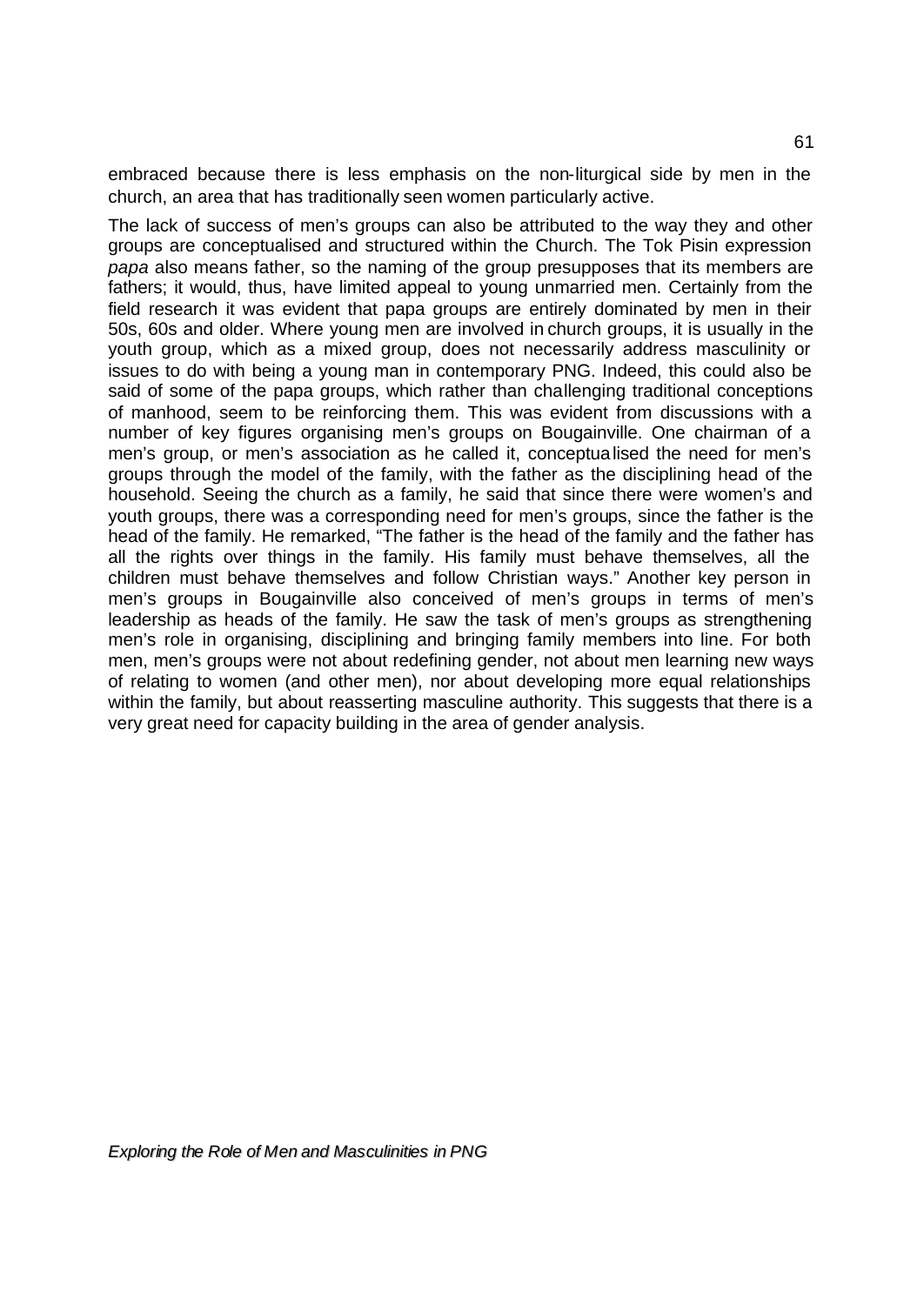# **Part Five**

# **Conclusions, Suggestions and Recommendations**

# *5.0. Preamble:*

As this report is funded by, and written for, Caritas Australia, we have limited our suggestions and recommendations to those that may be most effective and practicable for Caritas.

However, a number of important reports written over the last several years are available for consultation. These have made numerous and specific recommendations addressing the issue of gender-based violence in PNG, and violence against women in particular. They include: the Law Reform Commission's *Final report on domestic violence* (1992); the Institute of National Affairs', *Proceedings of the family violence workshop* (2001) and its *Family and sexual violence in PNG: An integrated long-term strategy* (2001); Human Rights Watch's *"Making their own rules": Police beatings, rape, and torture of children in Papua New Guinea* (2005) and their *Still making their own rules: Ongoing impunity for police beatings, rape, and torture in Papua New Guinea* (2006); and Amnesty International's *Papua New Guinea violence against women: Not inevitable, never acceptable!* (2006).

These reports make suggestions about what the state should be doing through legislative reform and the law and justice sector to address the problem, and about support mechanisms the state should provide for the victims of violence. Neither our terms of reference, nor the time we had available, allowed us to consider the worthwhileness of pressing the government to take action. There is no doubt that such measures are necessary and important. If Caritas Australia wishes to lobby the PNG government (or even AusAID and bilateral donor agencies), either on its own or in concert with other churches or NGOs, the reports listed above provide the necessary information and reasoned discussion.

None of these reports, however, focuses on the issue of masculinity or recognises the need to work closely with men and boys in addressing the problem of gender-based violence, despite the emerging international consensus that this is essential. Caritas Australia, on the other hand, commissioned this report in the recognition that the struggle to eliminate violence against women cannot be successful without the involvement of men. Our investigations confirm this view.

It needs to be recognised that the effort to change the ingrained beliefs and the power structures that underlie gender violence will require great effort and determination over a very long period. With persistence, the strategies we recommend will, we hope, eventually spread and take hold in PNG.

# *5.1. Capacity Building:*

The need for training cannot be overstressed. Overwhelmingly, the evidence we gathered shows that by far the greatest and most fundamental need is for a better understanding of the attitudes that underlie gender conflict, together with an understanding that these are not immutable but can be changed (See Sections 2.1.4.; 3.0.1.). Over and over, we found that gender roles and stereotypes are simply taken for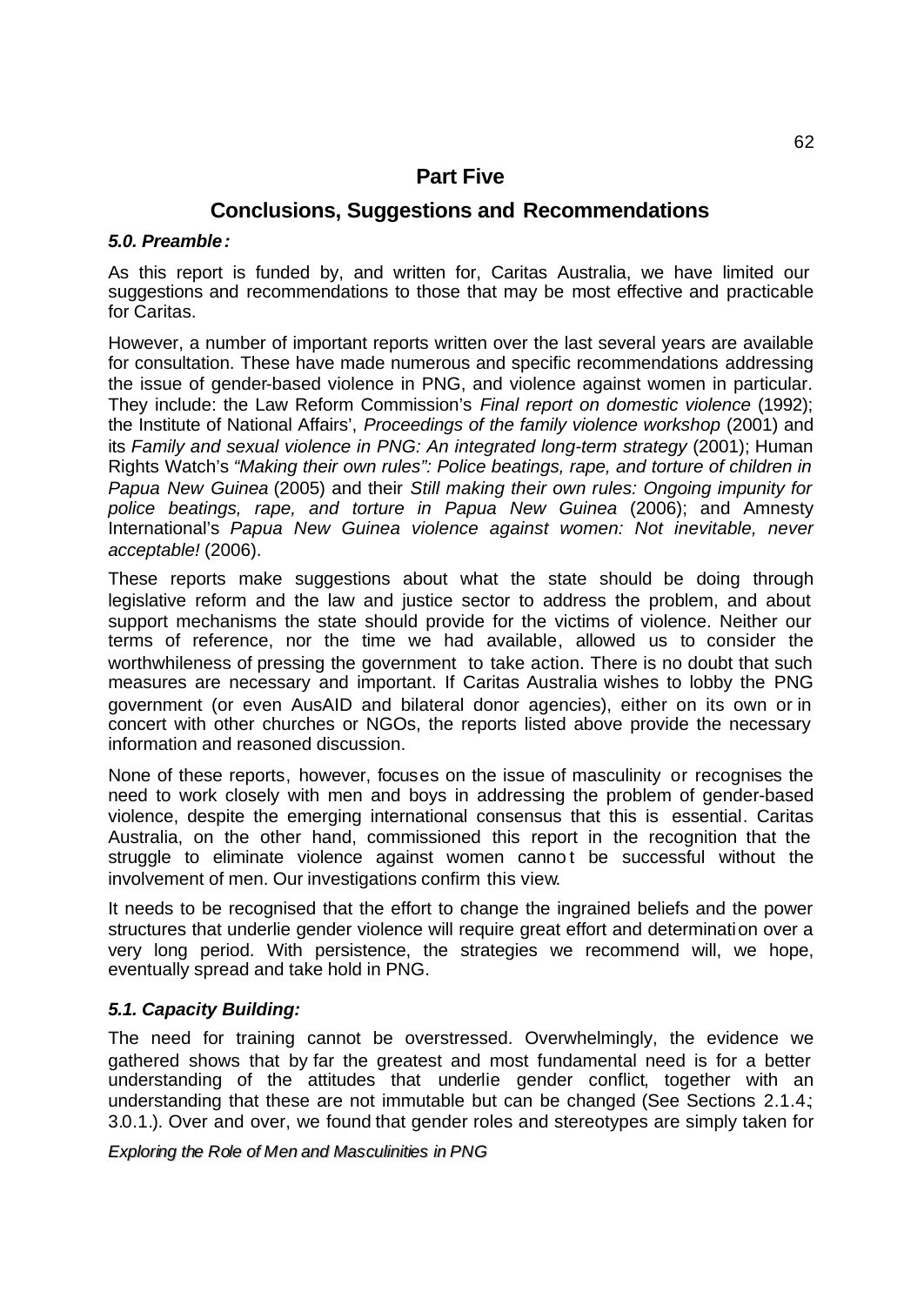granted. This applies not only at the general village level, but to those people who might provide leadership in any project intended to reduce levels of violence. It even includes some people already teaching gender awareness, showing that this is an issue that cannot be dealt with cursorily but needs careful planning and considerable resources.

We have also argued repeatedly that it is impossible to reduce gender violence significantly unless the dominant gender roles are questioned and replaced with more respect and cooperation between men and women, and between boys and girls. Unless this fundamental aspect of the problem is addressed, other initiatives will not be greatly effective.

# *We recommend that Caritas give priority to capacity building initiatives for improving gender awareness among leaders and potential leaders.*

Further, we believe that the people generally need access to well-designed materials for increasing their understanding of gender issues.

# *We recommend the development of suitable gender self-audit tools, such as guides and manuals, suitable for wide distribution*.

As we have shown (Section 4.0.2.), such material needs to be particularly sensitive to cultural specificities and not be open to misinterpretation.

Given the commitment of *National Pastoral Plan for the Catholic Church* (2006) to the empowerment of women, there is scope for working closely with the Catholic Bishop's Conference on these initiatives.

# *5.2. Working with Men and Boys:*

# *5.2.1. Catholic Men's Groups:*

Section 4.4. deals with the various weaknesses research identified in the papa groups which are intended to address male violence. The most fundamental problem is that, without good guidance and capacity building, these groups are only too likely to operate simply as a reinforcement of traditional conceptions of male authority. This is totally counteractive to efforts to encourage a redefinition of gender within the family, to bring about more harmonious and equal relationships.

# *We recommend that the Catholic men's groups be completely reconceptualised and restructured to better foster gender equity.*

A useful approach to the process of reconceptualising men's groups would be to select highly motivated and competent non-violent men who have shown a desire to become positive role models, to participate in training workshops (see below). The most capable of these men should also undergo a course in the leadership and training of others, so that they can provide skilful leadership and run workshops in their own locality. Acting as male advocates and role models, these men could eventually facilitate a more effective men's group network that is grounded in the community and that appeals to young men (who at present are uninterested).

# *We envisage that the workshops given by the trained leaders would reach out beyond men's groups into the wider community.*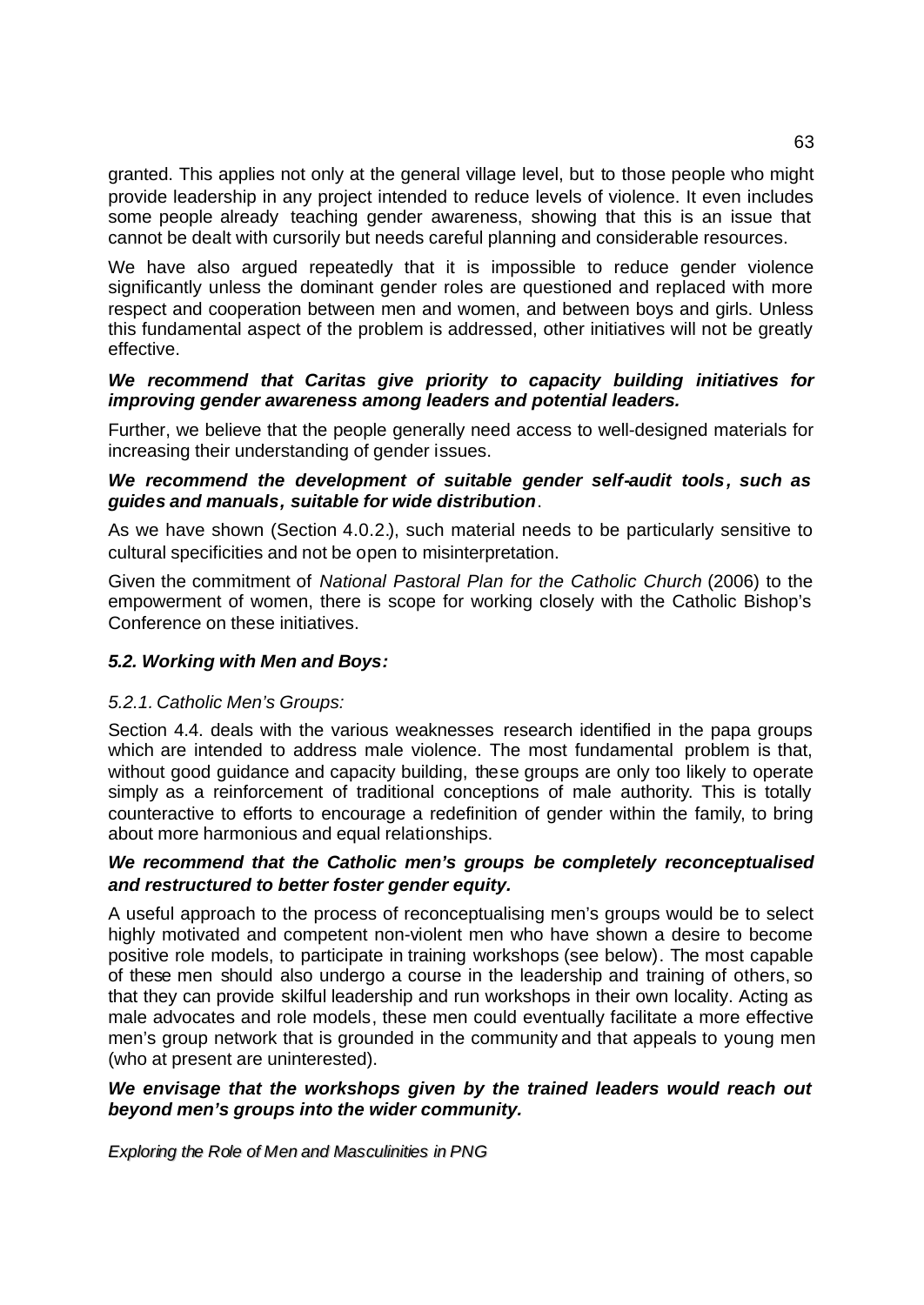It is important that the idea of gender equality is "sold" — that its positive benefits are promoted, rather than having recourse to moral chastisement. Men have a lot to gain, for they too are victims of the dominant model of masculinity. As we say in Section 1.0., everyone — men, women, children and society in general — will benefit from greater gender equality and an end to violence.

Our review in Section 4.3. of some of the gender awareness training of men and boys undertaken in PNG indicates a need for curricula to be closely tailored to the PNG context, where health issues, particularly HIV/AIDS, are fundamentally linked to the issues of gender and violence.

The Men as Partners initiatives in South Africa provide a good model for men's groups and workshops (Section 4.1.2.). MAP recognise that gender-based violence serves to maintain strict gender roles and unequal relationships. They stress the sharing of problems, responsibilities and solutions between husband and wife in equal relationships. They take particular care not to encourage men to see themselves as the head of the family (see Sections 2.1.4.; 2.2.1.; 3.0.4.).

*We recommend that Caritas develop a PNG-focussed workshop on the model of Men as Partners, possibly in partnership with other suitable organisations.* The NHASP Care and Counselling Component may be a good starting point (see Section 4.3.).

# *We recommend that Caritas develop courses in leadership and training skills for gender awareness trainers.*

# *5.2.2. Men's Houses and the Initiation of Young Males:*

In the past, men's houses were important places where the young learned from respected elders the values of respect and shame that governed behaviour and the skills and customary ways of the village. They provided an important context for mentoring of the young by the older, wiser and more powerful men, something which is often lacking in today's village.

The re-establishment of men's houses has been considered or initiated by several groups, both inside and outside the Catholic Church. Some of these initiatives appear more advanced in some provinces than others. Our Sections 3.4. 3.5. explain the history of these cultural institutions in the three provinces visited and also how respondents and service providers view the idea of their revival. People generally found the idea appealing, but they could see a major obstacle: young men today had many modes of distraction and would not find a men's house attractive. An alternative suggested was that boys should be introduced to the men's houses at an early age, before their taste for other entertainment had developed. This, in fact, conforms to the past, when the process of initiation began at an early age. It also reaches young boys before they are cast in the dominant masculine mould.

The idea of re-establishment has serious advantages and serious disadvantages.

On the positive side, a men's house could help instil a much-needed sense of pride in the community and its previous culture. It could serve as a place where social bonds are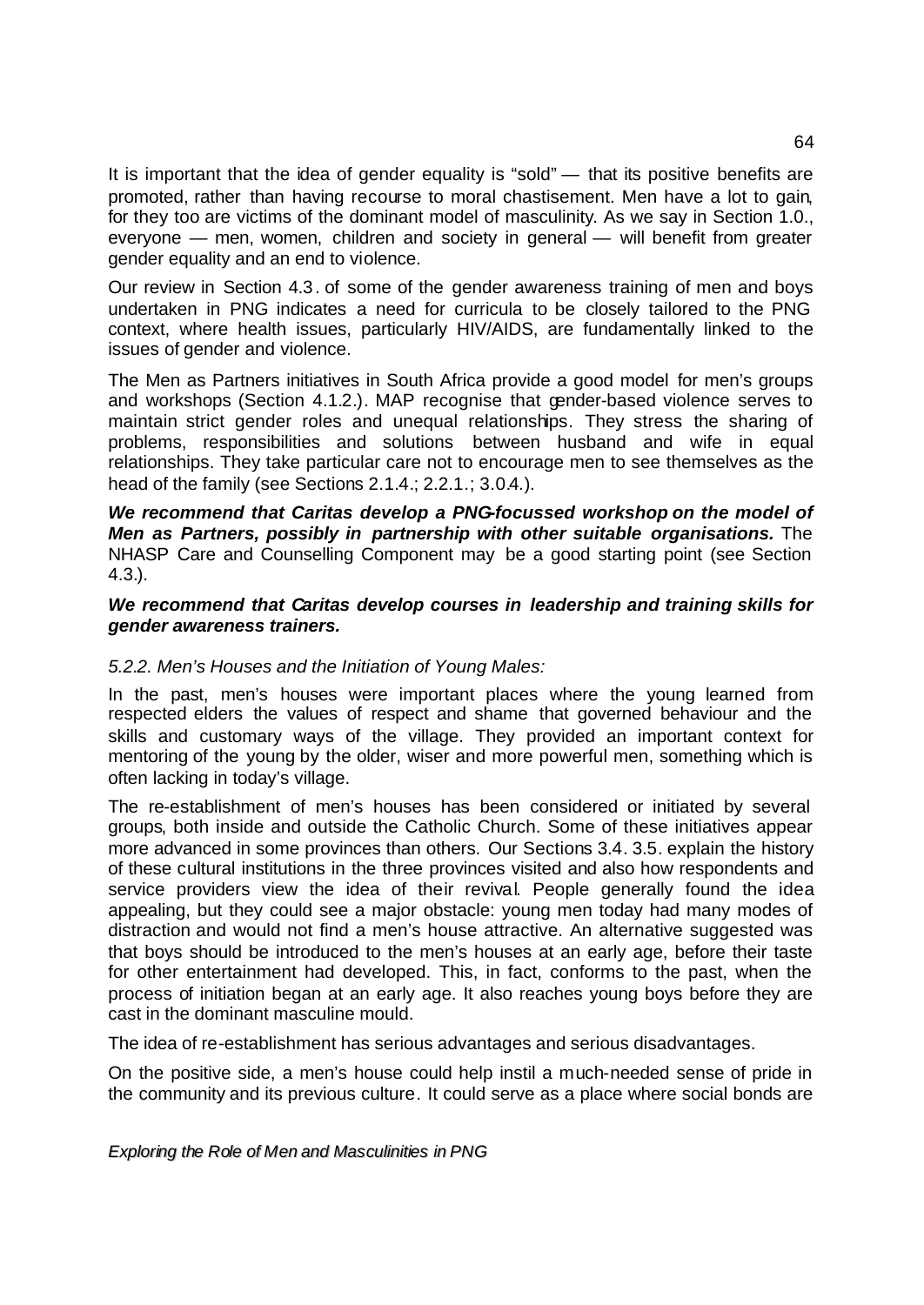formed, where a sense of obligation, accountability and responsibility to one's family and neighbours is fostered, and where practical skills are passed on to the young.

On the negative side, there is the danger that the values promoted will not improve, but will merely reinforce, the present gender inequities. In the past men's houses promoted male bonding and solidarity amongst men through a profound opposition and antagonism towards women.

The unproblematic revival of these institutions, without adapting them, not simply to the modern world, but also towards more progressive attitudes towards gender equity, risks promoting violence against women rather than diminishing it. This, we feel, would require much thought and creative effort.

# *We strongly recommend that initiatives to revive men's houses and initiations be cautiously supported only when certain conditions can be met .*

An essential pre-requisite is that such initiatives are grounded in a gender-based analysis of why violence occurs and recognises that women's low status, imbalances of power, and rigid gender roles are the root causes of this (see Section 3.0). Another essential to success is that such projects must be designed and developed locally, with due regard to local knowledge and cultural history (se Section 3.5).

Since many of the men who are currently involved in papa groups have very little gender awareness, it is necessary that men who lead and promote the setting up of men's houses have undergone training in gender awareness and are skilled in leading discussions on the issue. It is essential that such an initiative promote alternative models of masculinity which challenge the dominant varieties. Otherwise the result will be effort expended to intensify the problem.

# *We suggest that initiatives to revive men's houses begin with as pilot projects in carefully selected locations, so that problems can be identified and solutions found prior to any full-scale scheme.*

# *5.3. Other recommendations:*

# *5.3.1. Fight Fees:*

*We recommend that "fight fees" be opposed.* Through advocacy within the Catholic Bishop's Conference and Catholic Health Services, Caritas should seek to have the "fight fee" abolished. Fees imposed on by health services on people seeking treatment for injuries sustained in conflicts impose an unnecessary burden on the victims of violence (Section 2.0.). Since the fee causes many people to conceal the true cause of their injuries, the collection of accurate data on violence related injuries is not possible. Perhaps more profoundly, this causes violence to become a secret, shameful issue. Health service providers should, rather, be encouraging open and frank discussion of the subject.

# *5.3.2. Public Advocacy against Gender Based Violence:*

Many people in PNG are unaware that violence against women is a crime. Neither do they know that marital rape is a crime. Many people continue to believe that violence is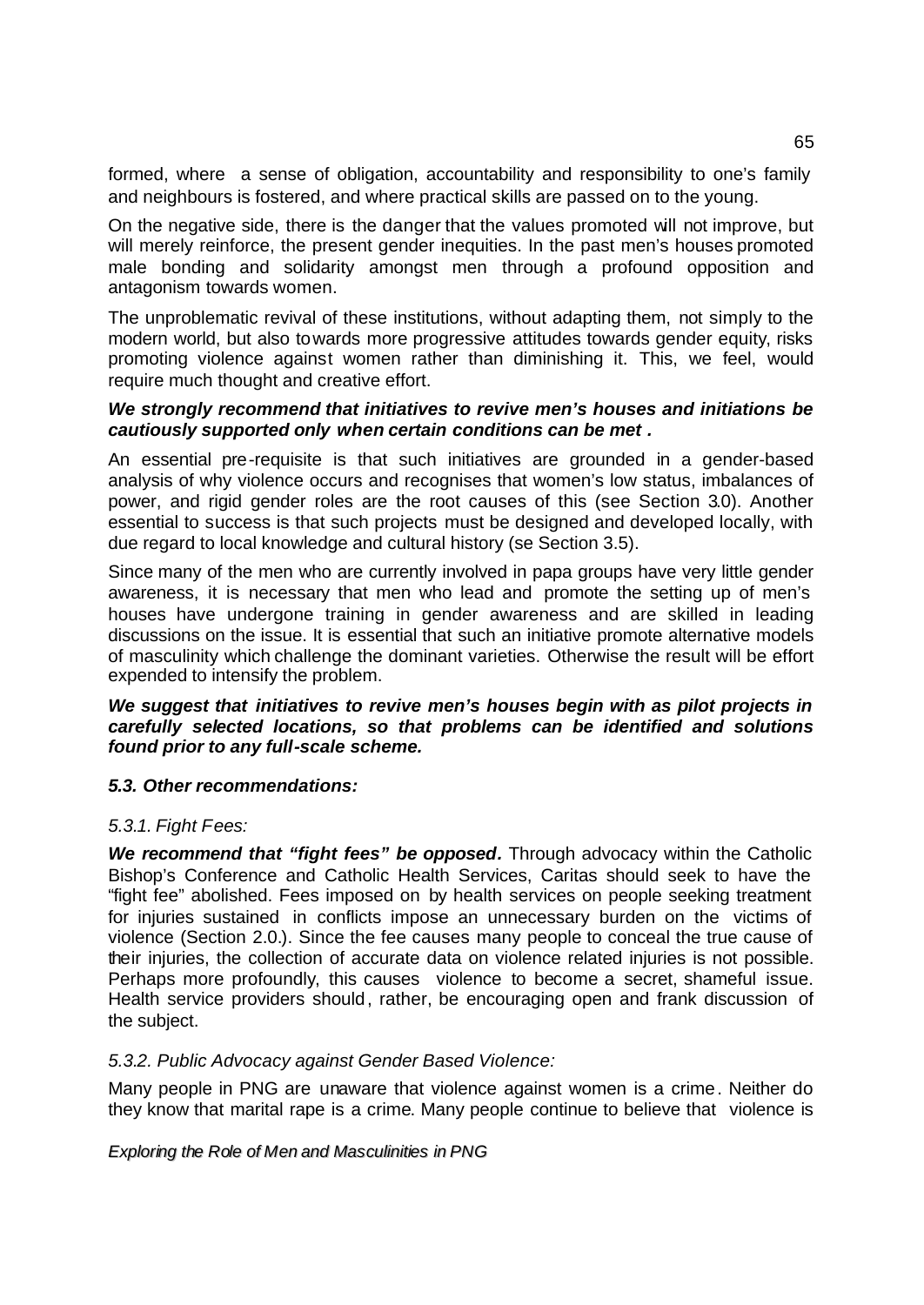an entirely legitimate tool for disciplining wives. Many believe that family violence is a private issue that should remain private.

There is a great need for advocacy efforts, particularly campaigns that convey the unacceptability of violence against women and that seek to delegitimise it.

# *We recommend that Caritas advocate for more widespread involvement in international campaigns to end violence against women.*

A central day in the international campaign is White Ribbon Day on November 25 each year, the International Day for the Elimination of Violence against Women. Accompanying this is a global campaign entitled "16 Days of activism against genderbased violence against women", between 25 November and 10 December. While the cultural salience of white ribbons is doubtful, this context for community action provides a good opportunity to link with other interested NGOs, CBOs, FBOs and other service providers.

There are already many resources, which could be considered for distribution through the church network, such as leaflets, posters and videos produced by the various agencies and NGOs.<sup>108</sup>

### *5.3.3. Working with Women:*

We welcome the new focus on masculinity and men as highly necessary. However, we would be critical of an approach that simply transfers funds and effort from working with women to working with men. Work to help women to understand gender inequities and to unite to assert their human rights continues to be vital. Women who accept the traditional notion that women should be submissive to men are supporting the system of power that brings their own abuse and that of their daughters.

Indeed the recent UN Secretary General's report, *In-depth study on all forms of violence against women,* notes that "the perspectives and voices of women, particularly victims/survivors, are central to the development of prevention strategies" (UN 2006: 96). Thus a necessary requirement of working with men and boys is that women be included in the development of these programs. This is intended to ensure that these issues are presented to men from a women's human rights perspective and not trivialised.

# *We recommend that women be consulted about the development of programs for men.*

It should not be assumed that women's problems have been, or are being, sufficiently addressed. Our fieldwork showed that women often feel themselves to blame for the violence directed at them and that they accept it with little question. Thus women referred to the events that could give rise to beatings as "mistakes" on their own part. Women are the other half of the equation, and there is a need for more widespread gender training, for women as well as men. *We recommend the development of more initiatives to encourage more gender analysis among women.* For example, the workshops that we have suggested for training men could be adapted to suit women.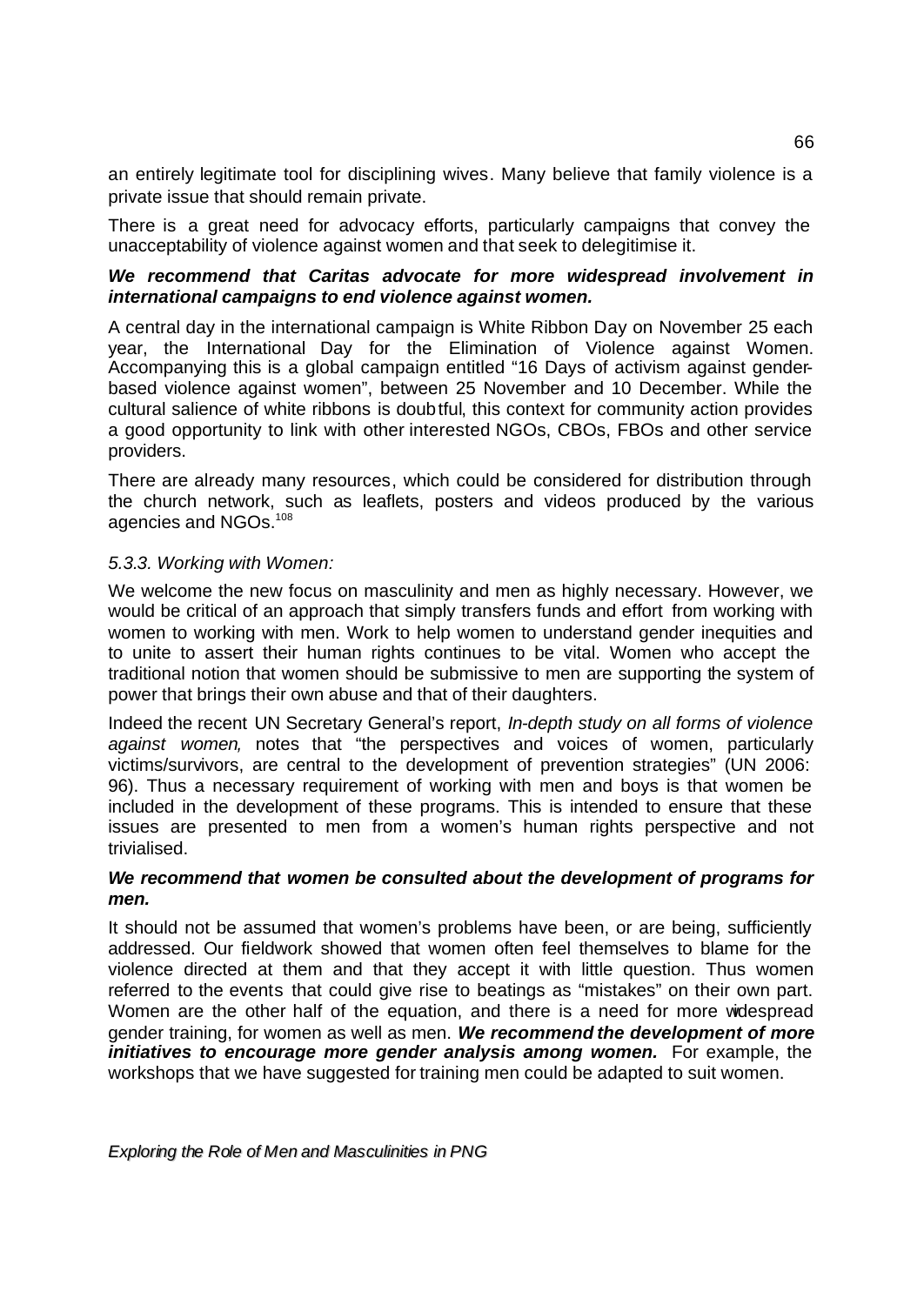There is a need for women to be encouraged to unite in support of their human rights. Some initiatives are already in place. For example, in Denglagu Parish an interdominational women's group acts as a forum where women can meet and consult and support each other. More such initiatives are needed. *We recommend that initiatives that encourage women to form local support groups be encouraged and supported.* 

# *5.3.4. Spreading the Load:*

Besides Caritas, several sources of influence exist in the community. In particular, school teachers and medical workers are potentially able to assist in bringing about change. It is important that both groups be trained to understand the underlying causes of gender violence. Preferably this would occur during their professional training courses.

*We recommend that Caritas consider how it might promote the inclusion of enlightened material on gender equity in the training of teacher and medical staff.* 

*Further, we recommend that, when possible, leading figures in communities, such as teachers, medical workers and priests, be invited to participate in training courses that Caritas sponsors.*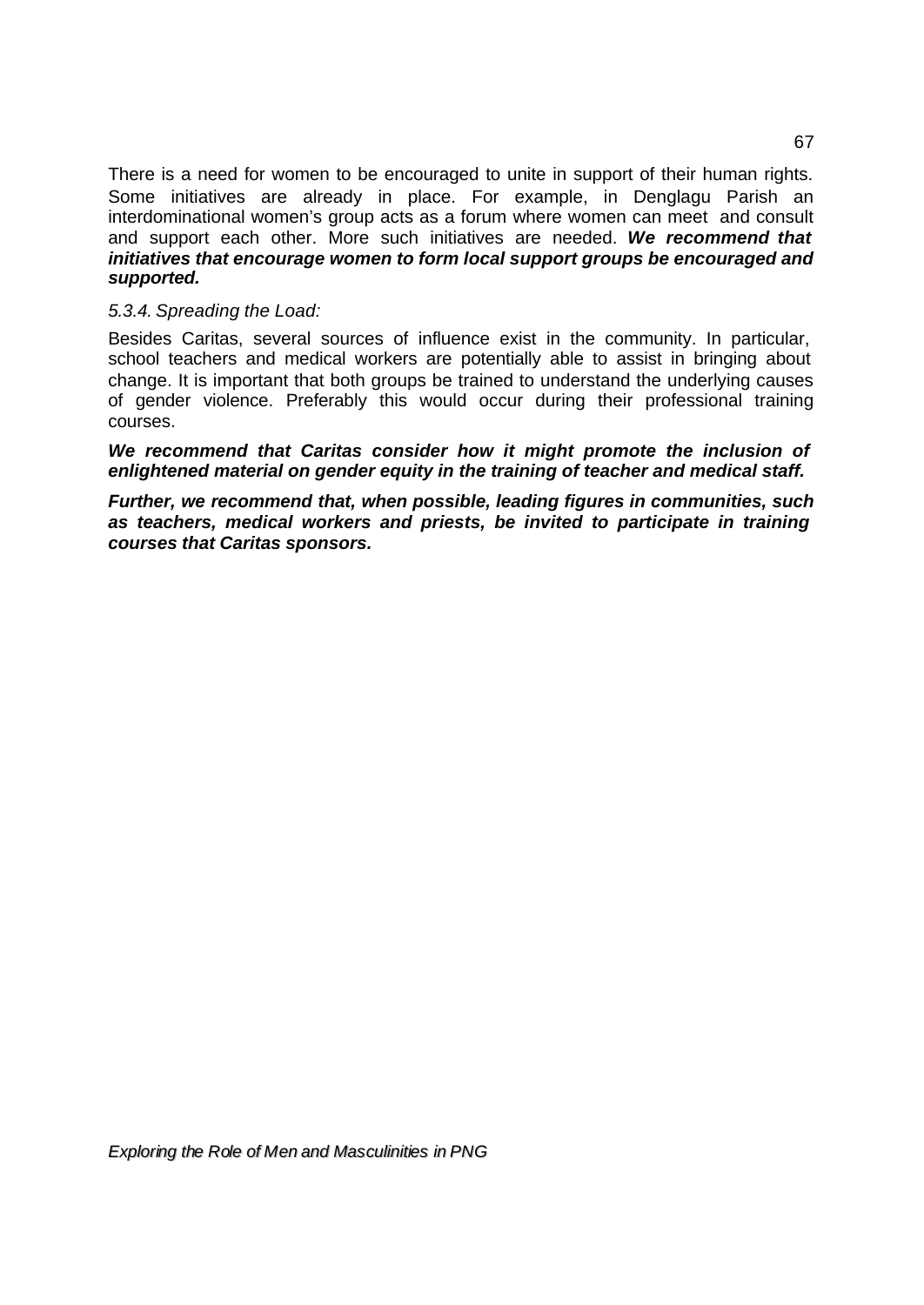l

 $2$ . For more detail on what it is not possible to document here, see Amnesty International (2006: 26-7). Some legislative reforms have been successively introduced by Lady Carol Kidu, though the majority of the LRC recommendations are yet to be implemented (AI 2006: 27).

 $3$ . It is not the intention of this report to duplicate reports that have more closely scrutinised the state's response to gender-based violence. The recent reports by Amnesty International (2006) and Human Rights Watch (2005 and 2006) detail the failures of the state to deal adequately with violence against women and children.

<sup>4</sup>. Papua New Guinea ratified the convention in January 12, 1995. So far, PNG has not submitted its initial report or subsequent reports as required of signatories. For a more detailed account of PNG's other commitments, see Bradley (2001: 4-5) and Amnesty International (2006: 25-6).

<sup>5</sup>. Including the Pacific Platform for Action on Women and Sustainable Development, in 1994, and the Revised Pacific Platform for Action on the Advancement of Women and Gender Equality, in 2004.

 $6$ . In the research conducted as part of the Port Moresby Community Crime Survey in 2004, women stated that their movements were curtailed in response to the threat of crime and this meant that they avoided walking at night, or going to the shops, or using PMVs at any time (Public Motor Vehicles) (NRI 2005: 6). Some suggest that as many as 70 per cent fear such tasks, due to the likelihood of rape and physical assault (McLeod 2005: 115).

 $7$ . In some contexts, though, women are very successful users of village courts. See, Goddard (2004); Scaglion & Rose Whittingham (1985) and Westermark (1985).

 $8$ . See Edbrooke & Peters (2005: 2-3). Data collection is also hampered by the lack of standardised ways of collecting information. This is evident in some of the surveys that have been conducted recently, where the types of questions asked make insightful comparisons extremely difficult. According to Fiona Hukula of the NRI, the intention is to repeat the quantitative surveys of the LRC. This would enable comparisons to be made and show more definitively whether violence is increasing or decreasing.

<sup>9</sup>. Of course, as Toft & Bonnell rightly point out, acceptability must not be confused with desirability (1985: 14).

<sup>10</sup>. There is no longer any uniformity in the terminology used to describe gender-based violence and a considerable array of terms is currently in use, including marital violence, domestic violence, wife-beating, wife-battering, gender-based violence, family violence, violence against women and intimate partner violence. A great deal of debate surrounds the use of some of this language and caution needs to be exercised in the choice of words, since this can have political effects on how violence is understood and responded to. For example, while the term marital violence refers to violence that occurs between a married or defacto couple, the expression carries an air of neutrality, implying that either partner is equally likely to be the perpetrator (Bradley 1985: 39). This belies the reality of the situation in PNG, where by far the most marital violence is inflicted by men on women (Bradley 1985: 39).

<sup>11</sup>. Gender-based violence can occur in same-sex relationships, for example.

 $1$ . For a more detailed history of the developing legal and policy frameworks than we can offer here, see UN (2006: 13-17).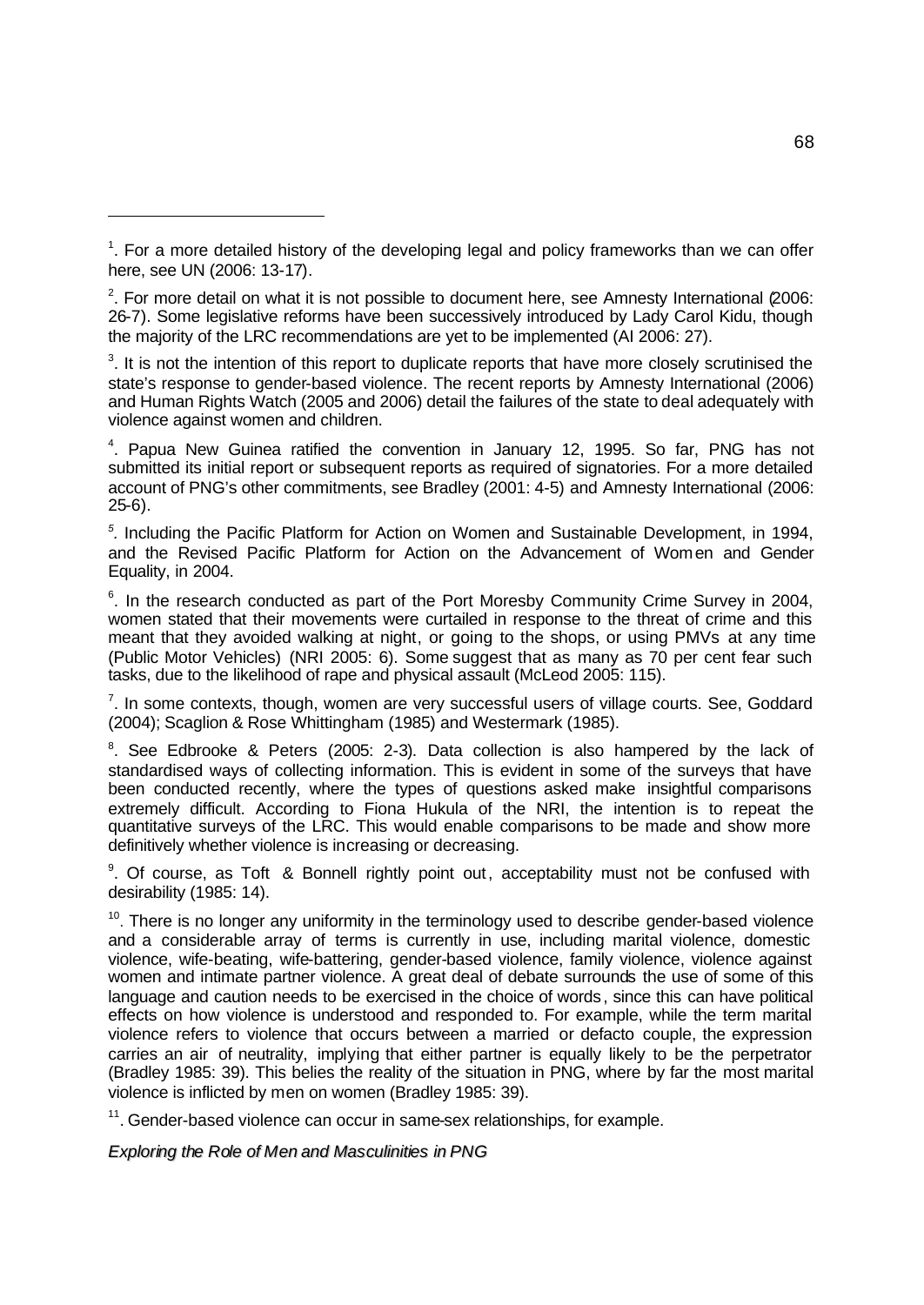$12$ . The Declaration has been criticised for being somewhat arbitrary, unspecific and vague. It thus fails to provide sufficient guidance on controversial issues — for example whether male control over a woman's reproductive rights constitutes gender-based violence (Farouk 2005).

<sup>13</sup>. Interview with Naomi Yupae (and Jona Havati), Family Voice, 9 June 2006.

l

<sup>14</sup>. This research, which involved interviewing a total of 1191 men and 1203 women, was undertaken in two stages between 1982 and 1986 and was based on three major questionnaire surveys, including a rural survey covering 19 villages in 16 provinces, a survey of urban poor in Port Moresby and a postal survey of urban elites and their wives. This was supplemented with data from a survey of two squatter settlements in Port Moresby, a study of domestic violence victims seeking treatment at Lae's Angau hospital, case studies of beaten wives, and three anthropological studies (Bradley 2001: 7).

<sup>15</sup> There is a general reluctance to report crimes to the police. Although there is some variation across the data, more than half of the victims of crime fail to report an incident to the police. The Port Moresby Community Crime Survey in September and October 2004 found that only 36% of crime victims reported the crime to the police (NRI 2005: 47). A survey conducted in the NCD during 2005, as part of the *PNG Armed Violence Assessment*, found that only 48% of victims reported to the police (Haley 2005: 23). It is likely that rates of reporting for rural areas would be even bwer, since distance from police stations and lack of transportation would have effects. Indeed, research in the Highlands suggests that only a fraction of the crimes occurring there are ever reported (Haley 2005: 5). The research of *PNG Armed Violence Assessment* found that less than a third (29%) of violent crimes occurring in and around the provincial headquarters, in the six months prior to the survey, were reported, and that the overall reporting rate for the Southern Highlands was 16%. In the more remote Hela region of the Southern Highlands (which includes the following districts: Komo-Magarima, Tari-Pori, Koroba-Lake Kopiago and Porgera-Lagaip) this dropped to 10% (Haley 2005: 26).

<sup>16</sup>. Funded by the National Coordinating Mechanism of the Law and Justice Sector of the PNG Government and undertaken by the National Research Institute, the NCD survey interviewed 1003 people aged 15 years and over in 354 households (NRI 2004: 2).

 $17$ . Given the fairly focussed nature of that research the extent to which these results are generalisable across the Port Moresby population is doubtful.

<sup>18</sup>. There are no longer LLG's in Bougainville. Formerly one LLG covered the whole of Buka Island. There are also no districts, Bougainville now being divided into three regions - North, Central, South.

 $19$ . In some places, we found that some people, especially those actively involved in church groups, tended to overstate their successes, as a way of improving their position in the local hierarchy.

<sup>20</sup>. People said that he didn't intentionally set out to kill her, but she died from injuries sustained in the beating. The man was not prosecuted.

 $21$ . This same nurse said that she had not seen any cases of sexual violence presenting at the health centre either and thought they must be treated in the village if treatment was required.

<sup>22</sup>. Allegations of *sangguma* (Kumo) or witchcraft following early or premature deaths are responsible for some horrific injuries from knife attacks. Fighting among men when drunk appears to be common, though not as common as domestic violence. Working with one of the nurses through the last sixteen more serious injuries presenting at the health centre (from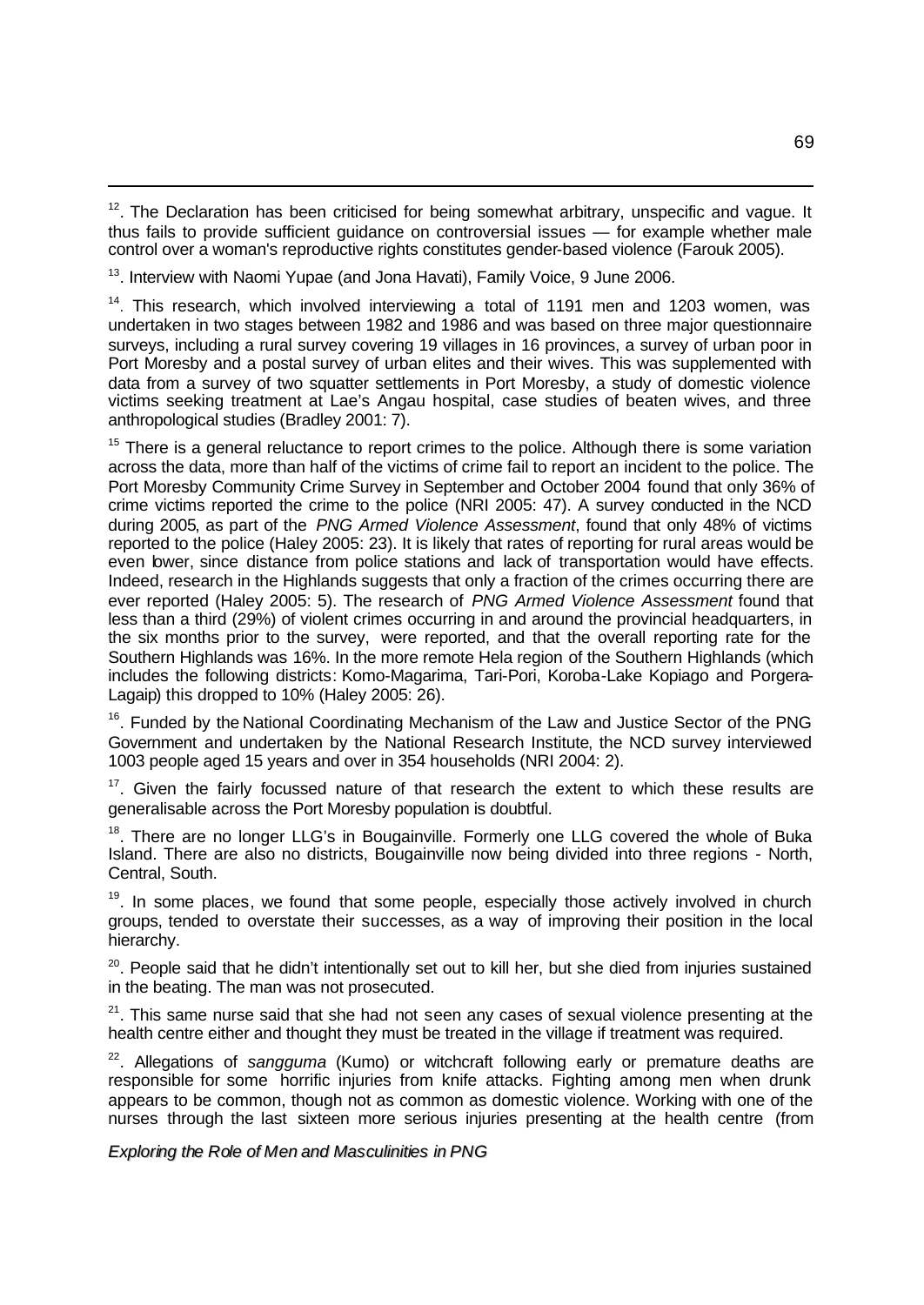24/11/04-14/03/05), only one appeared to be from domestic violence. Of these, ten were admitted to the health centre and six referred to the hospital. The females injured were a nine year old girl with a fractured tibia, sustained when a tree fell on her leg, a forty-eight year old with a soft-tissue injury sustained in a motor vehicle accident, and a woman with deep lacerations to the elbow and bone and a severed artery. This last case was due to the violent response of the husband to her alleged adultery. This woman was from the village where a village leader denied during a group meeting that there was any domestic violence in the community (Section 1.6.3). The remaining thirteen cases were all male injuries, due to fights between men, or attacks by men upon men.

<sup>23</sup>. There was one outbreak in 2005 between the villages Bomkane and Womatne, which saw the road blocked until compensation was paid.

 $24$ . One of the health centre nurses remarked that during her three years in Denglagu Parish she hadn't seen a gun. She was from Kerowagi where she said they are very common: "little boys to adults have them."

 $25$ . During 2004 there was another rape and murder at the Buka airport, after which the girl's relatives killed the culprit.

<sup>26</sup>. An Australian doctor working with Australian Doctors International who had been doing medical patrols into the more remote parts of the province also considered domestic violence to be very common. She reported that many of the women she saw on her patrols carried injuries (such as bones not set properly) from violence. Interview with Dr. Emily Densley, Australian Doctors International, 28 June 2006.

<sup>27</sup>. Interview with Sister Julianne, Good Samaritan Care Centre, Kiunga, 27 June 2006 and interview with Sister Denise Hamman, Matkomnai, 21 June 2006.

 $28$ . There was, however, some misreading of this by people we spoke to, who when asked what was meant by equality, seemed to think it entailed the equal right to tell one's partner what to do, regardless of whether male or female. Rather than seeing equality as being founded on a process of discussion and dialogue between partners, it was still conceptualised within a model of opposition and dominance.

<sup>29</sup>. Interview Father Mathius and Father Edi, Kiunga, 21 June 2006.

l

 $30$ . Female respondents gave less priority to the wife's failure to meet obligations (36.4%) and more to sexual jealousy (69.4%) (Toft & Bonnell 1985: 20).

 $31$ . This idea about violence being used to correct errant behaviour also underlies much of the violence used against children.

 $32$ . This example of a trigger was recounted by a man who had observed a family in which the husband, who had received no formal school education, but whose wife had completed year 10, punched in the face if she ever dared to speak English in his presence.

 $33$ . Sometimes these triggers are outside of the realm of disobedience, such as when a woman is infertile and unable to bear children. Though, there is an element of not living up to the husband's expectations here, much as not doing as one is told, the husband actually beats the wife to hasten the dissolution of the marriage.

<sup>34</sup>. Interview Bessie Maruia (and Sharon Walker), 8 June 2006. A sister at the Denglagu Sub-Health Centre also said that this was a very common reason, though women often disguised this by saying their husband beat them because of their failure to cook for him.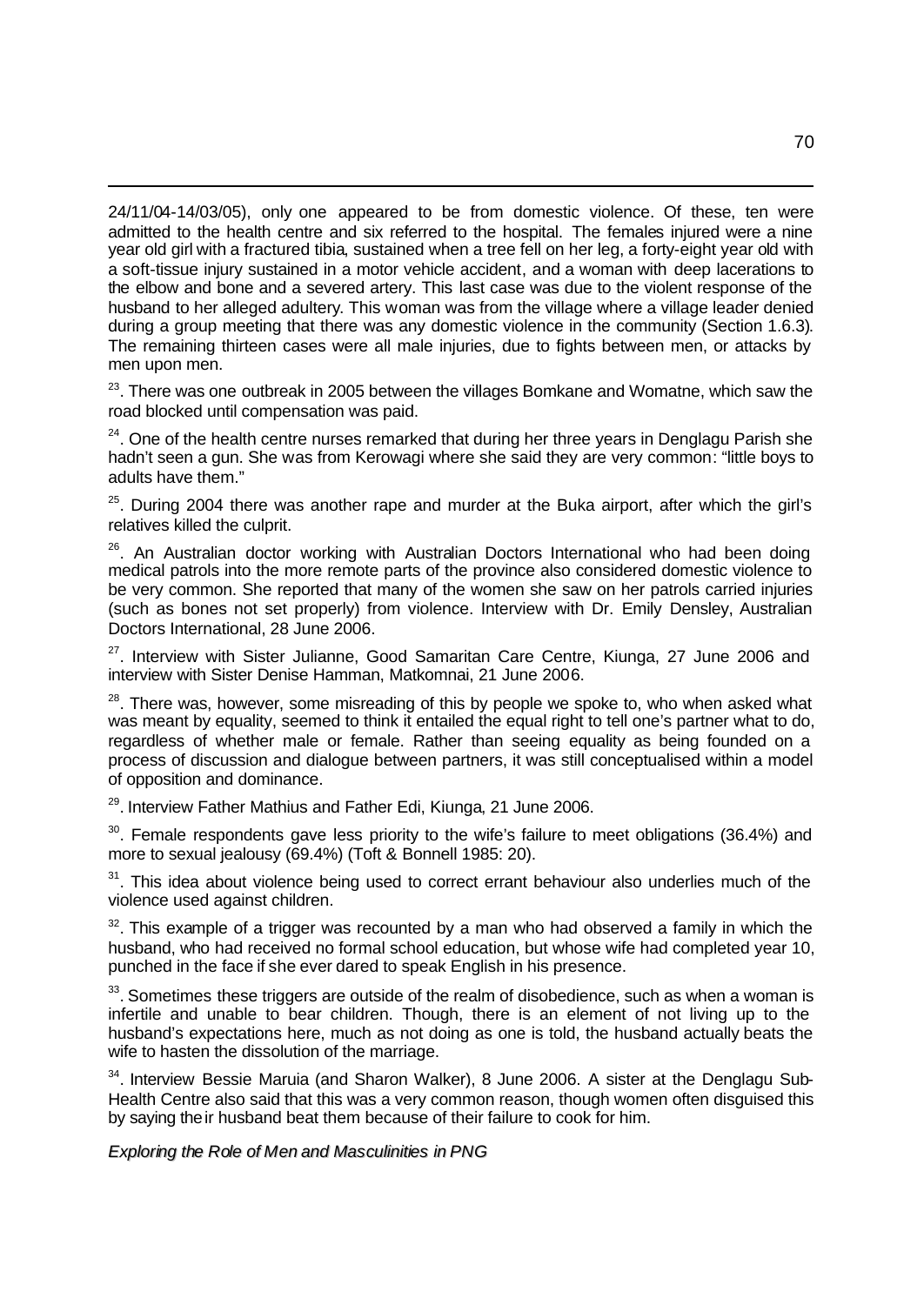<sup>35</sup>. Interview with Sharon Walker (and Bessie Maruia), 8 June 2006.

l

<sup>36</sup>. Indeed, Josephides goes so far as to argue that the marital situation is inherently violent since it is based on an unequal relationship between husband and wife that is sustained by physical force and the threat of violence (1985: 102).

<sup>37</sup>. In upper Chimbu, among a people he refers to as the Kuman, Father John Nilles remarks of bride-wealth exchange: "In a restricted sense only do we speak here of a bride's price or 'purchase marriage,' for these presents which are being handed over to the girl's group on the day of the ceremony are not given as payment for the girl; the girl's party must present the equivalent amount partly on the day of the ceremonies and partly in the near future. The boy's party must present the full amount at the marriage ceremony. The girl's party has the advantage in being able to defer payment. During this time they might procure goods through work or increase of stock, as in the case of pigs, though at the time these do not exist. Yet they must eventually repay to the very last shell" (1950-51: 36). Father Nilles spent over ten years in upper Chimbu and documented this in several papers. See Nilles (1942-45; 1943-44; 1950-51; 1953; 1968-69; 1977).

<sup>38</sup>. Interview with Bessie Maruia (and Sharon Walker), 8 June 2006.

<sup>39</sup>. Interview with Jona Havati (and Naomi Yupae), Family Voice, 9 June 2006.

<sup>40</sup>. Interview with Sharon Walker (and Bessie Maruia), 8 June 2006. This research collaboration between Sharon Walker, Bessie Maruia and Ione Lewis titled, *Examining the links between violence against women and HIV transmission*, was funded by NHASP through the Research Advisory Committee of the NACS. The results were not available at the time of this report being written.

<sup>41</sup>. Polygamy means marriage to more than one person, and so can be practised by either men or women. Strictly speaking, the correct term for PNG is polygyny (polygamy practised by men) since female polygamy is unknown. However, here we follow the common usage.

 $42$ . Paula Brown suggested that before missionisation the rate was about 50% for Chimbu (1969: 92). On Bougainville, Jill Nash cites the following percentage figures: Buin 9%; Siwai 16%; Nagovisi 14% , though it is unclear whether missionisation was having an impact yet or not (1981: 122).

<sup>43</sup>. Interview with Naomi Yupae (and Jona Havati), Family Voice, 9 June 2006.

<sup>44</sup>. Interview with Sister Gaye Lennon, 9 June 2006.

<sup>45</sup>. Shown in accounts from upper Chimbu, written in the early 1950s by the Father John Nilles who also mentions that every woman "knows and practises magical spells in order to keep to herself alone the love of her husband" (1950-51: 29-30). Interestingly, he also mentions cursing spells accompanied with blows which a wife inflicts on her rival to drive her away (1950-51: 30).

<sup>46</sup>. Naomi Yupae said that she generally sees about 50 cases per month, of which eighty percent concern neglect and desertion of women and children by men.

<sup>47</sup>. This has also been noted in other Pacific Island contexts. See Counts (1990: 243-244); Nero (1990: 85-86); SPC (2003: 7). On the relationship between alcohol, violence and masculinity, see Marshall (1979).

<sup>48</sup>. It differs from the kind of home brew beer that people make in countries like Australia or New Zealand since, although both have a fermentation process using yeast and sugar, the liquid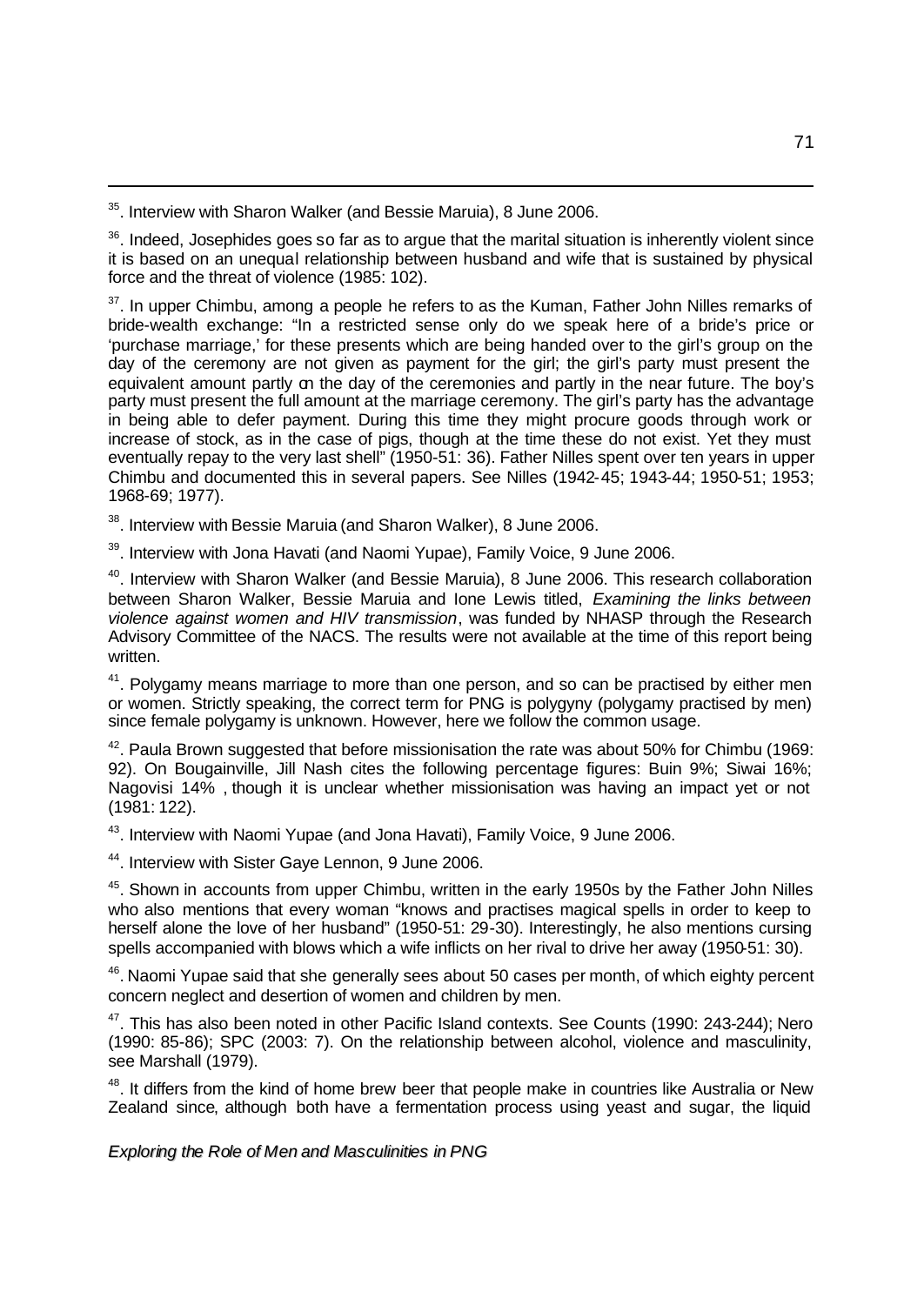produced in PNG is distilled. This greatly increases the alcohol content, which would be in the order of 40%, whereas home made beer would have an alcohol of about 10%.

<sup>49</sup>. It has, for example, been blamed for tribal fighting and other forms of violence in the Highlands. For discussions on this aspect see, Dernbach & Marshall (2001: 5); Iamo & Ketan (1992).

<sup>50</sup>. Interview with Naomi Yupae (and Jona Havati), Family Voice, 9 June 2006.

<sup>51</sup>. Interview with Sharon Walker (and Bessie Maruia), 8 June 2006.

 $52$ . Such prohibitionary approaches, including the periodic banning of the sale and consumption of alcohol, have been instituted in various Highlands provinces, as a response to the law and order problems, and most especially, tribal fighting. See, for example, Dernback & Marsall (2001).

 $53$ . As a teenage girl from Buka remarked: "The good side of "home brew" is that it is a source of money to help parents pay for school fees or their other needs, such as medicine when they are ill. But unfortunately, people don't use it wisely. They drink too much and cause problems." Some communities in Chimbu and Buka have endeavoured to eliminate the problem of "home brew" by destroying the brewing sites, but the producers simply hide it elsewhere.

 $54$ . These service providers also remarked that child abuse and child sexual abuse are also increasing, though there is an absence of data. On this issue see, Human Rights Watch (2005 & 2006), UNICEF (2005) & HELP Resources (2005).

<sup>55</sup>. Interview with Father John Ryan, 9 June 2006.

l

<sup>56</sup>. The use of weapons in domestic violence has always been a problem and still appears to be. Weapons of varying kinds are utilised and can inflict horrendous injuries on the victims. The LRC Interim Report noted that more than half (57%) of rural beaten wives surveyed claimed to have been hit with a weapon or implement (1987: 3). Similar high levels of weapon use have been reported from recent research. The more recent research by the *PNG Armed Violence Assessment,* revealed that in the assessed areas domestic and family violence is more likely than not to involve the use of a weapon. Of those households reporting this kind of violence, 63% in SHP and 77% in NCD involved the use of a weapon such as a firearm, bush knife, blunt instrument, fire or "red hot" metal (Haley 2005: 30). Though we didn't hear of guns or "red hot" metal being used in the field sites we visited, there was a readiness to use weapons in domestic conflicts. Generally, the choice of weapon was determined by what was close of hand (see Toft & Bonnell 1985: 47).

 $57$ . The school fees in Denglagu Parish for the primary school were 50 Kina for years 3, 4, 5, 6, K170 for years 7-8, and for the high school K500 (for day school students) and K800 (for boarders). In St John Parish in Western, fees were K80 for elementary school (grades 1 & 2), K110 for years 3, 4, 5 and K150 for years 6, 7 and 8 of primary school. In Buka, fees were K70 for elementary school, but for primary school it depended on which year (K50 for grade 3, K60 for grade 4, K70 for grade 5, K80 for grade 6, K90 for grade 7, K100 for grade 8). For high school (grades 9 & 10) it was K1500 per year.

<sup>58</sup>. Interview Sister Gaye Lennon, 9 June 2006.

<sup>59</sup>. Paula Brown, who worked in the region later, is more specific and suggests that disputes "concerned land, theft, adultery, separation or divorce, debts, and revenge for deaths attributed to witchcraft, sorcery, or warfare" (Brown 1982: 4; see also 1972: 62).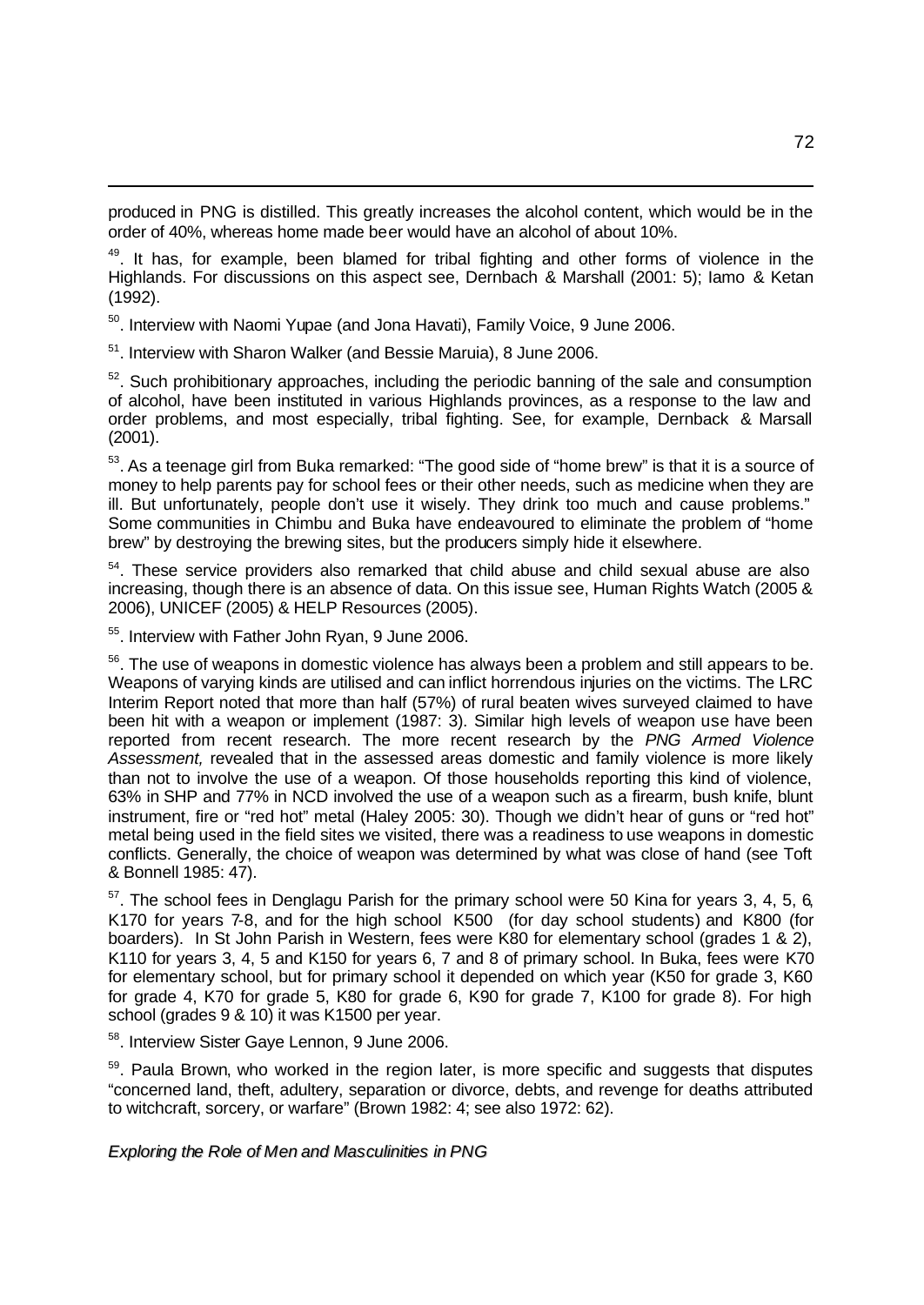<sup>60</sup>. There are over hundred thousand rubber trees planted in Western Province. During June 2006 peopled reported that the price of rubber was 60 toea/kg.

 $61$ . Indeed, one informant went so far as to say that the government should be paying everybody a wage.

<sup>62</sup>. Interview with Sharon Walker (and Bessie Maruia), 8 June 2006.

l

 $63$ . Drawing on the work of Wayne Warry and other accounts of tribal fighting in the Highlands during the 1980s, Katherine Dernbach and Mac Marshall speculated that, although more beer may be consumed during the months of the coffee flush, people may have been too busy to engage in tribal fights during this time (2001: 13). Small scale domestic and intravillage disputes increased during the time of coffee harvesting, but larger inter-clan or inter-community fights increased in the months outside of this time.

 $64$ . In the LRC research also, more women (34.3%) than men (26.6%) saw domestic violence as a problem (Toft & Bonnell 1985: 20).

<sup>65</sup>. Recent studies of gender have shown that gender identity is not as fixed and predictable as has often been assumed. Rather, gender varies from place to place, and from era to era (Gottlieb 2002: 168). This is true all over the world, including Papua New Guinea where considerable diversity in the way that gender is understood and practiced has been documented. See for example Bamford (1998); Bercovitch (1998); Clark & Hughes (1995); Gelber (1996); Lederman (1989); Lepowsky (1993); Leavitt (1991); Lutkehaus (1995); Meigs (1990); Strathern (1972, 1988 & 1987); Sturzenhofecker (1998). Since it is now recognised that the way gender is realised varies according to the context in which it is produced, it has become necessary to think of gender as plural, speaking where appropriate of masculinities and femininities*.*

<sup>66</sup>. There is an account of the Hahalis Welfare Society, with a few scattered references that are relevant. See Rimoldi & Rimoldi (1992).

 $67$ . According to Jill Nash, the Nagovisi put great stress on balance and reciprocity, with individuals motivated to maintain parity and balance in a variety of contexts and have no desire to be superior or inferior to others (1987: 152, 154). However, they did apply a male-female distinction to differences involving physical strength. For example, the right hand is said to be male, because it is stronger (1987: 156). The result is that Nagovisi men are responsible for the heavy horticultural work, as was the case more widely in Bougainville (Nash 1987: 158). Oliver also reports that physical strength was considered a form of "vitality" that occurred in women to only a moderate degree and the expression "weak as a woman" was frequently on men's lips (1955: 73, 82).

<sup>68</sup>. Douglas Oliver, who also carried out fieldwork in the south of Bougainville, among the Siuai, in the late 1930s, also reported that rape was "practically nonexistent" (1955: 82).

<sup>69</sup>. Some these changes are by no means recent and have been going on for many years. Paula Brown for example mentions that men and women were increasingly living together in the 1960s (1967: 95).

 $70$ . The ethnographic picture we have from the south of Bougainville is similar, but with some slight variations. Douglas Oliver reports that the Siuai garden becomes a woman's affair after the plot is cleared and estimated that women work in the gardens four times as long as men (1955: 131). The situation in Buin is marked by the same kind of division of labour (R. Thurnwald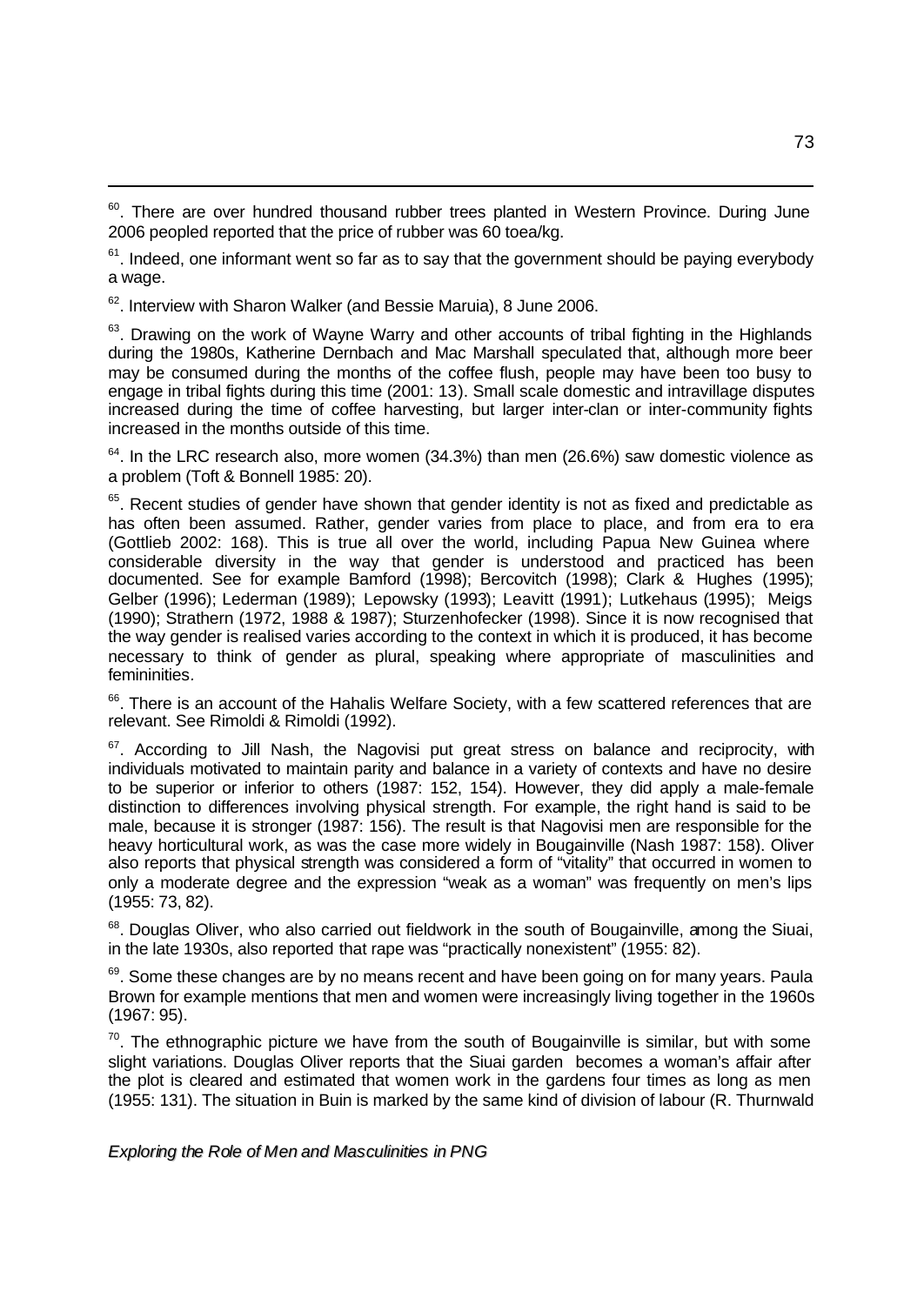1934: 120). Sago is also a subsistence crop for the Buin, with its cutting and washing being exclusively men's work (R. Thurnwald 1934: 120).

 $71$ . Douglas Oliver noted many years ago that men can sometimes acquire the skills of women (for example, garden cultivating, domestic cookery, and certain kinds of plaiting), though he noted that women were "barred" from practicing many male skills (1955: 82). This kind of role reversal was actually embraced for a time by the Hahalis Welfare Society in post WWII Buka. In the early years of this movement, the leaders said that it was time for men to do women's work to lighten women's load: "The men would work in the gardens and carry the garden produce back to the village. Then they had to go and get firewood. Back at the village they lit fires, peeled the sweet potatoes and taro and cooked the evening meal. The women just sat and smoked. Some of the women telling the story said that they felt no pity for men because they had to be taught a lesson. As time went on, the women took back much of their work but they said the situation never reverted to the extremes of the past" (Rimoldi & Rimoldi 1992: 148).

 $72$ . Indeed, as Abby McLeod notes for the Kerowagi, women "do not equate pig production and distribution solely with the domestic realm, but rather, they characterise it as an integral aspect of local politics, negating the existence of clearly defined domestic and public and political realms. Furthermore, women exercise agency by offering and withdrawing support in accordance with their own priorities and needs" (2002: 44).

 $73$ . Despite such valuation women are not immune from de-humanising characterisations, see Section 2.2.

 $74$ . On a number of occasions, women, as well as service providers, told us that many women fear being exposed to HIV by their husbands' sexual liaisons outside of marriage.

 $75$ . Rituals of manhood or male cults have attracted great interest and generated numerous studies. See Allen (1967); Bateson (1958[1936]); Errington (1974); Herdt (1981, 1982, 1984, 1987, 1992); Juillerat (1992); Silverman (2001); Tuzin (1980); Whitehouse (1996).

 $76$ . A number of writers have drawn attention to what Irwin refers to as the "liability complex" (1972) or what Trompf refers to as "payback" (1994) — the need to avenge or compensate for wrongs and injuries. For more recent work, see Strathern & Stewart (2000); van Amstel & van der Geest (2004).

 $77$ . In addition to using magical powder, it is said that when they killed others with knives, some men would place some of the dead person's blood on their tongues, saying the "strong" of the deceased would make them more fierce and they would not be afraid to cut people with knives. This, the respondent remarked, seemed to be the case with some of the combatants who had not finished school.

 $78$ . There is an increasing amount of concern about the "youth bulge" in the Pacific, with the youth demographic in some countries being close to one fifth of the total population. In addition to PNG, youth in the Solomon Islands also comprises nearly 20% of the population whereas in other Pacific Island countries it averaged 17% of the population (NZ Herald July 2006). Nearly two fifths (37.8%) of the population are under the age of fifteen.

<sup>79</sup>. Interview Sister Gaye Lennon, 9 June 2006.

l

<sup>80</sup>. Interview with Jona Havati (and Naomi Yupae), Family Voice, 9 June 2006.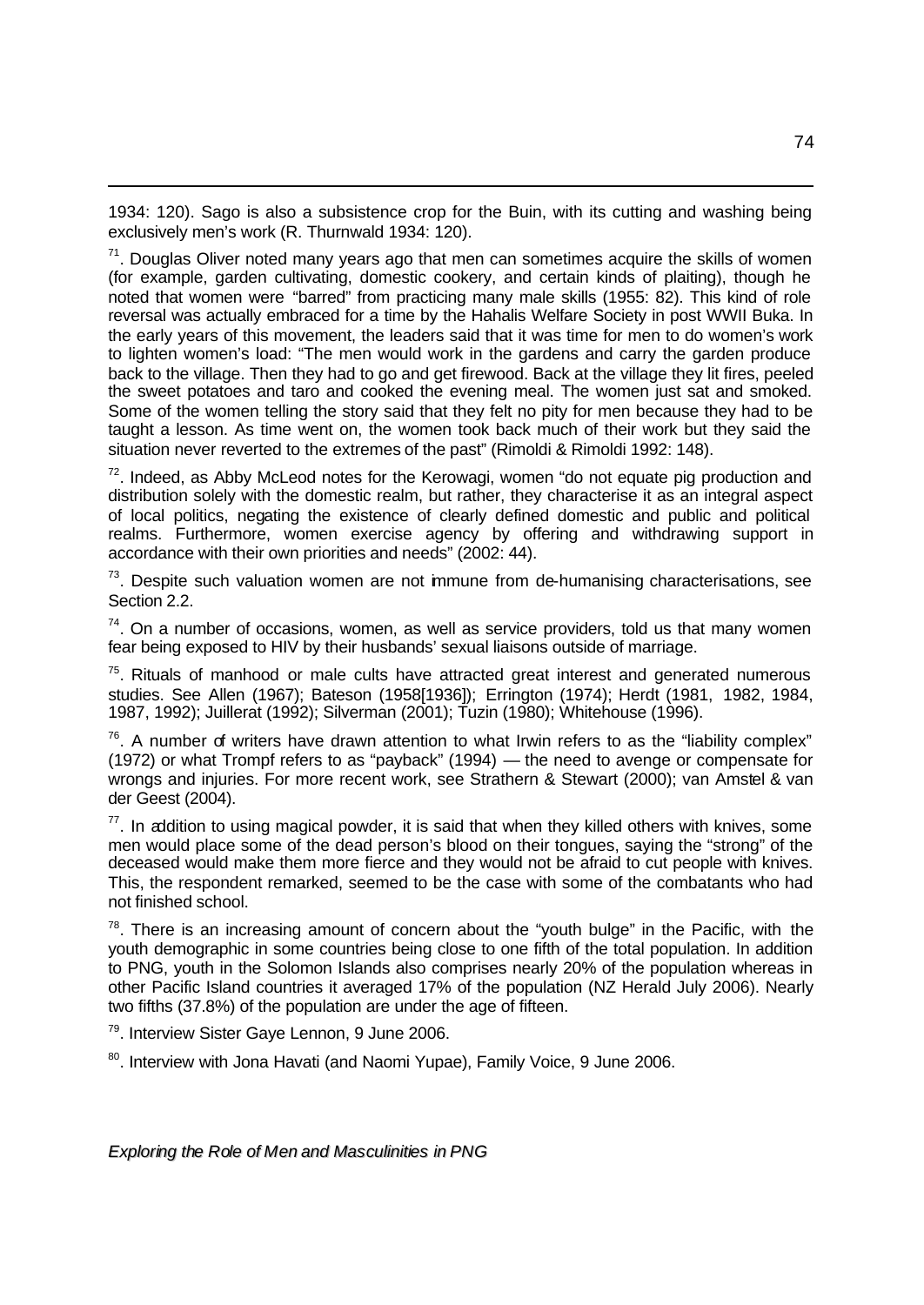$82$ . In some parts of PNG, it is unheard of for women to drink and to do so is considered shameful, such women often being considered prostitutes.

<sup>83</sup>. For a more comprehensive discussion of alcohol than we can offer here, see Dernbach & Marshall (2001); Iamo & Ketan (1992) and especially the volume by Marshall (1982).

<sup>84</sup>. Research among perpetrators in Port Moresby found that of those who admitted to committing crimes, 22% were under influence of alcohol, 13% under the influence of drugs and 11% under the influence of both alcohol and drugs (UN Habitat 2004: 52).

<sup>85</sup>. There is a considerable literature on men's initiation rituals in PNG. See references cited in endnote 75.

<sup>86</sup>. Girls did not have an equivalent set of rituals, since as is the often case in such contexts, females were thought to mature much faster than males. In Chimbu, some celebrations marked first menstruation and a girl was instructed in the changes in her body and, as Nilles notes: "given the social code of a grown-up member of her group and clan; made conversant with the etiquette regarding her relatives and the rules regarding her behaviour towards the opposite sex" (Nilles 1950/51: 32).

<sup>87</sup>. They were also blown in preparation for the pig-killing festival and at the burial of a male who died suddenly and who hadn't seen their *koa* when alive. Moreover, a man could blow another man's *koa* in order to insult him, an act which was regarded as theft (Nilles 1950/51: 61).

<sup>88</sup>. The Yonggom, whose members comprise many of the West Papuan refugees living in Kiunga and in the dozen or so camps in Western Province, are from an area of land to the west of Kiunga straddling the West Papuan border. The Awin or Aeykom live in an area to the East and North East of Kiunga, ranging from the Ok Tedi River in the west to the Strickland River in the east. The Mountain Ok or Min live in the mountains north of the Awin, in an area extending from the other side of the West Papuan border to the Strickland river in the east and as far north as the Sepik River headwaters. Many anthropologists have written about the different Mountain Ok groups — see for example, Barth (1975); Gardner (1981); Bercovitch (1989); Jorgensen (1981). From the east of the Strickland River to Mount Bosavi is a further language group, the Bosavi, which includes several dialects, such as the Gebusi, Etoro, Kubor, Samo, Kaluli and Onabasulu. Like the Min, these have been extensively documented by anthropologists, among the many being Knauft (1985); Schieffelin (1977) and Shaw (1990).

<sup>89</sup>. Reporting on visit to the Gebusi language area near Nomad in the eastern part of Western Province, Bruce Knauft, says that male initiation was still being carried out in a few of the more isolated villages (2002: 224).

90. This also means menstruation (Kirsch 1991: 265).

l

 $91$ . This contrasts with the optimism about Western education that many felt early in the colonial period. This is evident in a statement of a leader recorded by Nilles at an initiation ceremony: "'These are the rules of our clan inherited from our ancestors and always handed down to our young people on this occasion. To-day, however, the school has come to us. If you go to school regularly, you will learn there the same precepts and others besides, showing you how to become useful members of our clan'"(Nilles 1953/54: 122).

<sup>&</sup>lt;sup>81</sup>. There is also a sense of being abandoned by the Church. As one man in the Catholic Youth Group in Chimbu said: "The parish doesn't think of the youth, the Bishop doesn't think about the youth."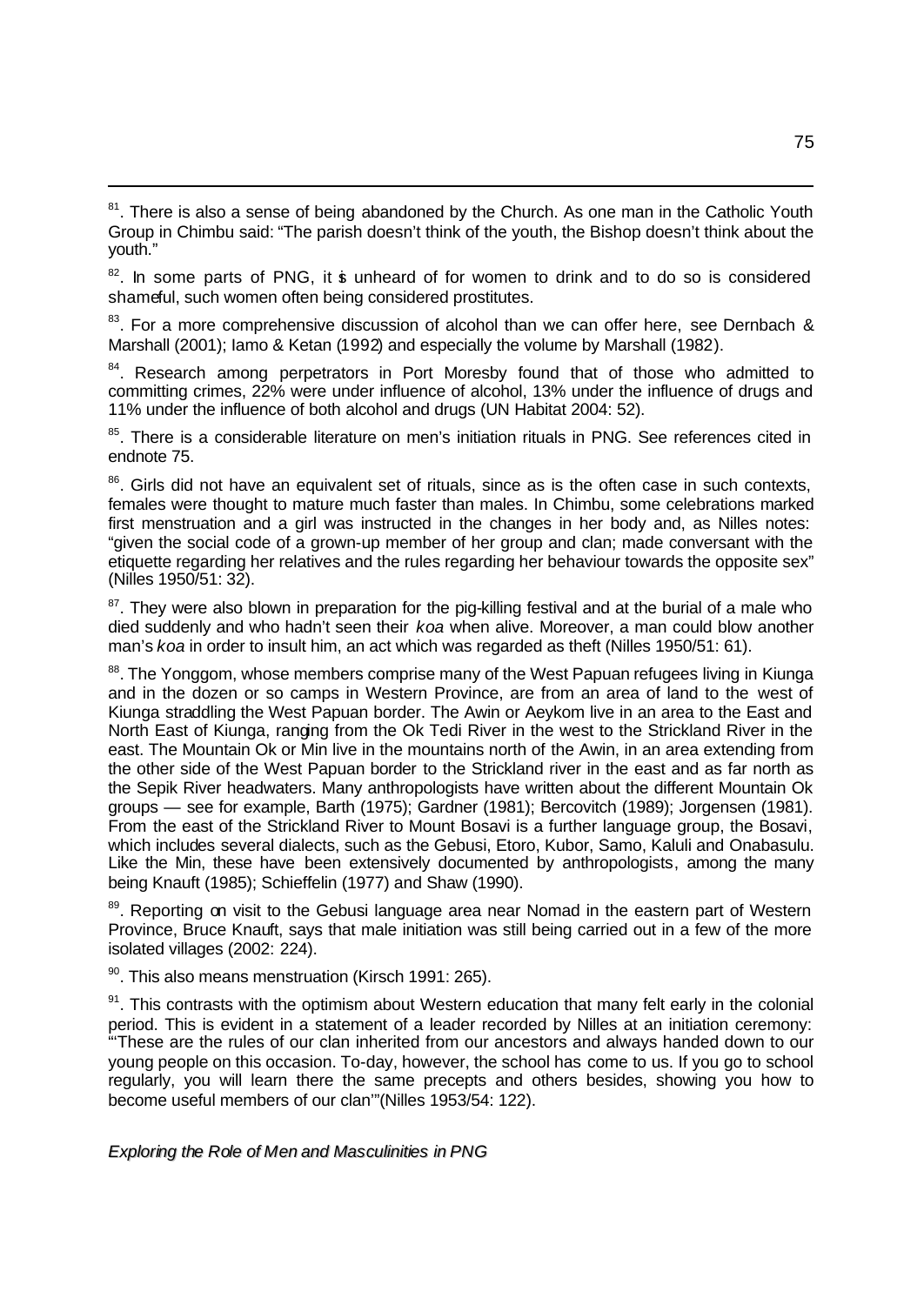92. Interview Sister Gaye Lennon, 9 June 2006.

l

93. Interview with Naomi Yupae and (Jona Havati), Family Voice, 9 June 2006.

<sup>94</sup>. Much as the Governor of the Eastern Highlands Province has been encouraging a return to tradition, the Bishop of Chimbu advocated at the 2005 General Assembly that the "hausman" tradition be revived in his diocese. People we spoke to in Chimbu were aware of this but were not sure whether any had been initiated yet.

95. Interview with Naomi Yupae and (Jona Havati), Family Voice, 9 June 2006.

96. Interview with Father John Ryan, 9 June 2006.

<sup>97</sup>. In fact some men's cults celebrated masculinity with the sexual abuse of widows and other women with no male protection (Zimmer-Tamakoshi 1997: 540).

 $98$ . On the issue of violence and HIV/AIDS, see for example, Rothenberg & Paskey (1995); WHO (2004); Nduwimana (2004); Maman et al (2000); Jewkes et al (2003).

99. One of the problems in assessing programs aimed at promoting a more gender equitable behaviour among men, is that few have documented their experiences (Chege 2005: 118).

 $100$ . Ideally MAP workshops consist of about 20 participants and run for five days, entailing a total of 35 hours of educational activities. Day One looks at the gender socialization process and power imbalances between men and women. Day Two examines how gender issues impact on sexuality, parenting and relationships between the sexes. Day Three looks at the intersection between gender socialization, health-seeking behaviours, and HIV transmission. Day Four focuses on domestic and sexual violence. Day Five focuses on ways that men can redefine masculinity and play an active role in their communities to address gender inequality, responsible fatherhood, HIV/AIDS and gender-based violence (Peacock & Levack 2004: 9).

<sup>101</sup>. Similar responses have occurred in PNG. See Appendix 9 for the example of a senior police officer reacting to an anti-violence poster that depicted a beaten woman by saying, "It is good to see that men are still in control."

 $102$ . This project appears to have been part of a long line of initiatives that focussed on Male Involvement in Reproductive Health (MIRH) that arose after the 1994 International Conference on Population and Development in Cairo. The FIJI project was funded through a grant from NZODA, executed by New Zealand Family Planning Association (NZFPA) and implemented by the Reproductive and Family Health Association of Fiji (RFHAF).

 $103$ . A total 30 workshops were conducted among mine workers, soldiers and communities in a number of areas in Fiji.

<sup>104</sup>. Interview with Lady Carol Kidu, 8 June 2006.

<sup>105</sup>. Interview with Sharon Walker and Bessie Maruia, 8 June 2006.

 $106$ . As we were unable to interview Robert Titi in person, we have relied on the cited report.

<sup>107</sup>. Interview with Lawrence Stephens, 6 June 2006.

<sup>108</sup>. The Family and Sexual Violence Action Committee has produced a number of leaflets on rape and the law in relation to rape: *Rape, incest, child abuse … The PNG laws have changed!* and *What to do about rape* (also in Tok Pisin); Save the Children has produced a booklet on children's rights: *Children's rights and responsibilities* (both in English and Tok Pisin) and The National HIV/AIDS Support Project (NHASP) has produced a number of posters and have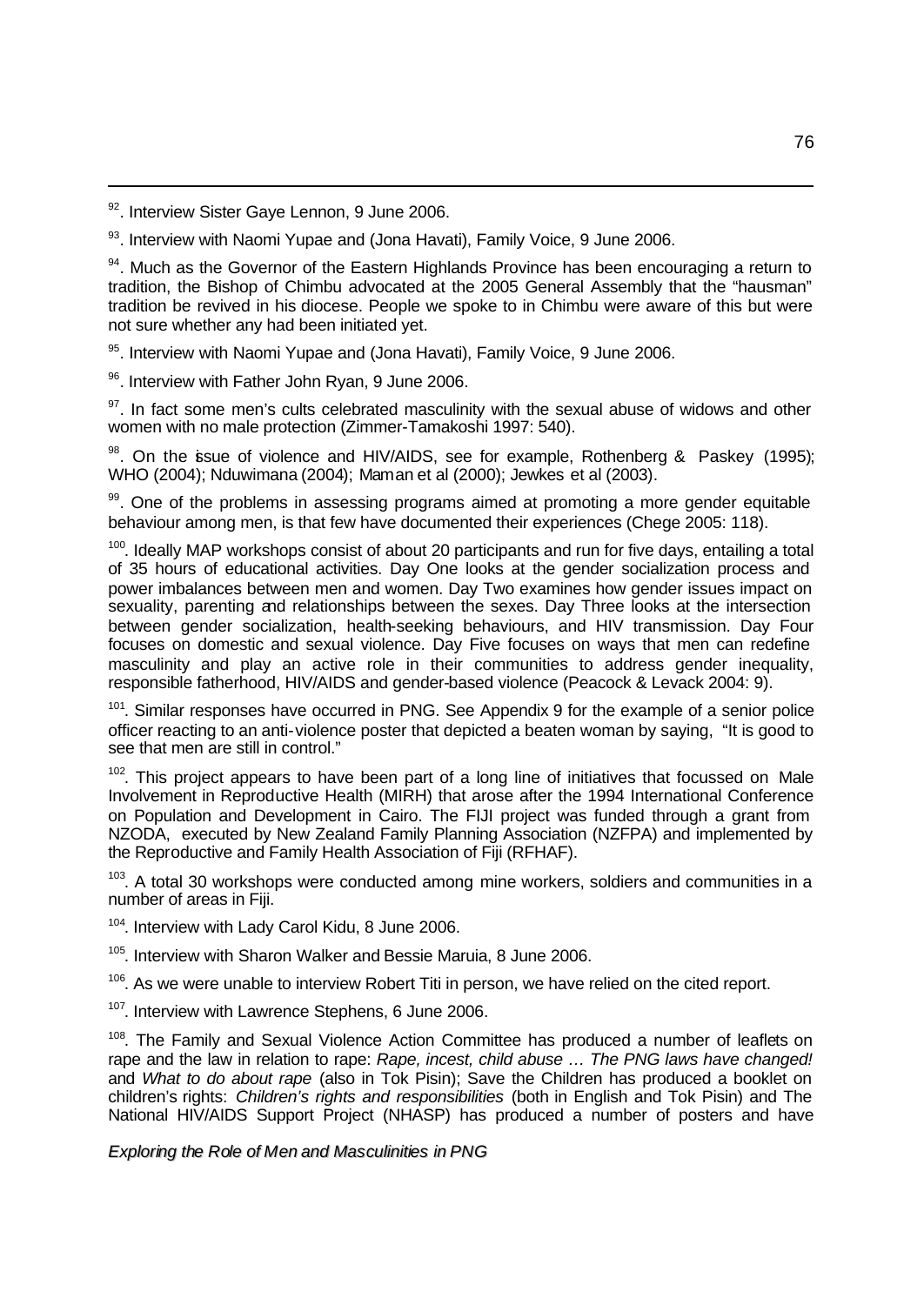reprinted a leaflet originally produced by the Women and Law Committee*: Lo i tambuim pasin paitim meri.* Videos have been produced in PNG on the subject and may be suitable for distribution if still available. In 1988, the Women and Law Committee produced a video *Stap isi* (Take it easy), that was popular and which would make a useful resource for advocates. The Health Promotion Branch of the National Department of Health more recently has produced *Anton*, which focuses on alcohol and domestic violence.

l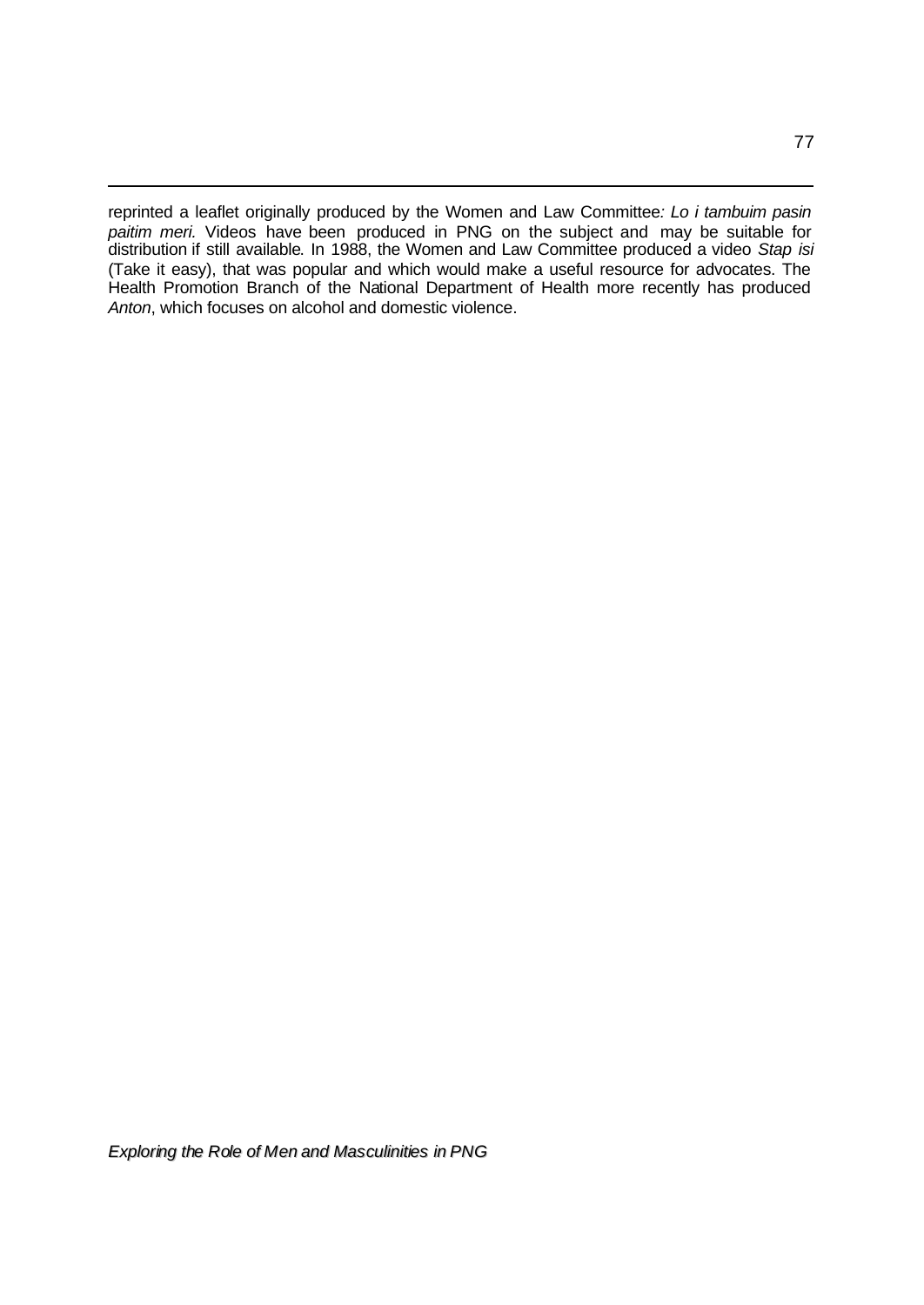# *Appendix 1. Men's Focus Group Guide:*

NB. Other research tools used based on this.

*A number of key themes should be touched on during the sessions. These include: (1) types of violence; (2) causes of violence, especially underlying causes; (3) the effects and costs of violence; (4) gender roles and expectations; (5) ways to reduce and prevent violence.*

As an introductory exercise and icebreaker, get the participants to list the problems that they see confronting the community. If violence is listed, ask how big a problem this is. If it is not mentioned, ask whether violence is a problem in the community. Then ask how bad this is.

# *1. Types of Violence*

l

*The aim here is to get the participants to identify the types of violence they are exposed to and how they define violence. Start by getting them to develop a list and then get them to rank these.* 

Can you name the kinds of violence and victimisation that are being experienced by this community and the people in it? Which are the most common in the community? (Try elucidate how violence is defined. Get discussion around the ones that seem nonconventional. Prompt on things like shouting, swearing, nonconsensual sex if they don't come up.) Are weapons used? Which kinds of violence are the most cause for concern?

Who are the perpetrators and who are the victims? (Try to get break down  $-$  men against women, men/women against children, men against men, women against women, women against men.) Is violence against men a problem? *Prompt:* What types of violence do men experience? Who commits the violence? Is violence against women a problem? *Prompt:* What types of violence do women experience? Is violence against children a problem? *Prompt:* What types of violence do children experience? What about violence between relatives? For example, do brothers sometimes beat their sisters?

Is there more violence today than before – than in the colonial or precolonial period? *Prompt:* Why do you think that is? *Prompt:* Can you elaborate a bit more? Is life different now? Is it easier or harder? Are people different now? In what ways? Why is this?

## *2. Causes of Violence*

*The aim here is to get the participants to identify what are the causes of violence in the community. (1) Get the participants to list the key causes of violence inside their community. After the listing exercise, ask them to rank the causes in order of significance. Then consider each item in order, asking whether they can think of any deeper underlying causes.* 

*(2) Also ask about violence between communities.*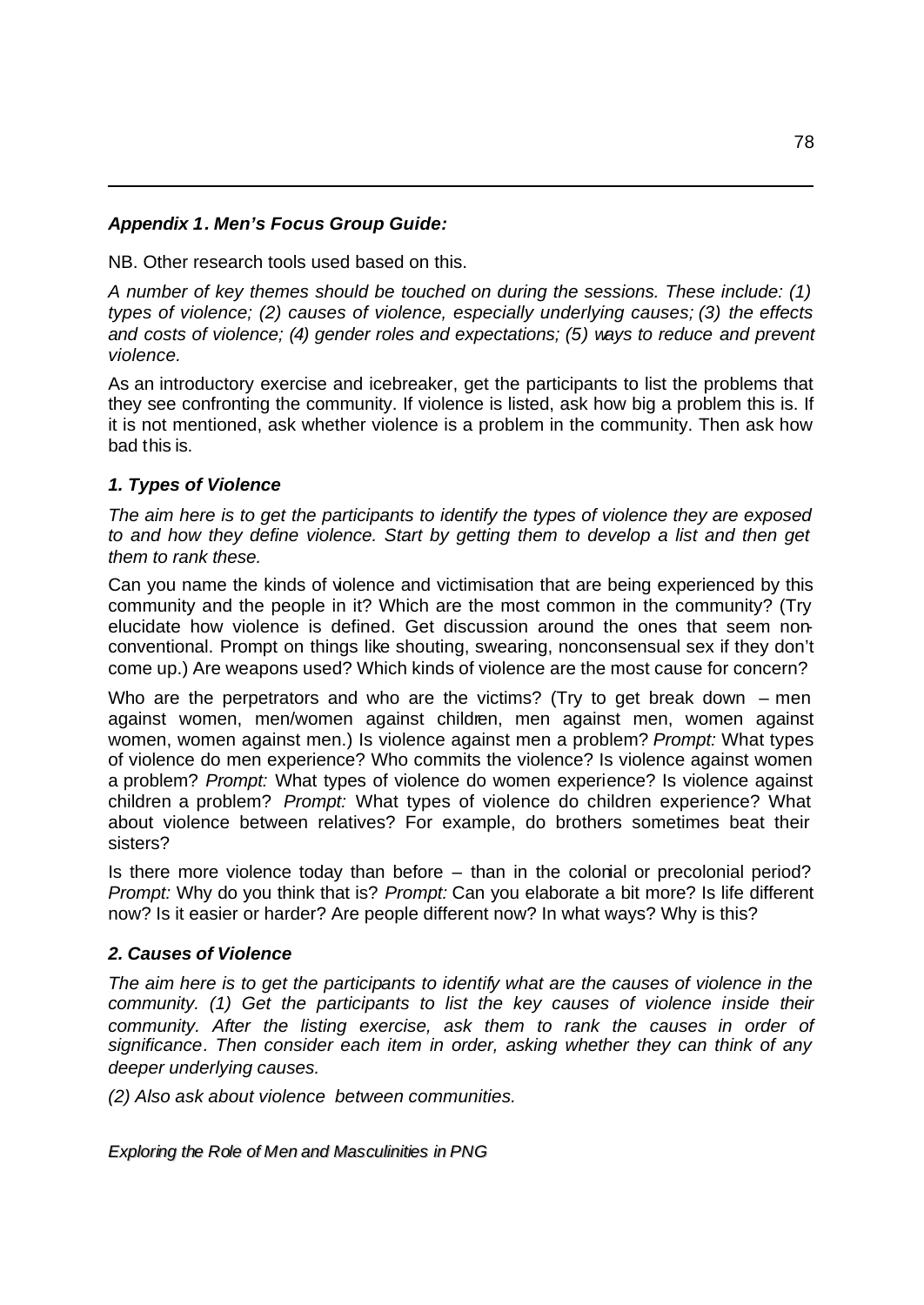What are the causes of violence in the community? [rank them]

Why are some people more violent than others? Why do some people experience more violence than others?

What things or kinds of behaviour do you think incites violence? *Prompt:* Why?

Do you think violence is appropriate in some circumstances? *Prompt:* Which ones? Why? *Prompt:* What happens if a woman doesn't obey her father, husband? Is it okay to hit her? Why is it okay? Is it ever not okay? Is it alright for a woman to hit her husband? Or parents to hit their children? How often? How hard? How do you think a man feels when he has injured his wife? What kind of men are too violent? Is rape sometimes okay? When? When is it not okay? Do you think many men rape women — half of all men? More? Less? Why do you think these men rape women? Are there deeper reasons? What kinds of men are more violent than others? Suppose a man is happy, has a good marriage, healthy children and plenty of food, is he any less likely to be violent to his family, or to other people?

What are the causes of violence between communities? [rank them] Are there deeper causes?

# *3. The Effects and Costs of Violence*

l

*The aim here is to get the participants to identify the key personal, social and economic effects and costs of violence, both in terms of the community and the family*. *For example, What happens in a family if the wife is unhappy? What if she is sick or injured because of violence? (Prompts: Less productive? Work not well done? Children disobedient? Children get into trouble? Violence in the family may give rise to family breakup? Loss of brideprice? A death might require compensation – loss of money, resources. Warfare with another community may mean can't access markets. Might need to prompt on issues that are not so obvious (such as mobility; inability to access health services; inability to sell crops etc).* 

What are the consequences of violence for men and their families? What are the consequences of violence for women and their families? What are the consequences of rape?

# *4. Gender roles and expectations*

*Here we are trying to get people thinking and talking about gender roles and expectations. How men and women are defined and what they are supposed to do and especially any changes that are occurring that impact on violence.* 

What characteristics define a good man? What kind of behaviour is expected of a man? When he is single? When he is married? *Prompt*: Are there any kastom or bible stories that you remember about what makes a good man? Do people agree with these stories? What characteristics define a good woman? What kind of behaviour is expected of a woman? When she is single? When she is married? *Prompt:* Are there any kastom or bible stories that you remember about what makes a good women? Do women agree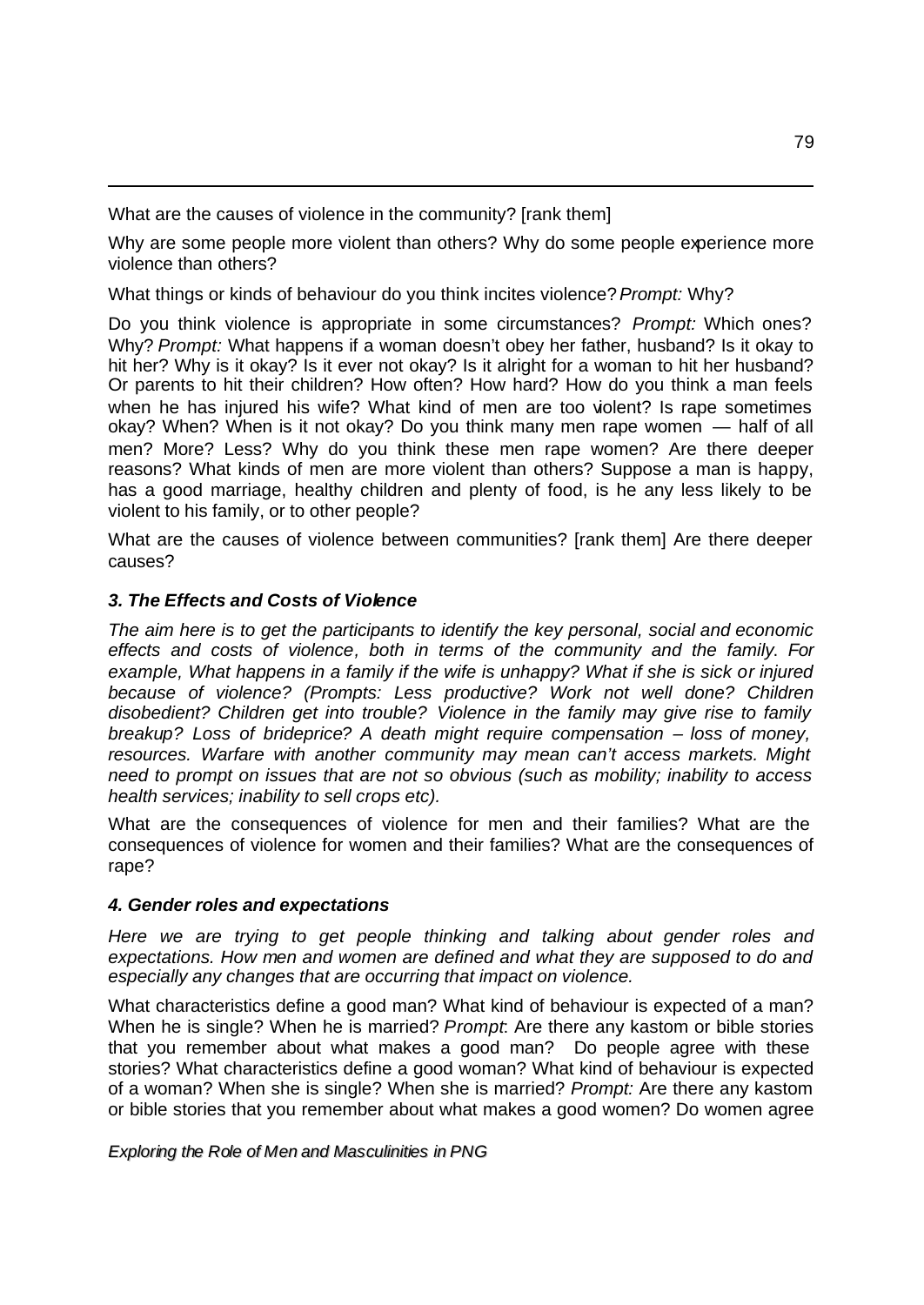with these stories? Are women different now than in earlier times? How? Why? Is this a problem?

What characteristics define a good child? What characteristics define a good husband? What characteristics define a good wife? Get as much elaboration on these as you can, looking for changes and contradictions between the old ways and the new.

What are the advantages of being a man? What are the disadvantages of being a man? What kinds of changes are happening today that are making it difficult for men? **\$** it harder for men today than previously? Do you think there are any advantages for women? What about disadvantages? Is it harder for women today?

Are there kastom ways for schooling men? Were there in the past? If, yes: what was the aim of these? What did they involve?

Why do you think men are violent? How could this be changed? What would make men less violent?

### *5. Ways to Reduce Violence*

l

*Here we are trying to get people thinking and talking about how violence in their communities might be reduced, what hurdles there are, and how to identify appropriate interventions they might be involved in.* 

*How might violence be reduced in the community?* What alternatives to violence were there in the past? Were there any ways to prevent violence in the community and between communities in the past? (For example could wars be prevented by peacemaking ceremonies, exchanges etc) (Try to get detail as much detail on these things).

Are there any ways to prevent violence in the community today? For example: Can people intervene to stop a fight? *Prompt:* Relatives? Village leaders? Church workers? Priest? Are there any circumstances under which people can intervene? Does intervention really help or is something else needed to stop the violence? What might help?

Does the village court have any role in stopping violence among married couples? Can women leave their husbands if they are violent? Does this happen very often? Is there a custom way of dissolving the marriage?

What kinds of things prevent people from dealing with violence? *Prompt:* What are the hurdles to the resolution of violent conflicts? Between communities? Within communities? (things like shame, silence, no police etc)

*Who has a role to play in reducing violence.* Who do you think should be taking a leading role in helping people or showing them how to prevent violence? (Whether this is between communities or within.) Who would be the best to deliver messages about violence to the community? Would messages really help reduce the violence? What would?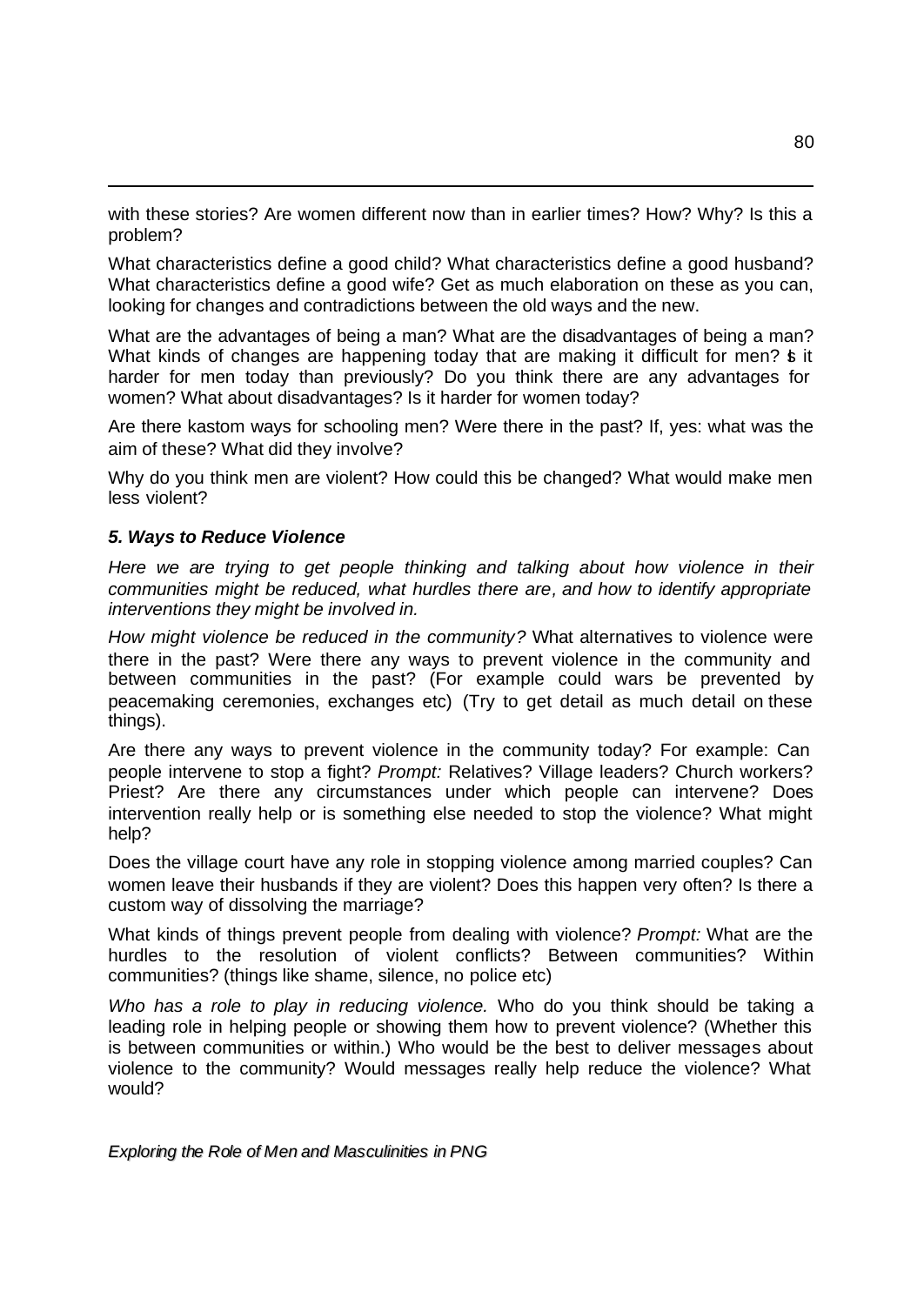*Prompt:* Does the school have a role in this? What role does the church have in this? What role do the police have in this?

l

What do you think are the most effective methods for reducing violence in this community? Do men have a role in reducing/preventing violence in the community? Would it be good if women joined together to say no to violence? Would it be better if men and women said no to violence?

*Ask them to make a list of all the ways they can think of of preventing violence. Then ask them to rank them in order of likely effectiveness.*

|                 | Monday                        | Tuesday                        | Wednesday                                           | Thursday                       | Friday                                 |
|-----------------|-------------------------------|--------------------------------|-----------------------------------------------------|--------------------------------|----------------------------------------|
|                 | Introduction                  | Recabe                         | Recabe                                              | Recabe                         | Recabe                                 |
|                 | Why life skills               | <b>Traditional</b><br>stories  | Keeping our<br>men alive                            | Problem tree                   | Background                             |
|                 | Empathy                       | Gender roles                   | <b>Issues affect</b><br>the men the<br>most         | Sex and<br>relationship        | What is<br>adolescence?                |
|                 | Effective<br>communication    | Stage of<br>manhood            | Heart disease                                       | Sex myths<br>and facts         | Knowledge,<br>attitude and<br>practice |
|                 | Value<br>clarification        | Men attitude<br>to sex         | What is<br>diabetes?                                | Pregnancy<br>basic             | Being man                              |
|                 | Interpersonal<br>relationship | Talking<br>about sex           | What are men<br>reluctant to<br>health<br>services? | Pregnancy<br>and<br>childbirth | Rape                                   |
|                 | Coping with<br>stress         | Sex terms                      | Men and<br>contraceptive                            | How can<br>dads help           | Good man<br>Good leaders               |
| Problem solving |                               | Male<br>reproductive<br>system | Contraceptive<br>choice                             | When I was a<br>youth          | Men as decision<br>makes               |
|                 | Creative thinking             | <b>Testical</b><br>examination | Vasectomy                                           | Fathers of<br>daughter         | Alcohol and drugs                      |

### *Appendix 2. Men and Boys Behaviour Change – HELP Resources Men's Course*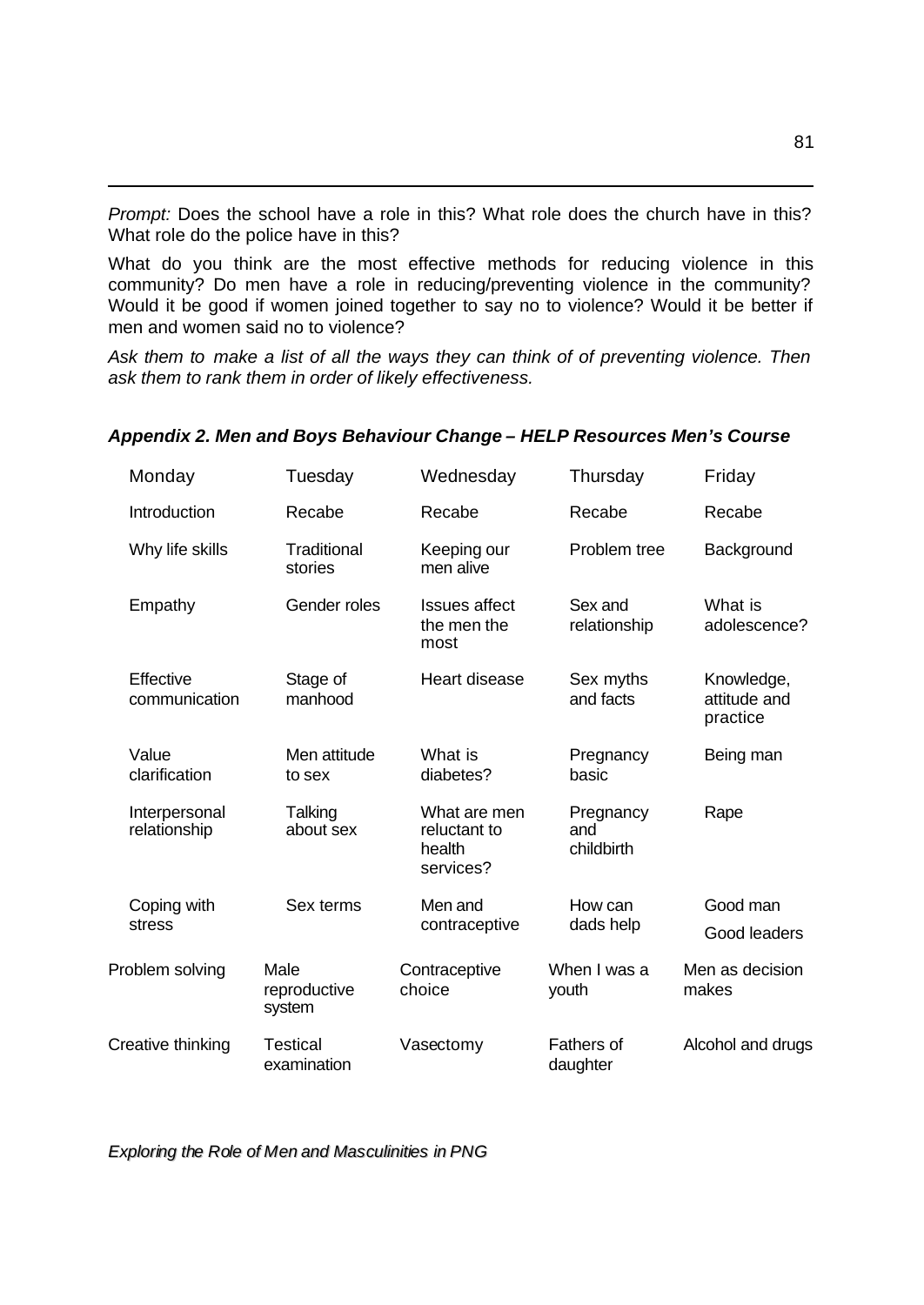| Critical thinking | Erectile<br>dysfunction  | <b>Discussion</b><br>groups              | Fathers of son       | STI, HIV & AIDS |
|-------------------|--------------------------|------------------------------------------|----------------------|-----------------|
| Making decision   | Premature<br>ejaculation | Healthy and<br>unhealthy<br>relationship | Guiding young<br>man | Evaluation      |

# *Appendix 3. Men Against Violence Training*  **Training Course Topics**

1. General Information.

l

- 2. Introduction to MAV Training Program.
- 3. Participants expectation of MAV Program.
- 4. 'The Millennium Tug-of-War'
- 5. Understanding of 'Man' as the main actor in anger and violence.
- 6. Understanding anger and violence (Concept).
- 7. Understanding dynamic of anger and violence.
- 8. Understanding causes of anger and violence.
- 9. Understanding anger and violence in intimate relationships.
- 10. Understanding the effects of anger and violence.
- 10.Understanding social costs of anger and violence.
- 11.Skills to prevent violence.
- 12.Planning MAV advocacy programs.
- 13.Registration of MAV advocate groups.
- 14.Formation of MAV advocate groups.
- 15.Certificate presentation.

## *Appendix 4* **.** *Men's Initiation in Chimbu – an account by Father John Nilles:*

The boy leaves the mother's house at the age of seven and moves into the man's house and group of his joint family. The social conscience complex formed in the small family circle will be soon enlarged by the group among which he has to now live. But with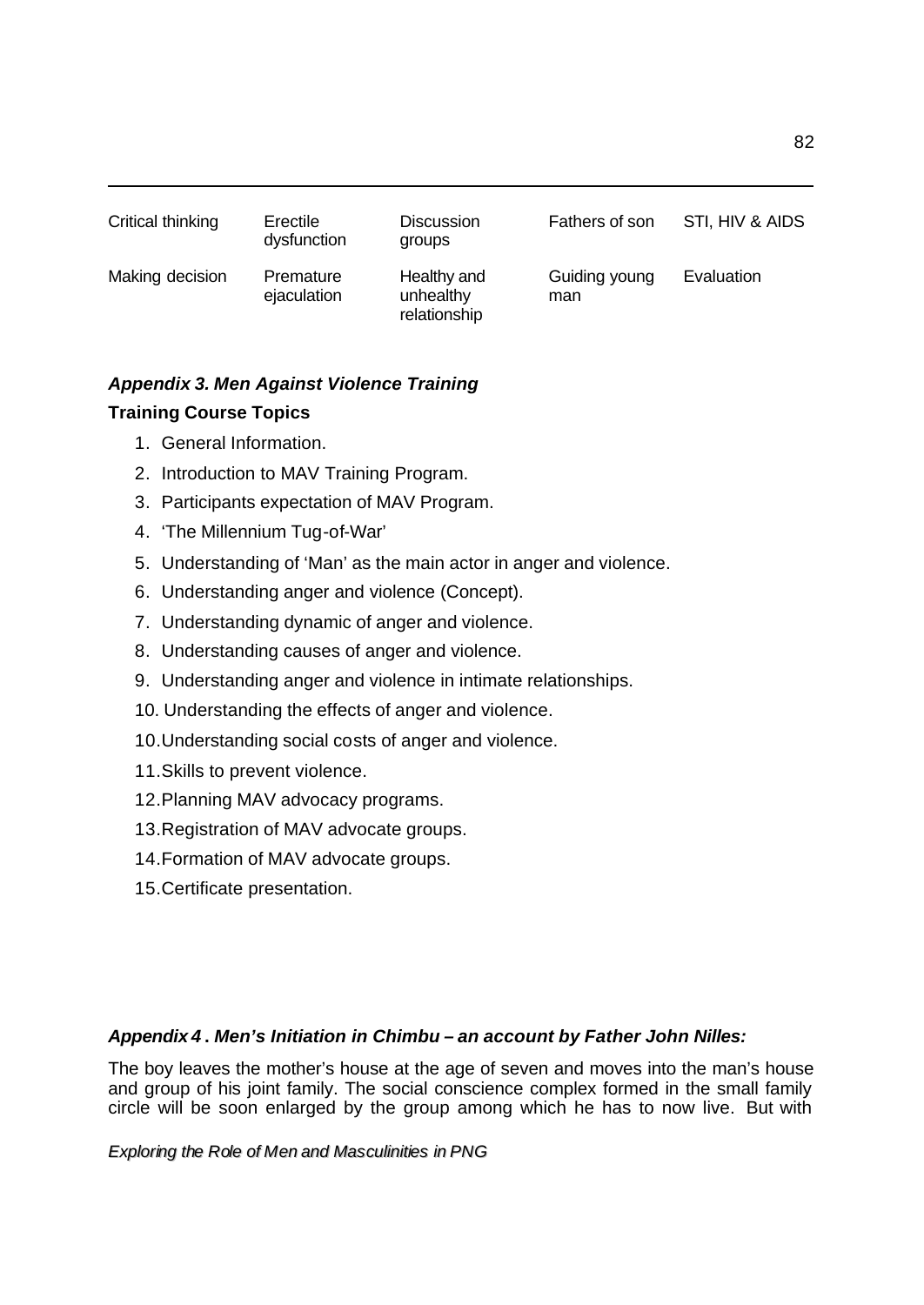advancing years the boy's reasoning abilities emerge, and his individuality and selfinterest express themselves; consequently, he may wish to cast off this social restriction. Thus he may spend most of his time roaming and hunting, and getting into mischief by thieving. He may even leave his father's group place and change to that of his mother's joint family group. However the social code is impressed upon him wherever he goes and he will begin to realize that it will be the only conceivable assurance of his own welfare and that of the group and clan. In this time of indecision he passes through the ordeal of initiation. It is in this ceremony that his social (group and clan) conscience is more or less stabilized.

l

The initiation ceremony among the Kuman people is a joint-family affair on a small scale; yet at times of great festivities when all the young men of the clan are initiated as a group, it is a sub-clan or clan affair. Its purpose is to elevate the boy from the state of childhood to that of manhood, by entrusting him with the cultural heritage, prestige and secrets of his group.

The day before the ceremony the young man to be initiated withdraws to the men's house, away from the crowd. After dark all the initiated members of the group assemble in the same house. The leader calls for silence and then begins to explain the importance of ceremony to the young men. He refers to their past life, scolds the young men for their misdeeds, and gives instructions for their future behaviour. Any other member who wishes to join in the criticism may do so. Those to be initiated may not object in any way. Then follows an instruction in clan spirit and loyalty, and in defence of the clan against enemies. They are encouraged to hate and kill enemies. They are to increase the economic prosperity of the clan through their work.

They are then shown the flutes which heretofore they had been forbidden to gaze upon. The flutes, called *koa*, when blown in pairs are believed to represent a benevolent spiritual being, similar to a guardian spirit. As each single family possesses a special flute, each boy is shown his own flute by his father or elder brother. Those performing the initiation ceremonies begin to blow the flutes outside the house, enter through the door and surround the group of initiates who are sitting on the floor with their heads bowed and eyes closed. They are then commanded by the leader to look up and behold their *koa* while he calls the name of each family flute. Throughout the remainder of the night each boy is instructed in the melodies to be played on his *koa*. …

The following morning the boys are led out of the house and far away into the bush. Before they reach their destination the young men are forced to go through high grass and reeds, and made to climb small trees to test their physical strength and power. Having reached a special spot usually close to a small rivulet, they approach one by one a group of three or four men. One man holds two sticks and he inserts these into the nostrils and strikes the inner septum of the nose of each candidate, till the blood flows profusely. The young man must then hold his head over the water for about two minutes and let the blood run into the creek. He then raises his head and thus stops the run of blood. As was explained to me by an older man of the Chiambugla clan, this is done to release the bad blood accumulated since he was in his mother's womb, his inheritance from the woman. The ordeal is very painful and frequently the candidates faint during it.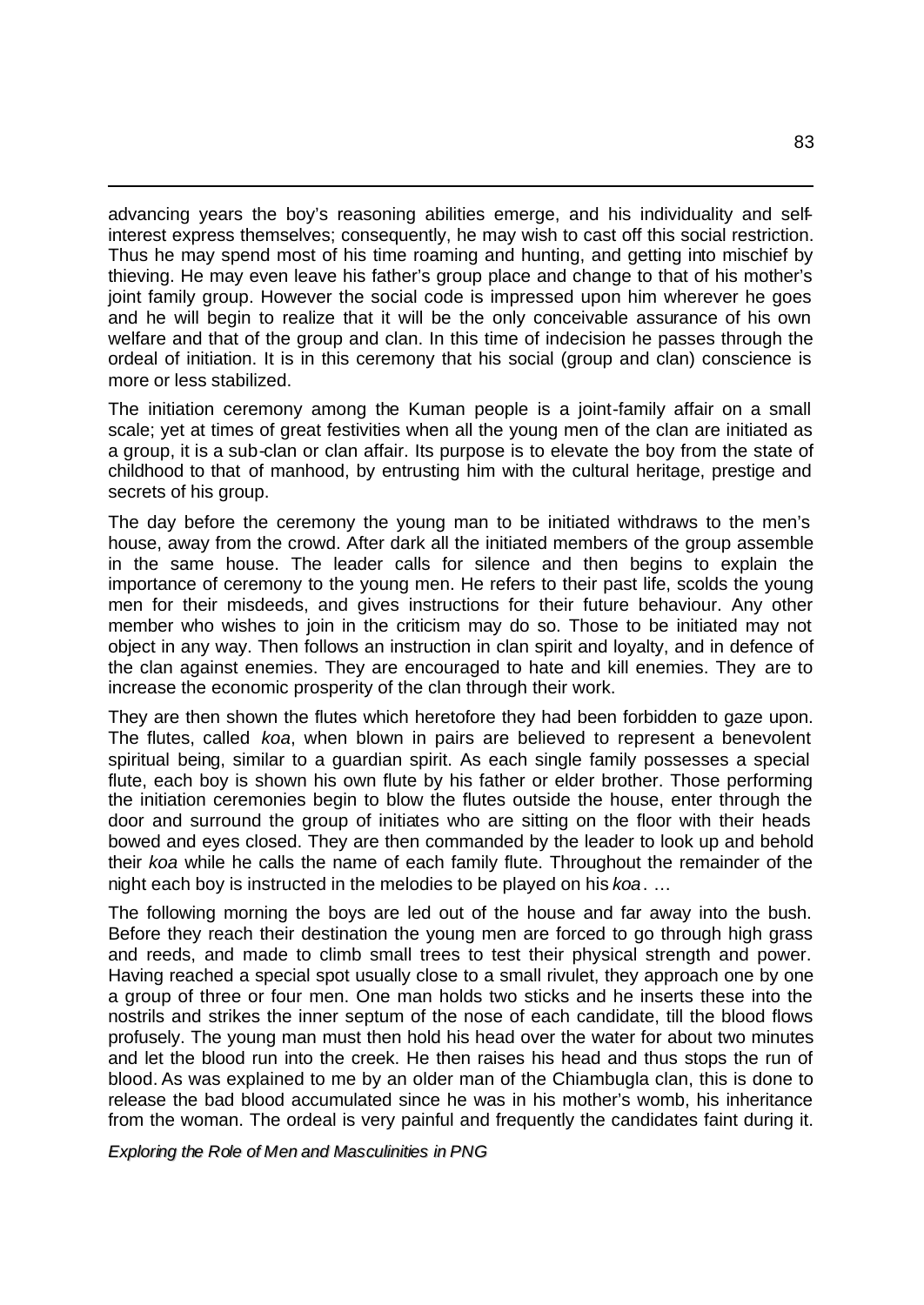A case is known when a young man lost his eyesight through it. After the ceremony each candidate is given a bit of "medicine" to eat, a piece of sliced pork. (This bloodletting is also done later in life by the man himself on the occasion of dances and festivals. They say it makes the face and eyes of the man shine brightly). The entire party then returns to the men's house to the accompaniment of the playing of the flutes. The next day a large amount of food is prepared and laid out with cooked pig. Women and children assemble around the men's house and shout with joy as at a given moment their sons and brothers come out of the house, carrying the bow and arrow or spear, their bodies glistening with pig grease and laden with ornaments. These are the newborn corps of the group and all are proud and rejoice with them. It is a day in the community life of highest vitality; a feast that will never be deleted from the young men's memory. Only the males among the Kuman are initiated (Nilles 1950/51: 37-38).

## *Appendix 5. Men's Houses in Bougainville*

l

In the south of Bougainville, men's houses, or club houses as they are often called in the literature, were developed into a ranked system, competitive feasting being the means of progress up the ranking (Oliver 1955: 377). These houses were an important cultural resource for leaders and no man achieved renown until he owned one. An important feature of men's houses were the slit-gongs, which also brought renown to the leader. The ideal number of these was nine, and they ranged in size from three feet long and one foot in diameter to fifteen feet long and five feet in diameter (Oliver 1955: 379). The men's houses were located away from where people lived, and women avoided them. It was said that a "demon" associated with the club -house would kill any woman who went near (Oliver 1955: 105). Unlike many men's houses in PNG, these in the south required no formal initiation into them, a boy being accepted as a member as soon as he left women's company and began to frequent, and participate in, the club-house activities (Oliver 1955: 109). However, some elements of initiation did occur, though not as elaborated as in the north of Bougainville or Buka. The main rituals involved the formal introduction of the eldest son of the leader to various activities with the accompaniment of ceremonies and feasts. For example, he was introduced to possum hunting, to neighbours and to his first dance at the club-house (Oliver 1955: 189). There was also a ritual through which a leader introduced his eldest son to fighting. This began with the leader's neighbours taking the eldest son to the coast to show him the sea for the first time. On their return they were intercepted by men from a nearby settlement, who engaged in a mock battle with the boy's companions, introducing him to "warfare" (Oliver 1955: 377).

There were comparable men's houses in north Bougainville. As in the south, these had slit gongs and were connected to competitive feasting, involving the killing and distribution of large numbers of pigs. Progressing through successive phases of the ranking required the building of a new house, with the final goal a ten-post clubhouse (Rimoldi & Rimoldi 1992: 74). Unlike those in the south, these men's houses were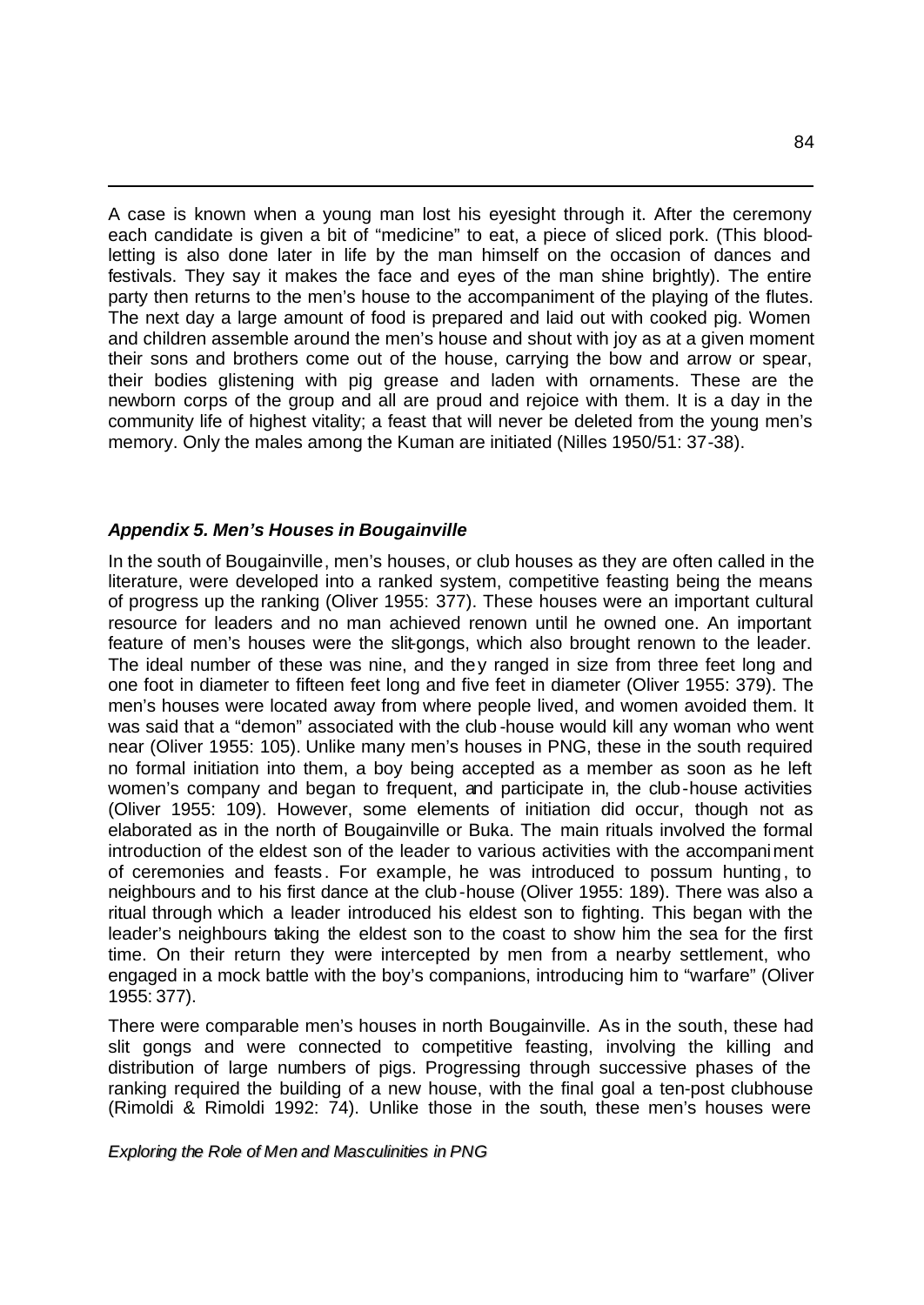located in the village. This tradition is still alive in some parts of Buka, though the initiation rituals that accompanied them no longer appear to be practised (see Photo 2).



Photo 2. Chief's Gabriel Rokou & Albert Thomas in front of their *Tuhana* or men's house at Talinga, Buka Island.

## *Appendix 6. Men's Initiations in Bougainville*

l

In the north of Bougainville, the far more elaborate initiation rituals involved men taking young boys from their mothers and secluding them in the forest, where they avoided all contact with females, followed various food taboos and allowed their hair to grow. After approximately one year, after rituals including frightening displays of masked figures and the noise of whirling bullroarers, the boys returned to the village wearing a special hat, which concealed their hair. There they slept in a men's house and formed a close cohort of bachelors. During this time of several years, they kept their hats on and were not allowed to enter any houses where women lived. Finally, after other stages in the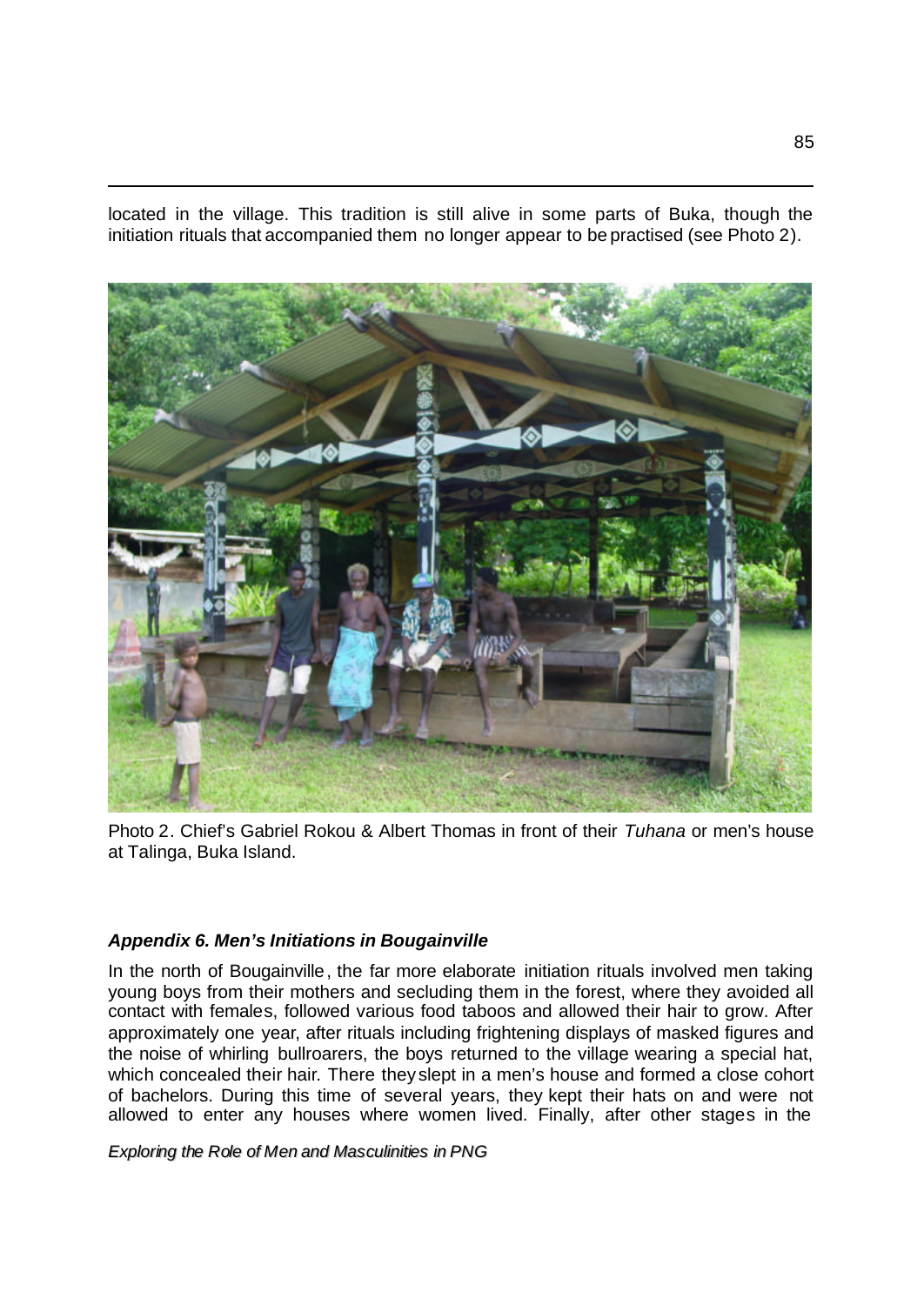ceremonies, the last stage was reached when the boys' hair was cut and they were considered adults, ready for marriage within a few years. A detailed account of this, by Michael Allen, is included below.

l

The ritually important paraphernalia, the bullroarers and the masks, have their ultimate origins with women, a common characteristic throughout initiations in PNG (as was the case with the *koa* flutes in Chimbu). Whether discovered by women or made by them, women were judged by men not to have been able to use them properly and men confiscated them for their own use, keeping their origins secret from women. For example, in the accounts from north Bougainville, the bullroarer was discovered by a woman, who while chopping firewood in the forest, heard a woodchip make a noise as it flew through the air. The woman attached some fibre to a piece of wood and began whirling it and the bullroarer was born. When the men discovered what the woman had produced, they killed her and all the women except some small girls, keeping the knowledge of the bullroarer to themselves (Blackwood 1935: 215-16; Rimoldi & Rimoldi 1992: 41; Thomas 1931: 231).

By far the most detailed account of north Bougainville initiations is provided by Beatrice Blackwood (which Allen uses – Appendix 7), based on fieldwork in Kurtachi, a village on the north coast in 1930. There is some discussion in Rimoldi and Rimoldi of the situation at Hanahan in Halia and this seems very similar to the description from Blackwood, though the *Ruko* is the name given to the masked figure, the bullroarer and the ceremonies themselves (1992: 39). There is also an account from the 1930s by Gordon Thomas from Pororan Island off Buka, in this case the ceremonies are referred to as *Ndook* (1931: 226-31).

## *Appendix 7 . Men's Initia tion in North Bougainville - An account by Michael Allen* (from Beatrice Blackwood 1935).

The rites consist of three main stages. The first (*wapi*) is performed jointly for all of the boys aged eight to nine from a group of neighbouring villages. The men take the lads from their mothers amidst much ritual wailing and seclude them in the bush. During this period they avoid all contact with females, let their hair grow, observe numerous food taboos, and live a restricted and highly regulated existence. After a year some of the men don carved masks (*uran*), said to represent dead ancestors, and show themselves to the women at a distance while other men sound bullroarers. They tell the women that the figures are supernatural beings who have come to eat the novices, and the sound of the bullroarers represents the voices of the spirits. It seems that the story is believed and that the women are truly terrified. … They go to elaborate lengths of deception and even cut down or mutilate valuable trees as evidence of the presence of the ancestral beings.

The masked men then descend on the boys, gesticulate over them, and carry them into a shed full of *urar* masks. Here a pantomime of death and rebirth is performed. The men place special conical hats (*upi*) on the resurrected novices, to conceal the hair that has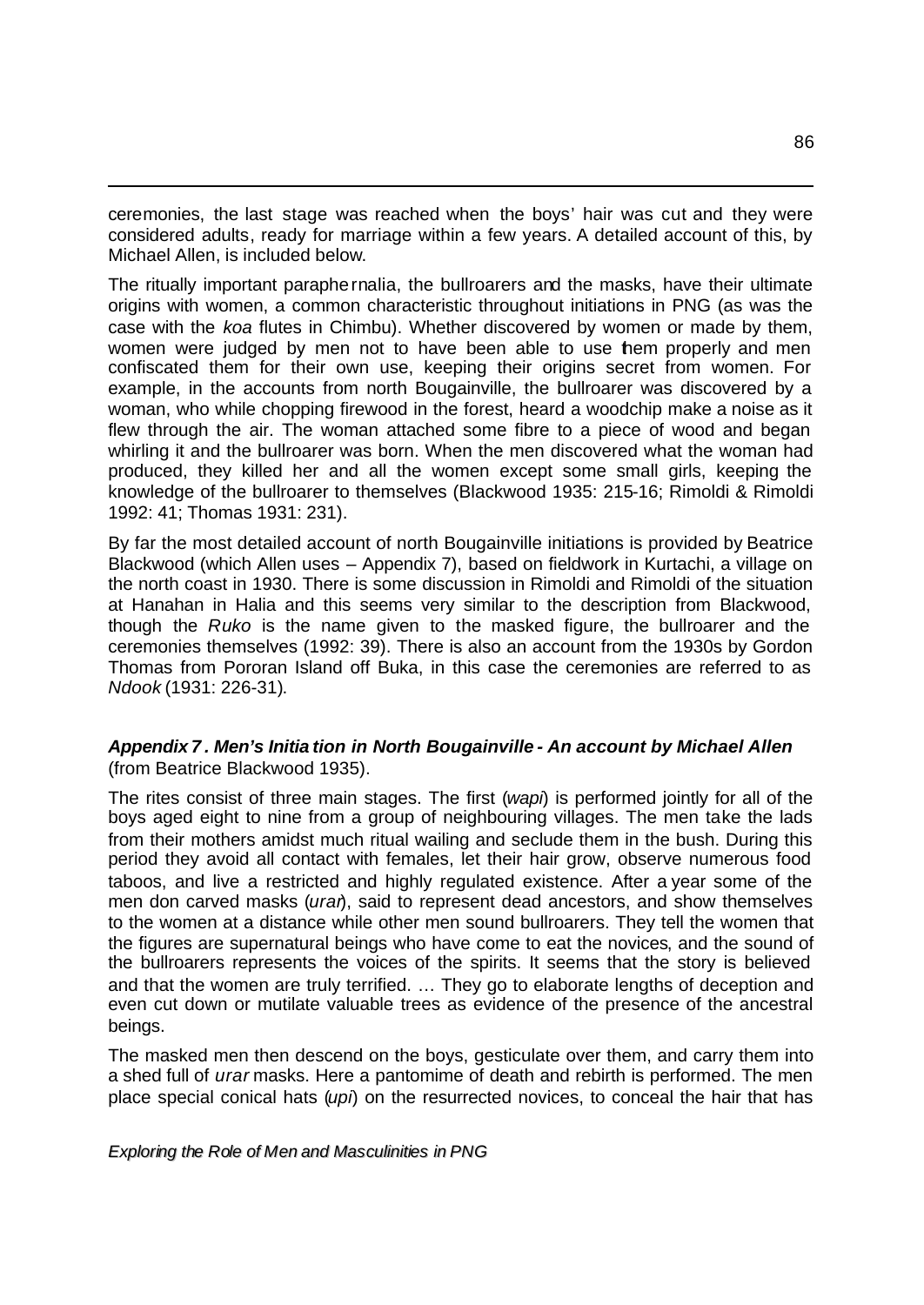grown during their seclusion. After a number of minor ceremonies, during which the novices' guardians throw stinging water over the mothers, the boys return to the village.

l

For about four or five years the youths, though no longer secluded, are subject to numerous restrictions and regulations. They must sleep in the men's club and refrain from entering any house where a woman lives. They live apart and form a closely knit bachelor association. They never remove their *upi* hats; indeed the main reason for the cycle of ceremonies seems to be the secret growth of as much hair as possible.

In the second stage (*watawut*), which is performed in the bush a few years after the *wapi*, the novices remove their hats, climb trees and show their long tresses to the assembled men, and then don new decorated *upi*. After a brief visit to the village during which the novices ceremonially enter the huts of the married couples, they return to the bush, and exchange the *upi* for plain hats. Once again they return to the men's club in the village and resume normal activities, though still avoiding women and their houses.

The third ceremony (*wasipsip*), commences with a few days' seclusion in the bush and ends with the ceremonial discarding of the *upi* hats. During the night the guardians conduct the novices back from the bush to the village, where they secretly enter a special enclosure. The men present the boys with new hats and at dawn lead them to a tree with much shouting and blowing of big pipes. Each lad takes off his *upi* and ascends to the top of the tree to show his hair to the assembled people, particularly the women, who watch from a distance outside the palisade. Various minor ceremonies follow, including the burning of the *upi*, and the cutting of the hair. The novices are now counted as adult and marry within a few years (Allen 1967: 81-2).

### *Appendix 8. Men's initiation in Western Province - Yonggom*

The initiation ritual, called the Yawat, took place in a secluded area in the forest, away from human settlement. Once the ritual has finished, the initiates returned to the village and lived in a separate house for a period of several weeks (Kirsch 1991: 276). This house should not have been lived by women, and so a newly built house, a bachelor's house or a temporary shelter were used, the structure being marked with red and yellow clay. Several men lived with the initiates and prepared their food. Otherwise, women might prepare the food but it had to be given to the men before being handed to the initiates. During their time in this men's house, the boys went to the forest daily and were taught various skills, such as how to use to bow and arrow and how to hunt. They were also instructed in what they should do to maintain their health and the various food and other restrictions they must follow. As the initiates and men who returned from the Yawat ritual were considered dangerous, they were told not to come close to other people or use their belongings. After several weeks living in seclusion in this house, they returned to their own homes, but had to enter and exit through an opening cut into the side of the house (Kirsch 1991: 285). The initiates still had to follow most of the restrictions for several months, some even being observed for several years, or longer. Since the initiation corresponded with an important pig feast that could include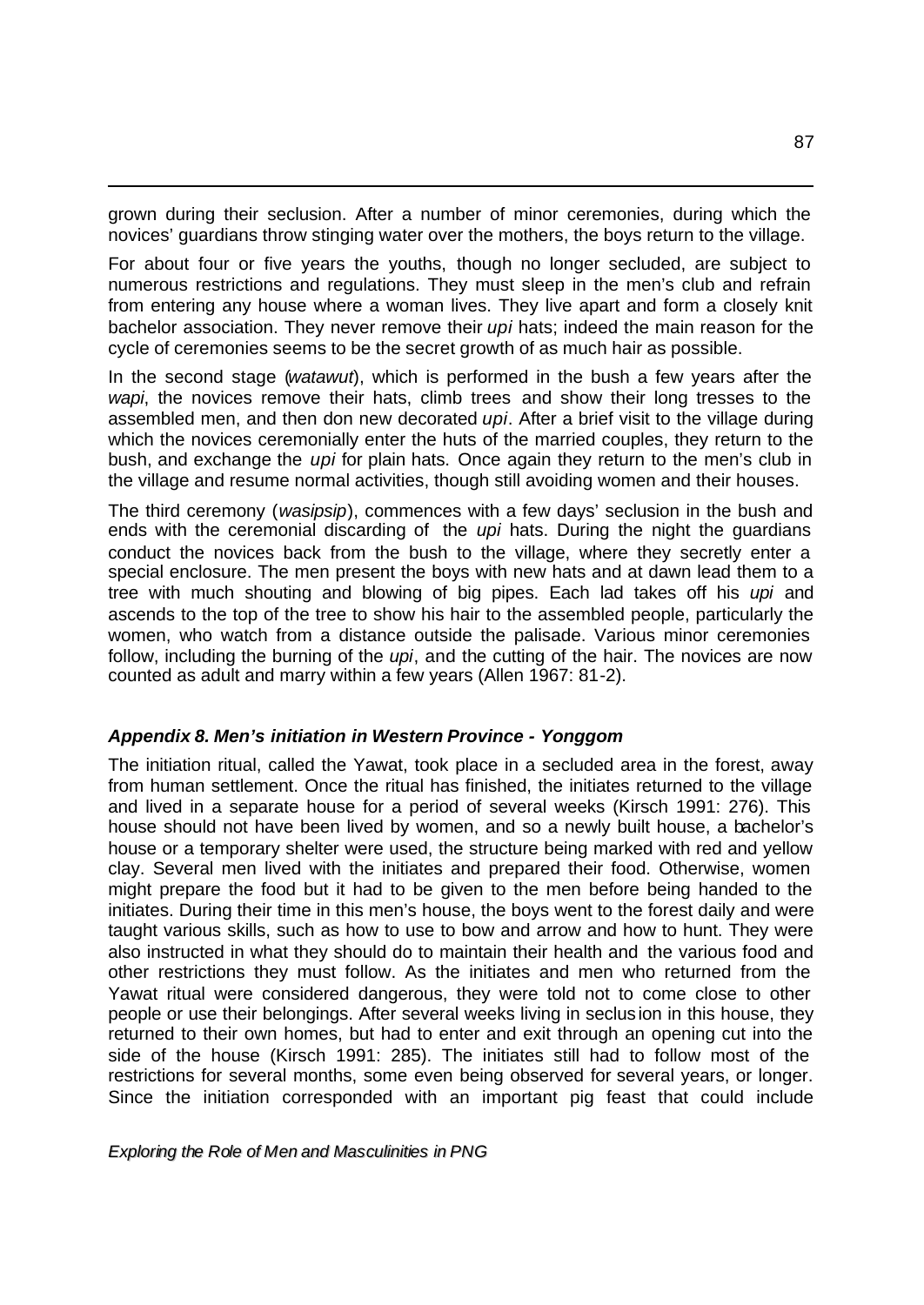participants from other groups, such as the Awin, men from these groups could also attend the Yonggom initiation.

Some of the other male initiations that occurred among other groups in the North Fly District were more complex and institutionalised than the Yonggom ritual. These took place in permanent men's houses, as was the case among the Min, who had special cult houses and a very complex ritual process. Like the Yonggom ritual, this was founded on myth, though the Min had a large corpus of myth about a female ancestor figure.

### *Appendix 9: Posters that have been used in Papua New Guinea*

l

Some of the recent campaigns against domestic violence in PNG have mirrored international efforts. For example, a recent poster produced by the National AIDS Council Secretariat features a high profile rugby league player from Australia speaking out against violence against women. Some campaigns in PNG simply employ declarative statements; for example, a t-shirt produced by NACS has a red hand on a yellow background with the statement "Stop the Violence Against Women." The Health Promotion Branch of the PNG National Department of Health uses a similar design in its campaign against tuberculosis. It also resembles a slogan used internationally: Stop Violence against Women.

Save the Children have produced two posters that involve the kind of "rescripting" of masculinity that reinforces gender difference (see Section 4.0.). These feature a married couple on one, and young couple on the other, with the couples in very close, intimate proximity. Both carry the main message of "*Bel isi imas stap oltaim*," which translates as Calmness must always remain. The poster with a married couple is about wife-beating, with man saying that when he and his wife have a disagreement they sit down and sort it out ("*Taim mitupela igat bel hevi, mitupela i save sindaun isi na stretim*"). He adds, "I'm a real man, I don't beat women" ("*Mi trupela man, mi no save paitim meri"*).

The website of *The National* newspaper used a similar slogan on it's Weekender page during 2006. In this case, the message, "Real men don't hit women" was superimposed on a photo of a young woman with a thick bandage on her right eye and her arm in a sling. The newspaper had used the same photograph previously on a poster distributed with the printed version, but bearing the words, "This could be your sister … wife bashing is wrong!" On seeing this poster, a senior police officer at a meeting with others working in the Law and Justice sector in Buka, remarked, "It is good to see that men are still in control" (reported by an Australian Advisor who was present at the meeting). Given such attitudes, it is easy to see why many women do not believe that it is worthwhile to report domestic violence to the police.

The second poster, showing the young couple, addresses the issue of non-consensual sex or rape, with the man saying, "If she says no, I say that's alright, we're together on that" ("*Taim en tok nogat mi tok em orait, wanbel i stap*"). This poster also uses the notion of what constitutes a real man by declaring that "I'm a real man, I don't ruin (rape) women" ("*Mi trupela man, mi no save bagarapim meri*"). There is also a third poster,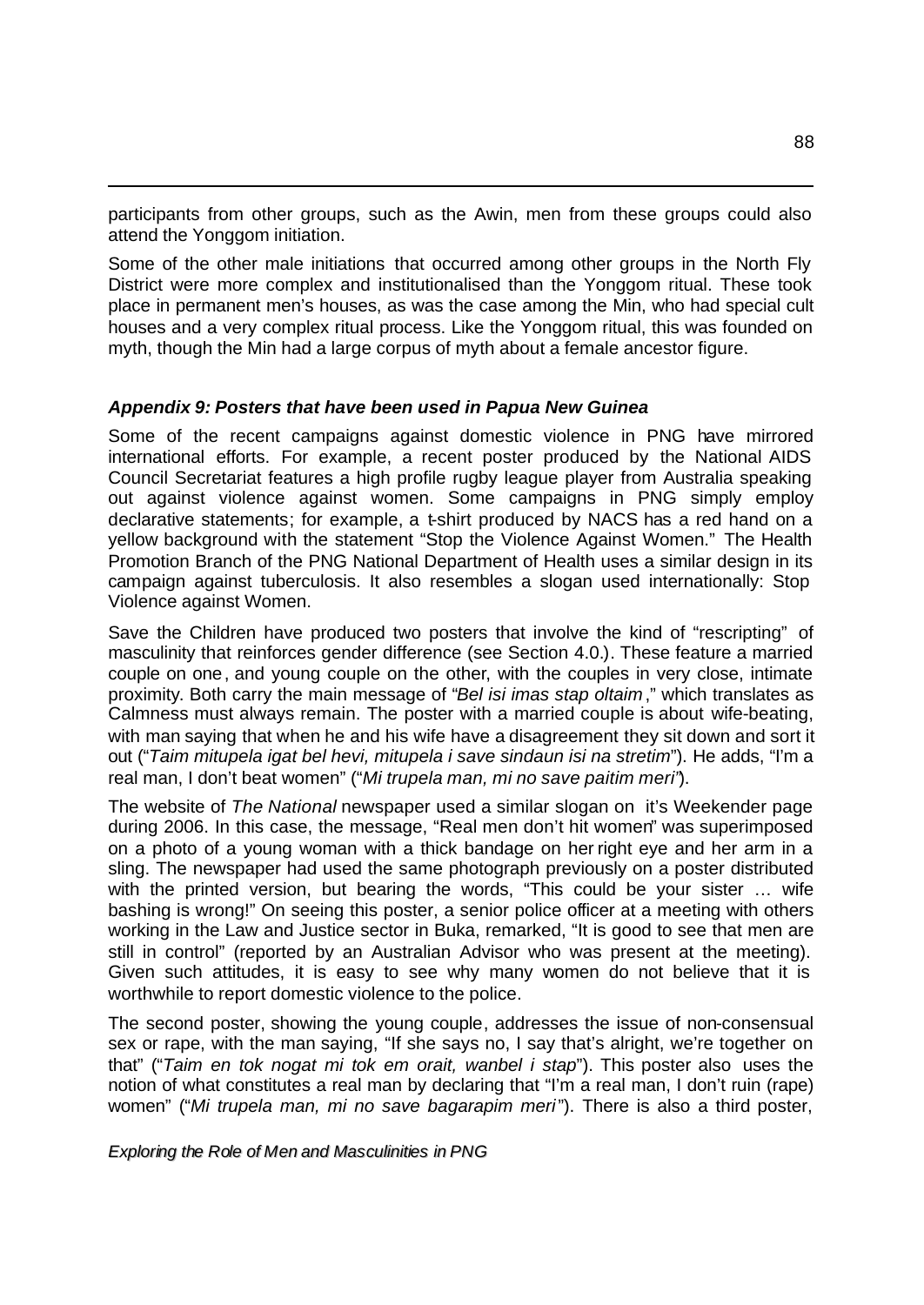featuring a married couple and a young girl, which addresses the issue of violence against children. This one does not seek to redefine masculinity as the other two posters do.

#### *References Cited*

l

- Allen, Michael R. 1967 *Male cults and secret initiations in Melanesia*. Melbourne: Melbourne University Press.
- Amnesty International 2006 *Papua New Guinea violence against women: Not inevitable, never acceptable!* AI Index: ASA 34/002/2006.
- Annett, H. & Rifkin, S. 1988 *Guidelines for rapid appraisals to assess community health needs: a focus on health improvement for low-income urban areas*. WHO: Geneva.
- Bamford, S. 1998 The containment of gender: Embodied sociality among a South Angan people (Kamea, Papua New Guinea). Ph.D. Thesis, University of Virginia.
- Banks, Cyndi 1997 Shame, compensation and the ancestors: Responses to injury in Hanubada and Bena. In Susan Toft (ed.) *Compensation for resource development in Papua New Guinea.* Monograph 6. pp. 23-65. Port Moresby: Papua New Guinea Law Reform Commission.
- Banks, Cyndi 2000 Contextualising sexual violence: Rape and carnal knowledge in Papua New Guinea. In Sinclair Dinnen & Allison Ley (eds), *Reflections on violence in Melanesia*, pp. 83-104. Leichhardt and Canberra: Hawkins Press (Federation Press) and Asia Pacific Press.
- Barker, Gary 2001 "Cool your head, man": Preventing gender based violence in favelas. *Development* 44(3): 94-8.
- Barth, Fredrik 1975 *Ritual and knowledge among the Baktaman of New Guinea*. Oslo: Universitetsforlaget.
- Bateson, Gregory 1958[1936] *Naven: A survey of the problems suggested by a composite picture of the culture of a New Guinea tribe drawn from three points of view*. Stanford: Stanford University Press.
- Bercovitch, Eytan 1998 The woman who ran away: Gender, power, and place among the Atbalmin of the West Sepik, Papua New Guinea. *Pacific Studies* 21(1): 15-40.
- Bercovitch, Eytan 1989 Disclosure and concealment: a study of secrecy among the Nalumin people of Papua New Guinea. Ph.D. Thesis, Stanford University.
- Berkowitz, Alan D. 2004a Working with men to prevent violence against women: An overview (Part One). *Applied Research Forum*. National Electonic Network on Violence Against Women.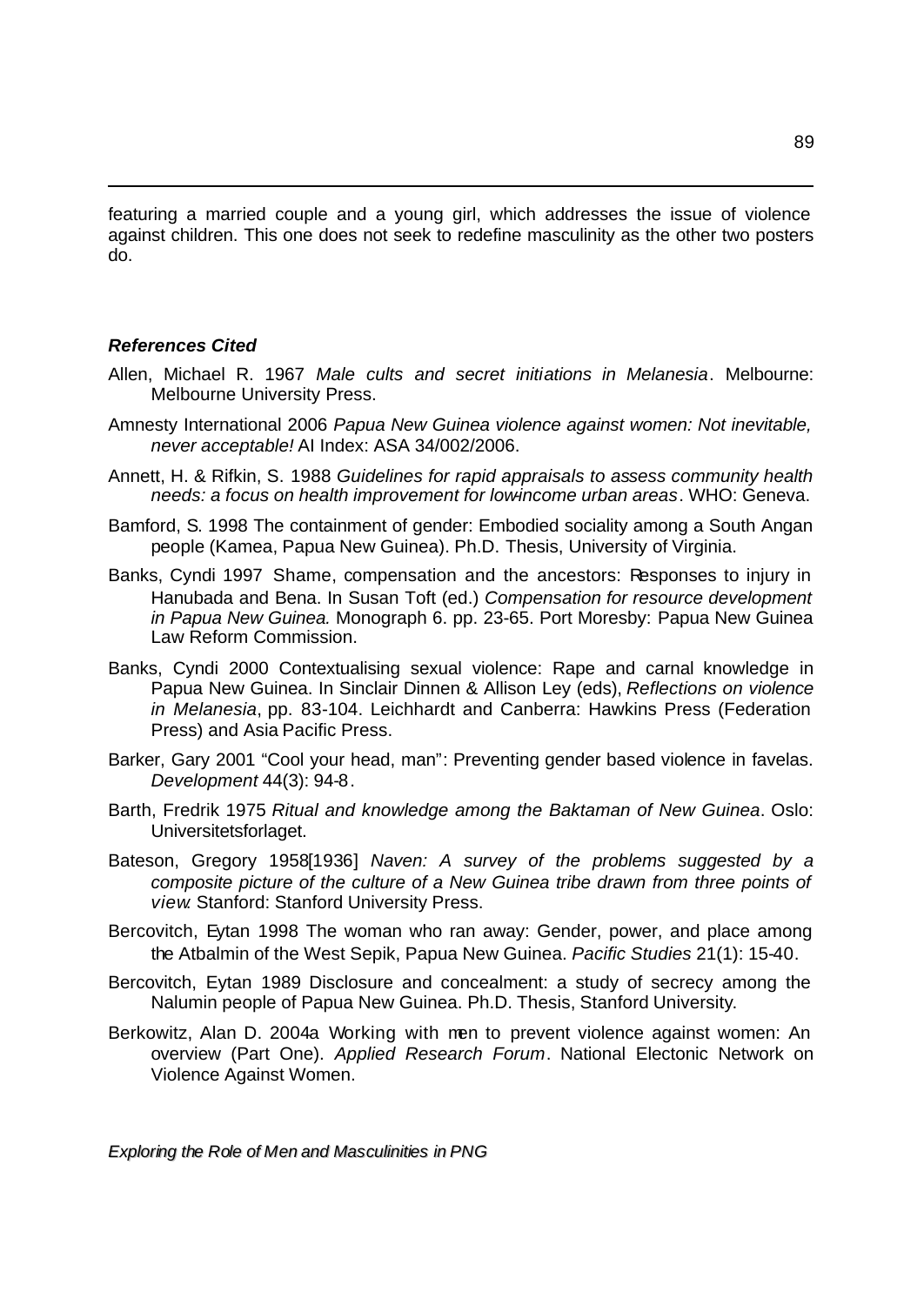Berkowitz, Alan D. 2004b Working with men to prevent violence against women: Progam modalities and formats (Part two). *Applied Research Forum*. National Electonic Network on Violence Against Women.

l

- Blackwood, Beatrice 1931/32 Report on field work in Buka and Bougainville. *Oceania* 2: 199-219.
- Blackwood, Beatrice 1935 *Both sides of Buka passage: An ethnographic study of social, sexual, and economic questions in the north-western Solomon Islands*. Oxford: Clarendon Press.
- Borrey, Anou 2000 Sexual violence in perspective: the case of Papua New Guinea. In Sinclair Dinnen & Allison Ley (eds), *Reflections on violence in Melanesia*, pp. 105- 18. Leichardtand Canberra: Hawkins and Asia Pacific Press.
- Bradley, Christine 1985 Attitudes and practices relating to marital violence among the Tolai of East New Britain. In Susan Toft (ed.) *Domestic violence in Papua New Guinea.* Law Reform Commission of Papua New Guinea Monograph No. 3, pp. 33- 71. Port Moresby: Law Reform Commission of Papua New Guinea.
- Bradley, Christine 2001a *Family and sexual violence in PNG: An integrated long-term strategy*. Report to the Family Violence Action Committee of the Consultative Implementation and Monitoring Council. Discussion Paper No. 84. Port Moresby: Institute of National Affairs.
- Bradley, Christine 2001b Looking back at the Law Reform Commission's work on domestic violence in PNG. In *Proceedings of the family violence Workshop*. Discussion Paper No. 80, pp. 32-41. Port Moresby: Institute of National Affairs.
- Brison, Karen 1995 Changing constructions of masculinity in a Sepik Society. *Ethnology* 34(3): 155-75.
- Brown, Paula 1969 Marriage in Chimbu. In R. M. Glasse & M. J. Meggitt (eds) *Pigs, pearlshells, and women: Marriage in the New Guinea Highlands*, pp. 77-95. Englewood Cliffs: Prentice Hall.
- Brown, Paula 1972 *The Chimbu: A study of change in the New Guinea Hghlands*. Cambridge, Massachusetts: Schenkman Publishing Company, Inc.
- Brown, Paula 1982 Chimbu disorder: Tribal fighting in newly independent Papua New Guinea. *Pacific Viewpoint* 23: 1-21.
- Brown, Paula 1988 Gender and social change: New forms of independence for Simbu women. *Oceania* 59(2): 123-42.
- Brown, Paula & Georgeda Buchbinder 1976 Introduction. In Paula Brown & Georgeda Buchbinder (eds) *Man and woman in the New Guinea Highlands*, pp.1-12. Washington: American Anthropological Association.
- Catholic Church in Papua New Guinea 2006 "Alive in Christ": National pastoral plan for the Catholic Church in Papua New Guinea, 2006-2010. Port Moresby: Catholic Church.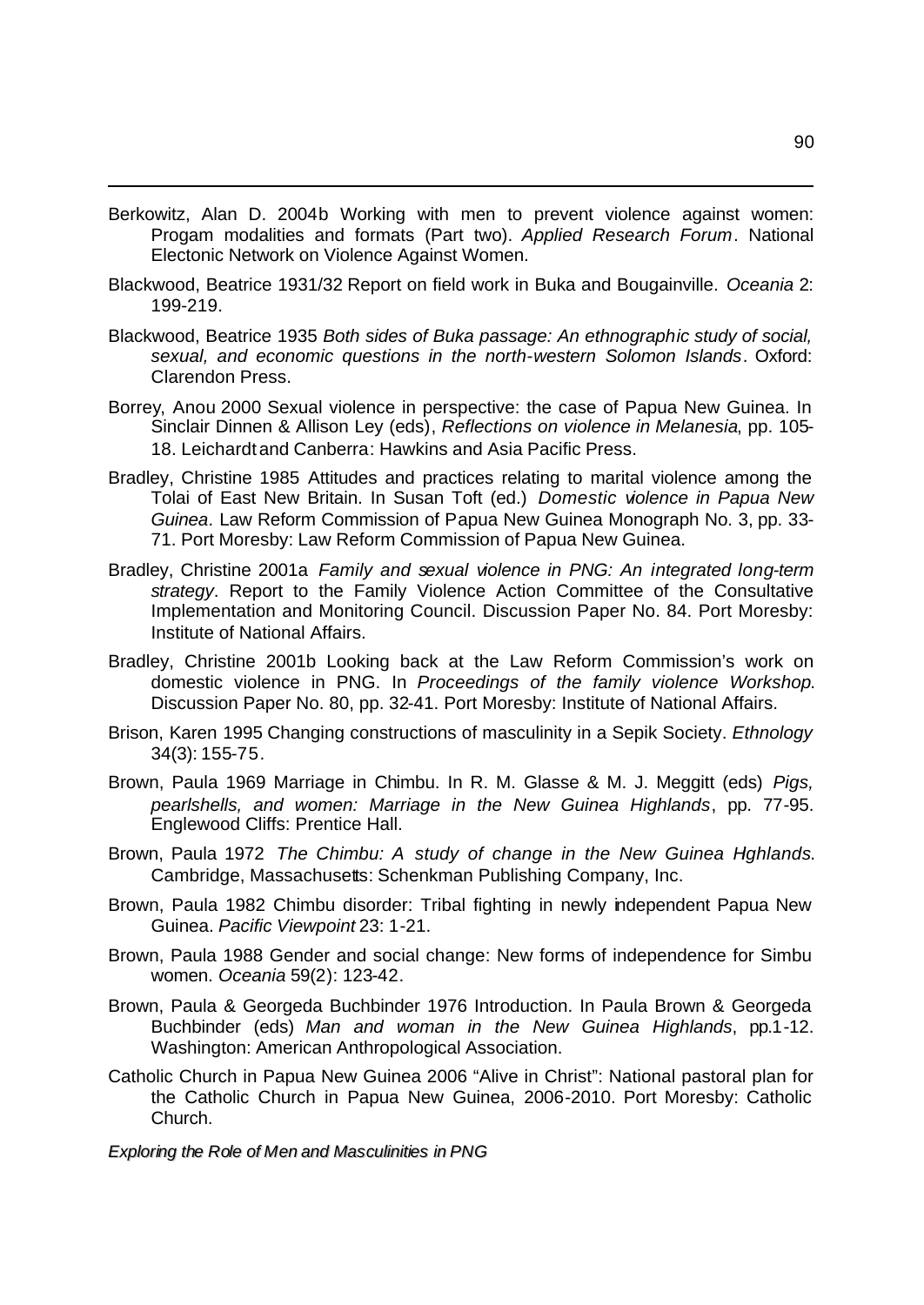Chattopadhay, Tamo 2004 *Advocacy brief: Role of men and boys in promoting gender equality*. Asia-Pacific Programme of Education for All (APPEAL), United Nations Educational, Scientific and Cultural Organization. Bangkok: UNESCO Bangkok.

l

- Clark, Jeffrey 1997 State of desire: Transformations in Huli sexuality. In Lenore Manderson & Margaret Jolly (eds) *Sites of desire, economies of pleasure: sexualities in Asia and the Pacific,* pp. 191-211. Chicago: The University of Chicago Press.
- Clark, Jeffrey & J. Hughes 1995 A history of sexuality and gender in Tari. In A. Biersack (ed.) *Papua borderlands: Huli, Duna, and Ipili perspectives on the Papua New Guinea Highlands*, 315-40. Ann Arbor: University of Michigan Press.
- Cleaver, Frances 2002 Men and masculinities: New directions in gender and development. In Frances Cleaver (ed.) *Making men Matter: Men, masculinities and gender relations in development*, pp. 1 -27. London: Zed Books.
- Connell, R. W. 1995 *Masculinities*. Berkeley: University of California Press.
- Cornwall, Andrea & Nancy Lindisfarne 1994 Introduction. In A. Cornwall & N. Lindisfarne (eds) *Dislocating masculinity: Comparative ethnographies*, pp. 1-10. London: Routledge.
- Counts, Dorothy 1990 Domestic violence in Oceania: Conclusion. *Pacific Studies* 13(3): 225-54.
- Counts, Dorothy 1999 "All men do it": Wife beating in Kaliai, Papua New Guinea. In Dorothy A. Counts, Judith K. Brown & Jacquelyn C. Campell (eds) *To have and to hit: Cultural cerspectives on wife beating*, pp. 73-86. Urbana: University of Illinois Press.
- Edbrooke, Jill & Chris Peters 2005 *Evaluation of DFID development assistance: Gender equality and women's empowerment.* Phase II Thematic Evaluation: Gender Violence. DFID Working Paper 9. DFID: East Kilbride, Glasgow.
- Ellsberg, Mary & Lori Heise 2005 Researching violence against women: A practical guide for researchers and activists. Washington: WHO & PATH.
- Errington, F. 1974 *Karavar: Masks and power in a Melanesian ritual*. Ithaca: Cornell University Press.
- Farouk, Sharmeen A. 2005 Violence against women: A statistical overview, challenges and gaps in data collection and methodology and approaches for overcoming them. Paper presented at Expert Group Meeting organized by UN Division for the Advancement of Women in collaboration with Economic Commission for Europe (ECE) and World Health Organization (WHO), April 2005, Geneva Switzerland.
- Flood, Michael 2001 Men's collective anti-violence activism and the struggle for gender justice. *Development* 44(3): 42-7.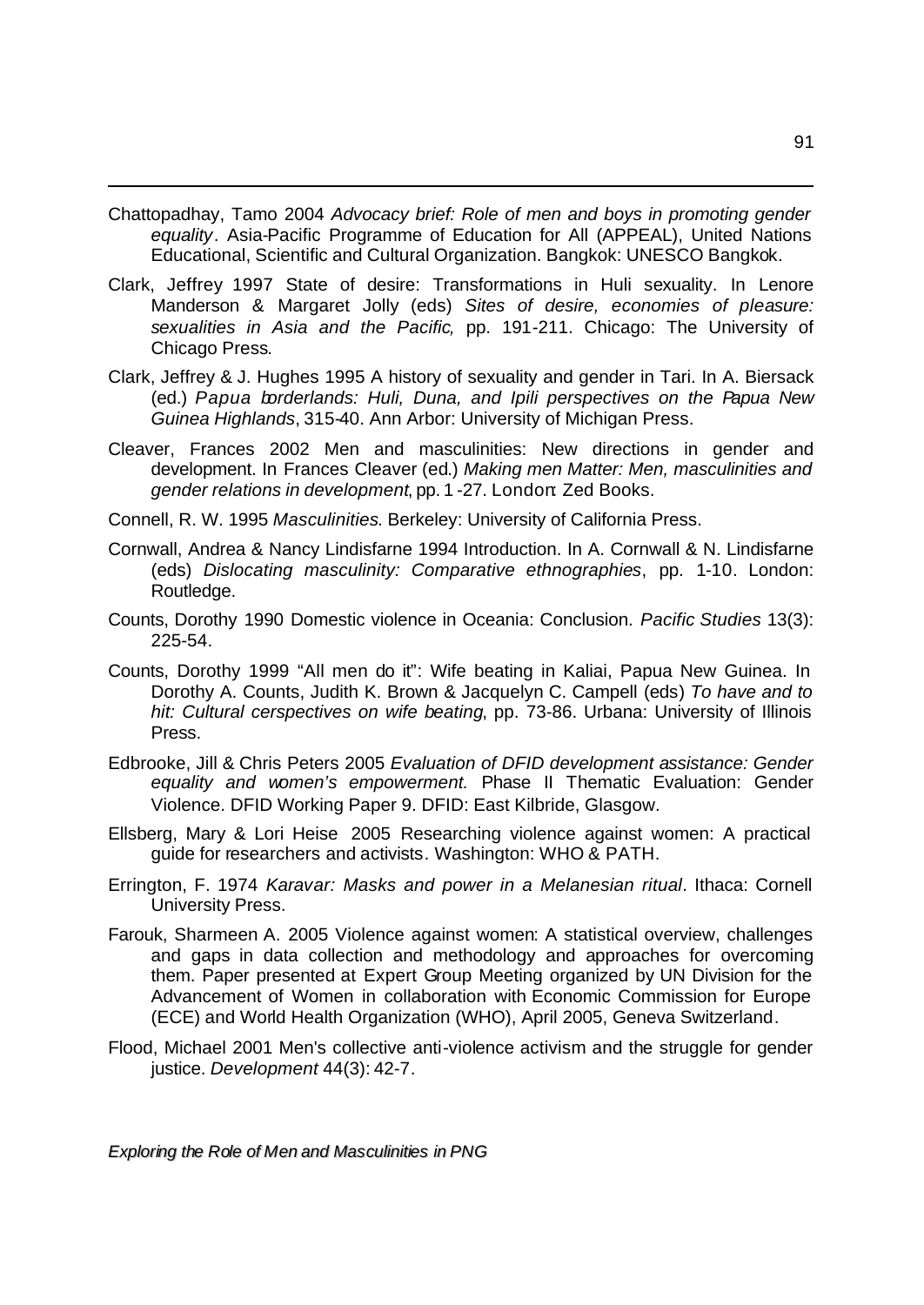Flood, Michael 2002-2003 Engaging men: Strategies and dilemmas in violence prevention education among men. *Women Against Violence: A Feminist Journal* 13: 25-32.

l

- Flood, Michael 2003 Men's collective struggles for gender Justice: The case of antiviolence activism. In M. Kimmel, R.W. Connell & J. Hearn (eds) *Handbook for studies of masculinities*, pp. 458-66. Thousand Oaks: Sage.
- Garap, Sarah 2000 Struggles of women and girls Simbu Province, Papua New Guinea. In Sinclair Dinnen and Allison Ley (eds) *Reflections on violence in Melanesia*, pp. 159-171. Canberra: Hawkins Press/Asia Pacific Press.
- Garap, Sarah 2004a Kup women for peace: Women taking action to build peace and influence community decision-making. State Society and Governance in Melanesia Discussion Paper 2004/4.
- Garap, Sarah 2004b Women caught in a "Big Man" Culture: Challenges for future democracy and governance. Foreign Policy, Governance and Development: Challenges for Papua New Guinea and Pacific Islands, 22-23 March 2004 in Madang, PNG.
- Gardner, Donald Stanley 1981 Cult ritual and social organisation among the Mianmin. Ph.D. Thesis, Canberra: Australian National University.
- Gelber, M.G. 1996 *Gender and society in the New Guinea Highlands: An anthropological perspective on antagonism toward women*. Boulder: Westview Press.
- Glazebrook, Diana 2001 Subsistence efforts of West Papuan refugees living in Western Province, Papua New Guinea. In R. M. Bourke, M.G. Allen & J.G. Salisbury (eds) *Food security for Papua New Guinea proceedings of the Papua New Guinea food and nutrition 2000 conference*, pp. 81-7. ACIAR Proceedings No. 99.
- Goddard, Michael 2004 Women in Papua New Guinea's village courts. Canberra: State, Society and Governance in Melanesia (SSGM) Project, RSPAS, ANU. Discussion Paper 2004/3.
- Gottlieb, A. 2002 Interpreting gender and sexuality: approaches from cultural anthropology. In Jeremy MacClancy (ed) *Exotic no more: Anthropology on the front lines*, pp. Chicago: UCP.
- Hakena, Helen 2000 Strengthening communities for peace in Bougainville. *Development Bulletin* 53: 17-19. Special issue: *Conflict and peacemaking in the Pacific: Social and gender perspectives*.
- Haley, Nicole 2005 *PNG armed violence assessment*. Port Moresby: UNDP.
- Haley, Nicole & Robert Muggah 2005 Jumping the gun? Reflections on armed violence in Papua New Guinea. African Security Review 15(2): 38-55.
- Haley, Nicole & Robert Muggah 2006 Jumping the gun: Armed violence in Papua New Guinea. In *Small Arms Survey 2006*, pp. 165-187. Oxford: Oxford University Press.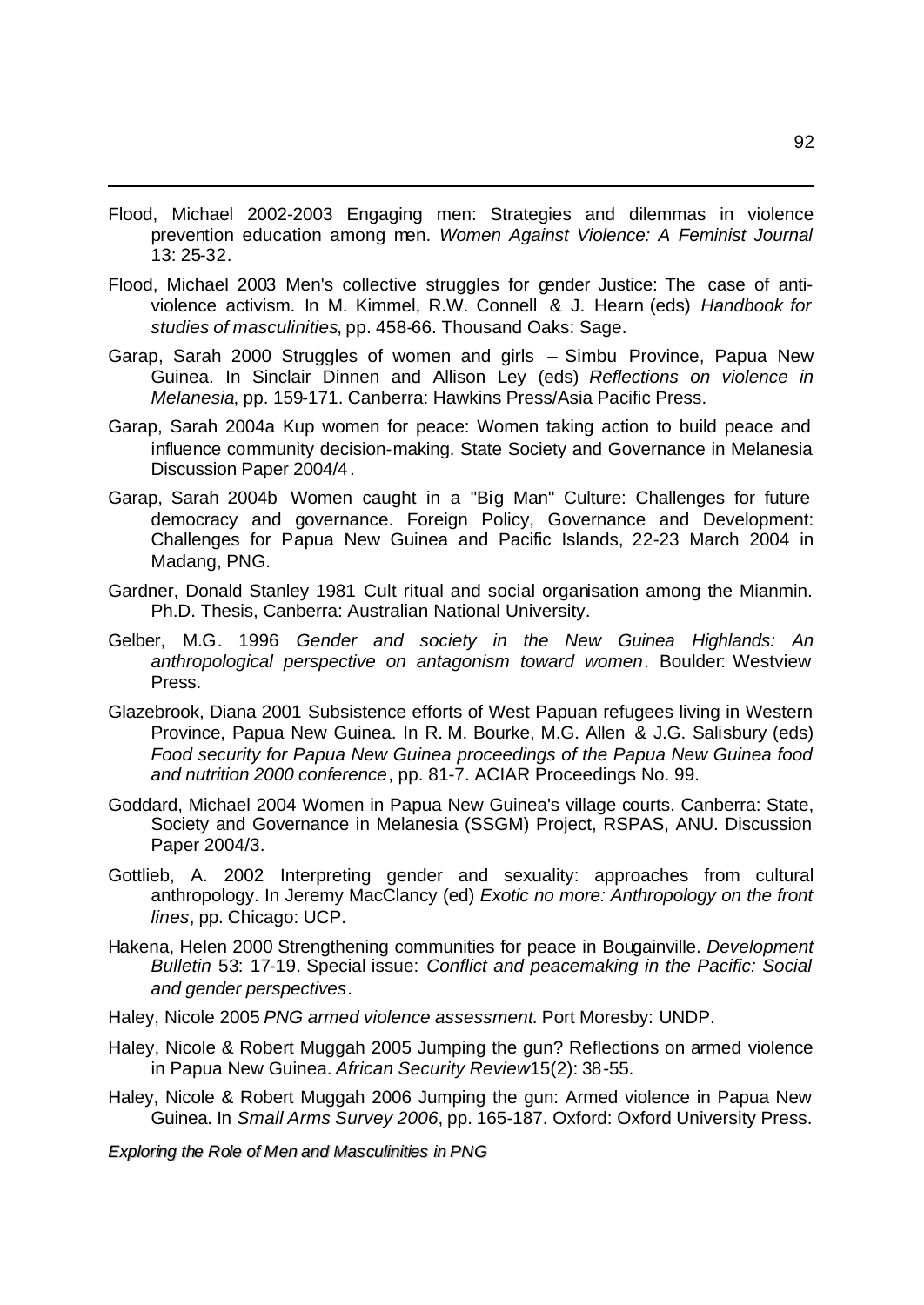Halvaksz, Jamon 2006 Marijuana in Papua New Guinea: Understanding rural drug consumption and production. *Development Bulletin* 69: 56-8. Special Issue, *Illicit drugs and development*.

l

- Heise, Lori; Alanagh Raikes; Charlotte H. Watts & Anthony B. Zwi 1994 Violence against women: A neglected public health issue in less developed countries. *Social Science and Medicine* 39(9): 1165–79.
- HELP Resources 2005 A situational analysis of child sexual abuse and the commercial sexual exploitation of children in Papua New Guinea.
- Herdt, Gilbert H. 1981 *Guardians of the flutes: Idioms of masculinity*. New York: Mcgraw Hill.
- Herdt, Gilbert H. (ed.) 1984 *Ritualized homosexuality in Melanesia*. Berkeley: University of California Press.
- Herdt, Gilbert H. 1987 *The Sambia: Ritual and gender in New Guinea*. Fort Worth: Holt, Rinehart and Winston.
- Herdt, Gilbert H. (ed.) 1992 *Rituals of manhood: male initiation in Papua New Guinea*. Berkeley: University of California Press.
- Herdt, Gilbert H. & Fitz John P. Poole 1982 "Sexual antagonism": The intellectual history of a concept in New Guinea anthropology. In Fitz John P. Poole & Gilbert H. Herdt (eds) *Sexual Antagonism, Gender and Social Change in Papua New Guinea*. Special issue of *Social Analysis* no. 12: 3-28.
- Human Rights Watch 2005 *"Making their own rules": Police beatings, rape, and torture of children in Papua New Guinea.* New York: Human Rights Watch.
- Human Rights Watch 2006 *Still making their own rules: Ongoing impunity for police beatings, rape, and torture in Papua New Guinea*. New York: Human Rights Watch.
- Hurst, Dale 2001 Violence and the crisis of Masculinity in the USA, Australia and Mongolia.*Development* 44(3): 99-103.
- Iamo, Wari & Joseph Ketan 1992 *How far under the influence?: Alcohol-related law and order problems in the Highlands of Papua New Guinea*. Boroko, Papua New Guinea: National Research Institute.
- Irwin, Barry 1972 The liability complex among the Chimbu peoples of New Guinea. *Practicing Anthropology* 19(6): 280-5.
- Jewkes, R.K.; J.B. Levin & L.A. Penn-Kekana 2003 Gender inequalities, intimate partner violence and HIV preventive practices: Findings of a South African cross-sectional study. *Social Science and Medicine* 56: 125-34.
- Johnson, F. Catherine 2001 Strategies b end gender based violence: The USAID approach. *Development* 44(3): 125-28.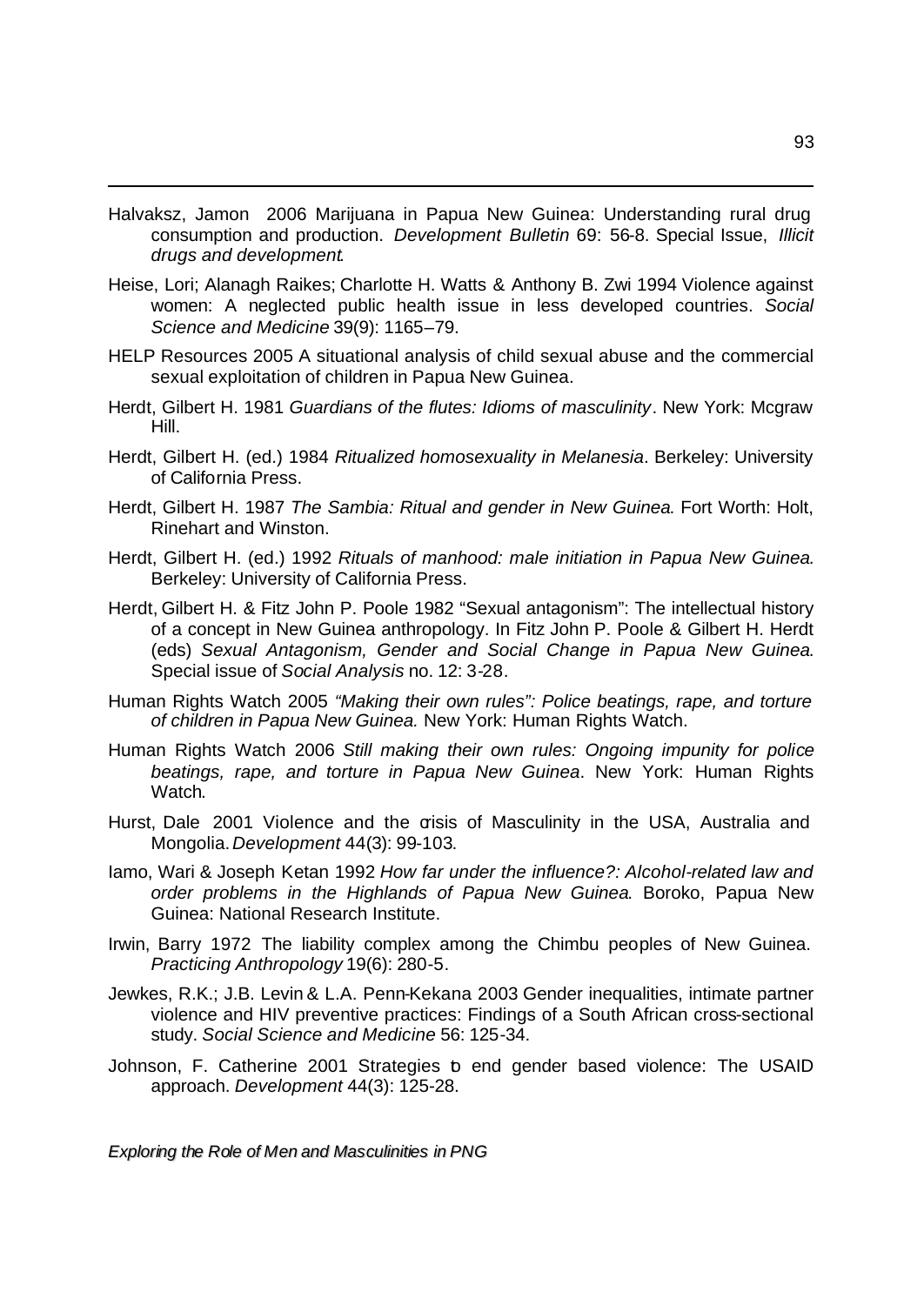Jorgensen, Dan William 1981 Taro and arrows: Order, entropy, and religion among the Telefolmin. Ph.D. Thesis, Vancouver: The University of British Columbia.

l

Josephides, Lisette 1985 The politics of violence in Kewa society (Southern Highlands). In Susan Toft (ed.) *Domestic Violence in Papua New Guinea*. Monograph No. 3, pp. 92-103. Port Moresby: Law Reform Commission of Papua New Guinea.

- Josephides, Lisette 1994 Gendered violence in a changing society: The case of urban Papua New Guinea. *Journal de la Société des Océanistes* 99: 187-96.
- Juillerat, B. (ed.) 1992 *Shooting the sun: Ritual and meaning in west Sepik*. Washington: Smithsonian Institution Press.
- Kaufman, Michael 2001 Building a movement of men working to end violence against women. *Development* 44(3): 9-14.
- Kirsch, Stuart 1991 The Yonggom of New Guinea: An ethnography of sorcery, magic, and ritual. Ph.D Thesis, University of Pennsylvania.
- Knauft, Bruce 1985 Good company and violence: Sorcery and social action in a lowland New Guinea society. Berkeley: University of California Press.
- Knauft, Bruce 1997 Gender identity, political economy and modernity in Melanesia and Amazonia. *The Journal of the Royal Anthropological Institute* 3(2): 233-59.
- Knauft, Bruce M 2002 *Exchanging the past: A rainforest world of before and after*. Chicago: University of Chicago Press.
- Lateef, Shireen 1990 Rule by the *Danda*: Domestic violence among Indo-Fijians. *Pacific Studies* 13(3): 43-62.
- Leavitt, S. 1991 Sexual ideology and experience in a Papua New Guinea society. *Social Science and Medicine* 33(8): 897-907.
- Lederman, Rena 1986 *What gifts engender: Social relations and politics in Mendi, Highland Papua New Guinea*. Cambridge: Cambridge University Press.
- Lederman, Rena 1989 Contested order: Gender and society in the southern New Guinea Highlands. *American Ethnologist* 16(2): 230-47.
- Lepowsky, M. 1993 *Fruit of the motherland: Gender in an egalitarian society*. New York: Columbua University Press.
- LRC (Law Reform Commission) 1987 *Interim report*. Port Moresby: Papua New Guinea Law Reform Commission.
- LRC 1992 *Final report on domestic violence*. Report No. 14. Port Moresby: Papua New Guinea Law Reform Commission.
- Lutkehaus, Nancy 1995 *Zaria's fire: engendered moments in Manam ethnography*. Durham, N.C.: Carolina Academic Press.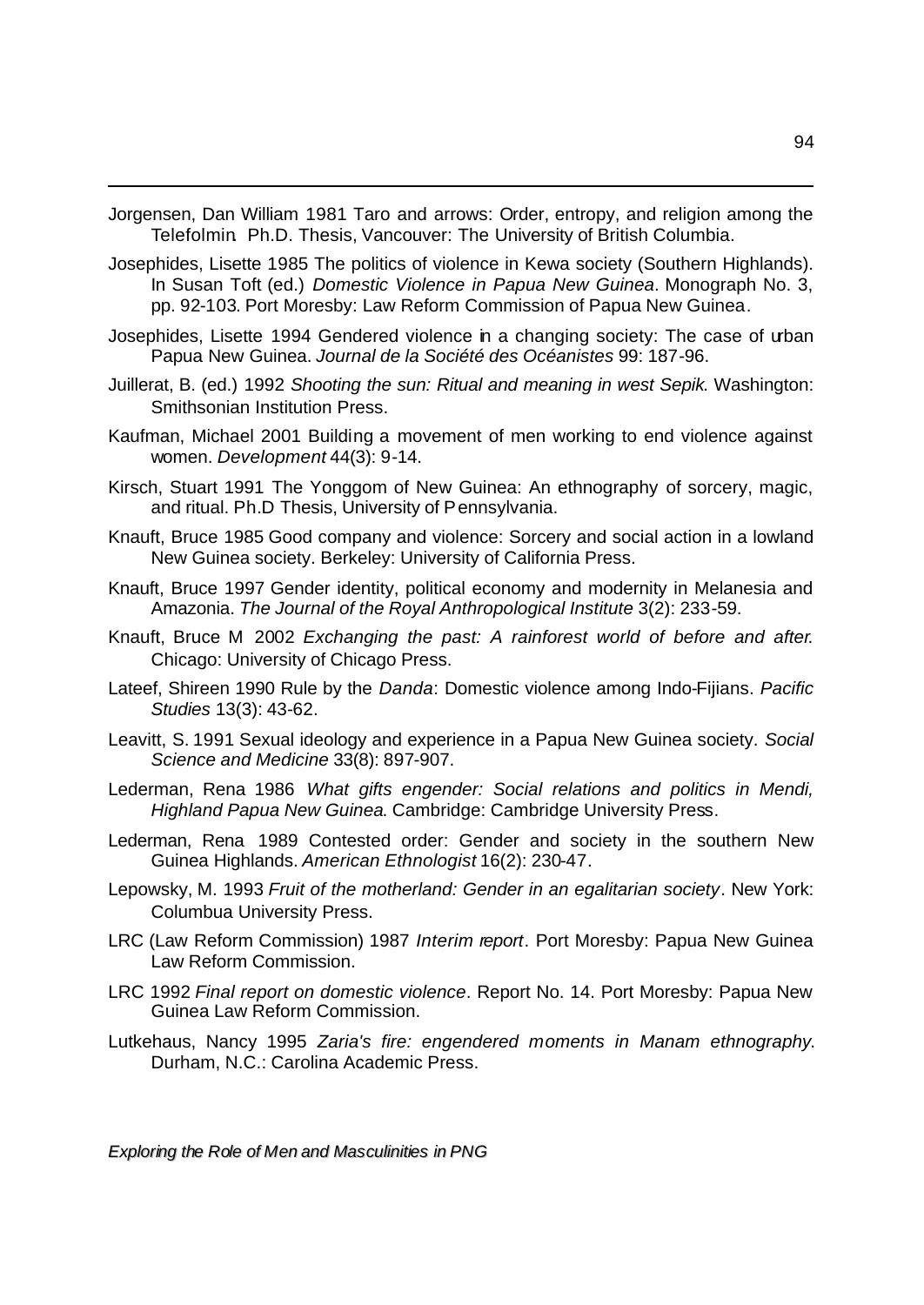Macintyre, Martha 2000 Major issues of law and order affecting women and children. Port Moresby: Royal Papua New Guinea Constabulary Development Project Phase III, Discussion Paper, September: 1-25.

l

- Maman, Suzanne; Jacquelyn Campbell; Michael D. Sweat & Andrea C. Gielen 2000 The intersections of HIV and violence: Directions for future research and interventions. *Social Science and Medicine* 50(4): 459-78.
- Manderson, Lenore 2001 Fighting Violence Against Women. Violence Against Women and the Culture of Masculinity. *Development* 44(3): 6-8.
- Manderson, Lenore & Peter Aaby 1992 An epidemic in the field? Rapid assessment procedures and health research. *Social Science and Medicine* 35(7): 839-50.
- Marshall, Mac (ed.) 1982 *Through a glass darkly: Beer and modernization in Papua New Guinea*. Monograph 18. Boroko, PNG: Institute for Applied Social and Economic Research.
- Marshall, Mac 1979 *Weekend warriors: Alcohol in a Micronesia culture*. Palo Alto: Mayfield Publishing Company.
- McDowell, Nancy 1990 Person, assertion, and marriage: On the nature of household violence in Bun. *Pacific Studies* 13(3): 171-88.
- McLeod, Abby 2002 Where are the women in Simbu politics? *Development Bulletin* 59: 43-6.
- McLeod, Abby 2005 Violence, women and the state in Papua New Guinea. *Development Bulletin* 67: 115-18. Special issue, Effective development in Papua New Guinea: Local initiatives and community innovation.
- Medrado, Benedito 2003 Men, masculinities and gender violence. Men, masculinities and gender violence. United Nations Division for the Advancement of Women (DAW) in collaboration with International Labour Organization (ILO) Joint United Nations Programmes on HIV/AIDS (UNAIDS) United Nations Development Programme (UNDP) Expert Group Meeting on "The role of men and boys in achieving gender equality" 21 to 24 October 2003 Brasilia, Brazil.
- Meigs, Anna S. 1990 Multiple gender ideologies and statuses. In P. R. Sanday & R.G. Goodenough (eds) *Beyond the second sex: New directions in anthropology of gender*, pp.101-12. Philadelphia: University of Pennsylvania Press.
- Men as Partners n.d.a Working with men in South Africa to end violence against women and prevent HIV/AIDS. Available Online: www.engenderhealth.org
- Men as Parnters n.d.b Reaching men to end gender-based violence and promote HIV/STI prevention. Available Online: www.engenderhealth.org
- Men as Partners 2002 The Men as Partners program in south africa: Reaching men to end gender based violence and promote HIV/STI prevention. Briefing Paper Presented at the International AIDS Conference, Barcelona, 2002.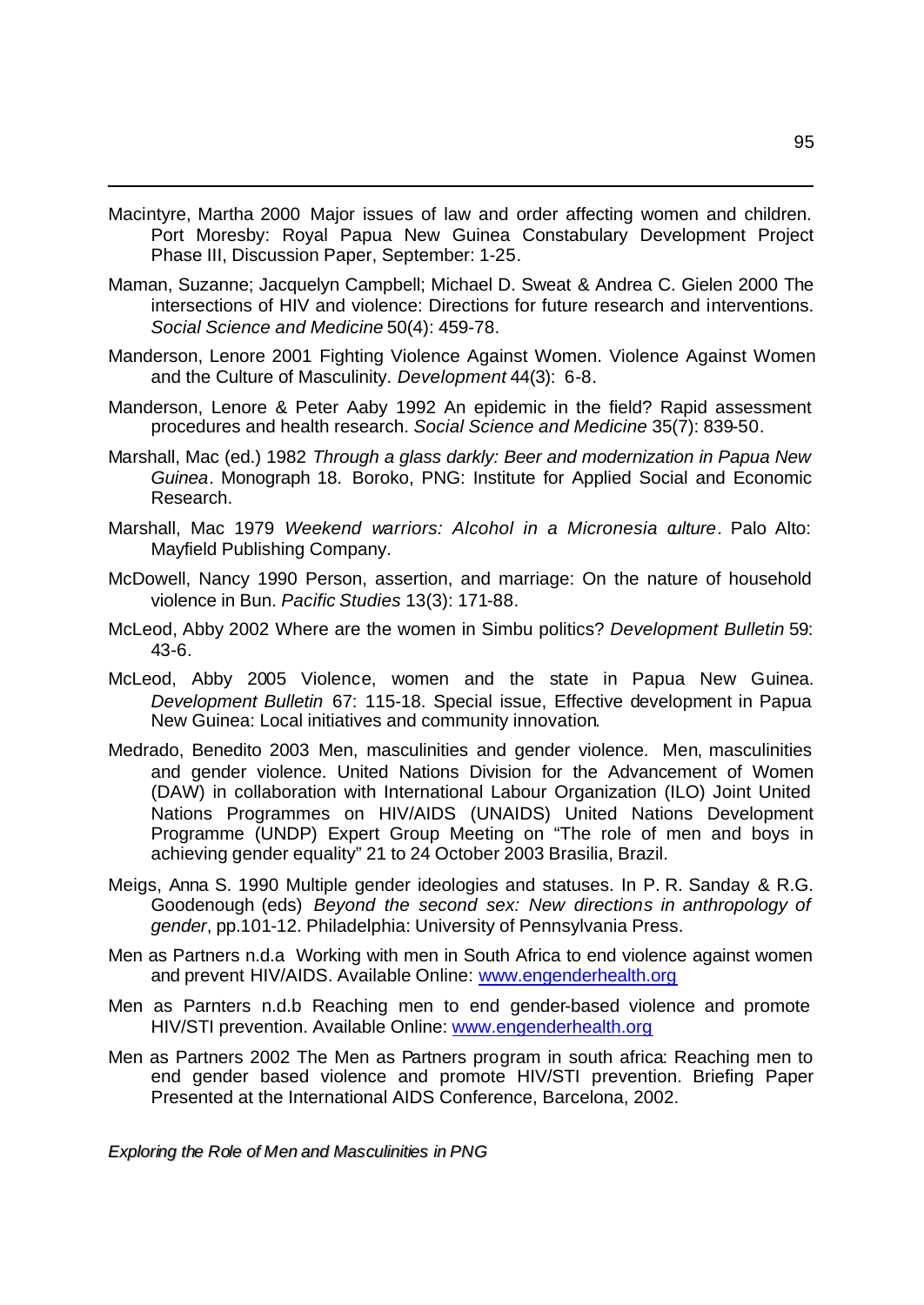Michau, Lori 2005 Good practice in designing a community-based approach to prevent domestic violence. Paper presented Expert Group Meeting workshop "Violence against women: Good practices in combating and eliminating violence against women" organized by UN Division for the Advancement of Women in collaboration with UN Office on Drugs and Crime, May 2005, Vienna, Austria.

Morgan, D. L. 1997 *Focus groups as qualitative research*. Sage: Newbury Park.

l

- Nash, Jill 1981 Sex, money, and the status of women in aboriginal South Bougainville. *American Ethnologist* 8(1): 107-26.
- Nash, Jill 1987 Gender attributes and equality: Men's strength and women's talk among the Nagovisi. In Marilyn Strathern (ed.) *Dealing with inequality: Analysing gender relations in Melanesia and beyond*, pp. 150-73. Cambridge: Cambridge University Press.
- Nash, Jill 1990 Factors relating to infrequent domestic violence among the Nagovisi. *Pacific Studies* 13(3): 127-40.
- Nilles, John 1942-45 Digging-sticks, spades, hoes, axes and adzes of the Kuman people in the Bismarck Mountains of East-Central New Guinea. *Anthropos* 37-40: 205-12.
- Nilles, John 1943 Natives of the Bismarck Mountains, New Guinea. *Oceania* 14: 104-24, 15: 1-18.
- Nilles, John 1950/1951 The Kuman of the Chimbu region, Central Highlands, New Guinea. *Oceania* 21: 25-65.
- Nilles, John 1953 The Kuman people: A study of cultural change in a primitive society in the Central Highlands of New Guinea. *Oceania* 24(1): 1-27, 119-31.
- Nilles, John 1968/69 Eine mythe in der Kuman-Sprache. *Anthropos* 63/64: 561-65.
- Nilles, John 1977 Simbu ancestors and Christian worship. *Catalyst* 7(3): 163-90.
- NRI (National Research Institute) NRI & Justice Advisory Group 2005 *Port Moresby Community Crime Survey, 2004*. Waigani: National Research Institute.
- NSRRT (National Sex and Reproduction Research Team) & Carol Jenkins 1994 *National study of sexual and reproductive knowledge and behaviour in Papua New Guinea*. Papua New Guinea Institute of Medical Research Monograph No. 10. Goroka, Papua New Guinea.
- Nduwimana, Françoise 2004 *The right to survive: Sexual violence, women and HIV/AIDS.* International Centre for Human Rights and Democratic Development.
- Oliver, Douglas L. 1955 *A Solomon Island society: Kinship and leadership among the Siuai of Bougainville.* Cambridge: Harvard University Press.
- Peacock, Dean n.d. Men as partners: South African men respond to violence against women and HIV/AIDS. Available Online: www.engenderhealth.org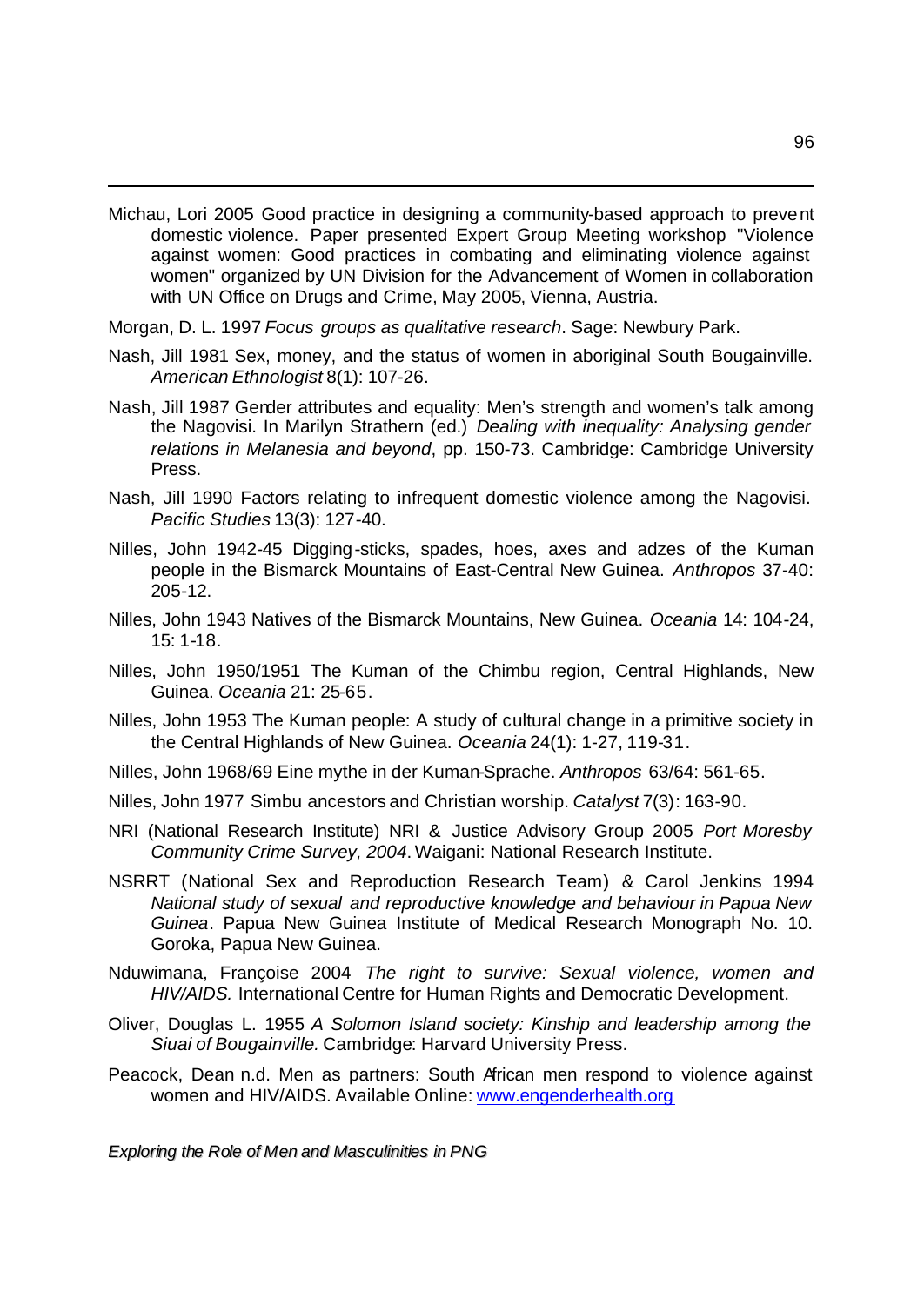Peacock, Dean & Andrew Levack 2004 The men as partners program in South Africa: Reaching men to end gender-based violence and promote sexual and reproductive health. *International Journal of Men's Health*. Available online: www.engenderhealth.org).

l

- PNG UNDSS (United Nations Department of Safety and Security) 2005 *National crime report: 01 Jan 04-31 Dec 04*. Port Moresby: UNDSS.
- Read, Kenneth 1982 Male-female relationships among the Gahuku-Gama: 1950 and 1981. In Fitz John P. Poole & Gilbert H. Herdt (eds) *Sexual antagonism, gender, and social change in Papua New Guinea*. Special issue of *Social Analysis* no. 12: 66-78.
- Reay, Marie 1982 Abstinence, excess and opportunity: Minj, 1963-1980. In Mac Marshall (ed.) *Through a glass darkly: Beer and modernization in Papua New Guinea*. Monograph 18. pp. 163-74. Boroko: Institute for Applied Social and Economic Research.
- Rice, Pranee Liamputtong & Douglas Ezzy 1999 *Qualitative research methods: A health focus*. Melbourne: Oxford University Press.
- Rothenberg, K.H. & S.J. Paskey 1995 The risk of domestic violence and women with HIV infection: Implications for partner notification, public policy and the law. *American Journal of Public Health* 85(11): 1569-76.
- Ryan, Peter (ed.) 1972 *Encyclopaedia of Papua New Guinea*. Melbourne: Melbourne University Press.
- Scaglion, Richard 1990 Spare the rod and spoil the woman? Family violence in Abelam society. *Pacific Studies* 13(3): 189-204.
- Scaglion, Richard & Rose Whittingham 1985 Female plaintiffs and sex-related disputes in rural Papua New Guinea. In Susan Toft (ed.) *Domestic violence in Papua New Guinea*, Law Reform Monograph No. 3. pp. 121-33. Port Moresby: Law Reform Commission.
- Schieffelin, Edward L. 1977 *The sorrow of the lonely and the burning of the dancers*. St. Lucia: University of Queensland Press.
- Scrimshaw, S.C. & E. Hurtado 1988 Anthropological involvement in the Central American diarrheal disease control project. *Social Science and Medicine* 27(1): 97- 105.
- Shaw, R. Daniel 1990 *Kandila: Samo ceremonialism and interpersonal relationships.* Ann Arbor: The University of Michigan Press.
- Silverman, Eric 2001 *Masculinity, motherhood, and mockery: Psychoanalyzing culture and the Iatmul Naven rite in New Guinea*. Ann Arbor: University of Michigan Press.
- SPC (Secretariat of the Pacific Community) 2003 *The Samoa family health and safety study*. Noumea: Secretariat of the Pacific Community.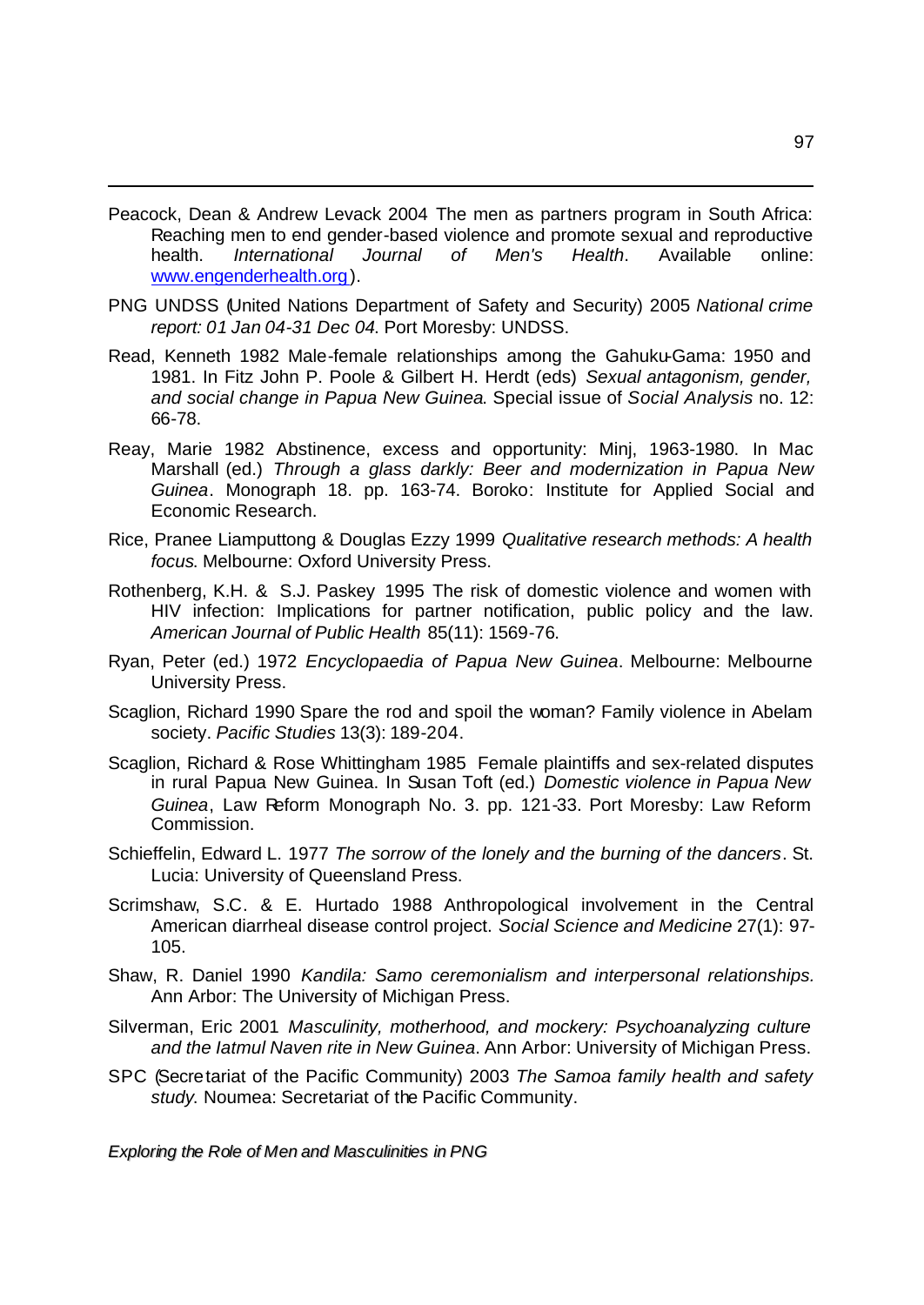- Strathern, Andrew & Pamela Stewart 2000 Accident, agency and liability in New Guinea Highlands compensation practices. *Bijdragen tot Taal- Land- en Volkenkunde* 156(2): 275-95.
- Strathern, Marilyn 1972 *Women in between: Female roles in a male world: Mount Hagen, New Guinea*. London: Seminar Press.
- Strathern, Marilyn 1985 Introduction. In Susan Toft (ed.) *Domestic violence in Papua New Guinea*. Law Reform Commission of Papua New Guinea Monograph no. 3, pp. 1-13. Port Moresby: Law Reform Commission of Papua New Guinea.
- Strathern, Marilyn (ed.) 1987 *Dealing with inequality: Analysing gender relations in Melanesia and beyond.*Cambridge: Cambridge University Press.
- Strathern, Marilyn 1988 *The gender of the gift: Problems with women and problems with society in Melanesia*. Berkeley: University of California Press.
- Sturzenhofecker, G. 1998 *Times enmeshed: Gender, space, and history among the Duna of Papua New Guinea*. Standford: Stanford University Press.
- Thomas, Gordon 1931 Customs and beliefs of the natives of Buka. *Oceania* 2: 220-31.
- Thurnwald, Hilde 1934 Woman's status in Buin. *Oceania* 5(2): 142-72.

l

- Thurnwald, Richard 1934 Pigs and currency in Buin: Observations about primitive standards of value and economics. *Oceania* 5(2): 119-41.
- Titi, Robert Gewebing 2005 Report on Men against violence training 2004. Unpublished Typescript.
- Tjaden, Patricia 2005 Violence against women: a statistical overview, challenges and gaps in data collection and methodology and approaches for overcoming them. Defining and measuring violence against women: Background, issues, and recommendations. Expert Group Meeting Organized by: UN Division for the Advancement of Women in collaboration with: Economic Commission for Europe (ECE) and World Health Organization (WHO) 11-14 April, 2005 Geneva Switzerland.
- Toft, Susan 1985 Marital violence in Port Moresby: Two urban case studies. In Susan Toft (ed.) *Domestic Violence in Papua New Guinea*. Law Reform Commission of Papua New Guinea Monograph No. 3, pp. 14-31. Port Moresby: Law Reform Commission of Papua New Guinea.
- Toft, Susan & Susanne Bonnell (eds) 1985 *Marriage and domestic violence in rural Papua New Guinea*. Occasional Paper no. 18. Port Moresby: Law Reform Commission.
- Tonissen, Michelle 2000 The relationship between development and violence against women in post-conflict Bougainville. *Development Bulletin* No. 53: 26-8. Special issue: *Conflict and peacemaking in the Pacific: Social and gender perspectives*.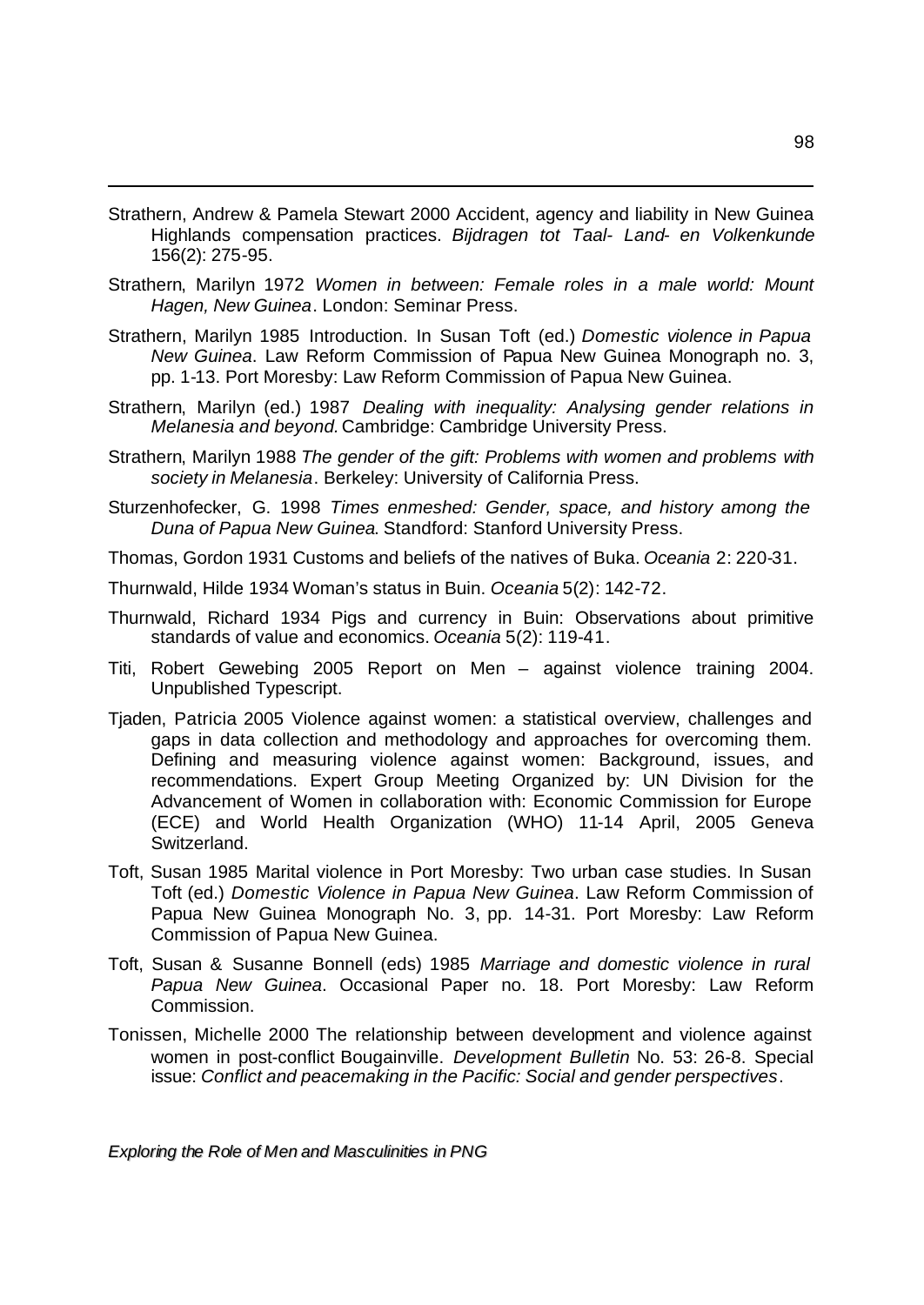Trompf, Garry 1994 *Payback: The logic of retribution in Melanesian religion*. Cambridge: Cambridge University Press.

l

- Tuzin, Donald 1980 *The voice of the tambaran: Truth and illusion in Ilahita Arapesh religion.* Berkeley: University of California Press.
- UN DAW, UN Division for the Advancement of Women in collaboration with: Economic Commission for Europe (ECE) & World Health Organization (WHO) 2005 "Violence against women: a statistical overview, challenges and gaps in data collection and methodology and approaches for overcoming them". 11.14 April, 2005 Geneva Switzerland, Report of the expert group meeting.
- United Nations General Assembly 1993 Declaration on the Elimination of Violence against Women (DEVAW). UN General Assembly Resolution 48/104.
- UNICEF 2005 Families and children affected by HIV/AIDS and other vulnerable chi ldren in Papua New Guinea: A national situational analysis.
- United Nations 2006 Report of the Secretary-General In-depth study on all forms of violence against women. Sixty-first session. Advancement of women: advancement of women A/61/122/Add.1.
- UN HABITAT & UNDP 2004 *Port Moresby diagnosis of insecurity report.* Port Moresby: UN HABITAT & UNDP.
- van Amstel, Hans & Sjaak van der Geest 2004 Doctors and retribution: the hospitalisation of compensation claims in the Highlands of Papua New Guinea. *Social Science & Medicine* 59(10): 2087-94.
- Walby, Sylvia 2005 Violence against women: a statistical overview, challenges and gaps in data collection and methodology and approaches for overcoming them. Expert Group Meeting, UN Division for the Advancement of Women in collaboration with: Economic Commission for Europe (ECE) & World Health Organization (WHO) 11- 14 April, 2005 Geneva Switzerland.
- Westermark, George 1985 Family disputes and village courts in Eastern Highlands. In Susan Toft (ed.) *Domestic violence in Papua New Guinea*. LRC Monograph No. 3. pp 104-119. Port Moresby: Law Reform Commission.
- Whitehouse, Harvey 1996 Rites of terror: Emotion, metaphor and memory in Melanesian initiation cults. *The Journal of the Royal Anthropological Institute* 2(4): 703-15.
- WHO 2004 *Intimate partner violence and HIV/AIDS*. WHO Information Bulletin Series.
- Wilde, Charles 2003 Men at work: Masculinity, mutability, and mimesis among the Gogodala of Papua New Guinea. Ph.D. Thesis, University of Sydney.
- Zimmer-Tamakoshi, Laura 1997 "Wild pigs and dog men": Rape and domestic violence as "women's issues" in Papua New Guinea. In Carolyn Brettell & Caroline Sargent (eds) *Gender in cross-cultural perspective*, pp. 538-53. Englewood Cliffs, New Jersey: Prentice-Hall.